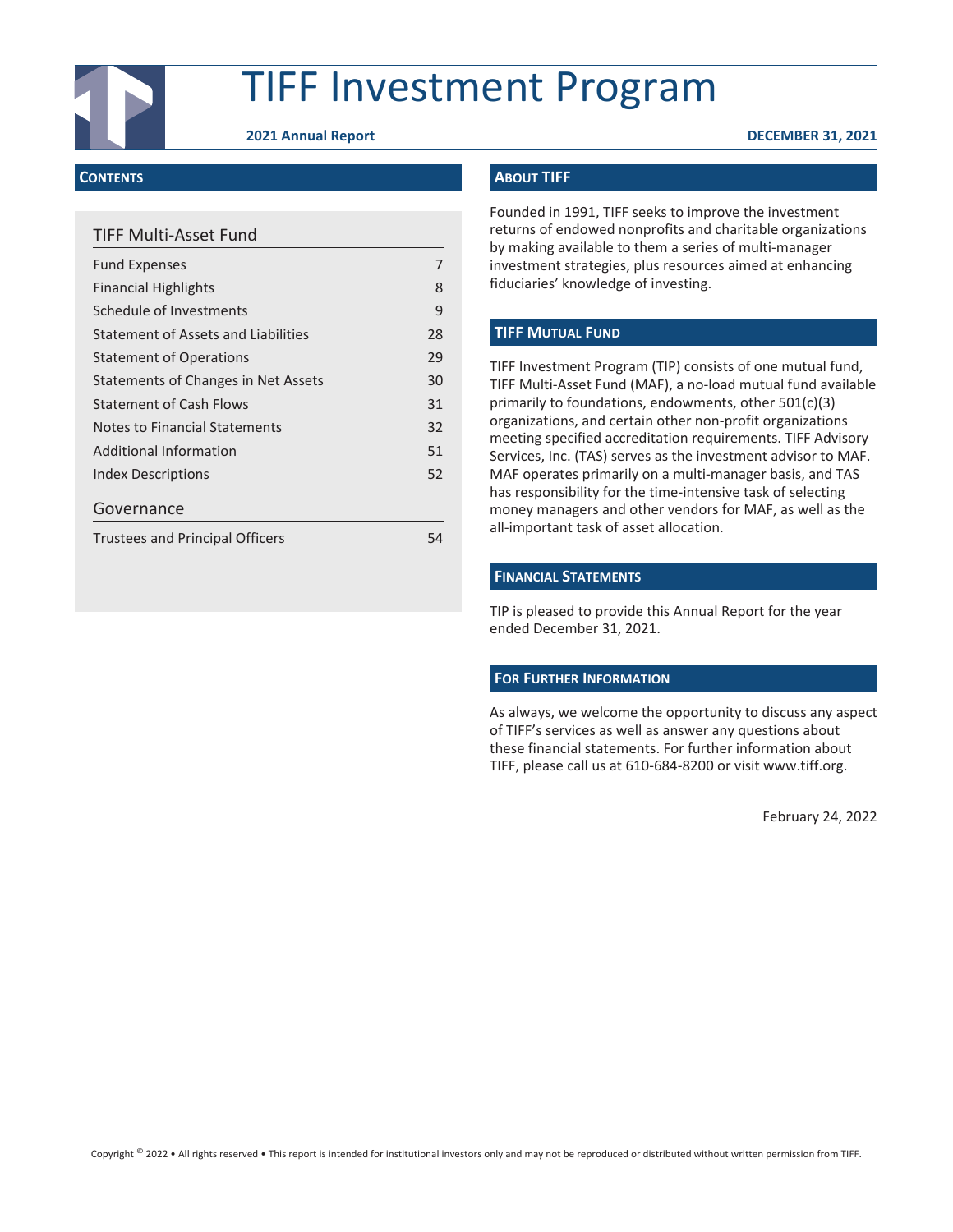#### **PORTFOLIO MANAGEMENT REVIEW (UNAUDITED)**

TIFF Multi-Asset Fund ("MAF" or the "Fund") ended 2021 with an asset allocation of approximately 69% Equity-Oriented Assets, 20% Diversifying Strategies (primarily hedge funds), and 11% shorter-term Fixed Income (including cash). Modest changes to the Fund's manager roster during the year, its slight allocation tilt in favor of Equity-Oriented Assets, a more moderate weighting toward China and a move toward normal weightings to other geographies were all part of MAF's efforts to seek to achieve its performance objective of exceeding CPI + 5% per annum over a majority of market cycles, net of expenses.

#### **Performance Review**

MAF returned 12.46% in calendar year 2021, before the deduction of applicable entry and exit fees, which were removed before year end. This result surpassed the Fund's primary benchmark of CPI + 5%, which returned 12.36% in 2021, due again to robust equity returns around the world. MAF's results slightly lagged the Constructed Index ("CI"), which was up 13.03% for the year and Passive 65/35 (65% ACWI/35% Bloomberg US Agg Bond Index), which gained 11.22%. MAF's performance resulted in part from positive relative-to-benchmark performance by some of the Fund's managers, and some modest tilts that positioned the portfolio attractively and added value. For complete, annualized performance data please see the table on page 4.

2021 was another strong year for global equities with the MSCI All Country World Index gaining 18.54% including dividends. The impacts of continued COVID eruptions caused economic concerns to ebb and flow throughout the year here at home as well in different geographies. Throughout, however, the global central banks continued to provide liquidity and governments generally enacted expansionary fiscal policies that kept economic growth positive. Market returns were more variable than in some previous periods. For example, the implementation of a "shared prosperity" effort coupled with efforts to reign in debt and influence in the real estate and technology sectors constrained relative returns in Chinese equities. Once again, the S&P 500 led most major developed world equity markets with a total return of 28.71% including dividends.

Fixed income produced a negative return for the year of -1.5% as measured by the Bloomberg US Agg Bond Index. This was only the second negative return since 2000 and resulted from investors' growing concern that rising inflation might become engrained, rather than transitory as the Fed was suggesting. Late in the year the Fed acknowledged that inflation may not be transitory and removed the term from their description. As we enter 2022 the markets are grappling with this question, which will impact pricing of all financial assets.

Hedge Funds performed much better than fixed income, but less well than many had hoped, gaining 6.50% for the year. Overall, our allocation of 20% or so of the portfolio into hedge funds from fixed income was very helpful in helping the fund to achieve superior performance relative to its benchmarks.

MAF's roster of equity managers had a mixed year, returning 17.42% vs 18.54% for the ACWI benchmark (NDUEACWF). Our allocations to Chinese and Japanese equity managers underperformed primarily because of regional weakness, but alpha generation was also negative in total. Also negative this year was our direct investment program which generated marginal returns in US stocks which gained nicely. On the positive side, our value-oriented managers nicely outperformed around the world as stock picking added value to portfolios, and our managing of manager exposures also helped the portfolio. Overall, equities cost the portfolio 0.53% versus the benchmark. While not a terrible outcome, this is below what we expect from this segment of the portfolio. We do continue to see opportunities in equities and are currently pursuing a couple of individual situations that we believe could make this section of the portfolio even stronger next year. Given our assumption that global economies will remain strong next year we expect equities and our equity managers to provide positive returns, though equity market returns could be more volatile and "normal" corrections along the way are possible.

In 2021, MAF's Diversifying Strategies segment returned 6.01% vs 6.53% for the HFRIFOF Index. Positive contributions from California Carbon Credit manager coupled with good performance from a diverse group of managers in Chinese convertible debt, healthcare, European long/short equities and distressed debt were approximately offset by weaker performance elsewhere in the portfolio. Coupled with small contributions from portfolio construction the overall contribution to the portfolio amounted to 0.05% compared to the hedge fund benchmarks, but a much more meaningful outperformance of ~7.5% above the fixed income benchmark. Overall, we are pleased with the roster of managers in the portfolio and in particular with the diversified nature of return streams they provide.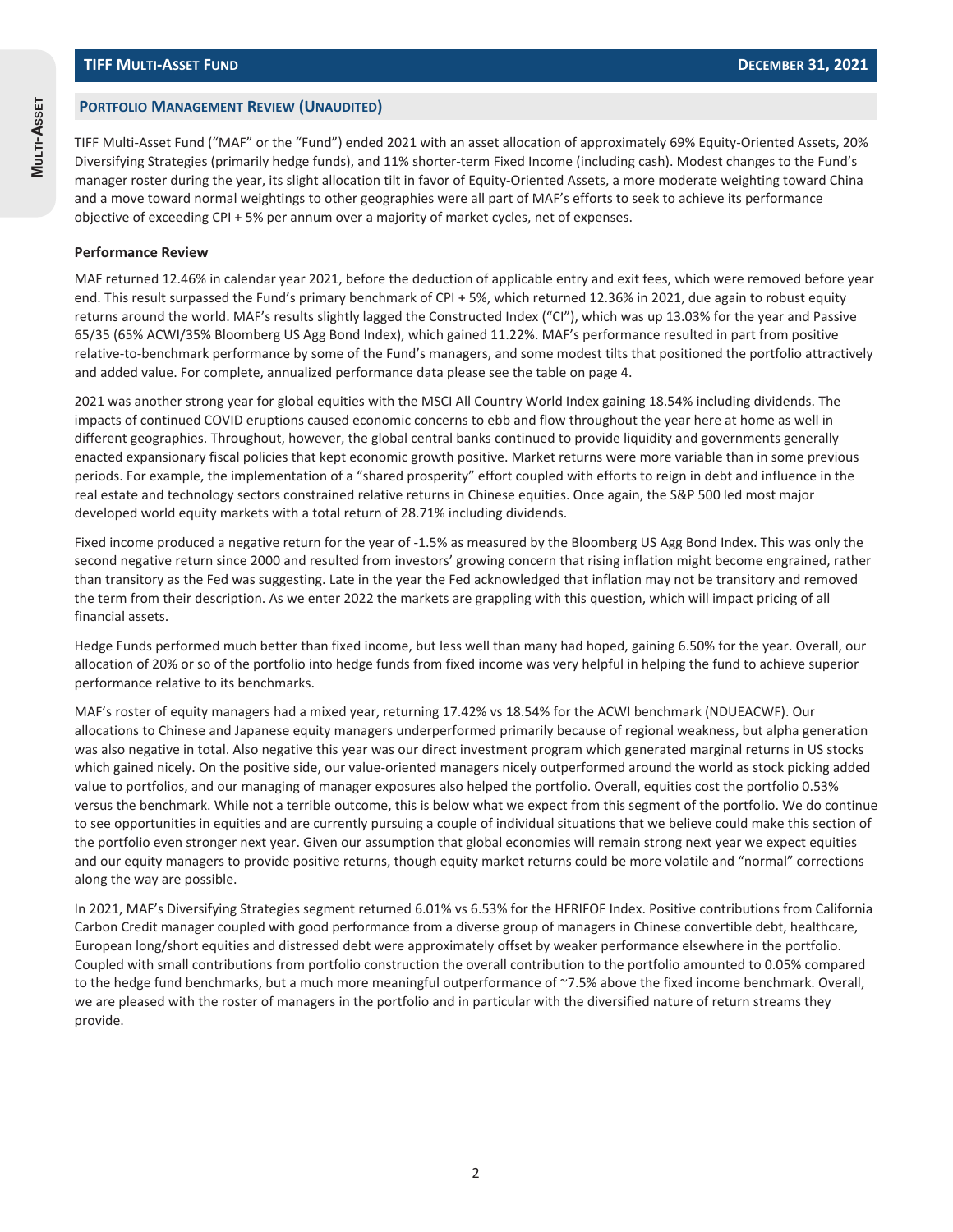#### **PORTFOLIO MANAGEMENT REVIEW (UNAUDITED) (CONTINUED)**

MAF's Fixed Income segment produced a modest negative return of -0.30% vs our specific low duration benchmark return of -1.12% and -1.54% for the Barclays US Agg. This modest positive relative performance coupled with a modest underweight to fixed income vs our benchmarks resulted in a positive contribution to portfolio performance of 0.62%. Much of the relative performance gain came from our position in TIPS, which meaningfully outperformed similar maturity treasuries early in 2021 before we sold them, eliminating the position in Q2. Since our sale TIPS have performed more similarly to treasuries, but if inflation does become a bigger problem in 2022 and beyond, we may regret having sold this position. So far, however, we continue to believe inflation will moderate in 2022 and that this was a good sale. Lastly, as mentioned above, we remain in cash and treasury securities exclusively, which will enable us to take advantage of any dislocations that could occur if investors become increasingly concerned that inflation will become pernicious.

We made use of derivatives, as needed, for MAF in 2021, primarily using passive index futures to balance geographic exposures, maintain overall equity exposure, and manage liquidity. MAF invested in currency forwards to keep fund-level exposure to given currencies (e.g., the Chinese yuan) within desired limits. In aggregate, this use of futures and forwards performed within expectations providing an overall positive impact on the Fund's return. In addition to the use of forwards and futures, we and certain of MAF's underlying separate account managers use derivatives (primarily total return swaps, currency forwards, and options) in executing MAF's investment strategies. During 2021 such use had an immaterial impact on the Fund's return. The 0.09% cost all resulted from currency hedging.

In sum, MAF had a strong 2021 in terms of both its absolute and relative returns. Continued strong gains in global equity prices were again the primary driver of returns. While growth and value performed more similarly this year, geographic differences, especially underperformance in Asian equities, was notable. As discussed, those trends were a headwind to the Fund. Beneficial macro positioning coupled with many of MAF's equity managers having robust relative performance contributed to a good overall year. Relative to its benchmarks, MAF captured approximately 111% of the return of its primary benchmark, the passive 65/35 Mix of global stocks and fixed income, though only 95% of our secondary benchmark, the CI. MAF's modest overweight to equities in general again helped the Fund, as equities again produced excellent returns. The US versus non-US and growth versus value patterns tend to be cyclical in nature. Our portfolio positioning toward a balanced equity exposure across growth and value positioned us appropriately this year and we expect that it will continue to do so should the markets rotate back toward value stocks. We will remain focused on the Fund's manager roster and make upgrades when opportunities arise. Current exposures remain fairly close to benchmarks, with only a modest tilt toward Chinese equities remaining in the portfolio. This tilt remains as we expect counter-cyclical easing from the PBOC and policy easing ahead of the 20th Party Congress this fall to positively impact relative returns of Chinese equities. As mentioned we are pursuing potential opportunities with managers where we believe MAF can be improved, but remain pleased overall with our managers and will only make changes expected to help performance. We do not currently anticipate major changes in MAF's overall positioning.

#### **Conclusion**

We look forward to 2022 with optimism and excitement. We are hopeful that the world can put COVID behind us this year and we are confident that our manager roster is robust, and our team is fully engaged and well prepared to meet the upcoming market environment.

As always, we value the trust you have placed in us, and we sincerely appreciate the opportunity to help your organization achieve its financial goals. We wish you and the world a healthy 2022.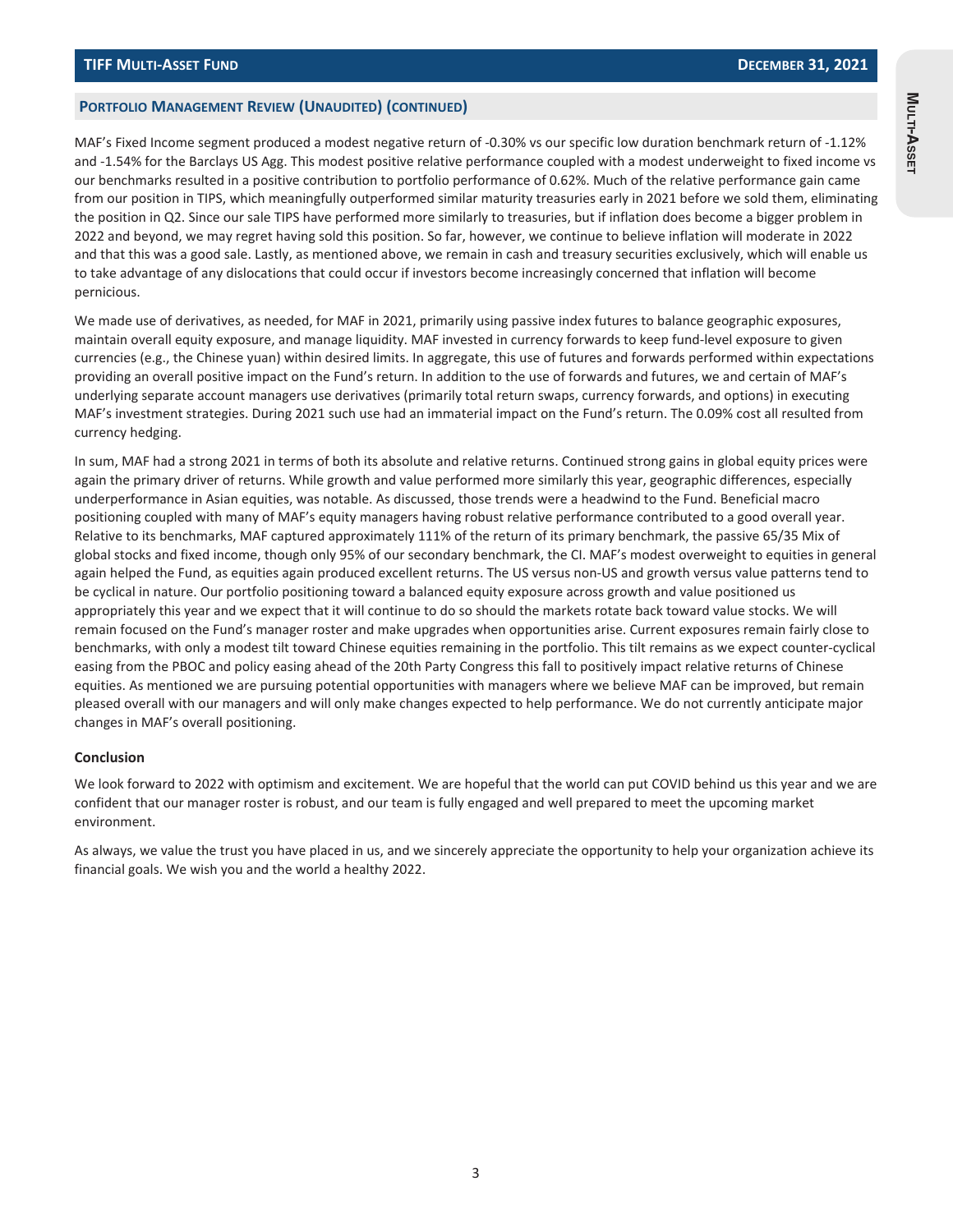*Performance data quoted represent past performance; past performance does not guarantee future results. The investment return and principal value of an investment will fluctuate so that an investor's shares, when redeemed, may be worth more or less than their original cost. Current performance of the fund may be lower or higher than the performance quoted. Total return assumes reinvestment of dividends. Performance data for the most recent month-end and additional performance information may be obtained by visiting TIFF's website at www.tipfunds.org. MAF segment or category returns reflect the deduction of management fees earned by relevant managers but not the deduction of other fees and expenses of the fund. While the fund is no-load, management fees and other expenses will apply. Please refer to the prospectus for further details. One cannot invest directly in an index, and unmanaged indices do not incur fees and expenses. Manager exposures and the performance described above may be achieved via separate accounts, via funds offered by such managers, or via swap.*

*The fund may use leverage; invests in illiquid securities, non-US securities, small capitalization stocks, derivatives, and below investment grade bonds; and engages in shortselling. Non-US securities may entail political, economic, and currency risks different from those of US securities and may be issued by entities adhering to different accounting standards than those governing US issuers. Small capitalization stocks may entail different risks than larger capitalization stocks, including potentially lesser degrees of liquidity. The fund or certain of its money managers invest routinely and, at times, significantly in derivatives, certain of which are deemed by the SEC to be highly speculative. Short selling of securities may increase the potential for loss if a manager has difficulty covering a short position. Leverage may accelerate the velocity and magnitude of potential losses. Not more than 20% of the fund's assets may be invested in debt obligations rated below investment grade (i.e., having a rating lower than BBB by Standard & Poor's or Baa by Moody's) or unrated but deemed to be of similar quality. Bonds rated below investment grade are commonly referred to as "junk bonds." As a multi-manager fund, the fund may experience higher transaction costs than a fund managed by a single manager and the fund may not be able to combine money managers such that their styles are complementary.*

#### **FUND PERFORMANCE (UNAUDITED) TOTAL RETURN FOR THE PERIODS ENDED 12/31/21**

|                              | Calendar<br><b>Year 2021</b> | 3-Year<br>Annualized | 5-Year<br>Annualized | 10-Year<br>Annualized | Annualized<br>Since<br>Inception | <b>Cumulative</b><br>Since<br>Inception |
|------------------------------|------------------------------|----------------------|----------------------|-----------------------|----------------------------------|-----------------------------------------|
| Multi-Asset Fund             | 12.46%                       | 16.41%               | 10.85%               | 8.47%                 | 8.11%                            | 706.03%                                 |
| MSCI ACW Index               | 18.54%                       | 20.36%               | 14.39%               | 11.84%                | 7.94%                            | 673.00%                                 |
| $CPI + 5%$ per annum         | 12.36%                       | 8.68%                | 8.05%                | 7.23%                 | 7.41%                            | 577.50%                                 |
| <b>MAF Constructed Index</b> | 12.92%                       | 15.32%               | 10.87%               | 8.00%                 | 7.61%                            | 612.10%                                 |
| 65/35 Mix                    | 11.22%                       | 15.07%               | 10.77%               | 8.85%                 | 7.32%                            | 562.25%                                 |

See Index Descriptions starting on page 52 for detail descriptions of MAF Indices.

Total return assumes dividend reinvestment. MAF's annualized expense ratio for calendar year 2020 was 3.03% (a regulatory mandate requires the use in this report of the same expense ratio as that appearing in the latest fund prospectus). The expense ratio reflects fund expenses for the year ended December 31, 2020, which are expected to vary over time. The expense ratio is expressed as a percentage of average net assets. The expense ratio may differ for 2021.

Commencement of operations was March 31, 1995. *Prior to December 1, 2021, MAF received entry fees on purchases and exit fees on redemptions; thus, fund performance for periods prior to December 1, 2021, reflects those fees' impact.*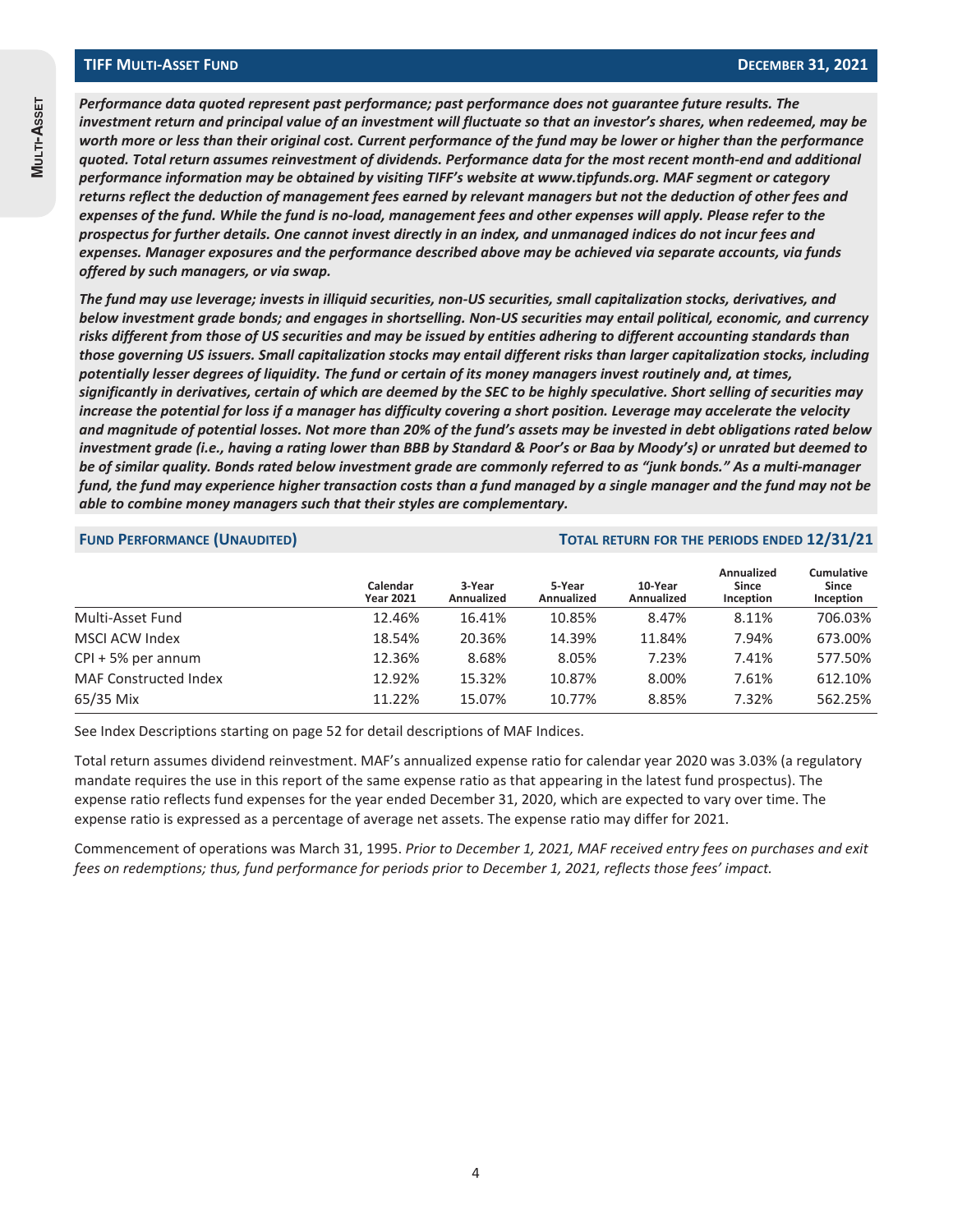

See Index Descriptions starting on page 52 for details and descriptions of MAF Indices.

Past performance is not a guarantee of future results.

The fund's performance assumes the reinvestment of all dividends and distributions, but does not reflect the deduction of taxes that a member subject to tax would pay on fund distributions or the redemption of fund shares.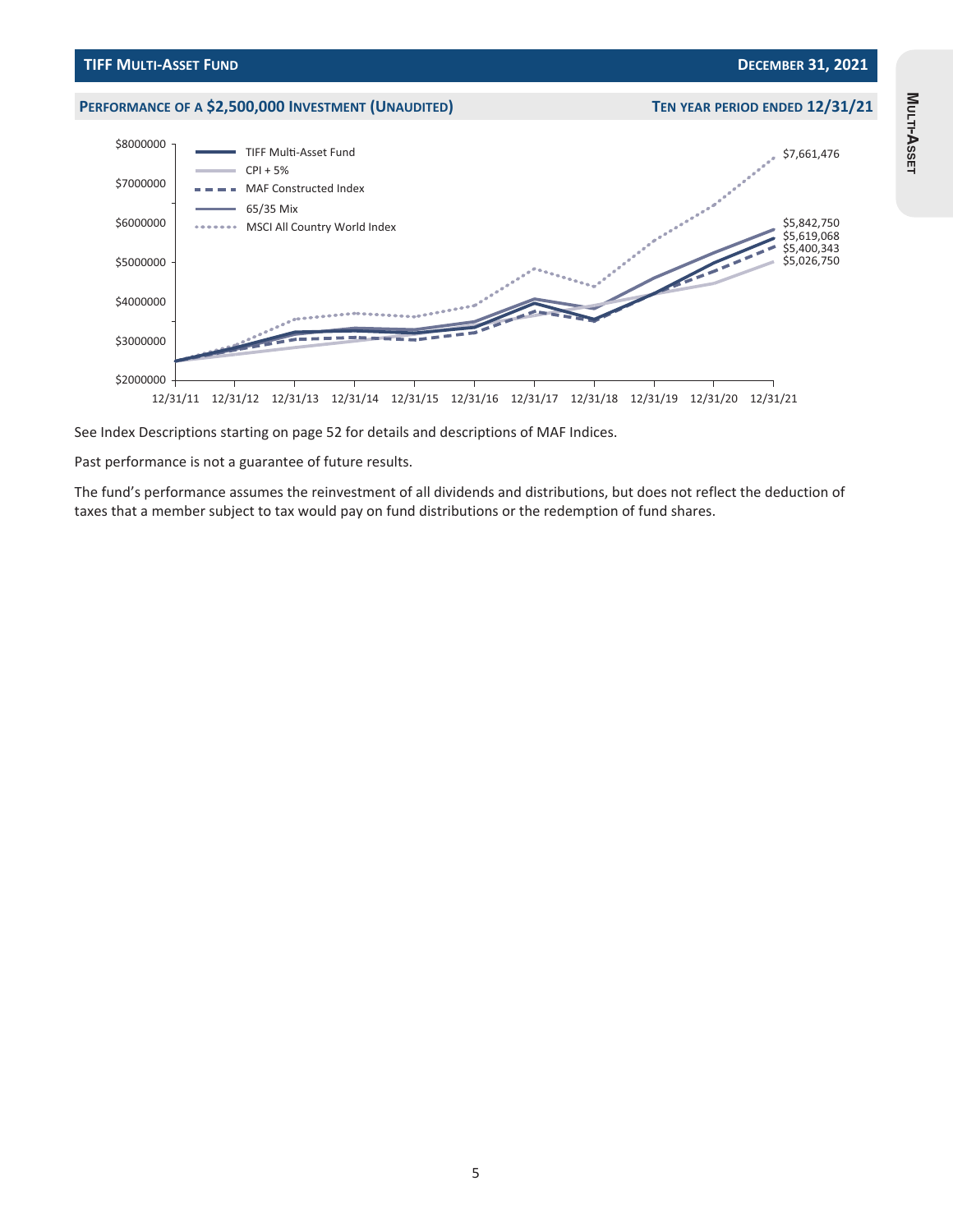**MULTI-ASSET**

MULTI-ASSET

# **SUMMARY SCHEDULE OF INVESTMENTS (UNAUDITED)**

| Foreign Common Stocks                       | 32.5%  |
|---------------------------------------------|--------|
| <b>US Common Stocks</b>                     | 30.8%  |
| Private Investment Funds                    | 15.8%  |
| Repurchase Agreement                        | 11.3%  |
| <b>US Treasury Bonds/Notes</b>              | 7.8%   |
| Exchange-Traded Funds (ETFs)                | 5.2%   |
| <b>Participation Notes</b>                  | 0.6%   |
| <b>Preferred Stocks</b>                     | 0.2%   |
| Unaffiliated Investment Company             | 0.1%   |
| Warrants                                    | 0.1%   |
| Convertible Bonds                           | 0.0%   |
| Rights                                      | 0.0%   |
| <b>Purchased Option Contracts</b>           | 0.0%   |
| <b>Structured Notes</b>                     | 0.0%   |
| <b>Disputed Claims Receipt</b>              | 0.0%   |
| <b>Total Investments</b>                    | 104.4% |
| Securities Sold Short                       | (6.1)% |
| Other Assets in Excess of Other Liabilities | 1.7%   |
| <b>Net Assets</b>                           | 100.0% |

Fund holdings and sector weightings are subject to change and should not be considered a recommendation to buy or sell any security. Please refer to the Schedule of Investments for complete holdings information. **Current and future holdings are subject to risk. Diversification does not ensure a profit or protect against loss in declining markets.**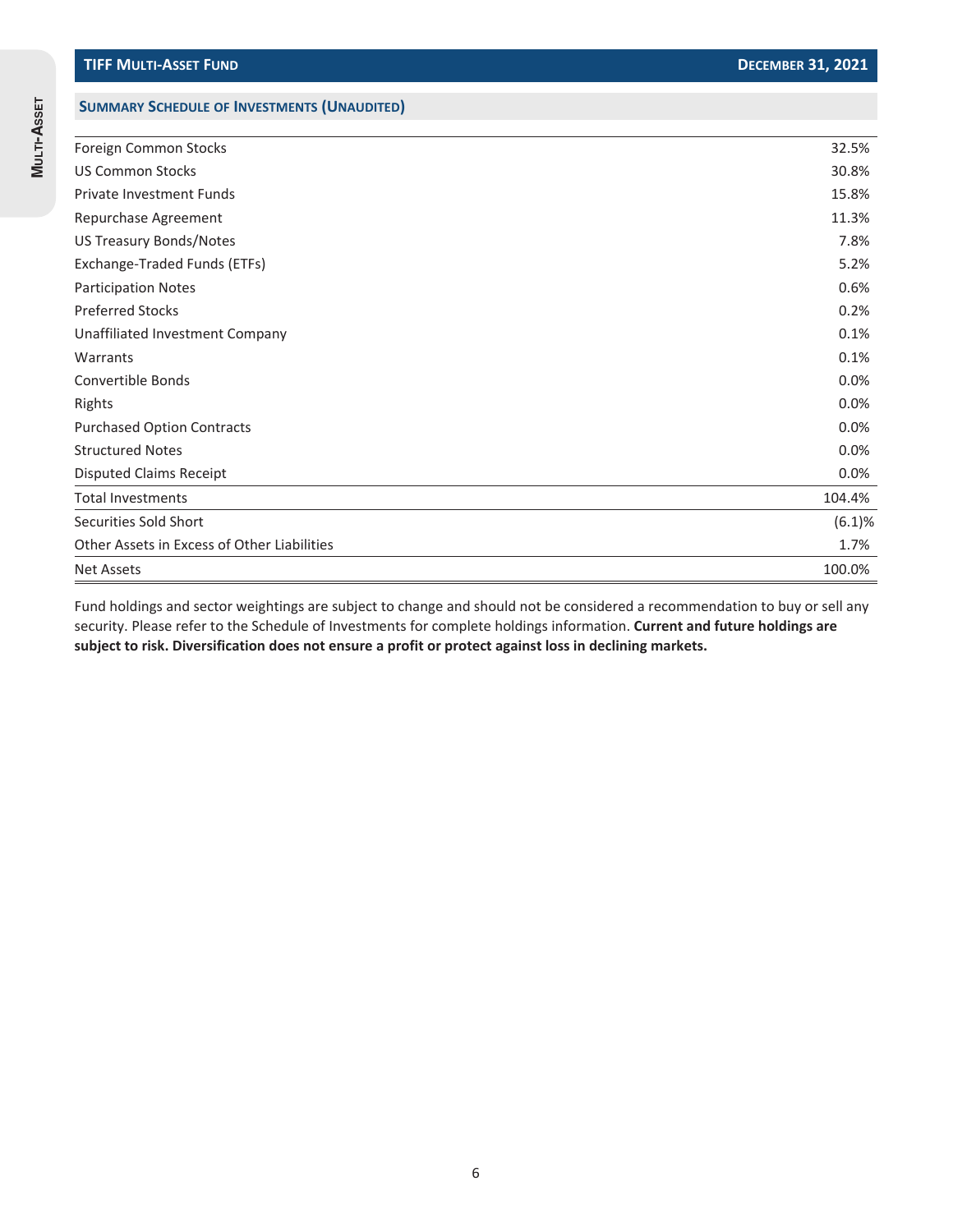**MULTI-ASSET**

Multi-Asset

#### **FUND EXPENSES (UNAUDITED)**

As a shareholder of a fund, you incur ongoing costs, including management fees and other fund expenses. This example is intended to help you understand your ongoing costs (in dollars) of investing in the fund and to compare these costs with the ongoing costs of investing in other mutual funds.

The example is based on an investment of \$1,000 invested at the beginning of the period and held for the entire period from July 1, 2021 to December 31, 2021.

#### *Actual Expenses*

The first line of the table below provides information about actual account values and actual expenses. You may use the information in this line, together with the amount you invested, to estimate the expenses that you paid over the period. Simply divide your account value by \$1,000 (for example, an \$8,600 account value divided by \$1,000 = 8.6), then multiply the result by the number in the first line under the heading entitled "Expenses Paid During the Period" to estimate the expenses you paid on your account during this period.

#### *Hypothetical Example for Comparison Purposes*

The second line of the table below provides information about hypothetical account values and hypothetical expenses based on the fund's actual expense ratio and an assumed rate of return of 5% per year before expenses, which is not the fund's actual return. The hypothetical account values and expenses may not be used to estimate the actual ending account balance or expenses you paid for the period. You may use this information to compare the ongoing costs of investing in the fund and other funds. To do so, compare this 5% hypothetical example with the 5% hypothetical examples that appear in the shareholder reports of the other funds.

Please note that the expenses shown in the table are meant to highlight your ongoing costs only. Therefore, the second line of the table is useful in comparing ongoing costs only, and will not help you determine the relative total costs of owning different funds.

|                 |                                                    | Including Expenses for<br>Securities Sold Short* |                                                                       |                                                    | <b>Excluding Expenses for</b><br>Securities Sold Short* |                                                                       |
|-----------------|----------------------------------------------------|--------------------------------------------------|-----------------------------------------------------------------------|----------------------------------------------------|---------------------------------------------------------|-----------------------------------------------------------------------|
|                 | <b>Beginning</b><br><b>Account Value</b><br>7/1/21 | <b>Ending Account</b><br>Value<br>12/31/21       | <b>Expenses Paid</b><br>During the<br>Period**<br>$7/1/21 - 12/31/21$ | <b>Beginning</b><br><b>Account Value</b><br>7/1/21 | <b>Ending Account</b><br>Value 12/31/21                 | <b>Expenses Paid</b><br>During the<br>Period**<br>$7/1/21 - 12/31/21$ |
| 1) Actual       | \$1,000.00                                         | \$1,016.30                                       | \$4.42                                                                | \$1,000.00                                         | \$1,016.30                                              | \$3.46                                                                |
| 2) Hypothetical | \$1,000.00                                         | \$1,020.82                                       | \$4.43                                                                | \$1,000.00                                         | \$1,021.78                                              | \$3.47                                                                |

Expenses on Securities Sold Short include dividends and interest on securities sold short and broker fees on securities sold short.

Expenses are equal to the fund's annualized expense ratio of 0.92% (calculated over a six-month period, which may differ from the fund's actual expense ratio for the full year), multiplied by the average account value over the period, multiplied by 184/365 (to reflect the one-half year period). Excluding expenses for securities sold short, expenses incurred by the fund were 0.68%. **The expense ratios do not include the fees and expenses associated with investments made in acquired funds; such fees and expenses are reflected in the acquired funds' total return.**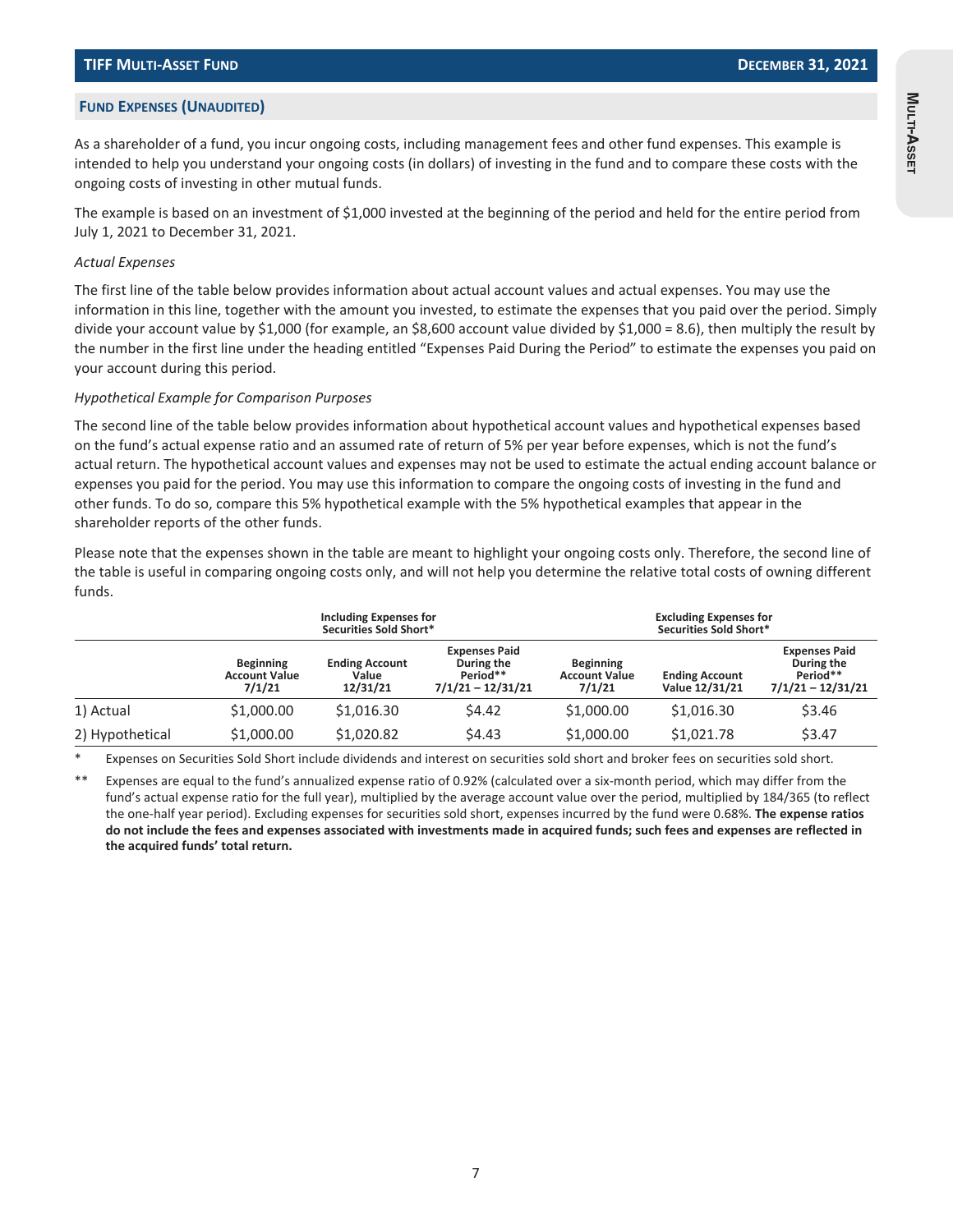#### **FINANCIAL HIGHLIGHTS**

|                                                                                              |     | <b>Year Ended</b><br>December 31,<br>2021 | <b>Year Ended</b><br>December 31,<br>2020 | <b>Year Ended</b><br>December 31,<br>2019 | <b>Year Ended</b><br>December 31,<br>2018 | <b>Year Ended</b><br>December 31,<br>2017 |
|----------------------------------------------------------------------------------------------|-----|-------------------------------------------|-------------------------------------------|-------------------------------------------|-------------------------------------------|-------------------------------------------|
| For a share outstanding throughout each period                                               |     |                                           |                                           |                                           |                                           |                                           |
| Net asset value, beginning of year                                                           | \$. | 16.71                                     | \$<br>14.22                               | \$<br>12.02                               | \$<br>14.53                               | \$<br>14.12                               |
| Income (loss) from investment operations                                                     |     |                                           |                                           |                                           |                                           |                                           |
| Net investment income (loss) (a)                                                             |     | 0.01                                      | (0.14)                                    | 0.12                                      | 0.12                                      | 0.07                                      |
| Net realized and unrealized gain (loss) on<br>investments                                    |     | 2.03                                      | 2.75                                      | 2.05                                      | (1.63)                                    | 2.48                                      |
| Total from investment operations                                                             |     | 2.04                                      | 2.61                                      | 2.17                                      | (1.51)                                    | 2.55                                      |
| Less distributions from                                                                      |     |                                           |                                           |                                           |                                           |                                           |
| Net investment income                                                                        |     | (0.24)                                    |                                           |                                           | (0.25)                                    | (0.75)                                    |
| Net realized gains                                                                           |     | (2.29)                                    | (0.15)                                    |                                           | (0.67)                                    | (1.41)                                    |
| Return of capital                                                                            |     |                                           |                                           |                                           | (0.10)                                    |                                           |
| <b>Total distributions</b>                                                                   |     | (2.53)                                    | (0.15)                                    |                                           | (1.02)                                    | (2.16)                                    |
| Entry/exit fee per share (a)                                                                 |     |                                           | 0.03                                      | 0.03                                      | 0.02                                      | 0.02                                      |
| Net asset value, end of year                                                                 | \$  | 16.22                                     | \$<br>16.71                               | \$<br>14.22                               | \$<br>12.02                               | \$<br>14.53                               |
| Total return (b)                                                                             |     | 12.46%                                    | 18.57%(c)                                 | 18.39%                                    | $(10.27)\%$                               | 18.24%                                    |
| Ratios/supplemental data                                                                     |     |                                           |                                           |                                           |                                           |                                           |
| Net assets, end of year (000s)                                                               |     | \$1,582,109                               | \$1,563,172                               | \$1,912,954                               | \$2,498,944                               | \$3,754,026                               |
| Ratio of expenses to average net assets (d)                                                  |     | 0.92%                                     | 2.22%(e)                                  | 1.00%                                     | 0.78%                                     | 0.94%                                     |
| Ratio of expenses to average net assets, excluding<br>expenses for securities sold short (d) |     | 0.72%                                     | 1.92%(e)                                  | 0.78%                                     | 0.72%                                     | 0.93%                                     |
| Ratio of net investment income (loss) to average<br>net assets                               |     | 0.05%                                     | $(0.97)\%$                                | 0.92%                                     | 0.85%                                     | 0.47%                                     |
| Portfolio turnover                                                                           |     | 87%                                       | 146%                                      | 114%                                      | 66%                                       | 58%                                       |

(a) Calculation based on average shares outstanding.

(b) Total return assumes dividend reinvestment and includes the effects of entry and exit fees received by the fund prior to December 1, 2021; however, it does not reflect the deduction of such fees from a member's purchase or redemption transaction. Therefore, a member's total return for the period, assuming a purchase at the beginning of the period and a redemption at the end of the period, would be lower by the amount of entry and exit fees paid by the member.

(c) Includes adjustments in accordance with accounting principles generally accepted in the United States of America and as such, the net asset values for financial reporting purposes and the returns based upon those net asset values may differ from the net asset values and returns for shareholder transactions.

(d) The expense ratio does not include the fees and expenses associated with investments made in acquired funds; such fees and expenses are reflected in the acquired funds' total return.

(e) Certain money managers have generated exceedingly strong positive performance relative to their respective benchmarks. The expense ratio for the year ended December 31, 2020 includes performance fees earned by those money managers representing 1.11% of the expense ratio.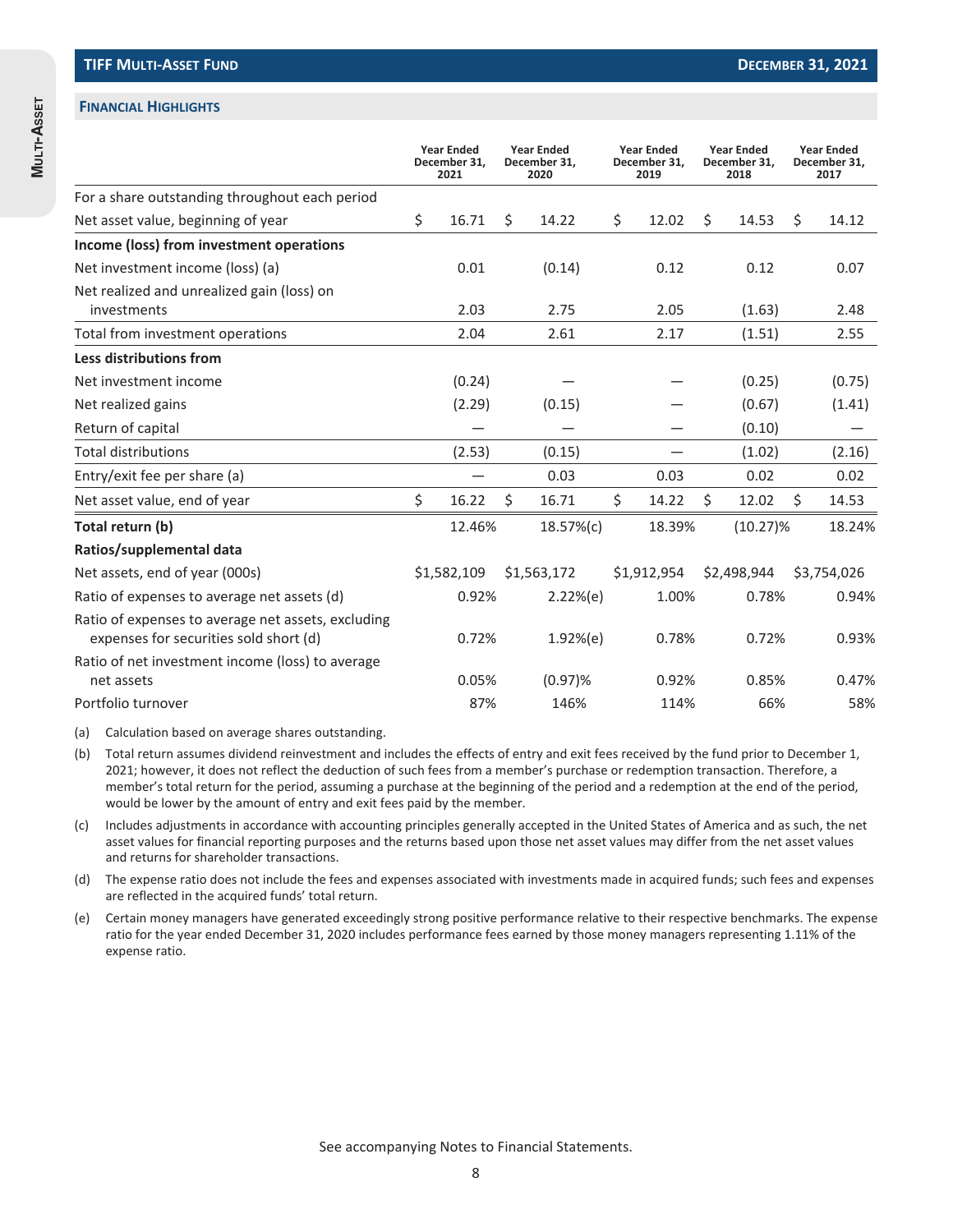### **TIFF MULTI-ASSET FUND / SCHEDULE OF INVESTMENTS\***

| <b>DECEMBER 31, 2021</b> |  |  |  |
|--------------------------|--|--|--|
|--------------------------|--|--|--|

|                                                    | <b>Number</b><br>of Shares | Value         |                                              | <b>Number</b><br>of Shares | Value     |
|----------------------------------------------------|----------------------------|---------------|----------------------------------------------|----------------------------|-----------|
| Investments $-104.4%$ of net assets                |                            |               | United Therapeutics Corp. (a)                | 1,009                      | \$218,025 |
| Common Stocks - 63.3%                              |                            |               | Vertex Pharmaceuticals, Inc. (a)             | 4,479                      | 983,588   |
| US Common Stocks - 30.8%                           |                            |               |                                              |                            | 5,737,978 |
| Aerospace & Defense - 0.9%                         |                            |               | Building Products - 0.2%                     |                            |           |
| Axon Enterprise, Inc. (a)                          | 800                        | \$<br>125,600 | Builders FirstSource, Inc. (a)               | 618                        | 52,969    |
| Curtiss-Wright Corp.                               | 2,104                      | 291,761       | Johnson Controls International plc           | 8,475                      | 689,102   |
| General Dynamics Corp. (b)                         | 1,051                      | 219,102       | Lennox International, Inc.                   | 2,193                      | 711,322   |
| Howmet Aerospace, Inc.                             | 5,570                      | 177,293       | Louisiana-Pacific Corp.                      | 2,540                      | 199,009   |
| Huntington Ingalls Industries, Inc.                | 2,379                      | 444,254       | <b>Owens Corning</b>                         | 9,982                      | 903,371   |
| Lockheed Martin Corp. (b)                          | 2,912                      | 1,034,954     | Simpson Manufacturing Co., Inc.              | 1,632                      | 226,962   |
| Mercury Systems, Inc. (a)                          | 4,210                      | 231,803       |                                              |                            | 2,782,735 |
| Northrop Grumman Corp. (b)                         | 594                        | 229,920       | Capital Markets - 0.3%                       |                            |           |
| Textron, Inc.                                      | 2,865                      | 221,178       | Bank of New York Mellon Corp. (The)          | 13,632                     | 791,747   |
| TransDigm Group, Inc. (a)                          | 18,741                     | 11,924,523    | Evercore, Inc., Class A                      | 1,690                      | 229,586   |
|                                                    |                            | 14,900,388    | Federated Hermes, Inc., Class B              | 777                        | 29,200    |
|                                                    |                            |               | Franklin Resources, Inc.                     | 3,038                      | 101,743   |
| Air Freight & Logistics - 0.1%                     |                            |               | Goldman Sachs Group, Inc. (The)              | 4,441                      | 1,698,904 |
| FedEx Corp. (b)                                    | 2,140                      | 553,490       | Invesco, Ltd.                                | 21,474                     | 494,331   |
| United Parcel Service, Inc. (UPS),<br>Class $B(b)$ | 3,811                      | 816,850       | Jefferies Financial Group, Inc.              | 8,627                      | 334,728   |
| XPO Logistics, Inc. (a)                            | 5,271                      | 408,133       | Morgan Stanley (b)                           | 3,779                      | 370,947   |
|                                                    |                            | 1,778,473     | SEI Investments Co.                          | 1,391                      | 84,767    |
|                                                    |                            |               | State Street Corp.                           | 1,651                      | 153,543   |
| Airlines $-0.0%$                                   |                            |               | Stifel Financial Corp.                       | 510                        | 35,914    |
| American Airlines Group, Inc. (a)                  | 2,635                      | 47,325        | Virtu Financial, Inc., Class A               | 32,449                     | 935,505   |
| Delta Air Lines, Inc. (a)                          | 8,220                      | 321,237       |                                              |                            | 5,260,915 |
|                                                    |                            | 368,562       |                                              |                            |           |
| Auto Components - 0.0%                             |                            |               | Chemicals $-0.3%$                            |                            |           |
| Gentex Corp.                                       | 4,858                      | 169,301       | Axalta Coating Systems, Ltd. (a)             | 2,345                      | 77,666    |
| Genuine Parts Co.                                  | 1,379                      | 193,336       | Cabot Corp.                                  | 518                        | 29,112    |
| Goodyear Tire & Rubber Co. (The) (a)               | 11,980                     | 255,414       | CF Industries Holdings, Inc.                 | 1,181                      | 83,591    |
|                                                    |                            | 618,051       | Dow, Inc. (b)                                | 7,428                      | 421,316   |
| Automobiles - 0.3%                                 |                            |               | DuPont de Nemours, Inc.                      | 6,394                      | 516,507   |
| Ford Motor Co. (b)                                 | 47,038                     | 976,979       | Eastman Chemical Co.                         | 1,275                      | 154,160   |
| General Motors Co. (a) (b)                         | 5,839                      | 342,341       | Element Solutions, Inc.                      | 3,832                      | 93,041    |
| Harley-Davidson, Inc.                              | 11,703                     | 441,086       | Huntsman Corp.                               | 1,689                      | 58,912    |
| Tesla, Inc. (a) (b)                                | 3,294                      | 3,481,033     | LyondellBasell Industries NV,<br>Class A (b) | 5,305                      | 489,280   |
|                                                    |                            |               | Minerals Technologies, Inc.                  | 1,157                      | 84,635    |
|                                                    |                            | 5,241,439     | Mosaic Co. (The)                             | 25,995                     | 1,021,344 |
| Beverages $-0.8%$                                  |                            |               | NewMarket Corp.                              | 797                        | 273,148   |
| Boston Beer Co., Inc. (The), Class A (a)           | 107                        | 54,046        | Olin Corp.                                   | 3,726                      | 214,319   |
| Brown-Forman Corp., Class B                        | 70,382                     | 5,128,033     | Sensient Technologies Corp.                  | 2,909                      | 291,075   |
| Coca-Cola Co. (The) (b)                            | 21,286                     | 1,260,344     | Westlake Chemical Corp.                      | 4,345                      | 422,030   |
| Constellation Brands, Inc., Class A                | 617                        | 154,848       |                                              |                            | 4,230,136 |
| PepsiCo, Inc. (b)                                  | 37,134                     | 6,450,547     |                                              |                            |           |
|                                                    |                            | 13,047,818    | Commercial Banks - 0.4%                      |                            |           |
| Biotechnology - 0.4%                               |                            |               | Associated Banc-Corp.                        | 33,244                     | 750,982   |
| AbbVie, Inc. (b)                                   | 6,446                      | 872,788       | <b>BOK Financial Corp.</b>                   | 3,980                      | 419,850   |
| Arrowhead Pharmaceuticals, Inc. (a)                | 541                        | 35,868        | Cathay General Bancorp                       | 8,040                      | 345,640   |
| Biogen, Inc. (a)                                   | 1,007                      | 241,599       | Citizens Financial Group, Inc.               | 1,049                      | 49,565    |
| Emergent BioSolutions, Inc. (a)                    | 7,080                      | 307,768       | FNB Corp/PA                                  | 47,419                     | 575,193   |
| Exelixis, Inc. (a)                                 | 4,557                      | 83,302        | Fulton Financial Corp.                       | 24,207                     | 411,519   |
| Incyte Corp. (a)                                   | 6,688                      | 490,899       | Hancock Whitney Corp.                        | 3,703                      | 185,224   |
| Moderna, Inc. (a)                                  | 3,977                      | 1,010,079     | Home BancShares, Inc.                        | 2,719                      | 66,208    |
| Regeneron Pharmaceuticals, Inc. (a)                | 1,640                      | 1,035,693     | International Bancshares Corp.               | 3,216                      | 136,326   |
| Sage Therapeutics, Inc. (a)                        | 10,775                     | 458,369       | PacWest Bancorp                              | 4,991                      | 225,443   |

9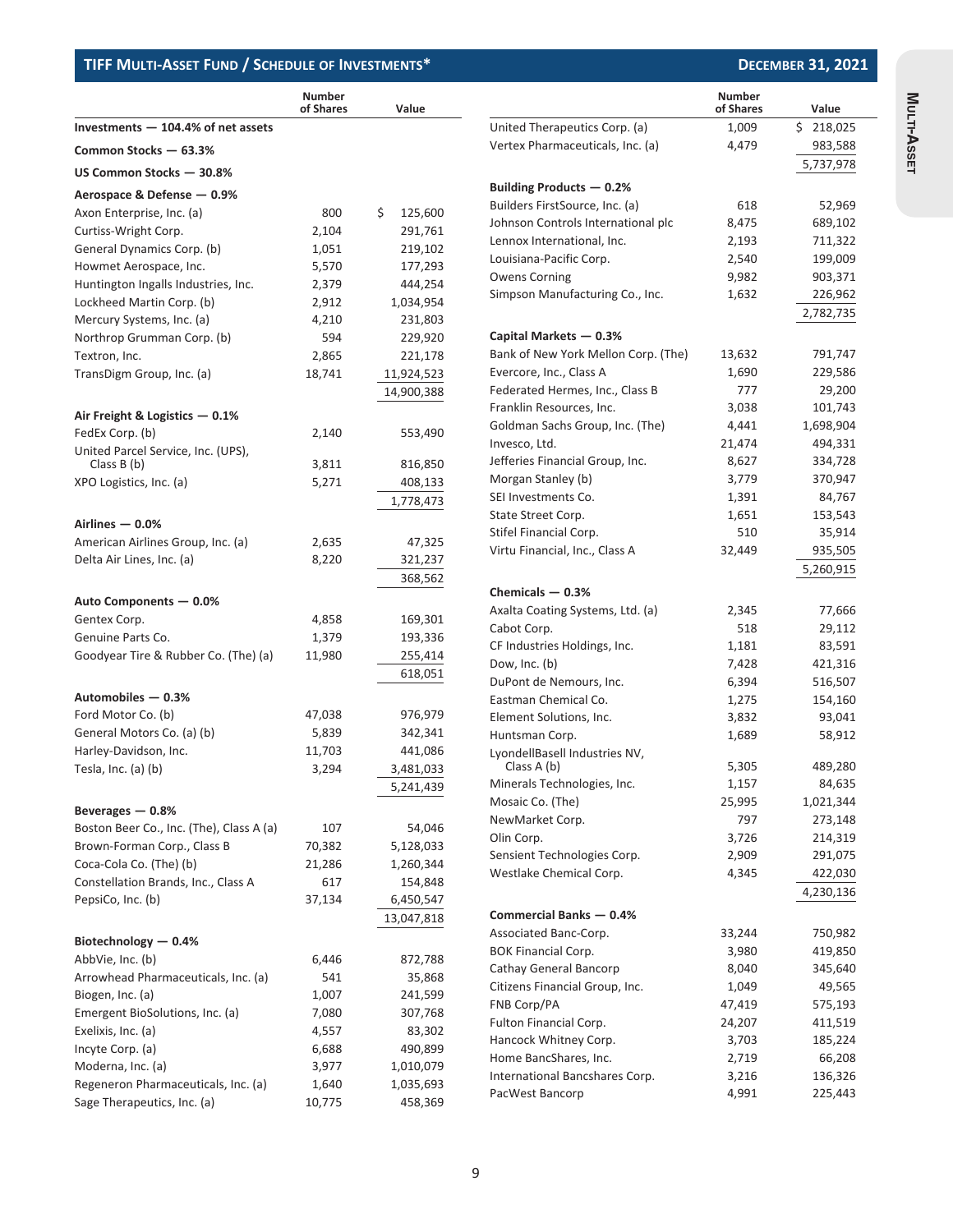|                                       | <b>Number</b><br>of Shares | Value        |
|---------------------------------------|----------------------------|--------------|
| People's United Financial, Inc.       | 1,629                      | \$<br>29,029 |
| Prosperity Bancshares, Inc.           | 8,907                      | 643,976      |
| <b>Sterling Bancorp</b>               | 737                        | 19,007       |
| Synovus Financial Corp.               | 718                        | 34,371       |
| Texas Capital Bancshares, Inc. (a)    | 4,752                      | 286,308      |
| Trustmark Corp.                       | 6,452                      | 209,432      |
| <b>UMB Financial Corp.</b>            | 5,905                      | 626,580      |
| Umpqua Holdings Corp.                 | 27,297                     | 525,194      |
| Zions Bancorp NA                      | 815                        | 51,475       |
|                                       |                            | 5,591,322    |
| Commercial Services & Supplies - 0.1% |                            |              |
| Clean Harbors, Inc. (a)               | 989                        | 98,672       |
| Copart, Inc. (a) (b)                  | 382                        | 57,919       |
| Healthcare Services Group, Inc.       | 35,361                     | 629,072      |
| Rollins, Inc. (b)                     | 2,480                      | 84,841       |
|                                       |                            | 870,504      |
| Communications Equipment - 0.2%       |                            |              |
| Arista Networks, Inc. (a)             | 898                        | 129,087      |
| Ciena Corp. (a)                       | 2,569                      | 197,736      |
| Cisco Systems, Inc. (b)               | 32,213                     | 2,041,338    |
| Lumentum Holdings, Inc. (a)           | 436                        | 46,116       |
| NetScout Systems, Inc. (a)            | 5,069                      | 167,683      |
| Ubiquiti, Inc.                        | 209                        | 64,100       |
|                                       |                            | 2,646,060    |
| Computers & Peripherals - 0.6%        |                            |              |
| Apple, Inc. (b)                       | 47,481                     | 8,431,201    |
| Dell Technologies, Inc., Class C (a)  | 5,908                      | 331,852      |
| HP, Inc.                              | 15,080                     | 568,064      |
| Western Digital Corp. (a)             | 9,761                      | 636,515      |
| Xerox Holdings Corp.                  | 10,103                     | 228,732      |
|                                       |                            | 10,196,364   |
| Construction & Engineering $-0.2%$    |                            |              |
| AECOM (a)                             | 1,949                      | 150,755      |
| D.R. Horton, Inc. (b)                 | 2,266                      | 245,748      |
| Dycom Industries, Inc. (a)            | 2,835                      | 265,809      |
| <b>EMCOR Group, Inc.</b>              | 3,125                      | 398,094      |
| Lennar Corp., Class A (b)             | 4,551                      | 528,644      |
| $NVR$ , Inc. (a) (b)                  | 16                         | 94,542       |
| PulteGroup, Inc.                      | 17,382                     | 993,555      |
| Toll Brothers, Inc.                   | 6,071                      | 439,480      |
| TRI Pointe Group, Inc. (a)            | 14,206                     | 396,205      |
|                                       |                            | 3,512,832    |
| Consumer Finance - 0.2%               |                            |              |
| Ally Financial, Inc.                  | 6,002                      | 285,755      |
| Capital One Financial Corp.           | 5,510                      | 799,446      |
| <b>Discover Financial Services</b>    | 278                        | 32,126       |
| Navient Corp.                         | 16,785                     | 356,178      |
| OneMain Holdings, Inc.                | 7,412                      | 370,897      |
| Santander Consumer USA Holdings,      |                            |              |
| Inc.                                  | 3,268                      | 137,321      |
| SLM Corp.                             | 29,793                     | 586,028      |
|                                       |                            | 2,567,751    |

|                                                 | <b>Number</b><br>of Shares | Value        |
|-------------------------------------------------|----------------------------|--------------|
| Containers & Packaging $-0.1%$                  |                            |              |
| Berry Global Group, Inc. (a)                    | 740                        | \$<br>54,597 |
| Graphic Packaging Holding Co.                   | 3,964                      | 77,298       |
| Greif, Inc., Class A                            | 977                        | 58,982       |
| International Paper Co.                         | 5,778                      | 271,450      |
| Sealed Air Corp.                                | 2,718                      | 183,384      |
| Silgan Holdings, Inc.                           | 5,223                      | 223,753      |
| Sonoco Products Co.                             | 2,661                      | 154,045      |
| Westrock Co.                                    | 3,032                      | 134,500      |
|                                                 |                            | 1,158,009    |
| Diversified Consumer Services - 0.1%            |                            |              |
| frontdoor, Inc. (a)                             | 7,369                      | 270,074      |
| Graham Holdings Co., Class B                    | 282                        | 177,612      |
| Grand Canyon Education, Inc. (a) (b)            | 1,776                      | 152,221      |
| Terminix Global Holdings, Inc. (a) (b)          | 3,579                      | 161,878      |
|                                                 |                            | 761,785      |
|                                                 |                            |              |
| Diversified Financial Services - 0.5%           |                            |              |
| Artemis Strategic Inv Corp. (a) (c) (d)         | 7,600                      | 61,820       |
| Bank of America Corp. (b)                       | 7,552                      | 335,989      |
| Berkshire Hathaway, Inc.,<br>Class $B(a)$ (b)   | 7,588                      | 2,268,812    |
| Cboe Global Markets, Inc.                       | 1,970                      | 256,888      |
| Citigroup, Inc. (b)                             | 18,611                     | 1,123,918    |
| JPMorgan Chase & Co. (b)                        | 9,789                      | 1,550,088    |
| Moody's Corp.                                   | 850                        | 331,993      |
| Northern Genesis Acquisition                    |                            |              |
| Corp. III, Class A (a)                          | 48,000                     | 466,637      |
| S&P Global, Inc. (b)                            | 295                        | 139,219      |
| Swiftmerge Acquisition<br>Corp. (a) (c) (d) (e) | 6,943                      | 52,489       |
| Swiftmerge Acquisition                          |                            |              |
| Corp. – Unit (a)                                | 49,578                     | 490,822      |
| US Bancorp (b)                                  | 2,667                      | 149,806      |
| Washington Mutual, Inc. (a) (c) (d)             | 33,600                     |              |
| Wells Fargo & Co. (b)                           | 22,614                     | 1,085,020    |
|                                                 |                            | 8,313,501    |
| Diversified Telecommunication Services - 0.1%   |                            |              |
| AT&T, Inc. (b)                                  | 33,006                     | 811,948      |
| Lumen Technologies, Inc.                        | 4,286                      | 53,789       |
| Verizon Communications, Inc. (b)                | 5,537                      | 287,702      |
|                                                 |                            | 1,153,439    |
| Electric Utilities - 0.1%                       |                            |              |
| Duke Energy Corp. (b)                           | 307                        | 32,204       |
| Entergy Corp. (b)                               | 966                        | 108,820      |
| IDACORP, Inc.                                   | 2,381                      | 269,791      |
| NRG Energy, Inc. (b)                            | 13,404                     | 577,445      |
|                                                 |                            | 988,260      |
| Electrical Equipment $-0.1%$                    |                            |              |
| Acuity Brands, Inc.                             | 494                        | 104,590      |
| Eaton Corp. plc (b)                             | 745                        | 128,751      |
| Emerson Electric Co. (b)                        | 5,286                      | 491,439      |
| Generac Holdings, Inc. (a)                      | 954                        | 335,732      |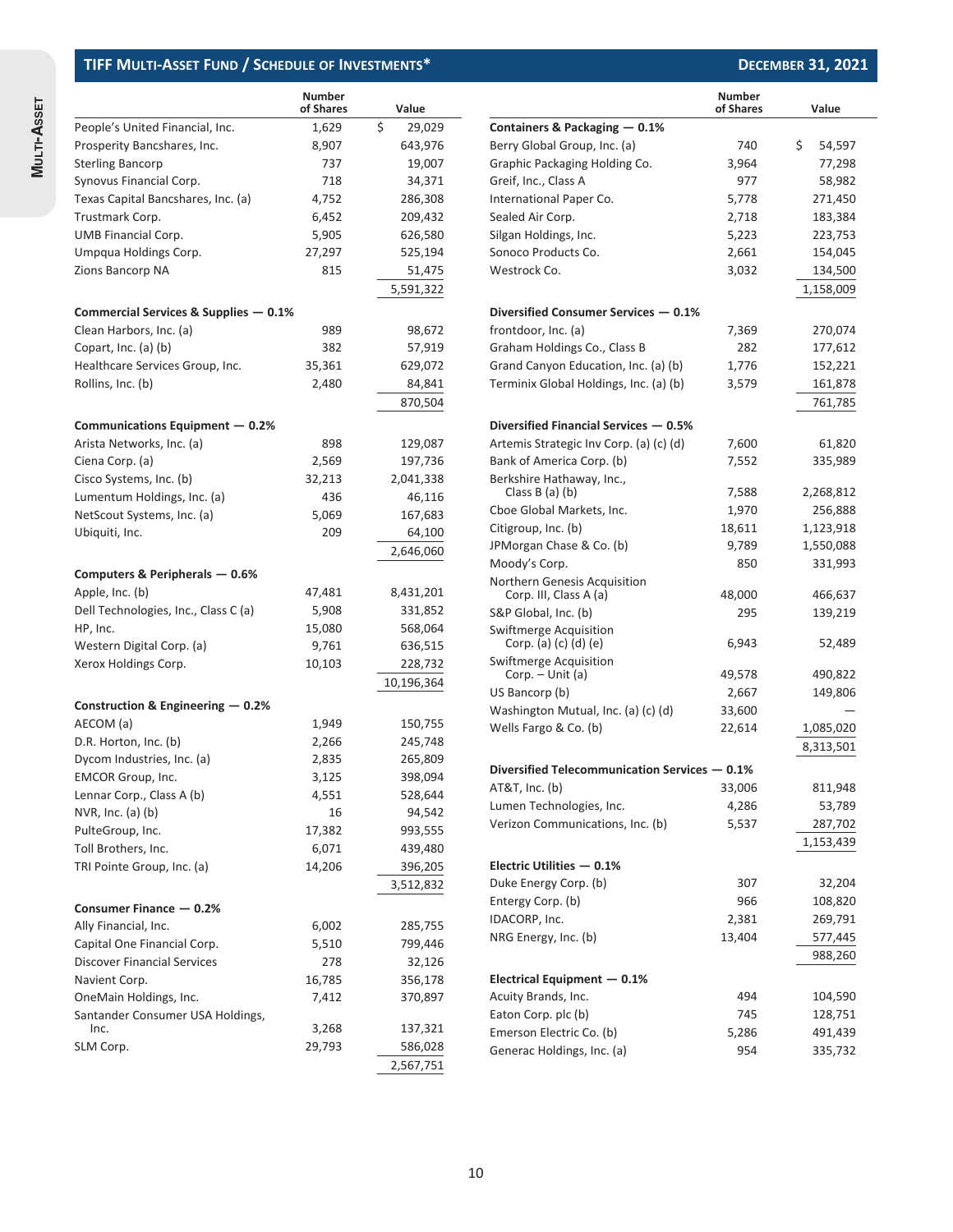|                                                       | <b>Number</b><br>of Shares | Value         |
|-------------------------------------------------------|----------------------------|---------------|
| Hubbell, Inc.                                         | 655                        | \$<br>136,417 |
| Regal Beloit Corp.                                    | 2,368                      | 402,986       |
| Sensata Technologies Holding plc                      | 986                        | 60,826        |
|                                                       |                            | 1,660,741     |
| Electronic Equipment, Instruments & Components - 0.3% |                            |               |
| Arrow Electronics, Inc. (a)                           | 10,839                     | 1,455,353     |
| Avnet, Inc.                                           | 13,114                     | 540,690       |
| CDW Corp.                                             | 1,298                      | 265,804       |
| Dolby Laboratories, Inc., Class A                     | 1,593                      | 151,685       |
| Jabil, Inc.                                           | 8,054                      | 566,599       |
| SYNNEX Corp.                                          |                            |               |
|                                                       | 4,253                      | 486,373       |
| Vishay Intertechnology, Inc.                          | 19,458                     | 425,547       |
| Zebra Technologies Corp., Class A (a)                 | 464                        | 276,173       |
|                                                       |                            | 4,168,224     |
| Energy Equipment & Services - 0.0%                    |                            |               |
| Halliburton Co.                                       | 3,126                      | 71,492        |
| Schlumberger NV                                       | 8,239                      | 246,758       |
|                                                       |                            | 318,250       |
| Food & Staples Retailing - 0.2%                       |                            |               |
| Costco Wholesale Corp. (b)                            | 1,044                      | 592,679       |
| Walmart, Inc. (b)                                     | 16,530                     | 2,391,726     |
|                                                       |                            | 2,984,405     |
| Food Products - 0.5%                                  |                            |               |
| Archer-Daniels-Midland Co.                            | 1,913                      | 129,300       |
| Darling Ingredients, Inc. (a)                         | 3,928                      | 272,171       |
| Hershey Co. (The)                                     | 238                        | 46,046        |
| Ingredion, Inc.                                       | 1,395                      | 134,813       |
| Kraft Heinz Co. (The)                                 | 959                        | 34,428        |
| McCormick & Co., Inc.                                 | 62,080                     | 5,997,549     |
| Pilgrim's Pride Corp. (a)                             | 2,042                      | 57,584        |
| Seaboard Corp.                                        | 15                         | 59,025        |
| TreeHouse Foods, Inc. (a)                             | 725                        | 29,384        |
| Tyson Foods, Inc., Class A                            | 11,035                     | 961,811       |
|                                                       |                            | 7,722,111     |
| Health Care Equipment & Supplies - 1.0%               |                            |               |
| Abbott Laboratories (b)                               | 6,541                      | 920,580       |
| ABIOMED, Inc. (a)                                     | 997                        | 358,092       |
| Align Technology, Inc. (a)                            | 655                        | 430,453       |
| Baxter International, Inc.                            | 8,115                      | 696,592       |
| Becton Dickinson and Co.                              | 1,516                      | 381,244       |
| Boston Scientific Corp. (a)                           | 8,232                      | 349,695       |
| DENTSPLY SIRONA, Inc.                                 | 5,621                      | 313,596       |
| Envista Holdings Corp. (a)                            | 1,322                      | 59,569        |
| Hologic, Inc. (a)                                     | 11,737                     | 898,585       |
| ICU Medical, Inc. (a)                                 | 1,300                      | 308,542       |
| IDEXX Laboratories, Inc. (a)                          |                            |               |
|                                                       | 8,732                      | 5,749,673     |
| STAAR Surgical Co. (a)                                | 2,237                      | 204,238       |
| Stryker Corp.                                         | 19,918                     | 5,326,472     |
| Zimmer Biomet Holdings, Inc.                          | 262                        | 33,284        |
|                                                       |                            | 16,030,615    |
| Health Care Providers & Services - 0.5%               |                            |               |
| Acadia Healthcare Co., Inc. (a)                       | 557                        | 33,810        |
| AmerisourceBergen Corp.                               | 4,472                      | 594,284       |

|                                                     | <b>Number</b><br>of Shares | Value         |
|-----------------------------------------------------|----------------------------|---------------|
| Anthem, Inc. (b)                                    | 1,710                      | \$<br>792,653 |
| Cardinal Health, Inc.                               | 8,782                      | 452,185       |
| Cerner Corp.                                        | 4,867                      | 451,998       |
| Cigna Corp.                                         | 3,935                      | 903,594       |
| CVS Health Corp. (b)                                | 8,018                      | 827,137       |
| HCA Healthcare, Inc. (b)                            | 611                        | 156,978       |
| Humana, Inc.                                        | 535                        | 248,165       |
| Laboratory Corp. of America<br>Holdings (a)         | 457                        | 143,594       |
| McKesson Corp.                                      | 4,615                      | 1,147,151     |
| Molina Healthcare, Inc. (a)                         | 915                        | 291,043       |
| Patterson Companies, Inc.                           | 8,307                      | 243,810       |
| Quest Diagnostics, Inc.                             | 1,057                      | 182,872       |
| Tenet Healthcare Corp. (a)                          | 5,375                      | 439,084       |
| UnitedHealth Group, Inc. (b)                        | 1,640                      | 823,510       |
|                                                     |                            | 7,731,868     |
| Hotels, Restaurants & Leisure — 0.7%                |                            |               |
| Aramark (b)                                         | 1,027                      | 37,845        |
| Boyd Gaming Corp. (a) (b)                           | 10,918                     | 715,893       |
| Chipotle Mexican Grill, Inc. (a) (b)                | 37                         | 64,685        |
| Cracker Barrel Old Country Store,<br>Inc. (b)       | 4,097                      | 527,038       |
| Darden Restaurants, Inc. (b)                        | 1,259                      | 189,656       |
| Hilton Worldwide Holdings,<br>Inc. (a) (b)          | 449                        | 70,039        |
| Las Vegas Sands Corp. (a) (b)                       | 3,733                      | 140,510       |
| <b>Marriott Vacations Worldwide</b>                 |                            |               |
| Corp. (b)                                           | 1,322                      | 223,391       |
| McDonald's Corp. (b)                                | 1,327                      | 355,729       |
| MGM Resorts International (b)                       | 11,636                     | 522,224       |
| Six Flags Entertainment Corp. (a) (b)               | 6,227                      | 265,146       |
| Starbucks Corp. (b)                                 | 50,904                     | 5,954,241     |
| Texas Roadhouse, Inc. (b)                           | 12,392                     | 1,106,358     |
| Travel + Leisure Co.                                | 9,254                      | 511,469       |
| Wendy's Co. (The) (b)                               | 19,524                     | 465,647       |
|                                                     |                            | 11,149,871    |
| Household Durables - 0.0%                           |                            |               |
| Mohawk Industries, Inc. (a) (b)                     | 1,264                      | 230,275       |
| Newell Brands, Inc.                                 | 10,963                     | 239,432       |
| Tempur Sealy International, Inc.                    | 3,362                      | 158,115       |
| Whirlpool Corp. (b)                                 | 436                        | 102,312       |
|                                                     |                            | 730,134       |
| Household Products - 0.5%                           |                            |               |
| Church & Dwight Co., Inc.                           | 61,769                     | 6,331,323     |
| Procter & Gamble Co. (The) (b)                      | 6,487                      | 1,061,143     |
|                                                     |                            | 7,392,466     |
| Independent Power Producers & Energy Traders - 0.0% |                            |               |
| AES Corp. (The) (b)                                 | 4,029                      | 97,905        |
| Vistra Corp. (b)                                    | 9,429                      | 214,698       |
|                                                     |                            | 312,603       |
| <b>Industrial Conglomerates - 0.1%</b>              |                            |               |
| 3M Co. (b)                                          | 2,637                      | 468,411       |
| General Electric Co. (b)                            | 8,694                      | 821,322       |
|                                                     |                            | 1,289,733     |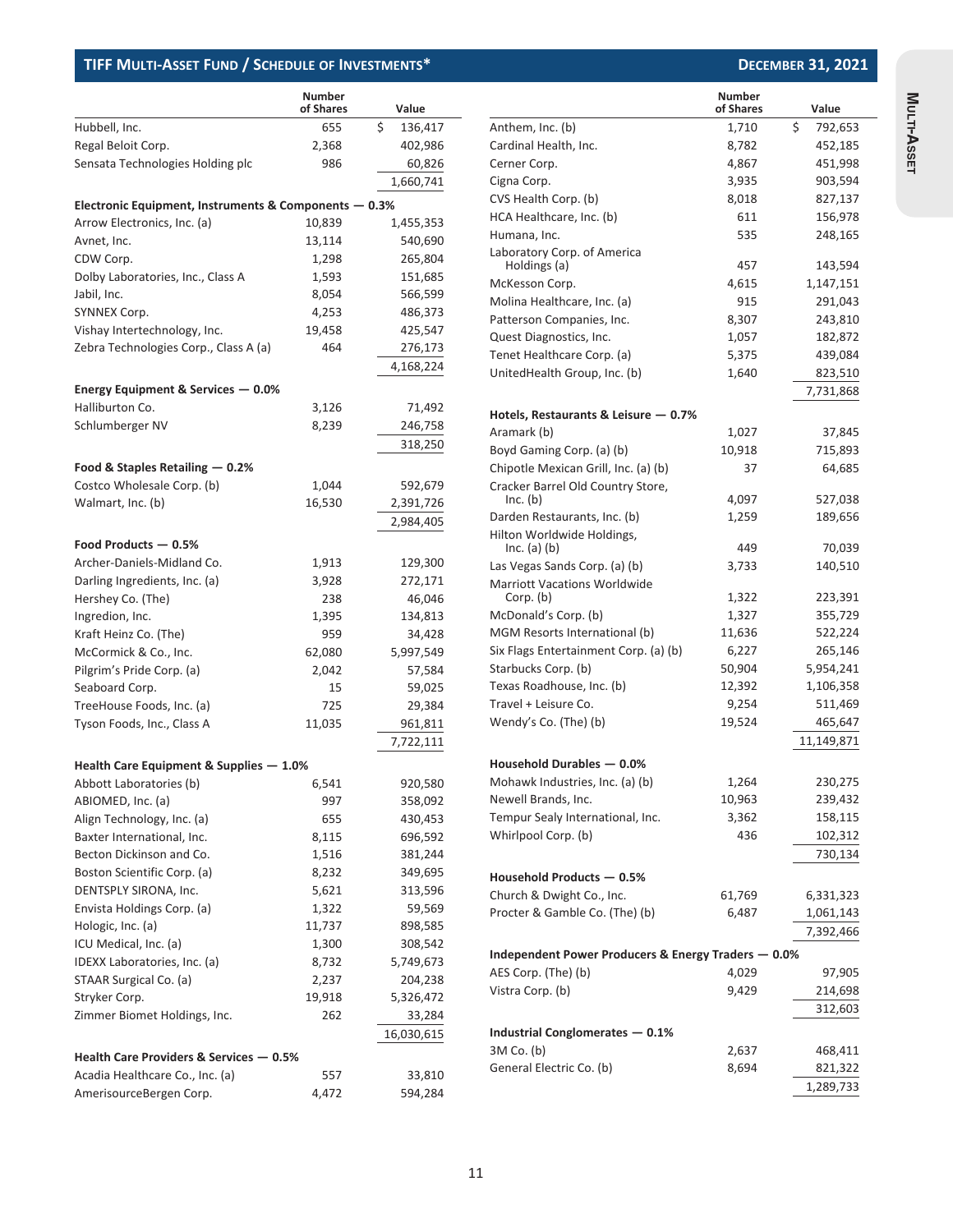|                                                 | <b>Number</b><br>of Shares | Value         |      |
|-------------------------------------------------|----------------------------|---------------|------|
| Insurance $-0.3%$                               |                            |               | M/   |
| Aflac, Inc.                                     | 3,709                      | \$<br>216,569 | Pa   |
| Allstate Corp. (The)                            | 9,142                      | 1,075,556     | Sn   |
| CNO Financial Group, Inc.                       | 4,794                      | 114,289       | So   |
| Fidelity National Financial, Inc.               | 11,620                     | 606,332       | Sq   |
| First American Financial Corp.                  | 9,310                      | 728,321       | Tw   |
| Hartford Financial Services Group,              |                            |               | Vis  |
| Inc. (The)                                      | 981                        | 67,728        |      |
| Kemper Corp.                                    | 2,434                      | 143,095       | Lei  |
| Markel Corp. (a)                                | 707                        | 872,438       | Bri  |
| Mercury General Corp.                           | 3,187                      | 169,102       | Ma   |
| MetLife, Inc.                                   | 2,101                      | 131,292       | Po   |
| Old Republic International Corp.                | 15,871                     | 390,109       | YE.  |
| Prudential Financial, Inc.                      | 1,677                      | 181,519       |      |
| Reinsurance Group of America, Inc.              | 454                        | 49,708        |      |
| Travelers Companies, Inc. (The)                 | 1,310                      | 204,923       | Lif  |
|                                                 |                            | 4,950,981     | Ag   |
| Internet & Catalog Retail $-2.2%$               |                            |               | Da   |
| Amazon.com, Inc. (a) (b)                        | 6,712                      | 22,380,090    | Illı |
| Booking Holdings, Inc. (a) (b)                  | 273                        | 654,990       | IQ'  |
| eBay, Inc.                                      | 175,636                    | 11,679,794    | M    |
| Qurate Retail, Inc., Series A                   | 43,433                     | 330,091       | Syı  |
|                                                 |                            | 35,044,965    | Th   |
|                                                 |                            |               | W    |
| Internet Software & Services - 2.9%             |                            |               |      |
| Alphabet, Inc., Class A (a) (b)                 | 2,768                      | 8,019,007     | M    |
| Alphabet, Inc., Class C (a) (b)                 | 1,081                      | 3,127,971     | AG   |
| Change Healthcare, Inc. (a)                     | 2,073                      | 44,321        | All  |
| Facebook, Inc., Class A (a)                     | 72,963                     | 24,541,105    | Cra  |
| Nutanix, Inc., Class A (a)                      | 2,533                      | 80,701        | Cu   |
| Pinterest, Inc., Class A (a)                    | 17,246                     | 626,892       | De   |
| Twitter, Inc. (a)                               | 3,011                      | 130,135       | Do   |
| Uber Technologies, Inc. (a)                     | 188,752                    | 7,914,371     | Flc  |
| VeriSign, Inc. (a)                              | 2,094                      | 531,499       | Fo   |
| Yelp, Inc. (a)                                  | 12,752                     | 462,133       | Ga   |
|                                                 |                            | 45,478,135    | ITT  |
| IT Services - 2.4%                              |                            |               | Os   |
| Alliance Data Systems Corp.                     | 1,461                      | 97,259        | Ot   |
| Amdocs, Ltd.                                    | 4,463                      | 334,011       | PА   |
| Automatic Data Processing, Inc.                 | 29,640                     | 7,308,631     | Sn   |
| Booz Allen Hamilton Holding Corp. (b)           | 2,609                      | 221,217       | Sta  |
| CACI International, Inc., Class A (a) (b)       | 2,450                      | 659,564       | Тe   |
| <b>Cognizant Technology Solutions</b>           |                            |               | Tir  |
| Corp., Class A                                  | 4,583                      | 406,604       | To   |
| DXC Technology Co. (a)                          | 5,855                      | 188,472       |      |
| Euronet Worldwide, Inc. (a)                     | 1,185                      | 141,216       | M    |
| Fidelity National Information Services,<br>Inc. | 3,613                      | 394,359       | Alt  |
| Fiserv, Inc. (a)                                | 119,726                    | 12,426,362    | Ch   |
| Gartner, Inc. (a)                               | 2,843                      | 950,472       |      |
| Global Payments, Inc.                           | 9,485                      | 1,282,182     | Co   |
| GoDaddy, Inc., Class A (a)                      | 5,365                      | 455,274       | Liv  |
| <b>International Business Machines</b>          |                            |               | Ne   |
| Corp. $(IBM)$ (b)                               | 6,971                      | 931,744       | Ne   |
| LiveRamp Holdings, Inc. (a)                     | 2,225                      | 106,689       | On   |
| Mastercard, Inc., Class A                       | 3,527                      | 1,267,322     |      |

|                                       | <b>Number</b><br>of Shares | Value         |
|---------------------------------------|----------------------------|---------------|
| MAXIMUS, Inc.                         | 3,027                      | \$<br>241,161 |
| PayPal Holdings, Inc. (a)             | 26,653                     | 5,026,223     |
| Snowflake, Inc., Class A (a) (b)      | 782                        | 264,902       |
| SolarWinds Corp.                      | 9,262                      | 131,428       |
| Square, Inc., Class A (a)             | 285                        | 46,030        |
| Twilio, Inc., Class A (a)             | 323                        | 85,059        |
| Visa, Inc., Class A (b)               | 25,114                     | 5,442,455     |
|                                       |                            | 38,408,636    |
|                                       |                            |               |
| Leisure Equipment & Products - 0.1%   |                            |               |
| Brunswick Corp.                       | 7,095                      | 714,679       |
| Mattel, Inc. (a)                      | 3,434                      | 74,037        |
| Polaris, Inc.                         | 2,648                      | 291,042       |
| YETI Holdings, Inc. (a)               | 348                        | 28,825        |
|                                       |                            | 1,108,583     |
| Life Sciences Tools & Services - 1.5% |                            |               |
| Agilent Technologies, Inc.            | 909                        | 145,122       |
| Danaher Corp. (b)                     | 272                        | 89,491        |
| Illumina, Inc. (a)                    | 161                        | 61,251        |
| IQVIA Holdings, Inc. (a)              | 1,836                      | 518,009       |
| Medpace Holdings, Inc. (a)            | 1,051                      | 228,739       |
| Syneos Health, Inc. (a)               | 2,801                      | 287,607       |
| Thermo Fisher Scientific, Inc. (b)    | 22,443                     | 14,974,867    |
| Waters Corp. (a)                      | 19,215                     | 7,159,509     |
|                                       |                            | 23,464,595    |
| Machinery — 0.3%                      |                            |               |
| AGCO Corp.                            | 5,765                      | 668,855       |
| Allison Transmission Holdings, Inc.   | 12,324                     | 447,977       |
| Crane Co.                             | 3,434                      | 349,341       |
| Cummins, Inc. (b)                     | 1,052                      | 229,483       |
| Deere & Co. (b)                       | 919                        | 315,116       |
| Donaldson Co., Inc.                   | 4,039                      | 239,351       |
| Flowserve Corp.                       | 16,235                     | 496,791       |
| Fortive Corp. (b)                     | 938                        | 71,560        |
| Gates Industrial Corp. plc (a)        | 12,466                     | 198,334       |
| ITT, Inc.                             | 413                        | 42,204        |
| Oshkosh Corp.                         | 5,006                      | 564,226       |
| Otis Worldwide Corp.                  | 3,287                      | 286,199       |
| PACCAR, Inc. (b)                      | 1,829                      | 161,428       |
| Snap-on, Inc.                         | 632                        | 136,120       |
| Stanley Black & Decker, Inc. (b)      | 430                        | 81,107        |
| Terex Corp.                           | 8,557                      | 376,080       |
| Timken Co. (The)                      | 371                        | 25,707        |
| Toro Co. (The)                        | 305                        | 30,473        |
|                                       |                            | 4,720,352     |
| Media — 1.6%                          |                            |               |
| Altice USA, Inc., Class A (a)         | 22,396                     | 362,367       |
| Charter Communications, Inc.,         |                            |               |
| Class A (a)                           | 17,425                     | 11,360,577    |
| Comcast Corp., Class A (b)            | 15,712                     | 790,785       |
| Live Nation Entertainment, Inc. (a)   | 1,749                      | 209,338       |
| Netflix, Inc. (a) (b)                 | 19,965                     | 12,027,715    |
| Nexstar Media Group, Inc., Class A    | 1,148                      | 173,325       |
| Omnicom Group, Inc.                   | 7,092                      | 519,631       |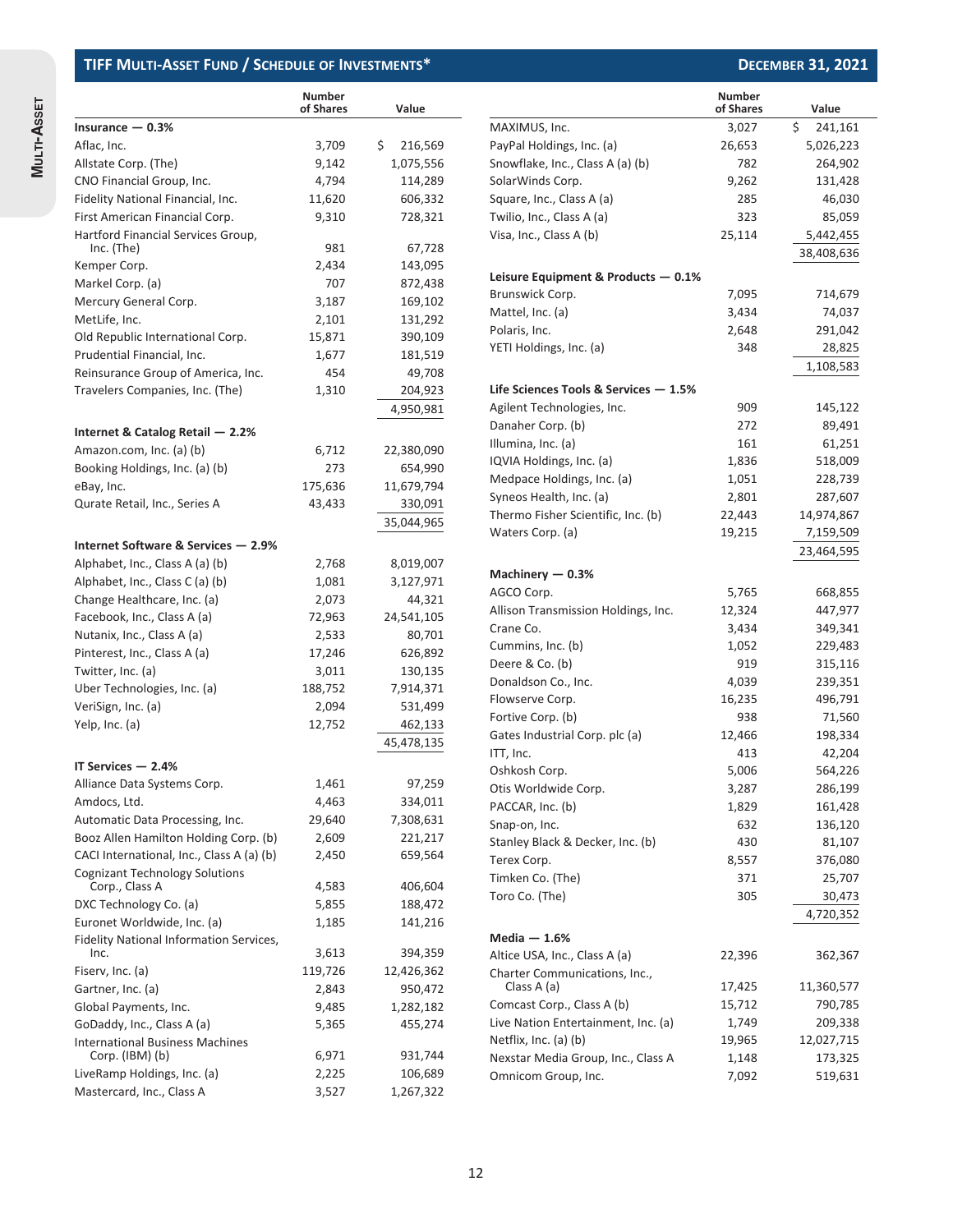|                                     | <b>Number</b><br>of Shares | Value         |
|-------------------------------------|----------------------------|---------------|
| Roku, Inc. (a)                      | 756                        | \$<br>172,519 |
| TEGNA, Inc.                         | 6,125                      | 113,680       |
|                                     |                            | 25,729,937    |
|                                     |                            |               |
| Metals & Mining $-0.2%$             |                            |               |
| Alcoa Corp.                         | 3,485                      | 207,636       |
| Argonaut Gold, Inc. (a) (b)         | 83,200                     | 157,856       |
| Augusta Gold Corp. (a)              | 43,884                     | 41,631        |
| Commercial Metals Co.               | 670                        | 24,314        |
| Nucor Corp.                         | 2,267                      | 258,778       |
| Reliance Steel & Aluminum Co.       | 4,682                      | 759,514       |
| Royal Gold, Inc.                    | 11,638                     | 1,224,434     |
| Steel Dynamics, Inc.                | 5,677                      | 352,371       |
| United States Steel Corp.           | 27,739                     | 660,466       |
|                                     |                            | 3,687,000     |
| Multi-Utilities - 0.0%              |                            |               |
| Dominion Energy, Inc. (b)           | 1,981                      | 155,628       |
| MDU Resources Group, Inc.           | 3,908                      | 120,523       |
| NorthWestern Corp.                  | 446                        | 25,493        |
| OGE Energy Corp.                    | 1,563                      | 59,988        |
| Sempra Energy (b)                   | 508                        | 67,198        |
|                                     |                            | 428,830       |
|                                     |                            |               |
| Multiline Retail - 0.1%             |                            |               |
| Dollar Tree, Inc. (a)               | 1,121                      | 157,523       |
| Kohl's Corp.                        | 8,568                      | 423,173       |
| Target Corp. (b)                    | 5,043                      | 1,167,152     |
|                                     |                            | 1,747,848     |
| Oil, Gas & Consumable Fuels - 0.7%  |                            |               |
| APA Corp.                           | 19,549                     | 525,673       |
| Cabot Oil & Gas Corp.               | 13,646                     | 259,274       |
| Cheniere Energy, Inc.               | 727                        | 73,732        |
| Chevron Corp. (b)                   | 4,912                      | 576,423       |
| ConocoPhillips (b)                  | 1,530                      | 110,435       |
| Devon Energy Corp.                  | 6,976                      | 307,293       |
| EOG Resources, Inc.                 | 10,874                     | 965,937       |
| Exxon Mobil Corp. (b)               | 29,413                     | 1,799,782     |
| HollyFrontier Corp.                 | 14,414                     | 472,491       |
| Kinder Morgan, Inc.                 | 19,062                     | 302,323       |
| Marathon Oil Corp.                  | 19,479                     | 319,845       |
| Occidental Petroleum Corp.          | 4,196                      | 121,642       |
|                                     |                            |               |
| Oneok, Inc.                         | 941                        | 55,293        |
| Range Resources Corp. (a)           | 91,488                     | 1,631,231     |
| Southwestern Energy Co. (a)         | 454,201                    | 2,116,577     |
| Targa Resources Corp.               | 9,456                      | 493,981       |
| World Fuel Services Corp.           | 14,701                     | 389,136       |
|                                     |                            | 10,521,068    |
| Personal Products - 0.5%            |                            |               |
| Coty, Inc., Class A (a)             | 16,495                     | 173,197       |
| Estee Lauder Companies, Inc. (The), |                            |               |
| Class A                             | 19,263                     | 7,131,163     |
| Nu Skin Enterprises, Inc., Class A  | 3,436                      | 174,377       |
|                                     |                            | 7,478,737     |
| Pharmaceuticals - 0.7%              |                            |               |
| Bristol-Myers Squibb Co. (b)        | 11,847                     | 738,661       |

|                                              | <b>Number</b> |               |
|----------------------------------------------|---------------|---------------|
|                                              | of Shares     | Value         |
| Eli Lilly & Co. (b)                          | 1,177         | \$<br>325,111 |
| Johnson & Johnson (b)                        | 40,000        | 6,842,800     |
| Merck & Co., Inc. (b)                        | 15,952        | 1,222,561     |
| Organon & Co.                                | 16,027        | 488,022       |
| Pfizer, Inc.                                 | 28,025        | 1,654,876     |
| Walgreens Boots Alliance, Inc.               | 10,608        | 553,313       |
|                                              |               | 11,825,344    |
| Professional Services - 0.8%                 |               |               |
| H&R Block, Inc. (b)                          | 7,358         | 173,354       |
| ManpowerGroup, Inc. (b)                      | 5,092         | 495,604       |
| Nielsen Holdings plc                         | 557,559       | 11,435,535    |
| Science Applications International           |               |               |
| Corp. (b)                                    | 1,950         | 163,001       |
|                                              |               | 12,267,494    |
| Real Estate - 0.0%                           |               |               |
| CBRE Group, Inc., Class A (a) (b)            | 352           | 38,195        |
| Jones Lang LaSalle, Inc. (a) (b)             | 158           | 42,556        |
|                                              |               | 80,751        |
| Real Estate Investment Trusts (REITs) - 0.7% |               |               |
| American Campus Communities, Inc.            | 5,629         | 322,485       |
| AvalonBay Communities, Inc. (b)              | 264           | 66,684        |
| Corporate Office Properties Trust            | 20,427        | 571,343       |
| Crown Castle International Corp. (b)         | 6,313         | 1,317,776     |
| CubeSmart (b)                                | 3,222         | 183,364       |
| <b>EPR Properties</b>                        | 5,453         | 258,963       |
| Equity Lifestyle Properties, Inc. (b)        | 6,131         | 537,443       |
| Gaming and Leisure Properties,<br>Inc. (b)   | 1,853         | 90,167        |
| Healthcare Realty Trust, Inc.                | 24,143        | 763,885       |
| Healthcare Trust of America, Inc.,           |               |               |
| Class A (b)                                  | 10,127        | 338,141       |
| Highwoods Properties, Inc.                   | 9,860         | 439,657       |
| Hudson Pacific Properties, Inc.              | 20,930        | 517,180       |
| Invitation Homes, Inc. (b)                   | 2,375         | 107,682       |
| <b>JBG SMITH Properties</b>                  | 13,010        | 373,517       |
| Kilroy Realty Corp.                          | 14,524        | 965,265       |
| Lamar Advertising Co., Class A (b)           | 1,577         | 191,290       |
| Life Storage, Inc. (b)                       | 525           | 80,419        |
| National Retail Properties, Inc.             | 12,914        | 620,776       |
| National Storage Affiliates Trust            | 5,419         | 374,995       |
| OMEGA Healthcare Investors, Inc. (b)         | 21,601        | 639,174       |
| PotlatchDeltic Corp.                         | 3,167         | 190,717       |
| PS Business Parks, Inc.                      | 597           | 109,949       |
| Public Storage (b)                           | 1,405         | 526,257       |
| Regency Centers Corp. (b)                    | 280           | 21,098        |
| Sabra Health Care, Inc.                      | 50,711        | 686,627       |
| SBA Communications Corp. (b)                 | 787           | 306,159       |
| Spirit Realty Capital, Inc.                  | 2,994         | 144,281       |
| <b>Urban Edge Properties</b>                 | 19,516        | 370,804       |
| Weyerhaeuser Co. (b)                         | 13,959        | 574,832       |
|                                              |               | 11,690,930    |
| Road & Rail - 0.1%                           |               |               |
| Amerco (b)                                   | 50            | 36,311        |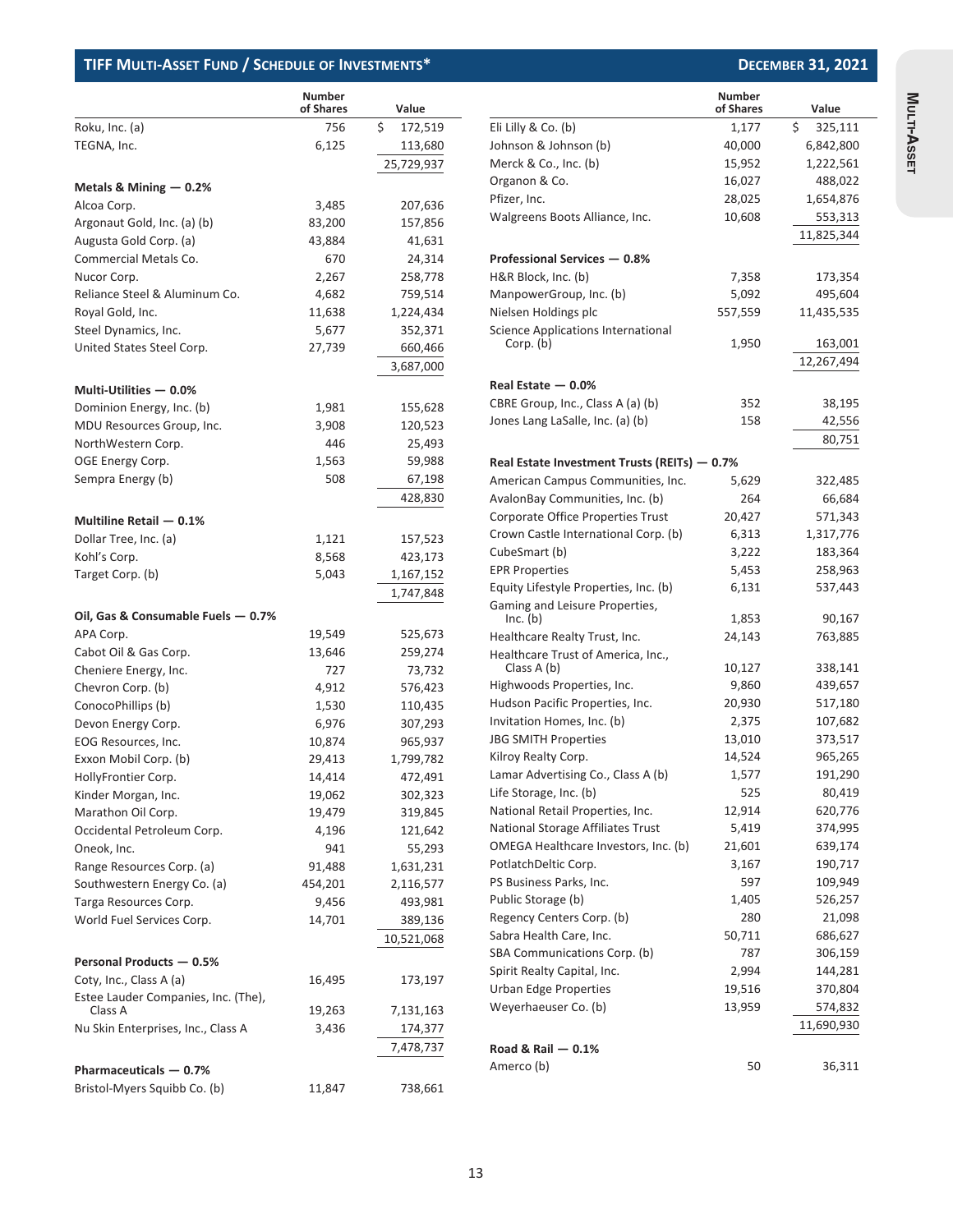| Knight-Swift Transportation Holdings,<br>\$<br>Inc. (b)<br>10,397<br>633,593<br>Ryder System, Inc.<br>2,408<br>198,491<br>Schneider National, Inc., Class B<br>24,649<br>663,305<br>6,498<br>Werner Enterprises, Inc.<br>309,695<br>1,841,395<br>Semiconductors & Semiconductor Equipment - 0.9%<br>Advanced Micro Devices, Inc. (a)<br>6,155<br>885,704<br>Amkor Technology, Inc.<br>30,904<br>766,110<br>6,298<br>991,053<br>Applied Materials, Inc.<br>Broadcom, Inc. (b)<br>1,851<br>1,231,674<br>Cirrus Logic, Inc. (a)<br>7,095<br>652,882<br>349<br>66,900<br>CMC Materials, Inc.<br>31,594<br>1,627,091<br>Intel Corp.<br>1,720<br>KLA Corp.<br>739,789<br>1,207<br>Lam Research Corp.<br>868,014<br>Microchip Technology, Inc.<br>4,942<br>430,250<br>Micron Technology, Inc.<br>8,252<br>768,674<br>615<br>MKS Instruments, Inc.<br>107,115<br>NVIDIA Corp.<br>6,845<br>2,013,183<br>ON Semiconductor Corp. (a)<br>4,576<br>310,802<br>Qorvo, Inc. (a)<br>3,487<br>545,332<br>QUALCOMM, Inc. (b)<br>6,960<br>1,272,775<br>Skyworks Solutions, Inc.<br>1,632<br>253,188<br>160<br>Synaptics, Inc. (a)<br>46,322<br>Universal Display Corp.<br>3,030<br>500,041<br>Xilinx, Inc.<br>1,052<br>223,056<br>14,299,955<br>Software — 3.5%<br>ACI Worldwide, Inc. (a)<br>13,476<br>467,617<br>Activision Blizzard, Inc.<br>774,742<br>11,645<br>Adobe, Inc. (a) (b)<br>2,626<br>1,489,100<br>Alteryx, Inc., Class A (a)<br>512<br>30,976<br>Anaplan, Inc. (a)<br>4,810<br>220,538<br>Aspen Technology, Inc. (a)<br>263<br>40,029<br>2,377<br>668,389<br>Autodesk, Inc. (a)<br>Cadence Design Systems, Inc. (a)<br>2,657<br>495,132<br>Cloudflare, Inc., Class A (a)<br>7,341,908<br>55,832<br>CommVault Systems, Inc. (a)<br>4,504<br>310,416<br>Crowdstrike Holdings, Inc., Class A (a)<br>4,275,794<br>20,883<br>Datadog, Inc., Class A (a)<br>38,496<br>6,856,523<br>DocuSign, Inc. (a)<br>2,391<br>364,173<br>Dropbox, Inc., Class A (a)<br>8,660<br>212,516<br>Dynatrace, Inc. (a)<br>2,302<br>138,926<br><b>Elastic NV</b><br>2,169<br>266,982<br>Electronic Arts, Inc.<br>1,047<br>138,099<br>Fair Isaac Corp. (a)<br>946<br>410,252<br>Fortinet, Inc. (a)<br>300,818<br>837<br>HubSpot, Inc. (a)<br>352<br>232,021<br>Intuit, Inc. (b)<br>13,571<br>8,729,139<br>Mandiant, Inc. (a)<br>1,010<br>17,715<br>Manhattan Associates, Inc. (a)<br>1,943<br>302,117<br>Microsoft Corp. (b)<br>48,850<br>16,429,232<br>Nortonlifelock, Inc.<br>2,584<br>67,132 |              | <b>Number</b><br>of Shares | Value   |
|------------------------------------------------------------------------------------------------------------------------------------------------------------------------------------------------------------------------------------------------------------------------------------------------------------------------------------------------------------------------------------------------------------------------------------------------------------------------------------------------------------------------------------------------------------------------------------------------------------------------------------------------------------------------------------------------------------------------------------------------------------------------------------------------------------------------------------------------------------------------------------------------------------------------------------------------------------------------------------------------------------------------------------------------------------------------------------------------------------------------------------------------------------------------------------------------------------------------------------------------------------------------------------------------------------------------------------------------------------------------------------------------------------------------------------------------------------------------------------------------------------------------------------------------------------------------------------------------------------------------------------------------------------------------------------------------------------------------------------------------------------------------------------------------------------------------------------------------------------------------------------------------------------------------------------------------------------------------------------------------------------------------------------------------------------------------------------------------------------------------------------------------------------------------------------------------------------------------------------------------------------------------------------------------------------------------------------------------------------------------------------------------------------------------------------------------------------------|--------------|----------------------------|---------|
|                                                                                                                                                                                                                                                                                                                                                                                                                                                                                                                                                                                                                                                                                                                                                                                                                                                                                                                                                                                                                                                                                                                                                                                                                                                                                                                                                                                                                                                                                                                                                                                                                                                                                                                                                                                                                                                                                                                                                                                                                                                                                                                                                                                                                                                                                                                                                                                                                                                                  |              |                            |         |
|                                                                                                                                                                                                                                                                                                                                                                                                                                                                                                                                                                                                                                                                                                                                                                                                                                                                                                                                                                                                                                                                                                                                                                                                                                                                                                                                                                                                                                                                                                                                                                                                                                                                                                                                                                                                                                                                                                                                                                                                                                                                                                                                                                                                                                                                                                                                                                                                                                                                  |              |                            |         |
|                                                                                                                                                                                                                                                                                                                                                                                                                                                                                                                                                                                                                                                                                                                                                                                                                                                                                                                                                                                                                                                                                                                                                                                                                                                                                                                                                                                                                                                                                                                                                                                                                                                                                                                                                                                                                                                                                                                                                                                                                                                                                                                                                                                                                                                                                                                                                                                                                                                                  |              |                            |         |
|                                                                                                                                                                                                                                                                                                                                                                                                                                                                                                                                                                                                                                                                                                                                                                                                                                                                                                                                                                                                                                                                                                                                                                                                                                                                                                                                                                                                                                                                                                                                                                                                                                                                                                                                                                                                                                                                                                                                                                                                                                                                                                                                                                                                                                                                                                                                                                                                                                                                  |              |                            |         |
|                                                                                                                                                                                                                                                                                                                                                                                                                                                                                                                                                                                                                                                                                                                                                                                                                                                                                                                                                                                                                                                                                                                                                                                                                                                                                                                                                                                                                                                                                                                                                                                                                                                                                                                                                                                                                                                                                                                                                                                                                                                                                                                                                                                                                                                                                                                                                                                                                                                                  |              |                            |         |
|                                                                                                                                                                                                                                                                                                                                                                                                                                                                                                                                                                                                                                                                                                                                                                                                                                                                                                                                                                                                                                                                                                                                                                                                                                                                                                                                                                                                                                                                                                                                                                                                                                                                                                                                                                                                                                                                                                                                                                                                                                                                                                                                                                                                                                                                                                                                                                                                                                                                  |              |                            |         |
|                                                                                                                                                                                                                                                                                                                                                                                                                                                                                                                                                                                                                                                                                                                                                                                                                                                                                                                                                                                                                                                                                                                                                                                                                                                                                                                                                                                                                                                                                                                                                                                                                                                                                                                                                                                                                                                                                                                                                                                                                                                                                                                                                                                                                                                                                                                                                                                                                                                                  |              |                            |         |
|                                                                                                                                                                                                                                                                                                                                                                                                                                                                                                                                                                                                                                                                                                                                                                                                                                                                                                                                                                                                                                                                                                                                                                                                                                                                                                                                                                                                                                                                                                                                                                                                                                                                                                                                                                                                                                                                                                                                                                                                                                                                                                                                                                                                                                                                                                                                                                                                                                                                  |              |                            |         |
|                                                                                                                                                                                                                                                                                                                                                                                                                                                                                                                                                                                                                                                                                                                                                                                                                                                                                                                                                                                                                                                                                                                                                                                                                                                                                                                                                                                                                                                                                                                                                                                                                                                                                                                                                                                                                                                                                                                                                                                                                                                                                                                                                                                                                                                                                                                                                                                                                                                                  |              |                            |         |
|                                                                                                                                                                                                                                                                                                                                                                                                                                                                                                                                                                                                                                                                                                                                                                                                                                                                                                                                                                                                                                                                                                                                                                                                                                                                                                                                                                                                                                                                                                                                                                                                                                                                                                                                                                                                                                                                                                                                                                                                                                                                                                                                                                                                                                                                                                                                                                                                                                                                  |              |                            |         |
|                                                                                                                                                                                                                                                                                                                                                                                                                                                                                                                                                                                                                                                                                                                                                                                                                                                                                                                                                                                                                                                                                                                                                                                                                                                                                                                                                                                                                                                                                                                                                                                                                                                                                                                                                                                                                                                                                                                                                                                                                                                                                                                                                                                                                                                                                                                                                                                                                                                                  |              |                            |         |
|                                                                                                                                                                                                                                                                                                                                                                                                                                                                                                                                                                                                                                                                                                                                                                                                                                                                                                                                                                                                                                                                                                                                                                                                                                                                                                                                                                                                                                                                                                                                                                                                                                                                                                                                                                                                                                                                                                                                                                                                                                                                                                                                                                                                                                                                                                                                                                                                                                                                  |              |                            |         |
|                                                                                                                                                                                                                                                                                                                                                                                                                                                                                                                                                                                                                                                                                                                                                                                                                                                                                                                                                                                                                                                                                                                                                                                                                                                                                                                                                                                                                                                                                                                                                                                                                                                                                                                                                                                                                                                                                                                                                                                                                                                                                                                                                                                                                                                                                                                                                                                                                                                                  |              |                            |         |
|                                                                                                                                                                                                                                                                                                                                                                                                                                                                                                                                                                                                                                                                                                                                                                                                                                                                                                                                                                                                                                                                                                                                                                                                                                                                                                                                                                                                                                                                                                                                                                                                                                                                                                                                                                                                                                                                                                                                                                                                                                                                                                                                                                                                                                                                                                                                                                                                                                                                  |              |                            |         |
|                                                                                                                                                                                                                                                                                                                                                                                                                                                                                                                                                                                                                                                                                                                                                                                                                                                                                                                                                                                                                                                                                                                                                                                                                                                                                                                                                                                                                                                                                                                                                                                                                                                                                                                                                                                                                                                                                                                                                                                                                                                                                                                                                                                                                                                                                                                                                                                                                                                                  |              |                            |         |
|                                                                                                                                                                                                                                                                                                                                                                                                                                                                                                                                                                                                                                                                                                                                                                                                                                                                                                                                                                                                                                                                                                                                                                                                                                                                                                                                                                                                                                                                                                                                                                                                                                                                                                                                                                                                                                                                                                                                                                                                                                                                                                                                                                                                                                                                                                                                                                                                                                                                  |              |                            |         |
|                                                                                                                                                                                                                                                                                                                                                                                                                                                                                                                                                                                                                                                                                                                                                                                                                                                                                                                                                                                                                                                                                                                                                                                                                                                                                                                                                                                                                                                                                                                                                                                                                                                                                                                                                                                                                                                                                                                                                                                                                                                                                                                                                                                                                                                                                                                                                                                                                                                                  |              |                            |         |
|                                                                                                                                                                                                                                                                                                                                                                                                                                                                                                                                                                                                                                                                                                                                                                                                                                                                                                                                                                                                                                                                                                                                                                                                                                                                                                                                                                                                                                                                                                                                                                                                                                                                                                                                                                                                                                                                                                                                                                                                                                                                                                                                                                                                                                                                                                                                                                                                                                                                  |              |                            |         |
|                                                                                                                                                                                                                                                                                                                                                                                                                                                                                                                                                                                                                                                                                                                                                                                                                                                                                                                                                                                                                                                                                                                                                                                                                                                                                                                                                                                                                                                                                                                                                                                                                                                                                                                                                                                                                                                                                                                                                                                                                                                                                                                                                                                                                                                                                                                                                                                                                                                                  |              |                            |         |
|                                                                                                                                                                                                                                                                                                                                                                                                                                                                                                                                                                                                                                                                                                                                                                                                                                                                                                                                                                                                                                                                                                                                                                                                                                                                                                                                                                                                                                                                                                                                                                                                                                                                                                                                                                                                                                                                                                                                                                                                                                                                                                                                                                                                                                                                                                                                                                                                                                                                  |              |                            |         |
|                                                                                                                                                                                                                                                                                                                                                                                                                                                                                                                                                                                                                                                                                                                                                                                                                                                                                                                                                                                                                                                                                                                                                                                                                                                                                                                                                                                                                                                                                                                                                                                                                                                                                                                                                                                                                                                                                                                                                                                                                                                                                                                                                                                                                                                                                                                                                                                                                                                                  |              |                            |         |
|                                                                                                                                                                                                                                                                                                                                                                                                                                                                                                                                                                                                                                                                                                                                                                                                                                                                                                                                                                                                                                                                                                                                                                                                                                                                                                                                                                                                                                                                                                                                                                                                                                                                                                                                                                                                                                                                                                                                                                                                                                                                                                                                                                                                                                                                                                                                                                                                                                                                  |              |                            |         |
|                                                                                                                                                                                                                                                                                                                                                                                                                                                                                                                                                                                                                                                                                                                                                                                                                                                                                                                                                                                                                                                                                                                                                                                                                                                                                                                                                                                                                                                                                                                                                                                                                                                                                                                                                                                                                                                                                                                                                                                                                                                                                                                                                                                                                                                                                                                                                                                                                                                                  |              |                            |         |
|                                                                                                                                                                                                                                                                                                                                                                                                                                                                                                                                                                                                                                                                                                                                                                                                                                                                                                                                                                                                                                                                                                                                                                                                                                                                                                                                                                                                                                                                                                                                                                                                                                                                                                                                                                                                                                                                                                                                                                                                                                                                                                                                                                                                                                                                                                                                                                                                                                                                  |              |                            |         |
|                                                                                                                                                                                                                                                                                                                                                                                                                                                                                                                                                                                                                                                                                                                                                                                                                                                                                                                                                                                                                                                                                                                                                                                                                                                                                                                                                                                                                                                                                                                                                                                                                                                                                                                                                                                                                                                                                                                                                                                                                                                                                                                                                                                                                                                                                                                                                                                                                                                                  |              |                            |         |
|                                                                                                                                                                                                                                                                                                                                                                                                                                                                                                                                                                                                                                                                                                                                                                                                                                                                                                                                                                                                                                                                                                                                                                                                                                                                                                                                                                                                                                                                                                                                                                                                                                                                                                                                                                                                                                                                                                                                                                                                                                                                                                                                                                                                                                                                                                                                                                                                                                                                  |              |                            |         |
|                                                                                                                                                                                                                                                                                                                                                                                                                                                                                                                                                                                                                                                                                                                                                                                                                                                                                                                                                                                                                                                                                                                                                                                                                                                                                                                                                                                                                                                                                                                                                                                                                                                                                                                                                                                                                                                                                                                                                                                                                                                                                                                                                                                                                                                                                                                                                                                                                                                                  |              |                            |         |
|                                                                                                                                                                                                                                                                                                                                                                                                                                                                                                                                                                                                                                                                                                                                                                                                                                                                                                                                                                                                                                                                                                                                                                                                                                                                                                                                                                                                                                                                                                                                                                                                                                                                                                                                                                                                                                                                                                                                                                                                                                                                                                                                                                                                                                                                                                                                                                                                                                                                  |              |                            |         |
|                                                                                                                                                                                                                                                                                                                                                                                                                                                                                                                                                                                                                                                                                                                                                                                                                                                                                                                                                                                                                                                                                                                                                                                                                                                                                                                                                                                                                                                                                                                                                                                                                                                                                                                                                                                                                                                                                                                                                                                                                                                                                                                                                                                                                                                                                                                                                                                                                                                                  |              |                            |         |
|                                                                                                                                                                                                                                                                                                                                                                                                                                                                                                                                                                                                                                                                                                                                                                                                                                                                                                                                                                                                                                                                                                                                                                                                                                                                                                                                                                                                                                                                                                                                                                                                                                                                                                                                                                                                                                                                                                                                                                                                                                                                                                                                                                                                                                                                                                                                                                                                                                                                  |              |                            |         |
|                                                                                                                                                                                                                                                                                                                                                                                                                                                                                                                                                                                                                                                                                                                                                                                                                                                                                                                                                                                                                                                                                                                                                                                                                                                                                                                                                                                                                                                                                                                                                                                                                                                                                                                                                                                                                                                                                                                                                                                                                                                                                                                                                                                                                                                                                                                                                                                                                                                                  |              |                            |         |
|                                                                                                                                                                                                                                                                                                                                                                                                                                                                                                                                                                                                                                                                                                                                                                                                                                                                                                                                                                                                                                                                                                                                                                                                                                                                                                                                                                                                                                                                                                                                                                                                                                                                                                                                                                                                                                                                                                                                                                                                                                                                                                                                                                                                                                                                                                                                                                                                                                                                  |              |                            |         |
|                                                                                                                                                                                                                                                                                                                                                                                                                                                                                                                                                                                                                                                                                                                                                                                                                                                                                                                                                                                                                                                                                                                                                                                                                                                                                                                                                                                                                                                                                                                                                                                                                                                                                                                                                                                                                                                                                                                                                                                                                                                                                                                                                                                                                                                                                                                                                                                                                                                                  |              |                            |         |
|                                                                                                                                                                                                                                                                                                                                                                                                                                                                                                                                                                                                                                                                                                                                                                                                                                                                                                                                                                                                                                                                                                                                                                                                                                                                                                                                                                                                                                                                                                                                                                                                                                                                                                                                                                                                                                                                                                                                                                                                                                                                                                                                                                                                                                                                                                                                                                                                                                                                  |              |                            |         |
|                                                                                                                                                                                                                                                                                                                                                                                                                                                                                                                                                                                                                                                                                                                                                                                                                                                                                                                                                                                                                                                                                                                                                                                                                                                                                                                                                                                                                                                                                                                                                                                                                                                                                                                                                                                                                                                                                                                                                                                                                                                                                                                                                                                                                                                                                                                                                                                                                                                                  |              |                            |         |
|                                                                                                                                                                                                                                                                                                                                                                                                                                                                                                                                                                                                                                                                                                                                                                                                                                                                                                                                                                                                                                                                                                                                                                                                                                                                                                                                                                                                                                                                                                                                                                                                                                                                                                                                                                                                                                                                                                                                                                                                                                                                                                                                                                                                                                                                                                                                                                                                                                                                  |              |                            |         |
|                                                                                                                                                                                                                                                                                                                                                                                                                                                                                                                                                                                                                                                                                                                                                                                                                                                                                                                                                                                                                                                                                                                                                                                                                                                                                                                                                                                                                                                                                                                                                                                                                                                                                                                                                                                                                                                                                                                                                                                                                                                                                                                                                                                                                                                                                                                                                                                                                                                                  |              |                            |         |
|                                                                                                                                                                                                                                                                                                                                                                                                                                                                                                                                                                                                                                                                                                                                                                                                                                                                                                                                                                                                                                                                                                                                                                                                                                                                                                                                                                                                                                                                                                                                                                                                                                                                                                                                                                                                                                                                                                                                                                                                                                                                                                                                                                                                                                                                                                                                                                                                                                                                  |              |                            |         |
|                                                                                                                                                                                                                                                                                                                                                                                                                                                                                                                                                                                                                                                                                                                                                                                                                                                                                                                                                                                                                                                                                                                                                                                                                                                                                                                                                                                                                                                                                                                                                                                                                                                                                                                                                                                                                                                                                                                                                                                                                                                                                                                                                                                                                                                                                                                                                                                                                                                                  |              |                            |         |
|                                                                                                                                                                                                                                                                                                                                                                                                                                                                                                                                                                                                                                                                                                                                                                                                                                                                                                                                                                                                                                                                                                                                                                                                                                                                                                                                                                                                                                                                                                                                                                                                                                                                                                                                                                                                                                                                                                                                                                                                                                                                                                                                                                                                                                                                                                                                                                                                                                                                  |              |                            |         |
|                                                                                                                                                                                                                                                                                                                                                                                                                                                                                                                                                                                                                                                                                                                                                                                                                                                                                                                                                                                                                                                                                                                                                                                                                                                                                                                                                                                                                                                                                                                                                                                                                                                                                                                                                                                                                                                                                                                                                                                                                                                                                                                                                                                                                                                                                                                                                                                                                                                                  |              |                            |         |
|                                                                                                                                                                                                                                                                                                                                                                                                                                                                                                                                                                                                                                                                                                                                                                                                                                                                                                                                                                                                                                                                                                                                                                                                                                                                                                                                                                                                                                                                                                                                                                                                                                                                                                                                                                                                                                                                                                                                                                                                                                                                                                                                                                                                                                                                                                                                                                                                                                                                  |              |                            |         |
|                                                                                                                                                                                                                                                                                                                                                                                                                                                                                                                                                                                                                                                                                                                                                                                                                                                                                                                                                                                                                                                                                                                                                                                                                                                                                                                                                                                                                                                                                                                                                                                                                                                                                                                                                                                                                                                                                                                                                                                                                                                                                                                                                                                                                                                                                                                                                                                                                                                                  |              |                            |         |
|                                                                                                                                                                                                                                                                                                                                                                                                                                                                                                                                                                                                                                                                                                                                                                                                                                                                                                                                                                                                                                                                                                                                                                                                                                                                                                                                                                                                                                                                                                                                                                                                                                                                                                                                                                                                                                                                                                                                                                                                                                                                                                                                                                                                                                                                                                                                                                                                                                                                  |              |                            |         |
|                                                                                                                                                                                                                                                                                                                                                                                                                                                                                                                                                                                                                                                                                                                                                                                                                                                                                                                                                                                                                                                                                                                                                                                                                                                                                                                                                                                                                                                                                                                                                                                                                                                                                                                                                                                                                                                                                                                                                                                                                                                                                                                                                                                                                                                                                                                                                                                                                                                                  |              |                            |         |
|                                                                                                                                                                                                                                                                                                                                                                                                                                                                                                                                                                                                                                                                                                                                                                                                                                                                                                                                                                                                                                                                                                                                                                                                                                                                                                                                                                                                                                                                                                                                                                                                                                                                                                                                                                                                                                                                                                                                                                                                                                                                                                                                                                                                                                                                                                                                                                                                                                                                  |              |                            |         |
|                                                                                                                                                                                                                                                                                                                                                                                                                                                                                                                                                                                                                                                                                                                                                                                                                                                                                                                                                                                                                                                                                                                                                                                                                                                                                                                                                                                                                                                                                                                                                                                                                                                                                                                                                                                                                                                                                                                                                                                                                                                                                                                                                                                                                                                                                                                                                                                                                                                                  |              |                            |         |
|                                                                                                                                                                                                                                                                                                                                                                                                                                                                                                                                                                                                                                                                                                                                                                                                                                                                                                                                                                                                                                                                                                                                                                                                                                                                                                                                                                                                                                                                                                                                                                                                                                                                                                                                                                                                                                                                                                                                                                                                                                                                                                                                                                                                                                                                                                                                                                                                                                                                  |              |                            |         |
|                                                                                                                                                                                                                                                                                                                                                                                                                                                                                                                                                                                                                                                                                                                                                                                                                                                                                                                                                                                                                                                                                                                                                                                                                                                                                                                                                                                                                                                                                                                                                                                                                                                                                                                                                                                                                                                                                                                                                                                                                                                                                                                                                                                                                                                                                                                                                                                                                                                                  |              |                            |         |
|                                                                                                                                                                                                                                                                                                                                                                                                                                                                                                                                                                                                                                                                                                                                                                                                                                                                                                                                                                                                                                                                                                                                                                                                                                                                                                                                                                                                                                                                                                                                                                                                                                                                                                                                                                                                                                                                                                                                                                                                                                                                                                                                                                                                                                                                                                                                                                                                                                                                  |              |                            |         |
|                                                                                                                                                                                                                                                                                                                                                                                                                                                                                                                                                                                                                                                                                                                                                                                                                                                                                                                                                                                                                                                                                                                                                                                                                                                                                                                                                                                                                                                                                                                                                                                                                                                                                                                                                                                                                                                                                                                                                                                                                                                                                                                                                                                                                                                                                                                                                                                                                                                                  |              |                            |         |
|                                                                                                                                                                                                                                                                                                                                                                                                                                                                                                                                                                                                                                                                                                                                                                                                                                                                                                                                                                                                                                                                                                                                                                                                                                                                                                                                                                                                                                                                                                                                                                                                                                                                                                                                                                                                                                                                                                                                                                                                                                                                                                                                                                                                                                                                                                                                                                                                                                                                  |              |                            |         |
|                                                                                                                                                                                                                                                                                                                                                                                                                                                                                                                                                                                                                                                                                                                                                                                                                                                                                                                                                                                                                                                                                                                                                                                                                                                                                                                                                                                                                                                                                                                                                                                                                                                                                                                                                                                                                                                                                                                                                                                                                                                                                                                                                                                                                                                                                                                                                                                                                                                                  |              |                            |         |
|                                                                                                                                                                                                                                                                                                                                                                                                                                                                                                                                                                                                                                                                                                                                                                                                                                                                                                                                                                                                                                                                                                                                                                                                                                                                                                                                                                                                                                                                                                                                                                                                                                                                                                                                                                                                                                                                                                                                                                                                                                                                                                                                                                                                                                                                                                                                                                                                                                                                  |              |                            |         |
|                                                                                                                                                                                                                                                                                                                                                                                                                                                                                                                                                                                                                                                                                                                                                                                                                                                                                                                                                                                                                                                                                                                                                                                                                                                                                                                                                                                                                                                                                                                                                                                                                                                                                                                                                                                                                                                                                                                                                                                                                                                                                                                                                                                                                                                                                                                                                                                                                                                                  | Oracle Corp. | 10,022                     | 874,019 |

|                                                                    | <b>Number</b><br>of Shares | Value                |
|--------------------------------------------------------------------|----------------------------|----------------------|
| Palantir Technologies, Inc., Class A (a)                           | 6,376                      | \$<br>116,107        |
| PTC, Inc. (a)                                                      | 671                        | 81,292               |
| salesforce.com, Inc. (a) (b)                                       | 2,564                      | 651,589              |
| ServiceNow, Inc. (a)                                               | 685                        | 444,640              |
| Smartsheet, Inc., Class A (a)                                      | 1,960                      | 151,802              |
| SS&C Technologies Holdings, Inc.                                   | 9,411                      | 771,514              |
| Synopsys, Inc. (a)                                                 | 1,023                      | 376,975              |
| Teradata Corp. (a)                                                 | 5,339                      | 226,747              |
| Terawulf, Inc. (a) (b)                                             | 16,248                     | 244,532              |
| VMware, Inc., Class A                                              | 2,603                      | 301,636              |
| Workday, Inc., Class A (a)                                         | 1,297                      | 354,314              |
| Zendesk, Inc. (a)                                                  | 370                        | 38,587               |
| Zoom Video Communications, Inc.,<br>Class A (a)                    | 1,121                      | 206,163              |
| Zscaler, Inc. (a)                                                  | 675                        | 216,898              |
| Zynga, Inc., Class A (a)                                           | 42,739                     | 273,530              |
|                                                                    |                            | 55,910,631           |
|                                                                    |                            |                      |
| Specialty Retail - 0.4%<br>AutoNation, Inc. (a)                    | 7,232                      | 845,059              |
| AutoZone, Inc. (a)                                                 | 22                         | 46,121               |
| Bath & Body Works, Inc.                                            | 6,865                      | 479,108              |
| Best Buy Co., Inc.                                                 | 2,177                      | 221,183              |
| Dick's Sporting Goods, Inc.                                        | 169                        | 19,433               |
| Five Below, Inc. (a)                                               | 3,286                      | 679,841              |
| Foot Locker, Inc.                                                  | 5,026                      | 219,284              |
| Lithia Motors, Inc., Class A                                       | 2,448                      | 726,934              |
| Lowe's Cos, Inc. (b)                                               | 4,344                      | 1,122,837            |
| Murphy USA, Inc.                                                   | 1,320                      | 262,997              |
| O'Reilly Automotive, Inc. (a)                                      | 413                        | 291,673              |
| Penske Automotive Group, Inc.                                      | 4,353                      | 466,729              |
| Ross Stores, Inc.                                                  | 2,930                      | 334,840              |
| TJX Cos, Inc. (The) (b)                                            | 2,514                      | 190,863              |
| Tractor Supply Co.                                                 | 1,483                      | 353,844              |
| Ulta Beauty, Inc. (a)                                              | 121                        | 49,893               |
| Urban Outfitters, Inc. (a)                                         | 8,709                      | 255,696              |
| Williams-Sonoma, Inc.                                              | 2,135                      | 361,093              |
|                                                                    |                            | 6,927,428            |
|                                                                    |                            |                      |
| Textiles, Apparel & Luxury Goods - 0.6%<br>Columbia Sportswear Co. | 5,825                      | 567,588              |
| Crocs, Inc. (a)                                                    | 4,314                      |                      |
|                                                                    | 425                        | 553,141<br>155,682   |
| Deckers Outdoor Corp. (a) (b)                                      |                            |                      |
| NIKE, Inc., Class B (b)                                            | 44,178                     | 7,363,147            |
| Ralph Lauren Corp.                                                 | 268                        | 31,855               |
| Skechers U.S.A., Inc., Class A (a)                                 | 3,122                      | 135,495              |
| Tapestry, Inc.                                                     | 11,182                     | 453,989              |
|                                                                    |                            | 9,260,897            |
| Thrifts & Mortgage Finance - 0.0%                                  |                            |                      |
| Mr Cooper Group, Inc. (a)                                          | 2                          | 83                   |
| Washington Federal, Inc.                                           | 1,058                      | 35,316               |
|                                                                    |                            | 35,399               |
| Tobacco — 0.4%                                                     |                            |                      |
| Altria Group, Inc. (b)<br>Philip Morris International, Inc. (b)    | 4,761<br>64,709            | 225,624<br>6,147,355 |
|                                                                    |                            | 6,372,979            |
|                                                                    |                            |                      |

l,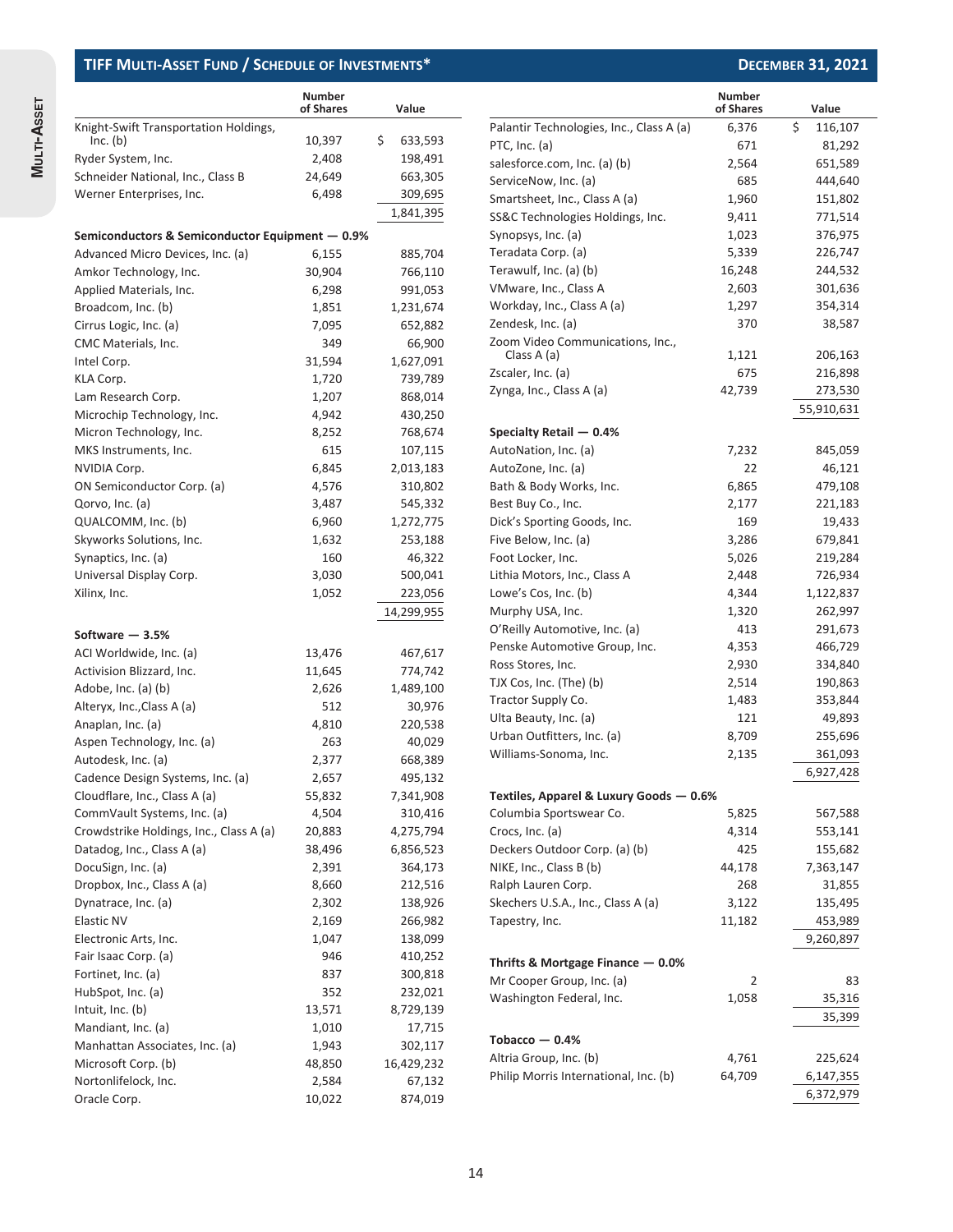|                                                                      | <b>Number</b><br>of Shares | Value         |
|----------------------------------------------------------------------|----------------------------|---------------|
| Trading Companies & Distributors - 0.1%                              |                            |               |
| MSC Industrial Direct Co., Inc., Class A                             | 3,245                      | \$<br>272,775 |
| United Rentals, Inc. (a)                                             | 578                        | 192,064       |
| Univar Solutions, Inc. (a)                                           | 10,558                     | 299,319       |
|                                                                      |                            | 764,158       |
| Water Utilities - 0.0%                                               |                            |               |
| American Water Works Co., Inc. (b)                                   | 207                        | 39,094        |
| <b>Total US Common Stocks</b><br>(Cost \$364,030,354)                |                            | 487,303,465   |
| Foreign Common Stocks - 32.5%                                        |                            |               |
| Australia - 1.7%                                                     |                            |               |
| Atlassian Corp. plc, Class A (a)                                     | 55,431                     | 21,135,286    |
| Champion Iron, Ltd. (b)                                              | 137,900                    | 546,171       |
| Newcrest Mining, Ltd.                                                | 248,640                    | 4,432,538     |
|                                                                      |                            | 26,113,995    |
| Bermuda $-0.0%$                                                      |                            |               |
| Arch Capital Group, Ltd. (a)                                         | 2,968                      | 131,927       |
| Axis Capital Holdings, Ltd.                                          | 5,355                      | 291,687       |
|                                                                      |                            | 423,614       |
| Brazil $-0.2%$                                                       |                            |               |
| Centrais Eletricas Brasileiras SA                                    |                            | 2,380,875     |
|                                                                      | 391,400                    |               |
| Canada $-4.6%$                                                       |                            |               |
| ABC Technologies Holdings, Inc.                                      | 60,600                     | 347,326       |
| AirBoss of America Corp. (b)                                         | 16,600                     | 606,547       |
| Alpha Lithium Corp. Class A (a)                                      | 52,000                     | 47,275        |
| American Lithium Corp. (a) (c)                                       | 55,800                     | 179,798       |
| <b>American Pacific Mining</b><br>Corp. (a) (c) (d) (e)              | 61,100                     | 66,344        |
| Arena Minerals, Inc. (a)                                             | 330,800                    | 128,141       |
| Arizona Metals Corp. (a)                                             | 61,400                     | 298,518       |
| Artemis Gold, Inc. (a)                                               | 108,910                    | 594,078       |
| AutoCanada, Inc. (a) (b)                                             | 25,200                     | 850,658       |
| B2Gold Corp. (b)                                                     | 124,700                    | 490,933       |
| Bear Creek Mining Corp. (a) (f)                                      | 319,151                    | 307,810       |
| CAE, Inc. (a) (b)                                                    | 20,900                     | 527,230       |
| Cameco Corp. - TSX Shares                                            | 196,142                    | 4,277,857     |
| Capstone Mining Corp. (a) (b)                                        | 134,200                    | 591,989       |
| Cenovus Energy, Inc.                                                 | 72,660                     | 890,910       |
| Centerra Gold, Inc.                                                  | 443,579                    | 3,419,025     |
| Coveo Solutions, Inc. (a) (b)                                        | 19,600                     | 255,662       |
| Crescent Point Energy Corp.                                          | 123,977                    | 661,563       |
| Definity Financial Corp. (a) (b)                                     | 20,600                     | 480,903       |
| Dorel Industries, Inc., Class B (a) (b)                              | 24,200                     | 391,998       |
| Dundee Corp., Class A (a)                                            | 405,126                    | 454,784       |
| Dye & Durham, Ltd. (b)                                               | 15,500                     | 549,935       |
| E3 Metals Corp. (a)                                                  | 72,817                     | 132,400       |
| Equinox Gold Corp. (a) (f)                                           | 227,805                    | 1,541,571     |
| Fission Uranium Corp. (a)                                            | 1,263,500                  | 779,106       |
| GFL Environmental, Inc. (b)                                          | 7,700                      | 291,445       |
| Givex Information Technology (a)<br>Hardwoods Distribution, Inc. (b) | 43,400                     | 29,163        |
| IAMGOLD Corp. (a)                                                    | 13,400                     | 474,580       |
| International Tower Hill Mines,                                      | 188,652                    | 590,481       |
| Ltd. $(a)$                                                           | 376,174                    | 276,375       |

|                                                      | <b>Number</b><br>of Shares | Value       |
|------------------------------------------------------|----------------------------|-------------|
| Ivanhoe Mines, Ltd., Class A (a)                     | 169,296                    | \$1,381,189 |
| Karora Resources, Inc. (a) (b)                       | 163,000                    | 547,650     |
| Kinross Gold Corp. - TSX Shares (b)                  | 139,500                    | 809,463     |
| Lightspeed Commerce, Inc. (a) (b)                    | 10,200                     | 411,887     |
| Mayfair Gold Corp. (a)                               | 43,700                     | 31,438      |
| MEG Energy Corp. (a)                                 | 256,243                    | 2,370,088   |
| Millennial Precious Metals Corp. (a)                 | 296,500                    | 164,078     |
| MindBeacon Holdings, Inc. (a)                        | 76,300                     | 215,941     |
| NexGen Energy, Ltd. (a)                              | 296,069                    | 1,296,670   |
| Noront Resources, Ltd. (a)                           | 177,300                    | 149,975     |
| Northern Dynasty Minerals, Ltd. (a)                  | 752,336                    | 243,850     |
| Northern Dynasty Minerals,<br>Ltd. - NYSE Shares (a) | 338,909                    | 110,552     |
| Novagold Resources, Inc. (a)                         | 82,813                     | 568,097     |
| Osisko Green Acquisition<br>Ltd. - Founders          |                            |             |
| shares (a) $(c)$ $(d)$ $(e)$                         | 15,000                     | 91,166      |
| Osisko Green Acquisition, Ltd. (a)                   | 60,000                     | 452,982     |
| Osisko Mining, Inc. (a) (b)                          | 67,500                     | 203,308     |
| Pan American Silver Corp.                            | 51,788                     | 1,292,090   |
| Pasofino Gold, Ltd. (a)                              | 60,000                     | 32,254      |
| Pet Valu Holdings, Ltd. (b)                          | 19,700                     | 561,745     |
| Peyto Exploration & Development<br>Corp. (b)         | 49,100                     | 366,809     |
| Propel Holdings, Inc.                                | 10,800                     | 116,371     |
| QC Copper And Gold, Inc. (a) (c) (e)                 | 141,500                    | 35,838      |
| Rivalry Corp. (a)                                    | 29,889                     | 38,042      |
| Rritual Superfoods, Inc. (a)                         | 78,900                     | 5,926       |
| Seabridge Gold, Inc. (a)                             | 102,869                    | 1,699,642   |
| Seabridge Gold, Inc. - NYSE Shares (a)               | 45,036                     | 742,644     |
| Shaw Communications, Inc.,<br>Class B (b)            | 29,000                     | 880,122     |
| Shopify, Inc., Class A (a)                           | 19,051                     | 26,240,657  |
| Solaris Resources, Inc. (a) (b)                      | 34,700                     | 464,697     |
| Solaris Resources, Inc. - Reg S<br>shares (a) (c)    | 16,600                     | 222,304     |
| Sprott Physical Uranium Trust (a)                    | 172,337                    | 1,897,825   |
| Sprott, Inc.                                         | 22,266                     | 1,004,738   |
| Stallion Gold Corp. (a)                              | 320,000                    | 87,276      |
| Trican Well Service, Ltd. (a) (b)                    | 113,100                    | 247,667     |
| Trisura Group, Ltd. (a) (b)                          | 13,100                     | 493,884     |
| Turquoise Hill Resources, Ltd. (a)                   | 247,820                    | 4,076,639   |
| VerticalScope Holdings, Inc. (a)                     | 19,100                     | 460,834     |
| Voyager Digital, Ltd. (a)                            | 16,100                     | 200,972     |
| Voyager Digital, Ltd. - Reg S<br>shares (a) (c)      | 25,355                     | 316,499     |
| Western Copper & Gold Corp. (a) (f)                  | 113,792                    | 179,915     |
| Wheaton Precious Metals Corp.                        | 27,239                     | 1,169,370   |
|                                                      |                            | 72,417,499  |
| Chile $-0.0%$                                        |                            |             |
| Aclara Resources, Inc. (a)                           | 16,750                     | 19,068      |
| China $-9.2%$                                        |                            |             |
| 21Vianet Group, Inc. - ADR (a)                       | 18,900                     | 170,667     |
| Agora, Inc. $-$ ADR (a) (f)                          | 1,900                      | 30,799      |
| Anker Innovations Technology Co,<br>Ltd., Class A    | 92,513                     | 1,487,678   |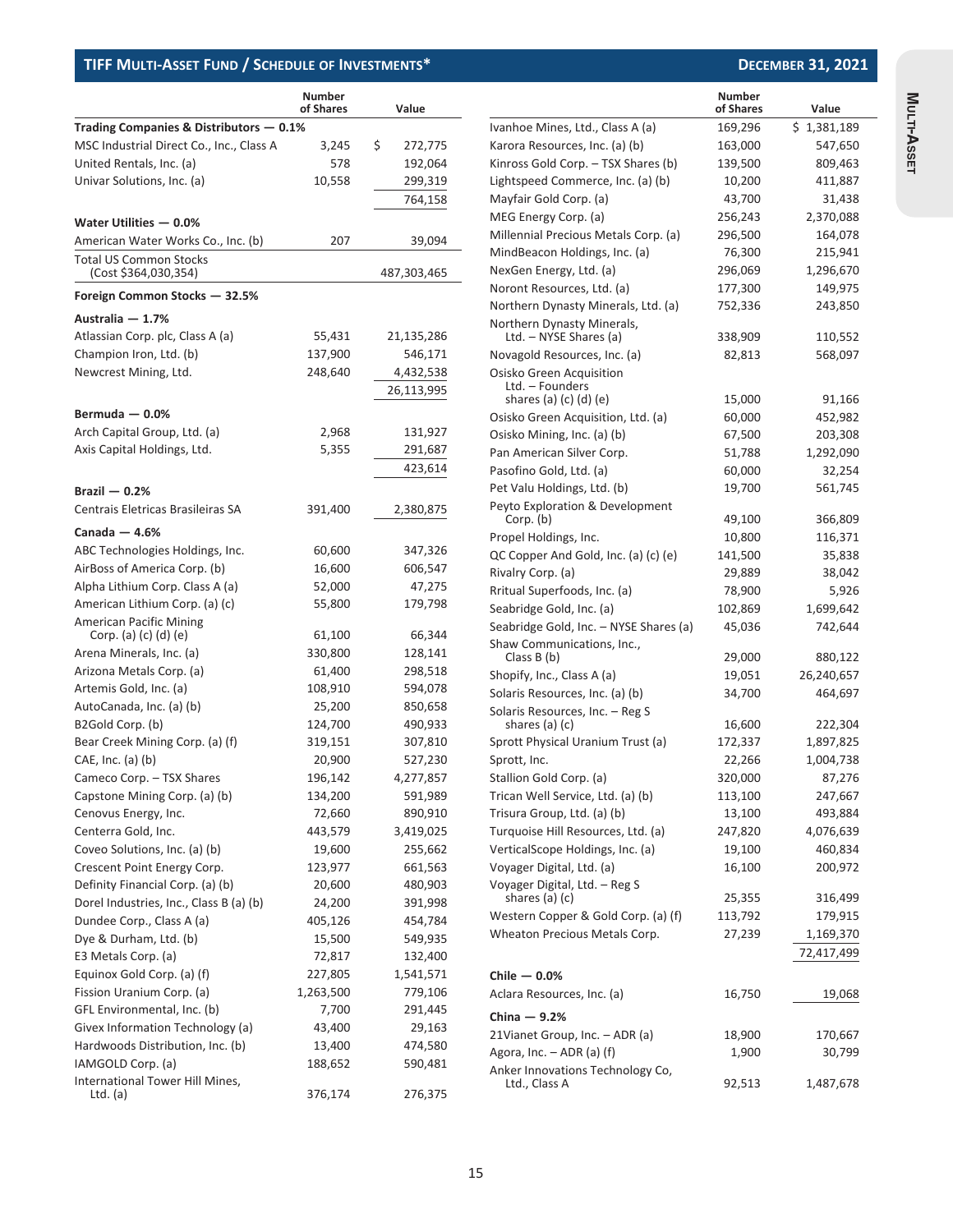|                                                                | <b>Number</b><br>of Shares | Value                  |                                                          |
|----------------------------------------------------------------|----------------------------|------------------------|----------------------------------------------------------|
| Beijing New Building Materials plc,<br>Class A                 | 435,800                    | \$2,449,754            | Shanghai Zhonggu Logistio<br>Class A                     |
| Bilibili, Inc. - SPADR (a) (f)                                 | 18,800                     | 872,320                | Shengyi Technology Co., L                                |
| CGN Power Co, Ltd., Class H (g)                                | 972,000                    | 295,449                | Sichuan Kelun Pharmaceu                                  |
| Changgang Dunxin Enterprise Co.,<br>Ltd. $(a)$ $(c)$ $(d)$     | 4,640,000                  |                        | Ltd., Class A<br>Simcere Pharmaceutical G                |
| <b>China Communications Services</b><br>Corp., Ltd., Class H   | 404,000                    | 196,881                | Ltd. $(g)$<br>Sinoma Science & Techno                    |
| China East Education Holdings,<br>Ltd. $(a)$ $(g)$             | 12,723                     | 7,964                  | Ltd., Class A<br>Suzhou Maxwell Technolo                 |
| China Eastern Airlines Corp., Ltd.,<br>Class H (a)             | 218,305                    | 82,378                 | Ltd., Class A<br>Tencent Holdings, Ltd.                  |
| China Merchants Bank Co., Ltd.,<br>Class A                     | 792,000                    | 6,052,602              | <b>Tencent Music Entertainm</b><br>Group – ADR (a)       |
| China Pacific Insurance Group Co.,<br>Ltd., Class A            | 1,019,644                  | 4,337,958              | Tianjin Zhonghuan Semico<br>Ltd., Class A                |
| China Pacific Insurance Group Co.,<br>Ltd., Class H            | 825,200                    | 2,239,310              | Tongkun Group Co., Ltd., (<br>Vipshop Holdings, Ltd. - A |
| China Shenhua Energy Co., Ltd.,<br>Class H                     | 293,500                    | 688,125                | Wanhua Chemical Group<br>Class A                         |
| China Southern Airlines Co., Ltd.,<br>Class $H(a)$ (f)         | 376,766                    | 225,346                | Waterdrop, Inc. - ADR (a)                                |
| China Telecom Corp., Ltd., Class H                             | 8,448,000                  | 2,816,966              | Weichai Power Co., Ltd., C                               |
| Eve Energy Co., Ltd., Class A                                  | 174,200                    | 3,228,773              | $XD$ , Inc. (a) (f)                                      |
| Focus Media Information Technology                             |                            |                        | Xianhe Co, Ltd., Class A<br>Yunnan Baiyao Group Co,      |
| Co., Ltd., Class A                                             | 2,334,425                  | 2,999,511              | Yunnan Energy New Mate                                   |
| Fufeng Group, Ltd. (a)                                         | 640,949                    | 221,230                | Ltd., Class A                                            |
| GoerTek, Inc., Class A                                         | 554,500                    | 4,688,063              | Zhejiang Satellite Petroch                               |
| Guangshen Railway Co., Ltd.,<br>Class H (a)                    | 3,456,000                  | 589,503                | Ltd., Class A                                            |
| Haier Smart Home Co., Ltd., Class A                            | 713,000                    | 3,343,198              | Zoomlion Heavy Industry !<br>Technology Co., Ltd., C     |
| Hangzhou SF Intra-City Industrial Co,<br>Ltd. Class $H(a)$ (g) | 133,000                    | 280,070                | ZTO Express Cayman, Inc.                                 |
| Huayu Automotive Systems Co., Ltd.,<br>Class A                 | 714,000                    | 3,166,213              | ZTO Express Cayman, Inc.                                 |
| Inner Mongolia Yili Industrial Group                           |                            |                        | Denmark $-1.1%$                                          |
| Co., Ltd., Class A                                             | 910,000                    | 5,915,180              | Coloplast A/S, Class B                                   |
| $iQ[YI, Inc. - ADR(a)]$                                        | 63,700                     | 290,472                | H Lundbeck A/S (b)                                       |
| JD Health International, Inc. (a) (f) (g)                      | 337,429                    | 2,663,914              | Novo Nordisk A/S, Class B                                |
| Jiangsu Eastern Shenghong Co., Ltd.,<br>Class A                | 1,602,186                  | 4,852,166              |                                                          |
| Jiangsu Hengli Hydraulic Co., Ltd.,                            |                            |                        | $Finaland - 0.7%$                                        |
| Class A                                                        | 118,936                    | 1,528,730              | Huhtamaki Oyj (b)                                        |
| Jiangsu Hengrui Medicine Co., Ltd.,                            |                            |                        | Kone Oyj, Class B                                        |
| Class A<br>KE Holdings, Inc. - ADR (a)                         | 198,448<br>374,500         | 1,578,591<br>7,534,940 | Nanoform Finland plc (a) (                               |
| Kuaishou Technology (a) (g)                                    | 96,800                     | 894,608                | Nordea Bank Abp (b)                                      |
| Kweichow Moutai Co., Ltd., Class A                             | 10,300                     | 3,312,657              | Sampo Oyj, Shares - A (b)                                |
| Livzon Pharmaceutical Group, Inc.,                             |                            |                        |                                                          |
| Class A                                                        | 237,300                    | 1,496,556              | France $-1.1%$                                           |
| Meituan Dianping, Class B (a) (g)                              | 219,834                    | 6,355,378              | Carrefour SA                                             |
| Midea Group Co., Ltd., Class A                                 | 545,483                    | 6,307,271              | Electricite de France SA                                 |
| New Hope Liuhe Co., Ltd., Class A (a)                          | 158,800                    | 378,955                | L'Oreal SA                                               |
| New Oriental Education & Technology                            |                            |                        | LVMH Moet Hennessy Lou                                   |
| Group, Inc. - SPADR (a)<br>Oriental Energy Co, Ltd., Class A   | 111,000<br>950,000         | 233,100                | <b>Vuitton SE</b>                                        |
| Sany Heavy Industry Co., Ltd., Class A                         |                            | 1,876,262              |                                                          |
| Shanghai Electric Group Co, Ltd.,                              | 990,000                    | 3,541,180              | Greece $-0.0%$                                           |
| Class H                                                        | 372,000                    | 113,550                | Tsakos Energy Navigation,                                |

**Number of Shares Value**

| Shanghai Zhonggu Logistics Co., Ltd.,                  |           |               |
|--------------------------------------------------------|-----------|---------------|
| Class A                                                | 94,857    | \$<br>422,285 |
| Shengyi Technology Co., Ltd., Class A                  | 475,000   | 1,754,804     |
| Sichuan Kelun Pharmaceutical Co.,<br>Ltd., Class A     | 591,050   | 1,755,962     |
| Simcere Pharmaceutical Group,<br>Ltd. $(g)$            | 301,149   | 347,820       |
| Sinoma Science & Technology Co,<br>Ltd., Class A       | 514,976   | 2,748,286     |
| Suzhou Maxwell Technologies Co.,<br>Ltd., Class A      | 27,040    | 2,724,547     |
| Tencent Holdings, Ltd.                                 | 210,400   | 12,342,744    |
| <b>Tencent Music Entertainment</b><br>Group - ADR (a)  | 66,100    | 452,785       |
| Tianjin Zhonghuan Semiconductor Co,<br>Ltd., Class A   | 316,916   | 2,075,912     |
| Tongkun Group Co., Ltd., Class A                       | 954,100   | 3,170,012     |
| Vipshop Holdings, Ltd. - ADR (a)                       | 22,100    | 185,640       |
| Wanhua Chemical Group Co., Ltd.,<br>Class A            | 340,700   | 5,397,777     |
| Waterdrop, Inc. – ADR (a)                              | 10,700    | 14,766        |
| Weichai Power Co., Ltd., Class A                       | 664,146   | 1,863,986     |
| XD, Inc. (a) (f)                                       | 24,000    | 121,725       |
| Xianhe Co, Ltd., Class A                               | 237,776   | 1,521,509     |
| Yunnan Baiyao Group Co, Ltd., Class A                  | 87,800    | 1,441,378     |
| Yunnan Energy New Material Co.,<br>Ltd., Class A       | 174,000   | 6,828,615     |
| Zhejiang Satellite Petrochemical Co.,<br>Ltd., Class A | 774,200   | 4,865,885     |
| Zoomlion Heavy Industry Science and                    |           |               |
| Technology Co., Ltd., Class A                          | 1,584,000 | 1,781,836     |
| ZTO Express Cayman, Inc.                               | 108,242   | 3,036,525     |
| ZTO Express Cayman, Inc. - ADR                         | 49,037    | 1,383,824     |
|                                                        |           | 145,582,891   |
| Denmark — 1.1%                                         |           |               |
| Coloplast A/S, Class B                                 | 29,122    | 5,094,728     |
| H Lundbeck A/S (b)                                     | 169,402   | 4,368,442     |
| Novo Nordisk A/S, Class B (b)                          | 64,764    | 7,240,276     |
|                                                        |           | 16,703,446    |
| Finland $-$ 0.7%                                       |           |               |
| Huhtamaki Oyj (b)                                      | 35,943    | 1,582,500     |
| Kone Oyj, Class B                                      | 50,844    | 3,615,554     |
| Nanoform Finland plc (a) (b)                           | 277,580   | 2,092,317     |
| Nordea Bank Abp (b)                                    | 45,433    | 553,894       |
| Sampo Oyj, Shares - A (b)                              | 76,112    | 3,797,213     |
|                                                        |           | 11,641,478    |
| France $-1.1%$                                         |           |               |
| Carrefour SA                                           | 30,150    | 552,600       |
| Electricite de France SA                               | 241,801   | 2,841,594     |
| L'Oreal SA                                             | 17,521    | 8,305,679     |
| LVMH Moet Hennessy Louis                               |           |               |
| <b>Vuitton SE</b>                                      | 6,638     | 5,477,680     |
|                                                        |           | 17,177,553    |
| Greece $-$ 0.0%                                        |           |               |
| Tsakos Energy Navigation, Ltd.                         | 35,188    | 254,761       |
|                                                        |           |               |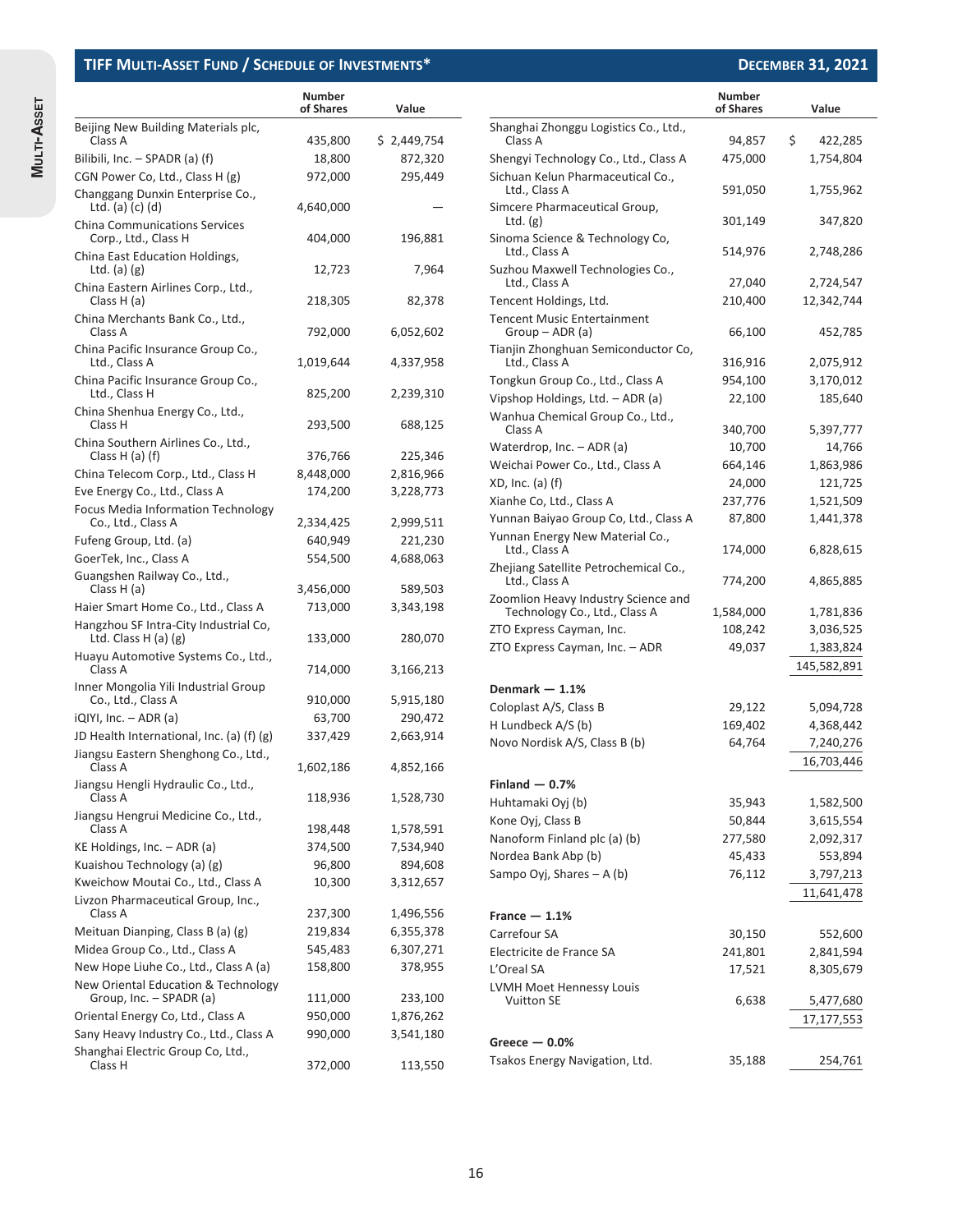|                                                                           | <b>Number</b><br>of Shares | Value                |
|---------------------------------------------------------------------------|----------------------------|----------------------|
| Hong Kong $-$ 0.8%                                                        |                            |                      |
| AIA Group, Ltd.                                                           | 116,200                    | \$1,171,461          |
| CECEP COSTIN New Materials Group,<br>Ltd. (a) (c) (d)                     | 1,736,000                  |                      |
|                                                                           | 196,000                    |                      |
| China Mobile, Ltd.                                                        | 244,500                    | 1,176,759            |
| CK Hutchison Holdings, Ltd.                                               |                            | 1,577,765<br>385,865 |
| First Pacific Co., Ltd.<br>Futu Holdings, Ltd. - ADR (a) (f)              | 1,048,000<br>7,300         |                      |
| Hi Sun Technology China, Ltd. (a) (f)                                     |                            | 316,090              |
|                                                                           | 498,000                    | 65,810               |
| Hong Kong Exchanges & Clearing, Ltd.<br>Hua Han Health Industry Holdings, | 15,097                     | 882,409              |
| Ltd. (a) $(c)$ $(d)$<br>Luks Group Vietnam Holdings Co.,                  | 6,984,000                  |                      |
| Ltd.                                                                      | 1,682,000                  | 263,159              |
| PAX Global Technology, Ltd.                                               | 8,000                      | 5,664                |
| Shangri-La Asia, Ltd. (a)                                                 | 1,934,000                  | 1,614,752            |
| Sino Biopharmaceutical, Ltd.                                              | 5,343,916                  | 3,744,562            |
| Sun Art Retail Group, Ltd. (f)                                            | 270,500                    | 108,588              |
| Swire Pacific, Ltd., Class A                                              | 140,500                    | 799,462              |
| WH Group, Ltd. (g)                                                        | 1,525,500                  | 956,900              |
|                                                                           |                            | 13,069,246           |
| Ireland $-0.2%$                                                           |                            |                      |
| Accenture plc, Class A (b)                                                | 2,146                      | 889,624              |
| Allegion plc                                                              | 3,813                      | 504,994              |
| Medtronic plc (b)                                                         | 9,461                      | 978,740              |
|                                                                           |                            | 2,373,358            |
| Japan — 6.4%                                                              |                            |                      |
| Amano Corp.                                                               | 176,100                    | 4,040,615            |
| BML, Inc.                                                                 | 95,100                     | 2,955,811            |
| Bunka Shutter Co., Ltd.                                                   | 195,600                    | 1,826,362            |
| DTS Corp.                                                                 | 35,900                     | 787,814              |
| Ezaki Glico Co., Ltd. (f)                                                 | 128,000                    | 4,066,486            |
| Fukuda Corp. (f)                                                          | 8,100                      | 303,935              |
| Fukuda Denshi Co., Ltd.                                                   | 6,100                      | 455,539              |
| Fukushima Industries Corp.                                                | 26,100                     | 1,082,397            |
| Glory, Ltd.                                                               | 97,900                     | 1,863,187            |
| H.U. Group Holdings                                                       | 129,400                    | 3,279,007            |
| Hakuhodo DY Holdings, Inc.                                                | 338,800                    | 5,644,195            |
| Hitachi, Ltd.                                                             | 106,700                    | 5,779,618            |
| Hogy Medical Co., Ltd.                                                    | 143,800                    | 4,075,623            |
| Icom, Inc.                                                                | 7,000                      | 147,760              |
| Inpex Corp.                                                               | 185,800                    | 1,620,185            |
| Japan Petroleum Exploration Co., Ltd.                                     | 26,700                     | 583,112              |
| Kamigumi Co., Ltd.                                                        | 40,500                     | 765,139              |
| Kato Sangyo Co., Ltd.                                                     | 11,300                     | 329,113              |
| KYORIN Holdings, Inc.                                                     | 51,500                     | 826,517              |
| Mitsubishi Corp.                                                          | 71,200                     | 2,260,694            |
| Mitsubishi Estate Co., Ltd.                                               | 261,100                    | 3,619,546            |
| Mitsui & Co., Ltd.                                                        | 80,700                     | 1,910,925            |
| Mitsui Fudosan Co., Ltd.                                                  | 190,300                    | 3,769,706            |
| Morinaga & Co., Ltd.                                                      | 140,500                    | 4,582,428            |
| NEC Corp.                                                                 | 8,600                      | 397,031              |
| New Cosmos Electric Co, Ltd.                                              | 700                        | 12,796               |
| Nintendo Co., Ltd.                                                        | 4,200                      | 1,959,039            |
| Nippon Densetsu Kogyo Co., Ltd.                                           | 9,400                      | 135,825              |

|                                                    | <b>Number</b><br>of Shares | Value         |
|----------------------------------------------------|----------------------------|---------------|
| Nohmi Bosai, Ltd.                                  | 43,600                     | \$<br>853,282 |
| Noritz Corp. (f)                                   | 75,000                     | 1,094,157     |
| OKUMA Corp.                                        | 80,600                     | 3,588,198     |
| Organo Corp.                                       | 11,500                     | 864,864       |
| Raito Kogyo Co, Ltd.                               | 57,600                     | 992,061       |
| Secom Co., Ltd.                                    | 64,000                     | 4,443,570     |
| Sekisui Jushi Corp.                                | 2,300                      | 41,813        |
| Seven Bank, Ltd.                                   | 1,668,100                  | 3,451,483     |
| Shibuya Corp.                                      | 17,400                     | 451,262       |
| Sinko Industries, Ltd.                             | 67,700                     | 1,183,665     |
| SK Kaken Co., Ltd.                                 | 7,700                      | 2,529,603     |
| Sumitomo Warehouse Co., Ltd. (The)                 | 354,500                    | 5,985,577     |
| Suzuken Co., Ltd.                                  | 65,600                     | 1,890,262     |
| Tachi-S Co., Ltd.                                  | 12,300                     | 134,902       |
| Takeuchi Manufacturing Co., Ltd.                   | 172,300                    | 4,088,382     |
| TKC Corp.                                          | 18,200                     | 546,699       |
| Toei Co., Ltd.                                     | 33,800                     | 5,154,138     |
| Toho Holdings Co., Ltd.                            | 23,000                     | 350,934       |
| TV Asahi Holdings Corp.                            | 257,700                    | 3,202,791     |
|                                                    |                            |               |
| West Japan Railway Co.                             | 14,100                     | 588,302       |
|                                                    |                            | 100,516,350   |
| Kazakhstan $-0.2%$                                 |                            |               |
| Halyk Savings Bank of Kazakhstan<br>$JSC - GDR(h)$ | 17,505                     | 288,633       |
| NAC Kazatomprom JSC - GDR                          | 4,179                      | 153,442       |
| NAC Kazatomprom JSC - GDR, 144A                    |                            |               |
| Shares (g)                                         | 73,742                     | 2,710,019     |
|                                                    |                            | 3,152,094     |
| Lebanon $-0.0%$                                    |                            |               |
| Solidere $-$ ADR (a) (c) (d)                       | 38,451                     | 188,314       |
|                                                    |                            |               |
| Malaysia $-0.0%$                                   |                            |               |
| Oriental Holdings Berhad                           | 198,500                    | 250,149       |
| Malta $-0.3%$                                      |                            |               |
| Kambi Group plc (a)                                | 186,546                    | 5,306,765     |
| Mexico $-0.0%$                                     |                            |               |
| Fresnillo plc                                      | 11,407                     | 137,643       |
| Netherlands - 0.0%                                 |                            |               |
| <b>NXP Semiconductors NV</b>                       | 2,332                      | 531,183       |
| Norway $-0.0%$                                     |                            |               |
| AutoStore Holdings, Ltd. (a) (b)                   | 129,371                    | 508,850       |
| Puerto Rico - 0.1%                                 |                            |               |
| Popular, Inc.                                      | 10,637                     | 872,659       |
| Russia $-1.1%$                                     |                            |               |
| Etalon Group plc - GDR (h)                         | 599,848                    | 653,834       |
| Etalon Group plc - GDR - LSE                       |                            |               |
| Shares (h)                                         | 84,223                     | 91,525        |
| Federal Grid Co. Unified Energy<br>System PJSC     | 1,019,443,892              | 2,200,957     |
| Gazprom PJSC                                       | 1,072,267                  | 4,886,680     |
| Lenta, Ltd. – GDR (a) (h)                          | 319,152                    | 797,408       |
| <b>LSR Group PJSC</b>                              | 94,076                     | 763,414       |
| Moscow Exchange MICEX-RTS PJSC                     | 120,577                    | 245,676       |
| Polyus PJSC - GDR (h)                              | 24,393                     | 2,152,409     |

Multi-Asset **MULTI-ASSET**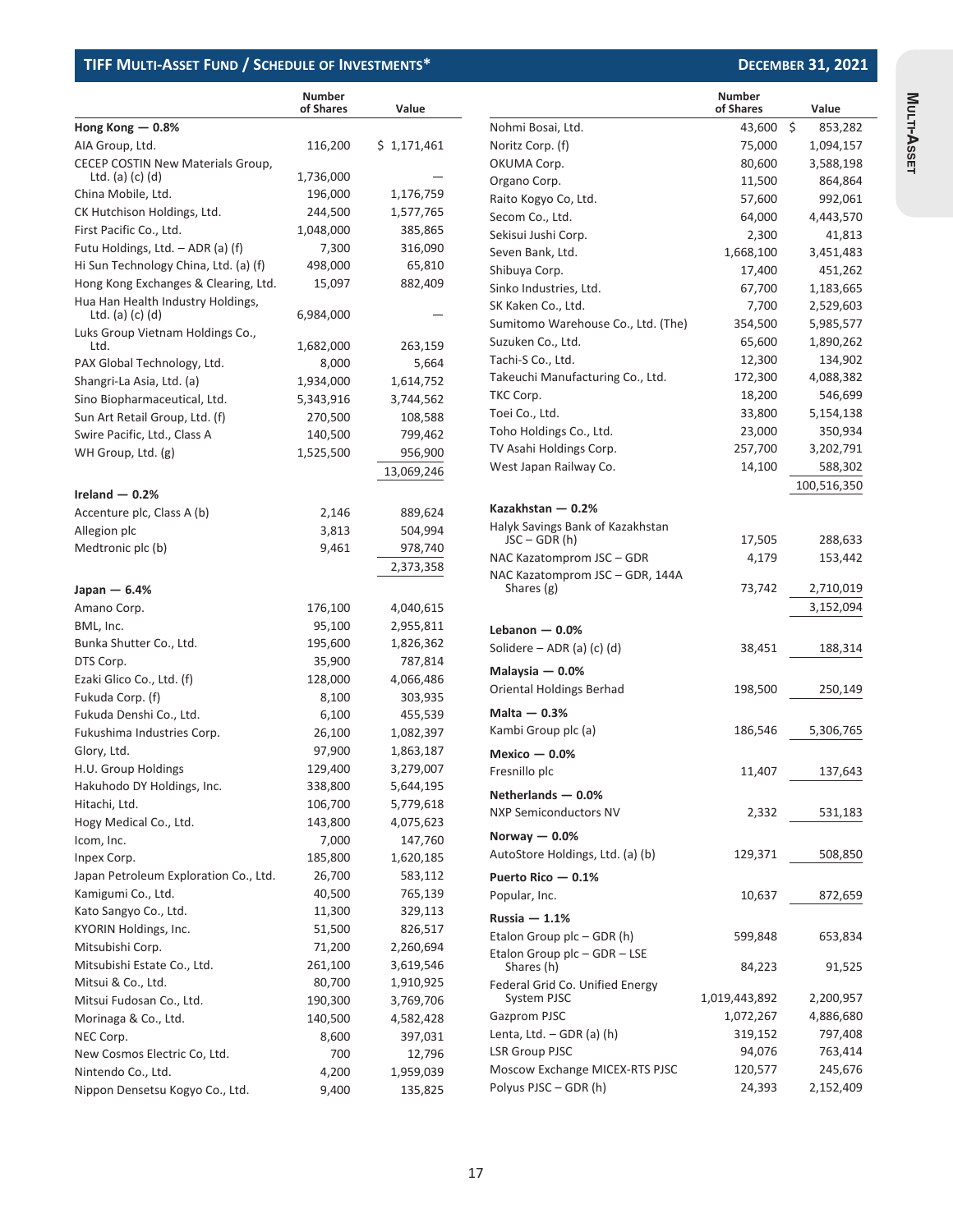| í      |  |
|--------|--|
| ò<br>ĕ |  |
|        |  |
|        |  |

|                                       | <b>Number</b><br>of Shares | Value       |
|---------------------------------------|----------------------------|-------------|
| RusHydro PJSC                         | 326,755,380                | \$3,227,948 |
| Sberbank of Russia PJSC               | 301,344                    | 1,173,919   |
| VTB Bank PJSC (a)                     | 901,080,000                | 575,074     |
|                                       |                            | 16,768,844  |
|                                       |                            |             |
| Singapore $-$ 0.7%                    |                            |             |
| First Resources, Ltd.                 | 1,010,400                  | 1,132,602   |
| Golden Agri-Resources, Ltd.           | 15,967,600                 | 2,904,323   |
| Sea, Ltd. – ADR (a)                   | 26,906                     | 6,019,141   |
| Yoma Strategic Holdings, Ltd. (a) (f) | 3,573,800                  | 347,520     |
|                                       |                            | 10,403,586  |
| South Africa - 0.2%                   |                            |             |
| Gold Fields, Ltd.                     | 143,748                    | 1,569,301   |
| Harmony Gold Mining Co.,              |                            |             |
| Ltd. – SPADR (f)                      | 201,232                    | 827,064     |
| Impala Platinum Holdings, Ltd.        | 41,527                     | 586,520     |
|                                       |                            | 2,982,885   |
| South Korea - 0.7%                    |                            |             |
| DL E&C Co., Ltd. (a)                  | 2,489                      | 249,009     |
| GS Holdings Corp.                     | 7,549                      | 248,143     |
| Hankook Technology Group Co., Ltd.    | 67,471                     | 890,756     |
| Korea Electric Power Corp. (a)        | 50,731                     | 939,638     |
| Korea Electric Power                  |                            |             |
| Corp. – SPADR (a)                     | 106,105                    | 969,800     |
| Korean Reinsurance Co.                | 52,357                     | 407,317     |
| KT Corp. (a)                          | 38,956                     | 1,001,442   |
| KT Corp. - SPADR (a)                  | 303,332                    | 3,812,883   |
| LG Corp.                              | 17,847                     | 1,206,886   |
| LG Uplus Corp.                        | 119,062                    | 1,360,510   |
| LX Holdings Corp. (a)                 | 2,467                      | 20,748      |
| Pyeong Hwa Automotive Co., Ltd.       | 23,013                     | 195,382     |
|                                       |                            | 11,302,514  |
| Spain $-$ 0.2%                        |                            |             |
| Amadeus IT Group SA (a)               | 48,896                     | 3,293,368   |
|                                       |                            |             |
| Sri Lanka — 0.0%                      |                            |             |
| Hemas Holdings plc                    | 1,337,560                  | 439,967     |
| Sweden $-1.9%$                        |                            |             |
| Atlas Copco AB, Shares - B (b)        | 34,331                     | 2,003,867   |
| Autoliv, Inc.                         | 3,886                      | 401,851     |
| <b>Boule Diagnostics AB</b>           | 33,617                     | 181,332     |
| Desenio Group AB (a)                  | 49,055                     | 131,409     |
| Elanders AB, Shares $- B(b)$          | 11,369                     | 218,977     |
| Essity AB, Class B (b)                | 22,888                     | 746,843     |
| Fortnox AB (b)                        | 35,152                     | 2,262,555   |
| Greater Than AB (a)                   | 230,064                    | 2,972,514   |
| Hexagon AB, Shares $- B (b)$          | 76,826                     | 1,209,514   |
| Infant Bacterial Therapeutics AB (a)  | 28,079                     | 207,470     |
| Investor AB, Shares $- B(b)$          | 174,911                    | 4,374,243   |
| Karnov Group AB (b)                   | 181,741                    | 1,339,846   |
| Lindab International AB (b)           | 26,721                     | 950,159     |
| Nolato AB, Shares $- B(b)$            | 120,499                    | 1,425,187   |
| Nordic Entertainment Group AB,        |                            |             |
| Class B (a) (b)                       | 92,054                     | 4,776,482   |
| Skandinaviska Enskilda Banken AB,     |                            |             |
| Class A (b)                           | 203,878                    | 2,824,430   |

|                                                                                                                             | <b>Number</b><br>of Shares | Value         |
|-----------------------------------------------------------------------------------------------------------------------------|----------------------------|---------------|
| SKF AB, Class B (b)                                                                                                         | 41,867                     | \$<br>986,966 |
| Thule Group AB (b) (g)                                                                                                      | 6,738                      | 407,271       |
| Veoneer, Inc. - SDR (a) (b)                                                                                                 | 15,750                     | 559,410       |
| Vimian Group AB (a) (b)                                                                                                     | 163,790                    | 1,436,900     |
|                                                                                                                             |                            | 29,417,226    |
| Switzerland - 0.0%                                                                                                          |                            |               |
| Chubb, Ltd. (b)                                                                                                             | 1,855                      | 358,590       |
| Garmin, Ltd. (b)                                                                                                            | 1,901                      | 258,859       |
|                                                                                                                             |                            | 617,449       |
| Thailand - 0.0%<br>Kasikornbank PCL, Class F                                                                                | 81,100                     | 331,462       |
| Turkey $-0.0%$                                                                                                              |                            |               |
| Emlak Konut Gayrimenkul Yatirim<br>Ortakligi AS - REIT                                                                      | 1,277,987                  | 201,734       |
| Ukraine $-0.2%$                                                                                                             |                            |               |
| Astarta Holding NV                                                                                                          | 45,135                     | 474,767       |
| Kernel Holding SA                                                                                                           | 112,506                    | 1,632,000     |
| MHP SE $-$ GDR $-$ OTC Shares (h)                                                                                           | 236,097                    | 1,605,063     |
|                                                                                                                             |                            | 3,711,830     |
| United Kingdom - 0.9%                                                                                                       |                            |               |
| Diageo plc                                                                                                                  | 94,242                     | 5,137,406     |
| Endeavour Mining plc                                                                                                        | 18,700                     | 409,938       |
| Gabriel Resources, Ltd. (a)                                                                                                 | 1,962,000                  | 302,455       |
| Horizonte Minerals plc (a)                                                                                                  | 484,600                    | 42,141        |
| IHS Markit, Ltd. (b)                                                                                                        | 1,518                      | 201,773       |
| Janus Henderson Group plc                                                                                                   | 7,734                      | 324,364       |
| nVent Electric plc                                                                                                          | 11,689                     | 444,182       |
| Rambler Metals and Mining plc (a)                                                                                           | 196,672                    | 107,550       |
| Stolt-Nielsen, Ltd.                                                                                                         | 63,405                     | 979,250       |
| Unilever plc                                                                                                                | 96,288                     | 5,158,572     |
| Willis Towers Watson plc                                                                                                    | 154                        | 36,574        |
| Yellow Cake plc (a) (g)                                                                                                     | 221,766                    | 1,021,118     |
|                                                                                                                             |                            | 14,165,323    |
| <b>Total Foreign Common Stocks</b><br>(Cost \$428,785,878)                                                                  |                            | 513,257,979   |
| <b>Total Common Stocks</b><br>(Cost \$792,816,232)                                                                          |                            | 1,000,561,444 |
| Participation Notes - 0.6%                                                                                                  |                            |               |
| UBS AG, Beijing Balance Medical<br>Technology Co., Ltd., Equity Linked<br>Notes, Expiring 09/16/22<br>$(China)$ $(a)$ $(c)$ | 19,813                     | 790,549       |
| UBS AG, Beijing Kingsoft Office<br>Software, Inc., Equity Linked<br>Notes, Expiring 10/10/22<br>$(China)$ $(a)$ $(c)$       | 24,000                     | 997,905       |
| UBS AG, KBC Corp Ltd., Equity Linked<br>Notes, Expiring 07/29/22<br>$(China)$ $(a)$ $(c)$                                   | 24,000                     | 1,336,967     |
| UBS AG, Shanghai Zhonggu Logistics,<br>Equity Linked Notes, Expiring<br>03/02/22 (China) (a) (c)                            | 617,500                    | 2,748,990     |
| UBS AG, TKD Science and Technology<br>Co., Ltd., Equity Linked Notes,<br>Expiring 01/17/23 (China) (a) (c)                  | 221,080                    | 2,057,010     |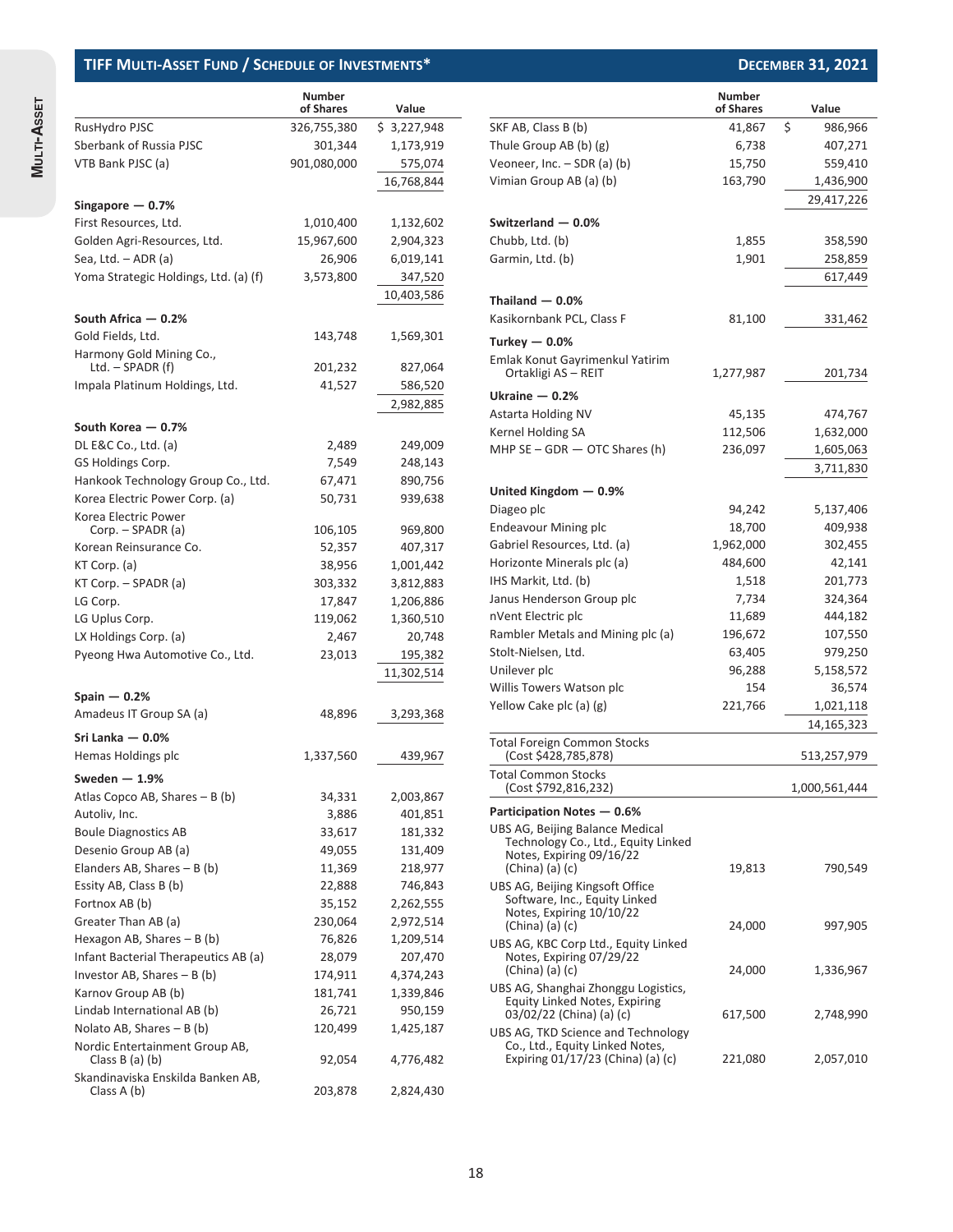|                                                                                                                                                                                                                 | <b>Number</b><br>of Shares | Value       |
|-----------------------------------------------------------------------------------------------------------------------------------------------------------------------------------------------------------------|----------------------------|-------------|
| UBS AG, Weichai Power Co., Ltd.,<br>Equity Linked Notes, Expiring<br>12/01/22 (China) (a) (c)                                                                                                                   | 365,854                    | \$1,026,953 |
| <b>Total Participation Notes</b><br>(Cost \$7,820,699)                                                                                                                                                          |                            | 8,958,374   |
| Structured Notes - 0.0%                                                                                                                                                                                         |                            |             |
| Royal Bank of Canada, Canadian<br>Imperial Bank Of Commerce;<br>National Bank Of Canada; Royal<br>Bank Of Canada; The<br>Toronto-Dominion Bank, Dividend<br>Linked Notes, Expiring 12/31/21<br>(Canada) (a) (c) |                            |             |
| (Cost \$197,330)                                                                                                                                                                                                | 310,800                    | 250,741     |
|                                                                                                                                                                                                                 | Number<br>of Contracts     | Value       |
| $Right - 0.0\%$                                                                                                                                                                                                 |                            |             |
| Pan American Silver Corp., Expiring<br>02/22/29 (Canada) (a) (c)<br>(Cost \$77,784)                                                                                                                             | 367,492                    | 286,166     |
| Warrants $-0.1%$                                                                                                                                                                                                |                            |             |
| Algernon Pharmaceuticals, Inc.,<br><b>Expiring 05/13/22</b><br>(Canada) (a) (c) (d)                                                                                                                             | 52,700                     |             |
| Alpha Lithium Corp., Expiring<br>12/10/23 (Canada) (a) (c) (d)                                                                                                                                                  | 32,800                     | 3,529       |
| American Lithium Corp., Expiring<br>03/03/22 (Canada) (a) (c) (d)                                                                                                                                               | 27,900                     | 21,229      |
| Bigg Digital Assets, Inc., Expiring<br>04/16/23 (Canada) (a) (c) (d)                                                                                                                                            | 34,150                     | 55          |
| Braxia Scientific Corp., Expiring<br>06/11/22 (Canada) (a) (c) (d)                                                                                                                                              | 37,900                     |             |
| Cardiol Therapeutics, Inc., Expiring<br>11/05/24 (Canada) (a) (c) (d)                                                                                                                                           | 7,900                      | 766         |
| Chorus Aviation, Inc., Expiring<br>04/06/22 (Canada) (a)                                                                                                                                                        | 29,200                     | 1,847       |
| Critical Elements Lithium, Expiring<br>03/22/24 (Canada) (a) (c) (d)                                                                                                                                            | 26,350                     | 1,070       |
| Cypress Dev Corp., Expiring 03/22/24<br>(Canada) (a) (c) (d)                                                                                                                                                    | 63,100                     | 35,584      |
| Decklar Resources, Inc., Expiring<br>05/25/22 (Canada) (a) (c) (d)                                                                                                                                              | 13,675                     | 2           |
| Denilson Mines Corp., Expiring<br>03/22/23 (Canada) (a) (c) (d)                                                                                                                                                 | 30,700                     | 1,064       |
| Drone Delivery Corp., Expiring<br>12/22/22 (Canada) (a)                                                                                                                                                         | 30,950                     | 1,957       |
| dynaCERT, Inc., Expiring 06/18/22<br>(Canada) (a)                                                                                                                                                               | 84,950                     | 672         |
| Else Nutrition Holdings, Inc., Expiring<br>10/06/22 (Canada) (a)                                                                                                                                                | 800                        | 41          |
| Entourage Health Corp., Expiring<br>03/12/23 (Canada) (a)                                                                                                                                                       | 150,400                    | 2,378       |
| Esports Technology, Inc., Expiring<br>11/30/26 (United<br>States) (a) (c) (d) (e)                                                                                                                               | 30,161                     | 126,020     |
| Excelsior Mining Corp., Expiring<br>08/22/22 (Canada) (a)                                                                                                                                                       | 127,900                    | 1,517       |
| Givex Information Technology,<br><b>Expiring 11/25/23</b>                                                                                                                                                       |                            |             |
| (Canada) (a) (c) (d)<br>Gold Mountain Mining Corp., Expiring                                                                                                                                                    | 30,000                     | 1,489       |
| 06/24/23 (Canada) (a) (c) (d)<br>Gryphon Digital Mining, Expiring                                                                                                                                               | 13,950                     | 46          |
| 06/30/24 (United<br>States) (a) (c) (d) (e)                                                                                                                                                                     | 10,298                     | 30,704      |

|                                                                                             | Number<br>of Contracts | Value     |
|---------------------------------------------------------------------------------------------|------------------------|-----------|
| Hive Blockchain Technologies,                                                               |                        |           |
| Expiring 03/30/22<br>(Canada) (a) (c) (d)                                                   | 40,200                 | \$109,801 |
| Nevada Copper Corp., Expiring<br>05/29/23 (Canada) (a)                                      | 79,400                 | 8,160     |
| Northern Genesis Acquisition Corp.<br>III, Expiring 12/31/27 (United<br>States) (a)         | 12,000                 | 10,141    |
| Numinus Wellness, Inc., Expiring<br>03/19/23 (Canada) (a)                                   | 30,550                 | 1,691     |
| Organigram Holdings, Inc., Expiring<br>11/12/23 (Canada) (a) (c) (d)                        | 45,000                 | 12,141    |
| Osisko Green Acquisition Corp.,<br>Expiring 09/07/26                                        |                        |           |
| (Canada) (a) (c) (d) (e)<br>Osisko Green Acquisition, Ltd.,                                 | 33,552                 | 13,368    |
| Expiring 07/19/26 (Canada) (a)<br>Osisko Mining, Inc., Expiring 06/22/23                    | 30,000                 | 14,230    |
| (Canada) (a) (c) (d)<br>Revive Therapeutics, Ltd., Expiring                                 | 45,150                 | 1,743     |
| 02/12/24 (Canada) (a) (c) (d)<br>RHC Helium, Ltd., Expiring 06/08/23                        | 85,700                 | 651       |
| (Canada) (a)<br>Rritual Superfoods, Inc., Expiring                                          | 375,000                | 74,114    |
| 03/05/24 (Canada) (a)<br>Saturn Oil & Gas, Inc., Expiring                                   | 103,950                | 2,876     |
| 06/04/23 (Canada) (a)<br>Sun Summit Minerals Corp., Expiring                                | 422,000                | 16,680    |
| 11/21/29 (Canada) (a) (c) (d)<br>Swiftmerge Acquisition Corp.,<br>Expiring 12/15/26 (United | 30,550                 | 1,487     |
| States) (a) (c) (d) (e)<br>Synaptive Medical, Inc., Expiring<br>12/06/22 (United            | 9,258                  | 9,258     |
| States) (a) (c) (d) (e)<br>Talon Metals Corp., Expiring 03/18/22                            | 37,142                 | 2,294     |
| (United States) (a) (c) (d)<br>The Valens Co., Inc., Expiring                               | 141,050                | 279       |
| 01/29/24 (Canada) (a) (c) (d)<br>The Valens Co., Inc., Expiring                             | 43,100                 | 466       |
| 06/01/24 (Canada) (a) (c) (d)<br>The Very Good Food Co., Expiring                           | 37,950                 | 68        |
| 01/02/23 (Canada) (a) (c) (d)<br>Village Farms International, Inc.,                         | 4,500                  |           |
| Expiring 09/10/25 (United<br>States) (a) (c) (d)                                            | 75,000                 | 155,597   |
| Vizsla Silver Corp., Expiring 12/03/22<br>(Canada) (a)                                      | 12,121                 | 4,791     |
| Total Warrants<br>(Cost \$417,123)                                                          |                        | 669,806   |
|                                                                                             | Principal<br>Amount    | Value     |
| Convertible Bonds - 0.0%                                                                    |                        |           |
| Airlines — 0.0%                                                                             |                        |           |
| Air Canada, 4.000%, 07/01/25                                                                | \$248,300              | 327,458   |
| Technology - 0.0%                                                                           |                        |           |
| Gryphon Digital Mining, Inc.,<br>10.000%, 07/27/23 (c) (d) (e)                              | 97,700                 | 170,301   |
| Health Care Equipment & Supplies — 0.0%<br>Synaptive Medical, Inc., 10.000%,                |                        |           |

10/31/24 (c) (d) (e) 120,000 120,000

(Cost \$466,000) 617,759

Total Convertible Bonds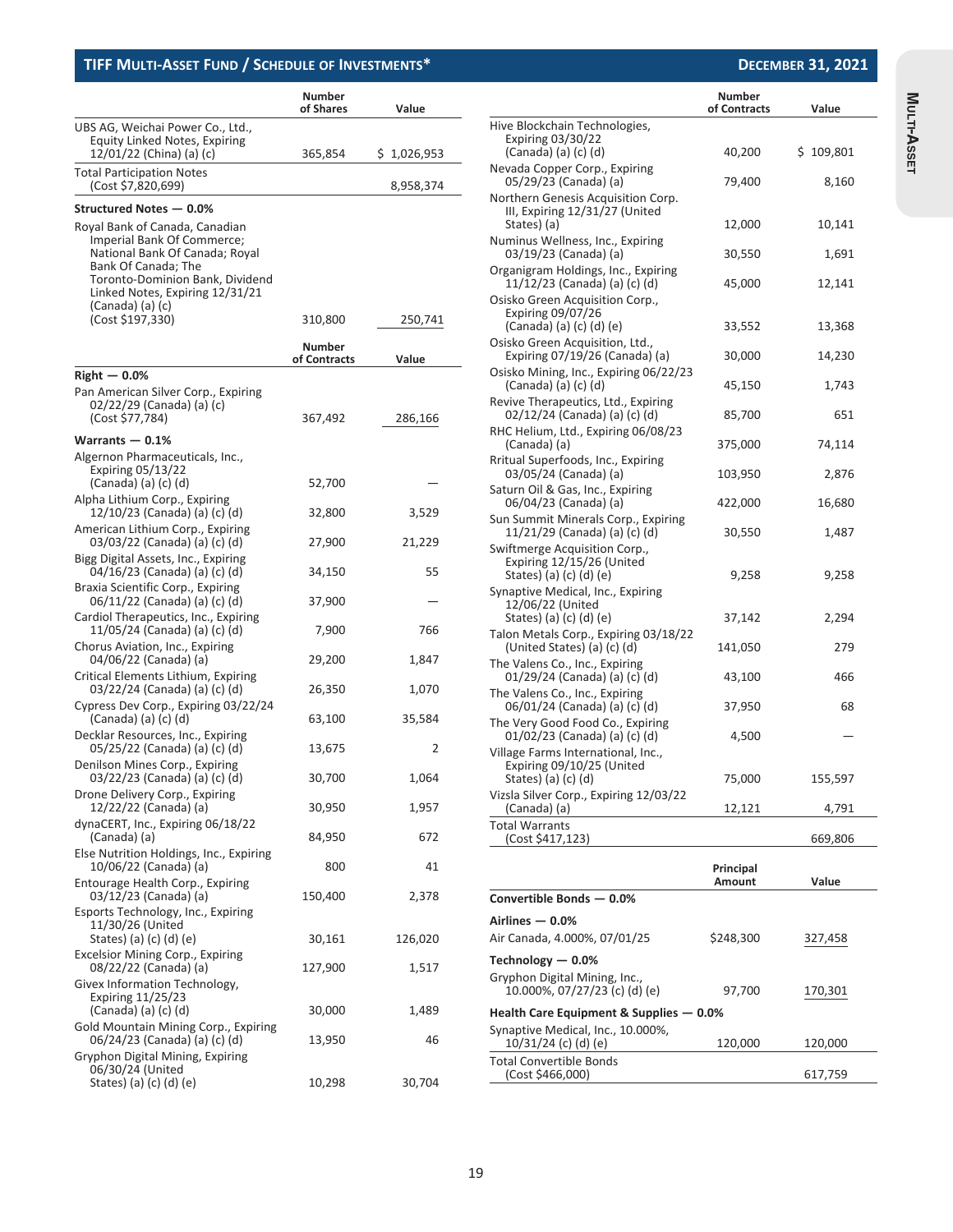**MULTI-ASSET**

MULTI-ASSET

|                                                                     | Principal                  |                           |
|---------------------------------------------------------------------|----------------------------|---------------------------|
| US Treasury Bonds/Notes - 7.8%                                      | Amount                     | Value                     |
| US Treasury Note, 0.125%, 01/31/23                                  | \$2,015,000                | \$.<br>2,008,073          |
| US Treasury Note, 0.125%, 03/31/23                                  | 3,361,000                  | 3,345,639                 |
| US Treasury Note, 1.500%, 03/31/23                                  | 3,823,000                  | 3,869,891                 |
| US Treasury Note, 0.250%,                                           |                            |                           |
| $06/15/23$ (f)                                                      | 6,537,000                  | 6,506,869                 |
| US Treasury Note, 1.375%, 09/30/23                                  | 3,139,000                  | 3,177,257                 |
| US Treasury Note, 0.125%, 10/15/23                                  | 3,122,000                  | 3,091,146                 |
| US Treasury Note, 0.375%, 10/31/23                                  | 7,256,000                  | 7,214,895                 |
| US Treasury Note, 0.250%, 11/15/23                                  | 3,779,000                  | 3,748,296                 |
| US Treasury Note, 0.125%, 12/15/23                                  | 3,852,000                  | 3,808,214                 |
| US Treasury Note, 0.250%, 03/15/24                                  | 11,613,000                 | 11,476,003                |
| US Treasury Note, 2.500%, 05/15/24                                  | 1,721,000                  | 1,788,159                 |
| US Treasury Note, 0.250%, 06/15/24                                  | 5,658,000                  | 5,575,782                 |
| US Treasury Note, 0.375%, 07/15/24                                  | 3,477,000                  | 3,435,029                 |
| US Treasury Note, 0.375%,                                           |                            |                           |
| 09/15/24 (f)                                                        | 10,962,000                 | 10,809,560                |
| US Treasury Note, 1.500%, 09/30/24                                  | 4,264,000                  | 4,332,291                 |
| US Treasury Note, 1.375%, 01/31/25                                  | 13,331,000                 | 13,486,702                |
| US Treasury Note, 2.125%, 05/15/25                                  | 2,070,000                  | 2,143,420                 |
| US Treasury Note, 0.250%, 05/31/25                                  | 3,770,000                  | 3,668,387                 |
| US Treasury Note, 2.250%, 11/15/25                                  | 2,546,000                  | 2,652,912                 |
| US Treasury Note, 0.375%, 11/30/25                                  | 2,722,900                  | 2,641,851                 |
| US Treasury Note, 0.375%, 01/31/26                                  | 7,310,000                  | 7,075,280                 |
| US Treasury Note, 0.875%, 06/30/26                                  | 9,775,000                  | 9,625,320                 |
| US Treasury Note, 1.125%, 10/31/26                                  | 2,487,000                  | 2,472,039                 |
| US Treasury Note, 1.250%, 12/31/26                                  | 5,619,000                  | 5,616,803                 |
| <b>Total US Treasury Bonds/Notes</b>                                |                            |                           |
| (Cost \$123,665,334)                                                |                            | 123,569,818               |
|                                                                     | <b>Number</b><br>of Shares | Value                     |
| Acquired Funds - 21.0%                                              |                            |                           |
| Exchange-Traded Funds (ETFs) – 5.2%                                 |                            |                           |
| <b>Financial Select Sector SPDR Fund</b>                            | 1,850,812                  | 72,274,209                |
| <b>Vanguard Financials ETF</b>                                      | 109,349                    | 10,559,833                |
|                                                                     |                            | 82,834,042                |
|                                                                     |                            |                           |
| Private Investment Funds (i) – 15.8%                                |                            |                           |
| Bellus Ventures II, LP (a) (c) (d) (e)                              | 185,236                    | 33,041,622                |
| Canyon Value Realization Fund,<br>LP(a) (c) (d) (e)                 |                            |                           |
|                                                                     |                            | 34,557,482                |
| Eversept Global Healthcare Fund,<br>LP (a) (c) (d) (e)              |                            | 36,193,070                |
| Farallon Capital Institutional Partners,<br>LP(a) (c) (d) (e)       |                            |                           |
| Helikon Long Short Equity Fund                                      | 13,305                     | 1,095,279                 |
| ICAV(a) (c) (d) (e)                                                 |                            | 20,616,215                |
| Honeycomb Partners, LP (a) (c) (d) (e)                              |                            | 43,513,071                |
| Neo Ivy Capital Fund, LP (a) (c) (d) (e)<br>Northwest Feilong Fund, |                            | 9,595,687                 |
| Ltd. (a) (c) (d) (e)                                                | 7,234                      | 18,632,147                |
| QVT Roiv Hldgs Onshore,<br>Ltd. (a) (c) (d) (e)                     | 2,607                      | 5,262,051                 |
| Radcliffe Domestic SPAC Fund,                                       |                            |                           |
| LP(a) (c) (d) (e)                                                   |                            | 30,336,295                |
| Voloridge Fund, LP (a) (c) (d) (e)                                  |                            | 16,639,073<br>249,481,992 |

(Cost \$236,198,167) 332,316,034

|                                                                                                                                    | <b>Number</b><br>of Shares | Value         |
|------------------------------------------------------------------------------------------------------------------------------------|----------------------------|---------------|
| Preferred Stocks - 0.2%                                                                                                            |                            |               |
| Draegerwerk AG & Co. KGAA, 0.28%<br>(Germany)                                                                                      | 5,746                      | \$<br>361,461 |
| Esports Technology, Inc., 14.00%<br>(United States) (a) $(c)$ (d) $(e)$                                                            | 563,000                    | 563,000       |
| Hyundai Motor Co., Ltd., 4.08%<br>(South Korea)                                                                                    | 23,371                     | 1,982,639     |
| Qurate Retail, Inc., 8.00% (United<br>States)                                                                                      | 2,003                      | 206,750       |
| Synaptive Medical, Inc., 0.00%<br>(Canada) (a) (c) (d) (e)                                                                         | 74,285                     | 185,712       |
| <b>Total Preferred Stocks</b><br>(Cost \$2,734,821)                                                                                |                            | 3,299,562     |
|                                                                                                                                    | Number<br>of Contracts     | Value         |
| Purchased Option Contracts – 0.0%                                                                                                  |                            |               |
| Calls $-0.0\%$                                                                                                                     |                            |               |
| Air Canada, Notional Amount<br>\$693,000, Strike Price \$22.5<br>Expiring 02/18/2022 (Canada)<br>Mag Silver Corp., Notional Amount | 308                        | 18,505        |
| \$1,016,400, Strike Price \$22<br>Expiring 02/18/2022 (Canada)                                                                     | 462                        | 23,740        |
| Nuvei Corp., Notional Amount<br>\$470,400, Strike Price \$84 Expiring<br>02/18/2022 (Canada)                                       | 56                         | 30,546        |
| Rogers Communications, Inc.,<br>Notional Amount \$954,000, Strike<br>Price \$60 Expiring 06/17/2022<br>(Canada)                    | 159                        | 35,949        |
| SKF AB, Notional Amount<br>\$26,472,000, Strike Price \$240<br>Expiring 03/18/2022 (Sweden)                                        | 1,103                      | 18,920        |
| SSR Mining, Inc., Notional Amount<br>\$424,600, Strike Price \$22 Expiring<br>01/21/2022 (Canada)                                  | 193                        | 13,885        |
| SSR Mining, Inc., Notional Amount<br>\$405,300, Strike Price \$21 Expiring<br>01/21/2022 (Canada)                                  | 193                        | 24,412        |
| Total Calls<br>(Cost \$196,755)                                                                                                    |                            | 165,957       |
| Puts — 0.0%                                                                                                                        |                            |               |
| Assa Abloy AB, Notional Amount<br>\$8,925,000, Strike Price \$250<br>Expiring 03/18/2022 (Sweden)                                  | 357                        | 14,421        |
| Fastighets AB, Notional Amount<br>\$12,096,000, Strike Price \$630<br>Expiring 03/18/2022 (Sweden)                                 | 192                        | 43,558        |
| Husqvarna AB, Notional Amount<br>\$18,192,000, Strike Price \$120<br>Expiring 03/18/2022 (Sweden)                                  | 1,516                      | 9,227         |
| Skanska AB, Notional Amount<br>\$15,120,000, Strike Price \$200<br>Expiring 03/18/2022 (Sweden)                                    | 756                        | 10,140        |
| Stora Enso Oyj, Notional Amount<br>\$10,738,000, Strike Price \$140<br>Expiring 03/18/2022 (Sweden)                                | 767                        | 12,732        |
| Svenska Cellulosa AB, Notional<br>Amount \$10,246,500, Strike Price<br>\$135 Expiring 03/18/2022<br>(Sweden)                       | 759                        | 6,300         |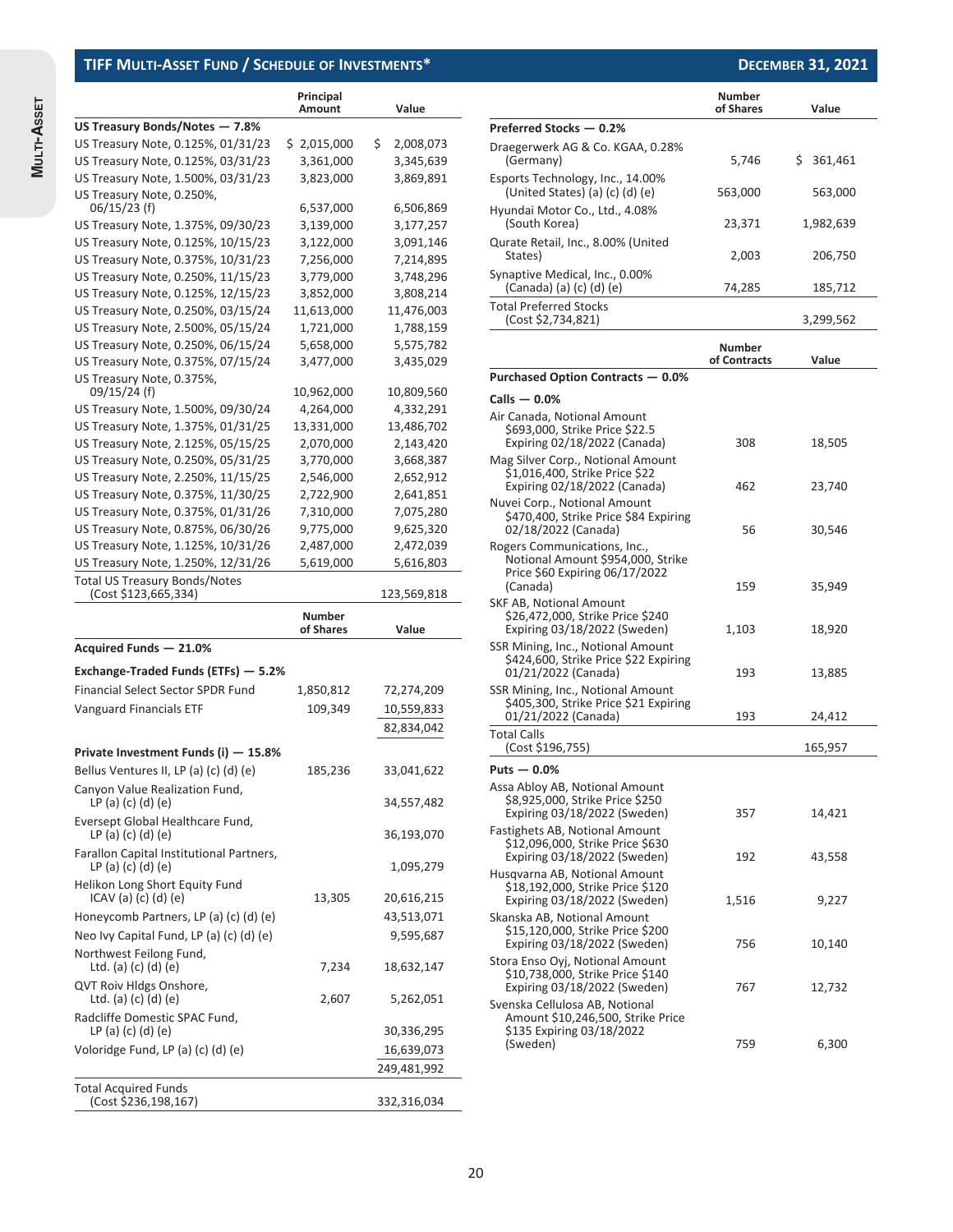|                                                                                                                                                                                                                                                                                                                                                                                                                                                                                        | <b>Number</b><br>of Contracts | Value                        |
|----------------------------------------------------------------------------------------------------------------------------------------------------------------------------------------------------------------------------------------------------------------------------------------------------------------------------------------------------------------------------------------------------------------------------------------------------------------------------------------|-------------------------------|------------------------------|
| Swedbank AB, Notional Amount                                                                                                                                                                                                                                                                                                                                                                                                                                                           |                               |                              |
| \$24,057,000, Strike Price \$165                                                                                                                                                                                                                                                                                                                                                                                                                                                       |                               | \$                           |
| Expiring 01/21/2022 (Sweden)<br><b>Total Puts</b>                                                                                                                                                                                                                                                                                                                                                                                                                                      | 1,458                         | 1,613                        |
| (Cost \$296,476)                                                                                                                                                                                                                                                                                                                                                                                                                                                                       |                               | 97,991                       |
| <b>Total Purchased Option Contracts</b><br>(Cost \$493,231)                                                                                                                                                                                                                                                                                                                                                                                                                            |                               | 263,948                      |
|                                                                                                                                                                                                                                                                                                                                                                                                                                                                                        | Number of<br>Units            | Value                        |
| Disputed Claims Receipt - 0.0%                                                                                                                                                                                                                                                                                                                                                                                                                                                         |                               |                              |
| AMR Corp.<br>(Cost \$0) (a) (c) (d) (e)                                                                                                                                                                                                                                                                                                                                                                                                                                                | 260,322                       |                              |
|                                                                                                                                                                                                                                                                                                                                                                                                                                                                                        | Principal                     |                              |
|                                                                                                                                                                                                                                                                                                                                                                                                                                                                                        | Amount                        | Value                        |
| Short-Term Investments - 11.4%                                                                                                                                                                                                                                                                                                                                                                                                                                                         |                               |                              |
| Repurchase Agreement – 11.3%<br>Fixed Income Clearing Corp. issued on<br>12/31/21 (proceeds at maturity<br>\$179,226,892) (collateralized by<br>US Treasury Inflation Indexed<br>Bonds, due 01/15/28 with a total<br>par value of \$54,259,300 and a<br>total market value of \$85,913,708;<br>US Treasury Notes, due 11/15/27<br>through 12/31/28 with a total par<br>value of \$98,964,200 and a total<br>market value of \$96,897,837),<br>0.000%, 01/03/22<br>(Cost \$179,226,892) | \$179,226,892                 | 179,226,892                  |
| Unaffiliated Investment Company $-0.1\%$                                                                                                                                                                                                                                                                                                                                                                                                                                               |                               |                              |
| <b>State Street Navigator Securities</b><br><b>Lending Government Money</b><br>Market Portfolio, 0.030% (j) (k)<br>(Cost \$1,822,020)                                                                                                                                                                                                                                                                                                                                                  | 1,822,020                     | 1,822,020                    |
| <b>Total Short-Term Investments</b><br>(Cost \$181,048,912)                                                                                                                                                                                                                                                                                                                                                                                                                            |                               |                              |
| Total Investments - 104.4%<br>(Cost \$1,345,935,634)<br>Liabilities in Excess of Other                                                                                                                                                                                                                                                                                                                                                                                                 |                               | 181,048,912<br>1,651,842,564 |
| Assets $- (4.4)$ %                                                                                                                                                                                                                                                                                                                                                                                                                                                                     |                               | (69,733,419)                 |
| Net Assets - 100.0%                                                                                                                                                                                                                                                                                                                                                                                                                                                                    |                               | \$1,582,109,145              |
|                                                                                                                                                                                                                                                                                                                                                                                                                                                                                        | <b>Number</b><br>of Shares    | Value                        |
| Securities Sold Short - (6.1)%                                                                                                                                                                                                                                                                                                                                                                                                                                                         |                               |                              |
| Common Stocks - (6.1)%                                                                                                                                                                                                                                                                                                                                                                                                                                                                 |                               |                              |
| US Common Stocks — (3.2)%                                                                                                                                                                                                                                                                                                                                                                                                                                                              |                               |                              |
| Aerospace & Defense - (0.1)%                                                                                                                                                                                                                                                                                                                                                                                                                                                           |                               |                              |
| HEICO Corp.                                                                                                                                                                                                                                                                                                                                                                                                                                                                            | (2, 249)                      | (324, 351)                   |
| Spirit AeroSystems Holdings, Inc.,<br>Class A                                                                                                                                                                                                                                                                                                                                                                                                                                          | (2,525)                       | (108, 802)                   |
| Virgin Galactic Holdings, Inc. (a)                                                                                                                                                                                                                                                                                                                                                                                                                                                     | (30, 637)                     | (409, 923)                   |
|                                                                                                                                                                                                                                                                                                                                                                                                                                                                                        |                               | (843,076)                    |
| Airlines $-$ (0.0)%                                                                                                                                                                                                                                                                                                                                                                                                                                                                    |                               |                              |
| American Airlines Group, Inc. (a)                                                                                                                                                                                                                                                                                                                                                                                                                                                      | (40,820)                      | (733, 127)                   |
| United Airlines Holdings, Inc. (a)                                                                                                                                                                                                                                                                                                                                                                                                                                                     | (1,052)                       | (46, 057)<br>(779,184)       |

|                                             | Number<br>of Shares | Value            |
|---------------------------------------------|---------------------|------------------|
| Auto Components - (0.1)%                    |                     |                  |
| BorgWarner, Inc.                            | (7, 754)            | \$<br>(349, 473) |
| Fox Factory Holding Corp. (a)               | (1, 217)            | (207, 012)       |
| QuantumScape Corp. (a)                      | (18, 670)           | (414, 287)       |
|                                             |                     | (970, 772)       |
|                                             |                     |                  |
| Automobiles - (0.0)%                        |                     |                  |
| Thor Industries, Inc.                       | (3,070)             | (318, 574)       |
| Beverages $-$ (0.0)%                        |                     |                  |
| Molson Coors Beverage Co., Class B          | (5, 565)            | (257, 938)       |
| Biotechnology $-$ (0.2)%                    |                     |                  |
| Alnylam Pharmaceuticals, Inc. (a)           | (1, 123)            | (190, 438)       |
| Exact Sciences Corp. (a)                    | (7, 369)            | (573, 529)       |
| Horizon Therapeutics plc (a)                | (781)               | (84, 161)        |
| Ionis Pharmaceuticals, Inc. (a)             | (1, 875)            | (57,056)         |
| lovance Biotherapeutics, Inc. (a)           | (18, 537)           | (353, 871)       |
| Ligand Pharmaceuticals, Inc. (a)            | (2,946)             | (455,039)        |
| Mirati Therapeutics, Inc. (a)               | (4, 123)            | (604, 803)       |
| Natera, Inc. (a)                            | (2, 374)            | (221, 708)       |
| Ultragenyx Pharmaceutical, Inc. (a)         | (2,063)             | (173, 478)       |
|                                             |                     | (2,714,083)      |
| Building Products - (0.0)%                  |                     |                  |
| Trex Co., Inc. (a)                          | (4,305)             | (581,304)        |
|                                             |                     |                  |
| Chemicals $-$ (0.1)%                        |                     |                  |
| Albemarle Corp.                             | (1,440)             | (336, 629)       |
| Avient Corp.                                | (5,268)             | (294, 745)       |
| Chemours Co. (The)                          | (3,660)             | (122, 830)       |
| International Flavors & Fragrances,<br>Inc. | (423)               | (63, 725)        |
|                                             |                     | (817, 929)       |
|                                             |                     |                  |
| Commercial Banks - (0.2)%                   |                     |                  |
| Commerce Bancshares, Inc.                   | (415)               | (28, 527)        |
| Cullen/Frost Bankers, Inc.                  | (613)               | (77, 281)        |
| East West Bancorp, Inc.                     | (1,401)             | (110, 231)       |
| First Citizens BancShares, Inc., Class A    | (231)               | (191, 693)       |
| First Financial Bankshares, Inc.            | (7, 527)            | (382, 673)       |
| First Republic Bank                         | (2, 181)            | (450, 398)       |
| Huntington Bancshares, Inc.                 | (35,946)            | (554, 287)       |
| PNC Financial Services Group, Inc.<br>(The) | (1,647)             | (330, 256)       |
| Signature Bank/New York NY                  | (1, 556)            | (503, 319)       |
| SVB Financial Group (a)                     | (622)               | (421, 865)       |
| United Bankshares, Inc.                     | (1,228)             | (44, 552)        |
|                                             |                     | (3,095,082)      |
|                                             |                     |                  |
| Commercial Services & Supplies - (0.0)%     |                     |                  |
| Herman Miller, Inc.                         | (14,288)            | (559, 947)       |
| IAA, Inc. (a)                               | (959)               | (48, 545)        |
| KAR Auction Services, Inc. (a)              | (9,032)             | (141,080)        |
| Tetra Tech, Inc.                            | (221)               | (37, 526)        |
|                                             |                     | (787,098)        |
|                                             |                     |                  |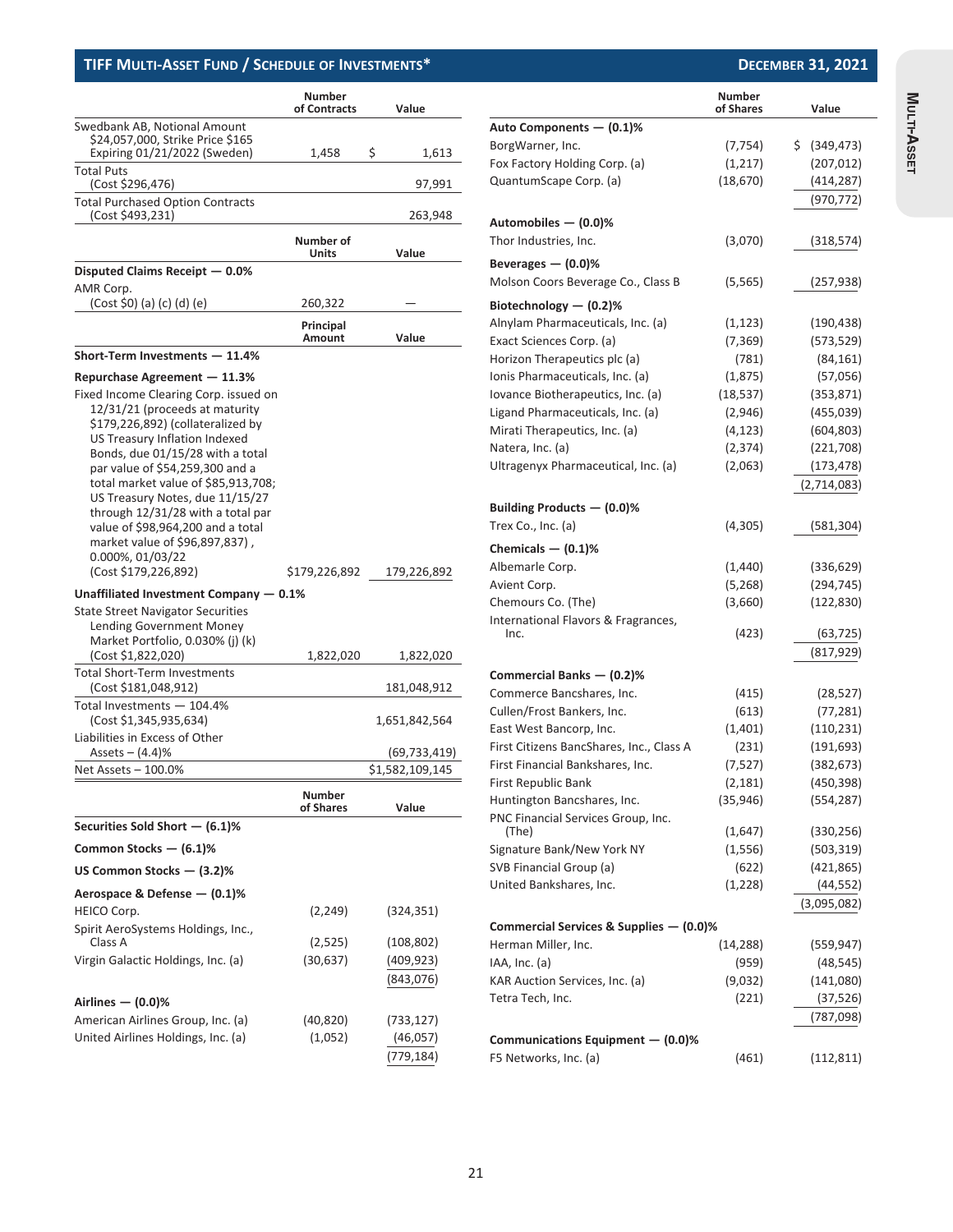**MULTI-ASSET**

MULTI-ASSET

|                                                           | <b>Number</b><br>of Shares | Value            |
|-----------------------------------------------------------|----------------------------|------------------|
| Viasat, Inc. (a)                                          | (3,539)                    | \$<br>(157, 627) |
|                                                           |                            | (270,438)        |
|                                                           |                            |                  |
| Construction & Engineering $-$ (0.0)%                     |                            |                  |
| Fluor Corp. (a)                                           | (18,071)                   | (447, 619)       |
| Quanta Services, Inc.                                     | (1, 291)                   | (148, 026)       |
|                                                           |                            | (595,645)        |
| Consumer Finance - (0.0)%                                 |                            |                  |
| LendingTree, Inc. (a)                                     | (431)                      | (52,841)         |
| Diversified Consumer Services - (0.0)%                    |                            |                  |
| <b>Bright Horizons Family Solutions,</b>                  |                            |                  |
| Inc. (a)                                                  | (3,035)                    | (382, 046)       |
| Chegg, Inc. (a)                                           | (10, 917)                  | (335, 152)       |
|                                                           |                            | (717,198)        |
| Electric Utilities $-$ (0.0)%                             |                            |                  |
| Avangrid, Inc.                                            | (1,726)                    | (86,093)         |
| Electrical Equipment $-$ (0.1)%                           |                            |                  |
| ChargePoint Holdings, Inc. (a)                            | (14, 545)                  | (277,082)        |
| Plug Power, Inc. (a)                                      | (17, 344)                  | (489, 621)       |
| Sunrun, Inc. (a)                                          | (8,970)                    | (307, 671)       |
|                                                           |                            | (1,074,374)      |
| Electronic Equipment, Instruments & Components $-$ (0.0)% |                            |                  |
| $II-VI, Inc. (a)$                                         | (7, 190)                   | (491,293)        |
|                                                           |                            |                  |
| Energy Equipment & Services – (0.0)%                      |                            |                  |
| Baker Hughes Co.                                          | (5,336)                    | (128,384)        |
| NOV, Inc. (a)                                             | (5,839)                    | (79, 118)        |
|                                                           |                            | (207, 502)       |
| Food & Staples Retailing $-$ (0.0)%                       |                            |                  |
| Grocery Outlet Holding Corp. (a)                          | (14, 606)                  | (413,058)        |
| Food Products $-$ (0.1)%                                  |                            |                  |
| Beyond Meat, Inc. (a)                                     | (15,156)                   | (987, 565)       |
| Flowers Foods, Inc.                                       | (5,907)                    | (162, 265)       |
| Freshpet, Inc. (a)                                        | (688)                      | (65, 546)        |
| Hormel Foods Corp.                                        | (11, 593)                  | (565, 854)       |
|                                                           |                            | (1,781,230)      |
| Health Care Equipment & Supplies $-$ (0.1)%               |                            |                  |
| Dexcom, Inc. (a)                                          | (163)                      | (87, 523)        |
| Haemonetics Corp. (a)                                     | (4, 482)                   | (237, 725)       |
| Insulet Corp. (a)                                         | (1,873)                    | (498, 349)       |
| Penumbra, Inc. (a)                                        | (748)                      | (214, 915)       |
| STERIS plc                                                | (1,651)                    | (401, 870)       |
|                                                           |                            | (1,440,382)      |
| Health Care Providers & Services $-$ (0.1)%               |                            |                  |
| Guardant Health, Inc. (a)                                 | (3,364)                    | (336, 467)       |
| HealthEquity, Inc. (a)                                    | (6, 523)                   | (288, 578)       |
| LHC Group, Inc. (a)                                       | (864)                      | (118, 567)       |
| Progyny, Inc. (a)                                         | (9, 116)                   | (458, 991)       |
|                                                           |                            | (1,202,603)      |
|                                                           |                            |                  |
| Hotels, Restaurants & Leisure $-$ (0.3)%                  |                            |                  |
| Caesars Entertainment, Inc. (a)                           | (8,548)                    | (799,494)        |
| Carnival Corp. (a)                                        | (40, 608)                  | (817, 033)       |
| Choice Hotels International, Inc.                         | (3,067)                    | (478, 421)       |

Domino's Pizza, Inc. (54) (30,474)

|                                         | <b>Number</b><br>of Shares | Value             |
|-----------------------------------------|----------------------------|-------------------|
| DraftKings, Inc., Class A (a)           | (25, 602)                  | \$.<br>(703, 287) |
| Expedia Group, Inc. (a)                 | (718)                      | (129, 757)        |
| Jack in the Box, Inc.                   | (505)                      | (44, 177)         |
| Norwegian Cruise Line Holdings,         |                            |                   |
| Ltd. $(a)$                              | (45, 143)                  | (936, 266)        |
| Papa John's International, Inc.         | (1, 162)                   | (155,092)         |
| Planet Fitness, Inc., Class A (a)       | (1,671)                    | (151, 359)        |
| Royal Caribbean Cruises, Ltd.           | (7,930)                    | (609, 817)        |
| Vail Resorts, Inc.                      | (103)                      | (33, 774)         |
| Wingstop, Inc.                          | (2, 474)                   | (427, 507)        |
| Wynn Resorts, Ltd. (a)                  | (1,508)                    | (128, 240)        |
|                                         |                            | (5,444,698)       |
| Household Durables - (0.0)%             |                            |                   |
| Helen of Troy, Ltd. (a)                 | (441)                      | (107, 811)        |
| Leggett & Platt, Inc.                   | (7,401)                    | (304, 625)        |
| Taylor Morrison Home Corp. (a)          | (3,977)                    | (139,036)         |
| TopBuild Corp. (a)                      | (381)                      | (105, 122)        |
|                                         |                            | (656, 594)        |
| Household Products - (0.0)%             |                            |                   |
| Energizer Holdings, Inc.                | (6, 271)                   | (251, 467)        |
|                                         |                            |                   |
| Industrial Conglomerates - (0.0)%       |                            |                   |
| Honeywell International, Inc.           | (714)                      | (148, 876)        |
| Insurance $-$ (0.0)%                    |                            |                   |
| Aon plc, Class A                        | (604)                      | (181, 538)        |
| Lincoln National Corp.                  | (931)                      | (63, 550)         |
| White Mountains Insurance Group,        |                            |                   |
| Ltd.                                    | (60)                       | (60, 834)         |
|                                         |                            | (305, 922)        |
| Internet & Catalog Retail - (0.1)%      |                            |                   |
| Chewy, Inc., Class A (a)                | (1, 456)                   | (85, 860)         |
| eBay, Inc.                              | (1, 108)                   | (73, 682)         |
| Wayfair, Inc., Class A (a)              | (3,427)                    | (651, 027)        |
|                                         |                            | (810, 569)        |
| Internet Software & Services — (0.1)%   |                            |                   |
| IAC/InterActiveCorp. (a)                | (2,685)                    | (350, 956)        |
| Match Group, Inc. (a)                   | (3, 479)                   | (460,098)         |
| TripAdvisor, Inc. (a)                   | (23, 725)                  | (646, 744)        |
|                                         |                            | (1, 457, 798)     |
| IT Services $-$ (0.1)%                  |                            |                   |
| Fastly, Inc., Class A (a)               | (12, 736)                  | (451,491)         |
| Sabre Corp. (a)                         | (79, 639)                  | (684,099)         |
| Shift4 Payments, Inc., Class A (a)      | (6, 256)                   | (362, 410)        |
| Switch, Inc., Class A                   | (7, 386)                   | (211, 535)        |
|                                         |                            | (1,709,535)       |
|                                         |                            |                   |
| Leisure Equipment & Products - (0.0)%   |                            |                   |
| Callaway Golf Co. (a)                   | (4, 816)                   | (132, 151)        |
| Peloton Interactive, Inc., Class A (a)  | (18,019)                   | (644, 359)        |
|                                         |                            | (776, 510)        |
| Life Sciences Tools & Services - (0.0)% |                            |                   |
| 10X Genomics, Inc., Class A (a)         | (3, 162)                   | (471, 012)        |
| PerkinElmer, Inc.                       | (349)                      | (70, 170)         |
|                                         |                            | (541, 182)        |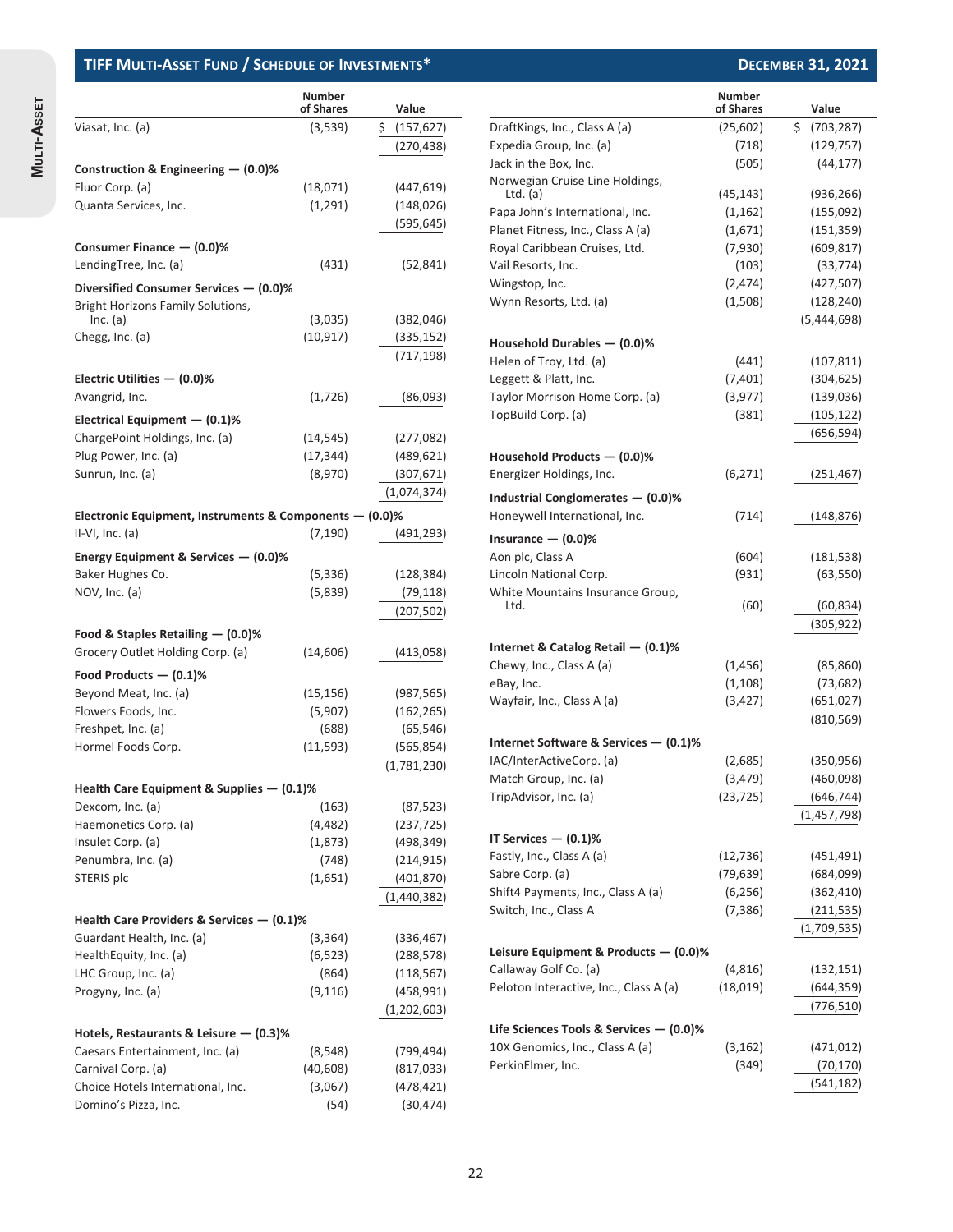|                                                | <b>Number</b><br>of Shares | Value             |
|------------------------------------------------|----------------------------|-------------------|
| Machinery - (0.0)%                             |                            |                   |
| Colfax Corp. (a)                               | (2,959)                    | \$.<br>(136, 025) |
| Ingersoll Rand, Inc.                           | (1,268)                    | (78, 451)         |
| Trinity Industries, Inc.                       | (14, 759)                  | (445, 722)        |
| Woodward, Inc.                                 | (951)                      | (104, 096)        |
|                                                |                            | (764, 294)        |
| Media $-$ (0.1)%                               |                            |                   |
| Cable One, Inc.                                | (200)                      | (352, 690)        |
| Cinemark Holdings, Inc. (a)                    | (10, 652)                  | (171, 710)        |
| DISH Network Corp., Class A (a)                | (9,627)                    | (312, 300)        |
|                                                |                            | (836,700)         |
|                                                |                            |                   |
| Metals & Mining $-$ (0.0)%                     |                            |                   |
| Compass Minerals International, Inc.           | (1, 442)                   | (73, 657)         |
| Multi-Utilities $-$ (0.1)%                     |                            |                   |
| CenterPoint Energy, Inc.                       | (31,503)                   | (879, 249)        |
| Multiline Retail - (0.0)%                      |                            |                   |
| Nordstrom, Inc. (a)                            | (15, 503)                  | (350, 678)        |
| Oil, Gas & Consumable Fuels — (0.1)%           |                            |                   |
| CNX Resources Corp. (a)                        | (33,052)                   | (454, 465)        |
| Equitrans Midstream Corp.                      | (3,280)                    | (33, 915)         |
| Hess Corp.                                     | (2,603)                    | (192, 700)        |
| Murphy Oil Corp.                               | (6,097)                    | (159, 193)        |
| New Fortress Energy, Inc.                      | (11,790)                   | (284, 611)        |
| Phillips 66                                    | (600)                      | (43, 476)         |
| Valero Energy Corp.                            | (2, 471)                   | (185, 597)        |
| Williams Cos., Inc. (The)                      | (7, 257)                   | (188, 972)        |
|                                                |                            | (1,542,929)       |
| Pharmaceuticals $-$ (0.0)%                     |                            |                   |
| Catalent, Inc. (a)                             | (412)                      | (52, 748)         |
| Elanco Animal Health, Inc. (a)                 | (9, 292)                   | (263, 707)        |
| Royalty Pharma plc, Class A                    | (2, 226)                   | (88, 706)         |
| Viatris, Inc.                                  | (4,044)                    | (54, 715)         |
|                                                |                            | (459, 876)        |
| Professional Services - (0.0)%                 |                            |                   |
| Dun & Bradstreet Holdings, Inc. (a)            | (2, 355)                   | (48, 254)         |
| FTI Consulting, Inc. (a)                       | (1,066)                    | (163, 546)        |
|                                                |                            | (211,800)         |
| Real Estate Investment Trusts (REITs) - (0.3)% |                            |                   |
| <b>Americold Realty Trust</b>                  | (3,015)                    | (98, 862)         |
| Boston Properties, Inc.                        | (1, 140)                   | (131, 305)        |
| <b>Federal Realty Investment Trust</b>         | (2,951)                    | (402, 280)        |
| Host Hotels & Resorts, Inc. (a)                | (4,923)                    | (85, 611)         |
| Iron Mountain, Inc.                            | (6, 104)                   | (319, 422)        |
| Kimco Realty Corp.                             | (23, 361)                  | (575, 849)        |
| Medical Properties Trust, Inc.                 | (4,980)                    | (117, 677)        |
| Park Hotels & Resorts, Inc. (a)                | (6, 413)                   | (121, 077)        |
| Pebblebrook Hotel Trust                        | (35, 970)                  | (804, 649)        |
| Rayonier, Inc.                                 | (5,630)                    | (227, 227)        |
| Realty Income Corp.                            | (3,584)                    | (256, 579)        |
| SL Green Realty Corp.                          | (4,389)                    | (314, 691)        |
| STORE Capital Corp.                            | (8, 418)                   | (289, 579)        |
| Ventas, Inc.                                   | (832)                      | (42, 532)         |

|                                                          | Number<br>of Shares | Value          |
|----------------------------------------------------------|---------------------|----------------|
| Welltower, Inc.                                          | (13, 656)           | \$ (1,171,275) |
|                                                          |                     | (4,958,615)    |
| Road & Rail - (0.0)%                                     |                     |                |
|                                                          |                     |                |
| Lyft, Inc., Class A (a)<br>Uber Technologies, Inc. (a)   | (761)<br>(10, 966)  | (32, 518)      |
|                                                          |                     | (459,804)      |
|                                                          |                     | (492, 322)     |
| Semiconductors & Semiconductor Equipment — (0.1)%        |                     |                |
| Azenta Inc.                                              | (688)               | (70, 940)      |
| Enphase Energy, Inc. (a)                                 | (352)               | (64, 395)      |
| Entegris, Inc.                                           | (1,750)             | (242, 515)     |
| First Solar, Inc. (a)                                    | (1, 270)            | (110, 693)     |
| Marvell Technology, Inc.                                 | (4,903)             | (428, 963)     |
| Silicon Laboratories, Inc. (a)                           | (1,859)             | (383, 735)     |
| Wolfspeed, Inc. (a)                                      | (4, 162)            | (465,187)      |
|                                                          |                     | (1,766,428)    |
| Software — (0.3)%                                        |                     |                |
| Bill.com Holdings, Inc. (a)                              | (2,931)             | (730, 259)     |
| Ceridian HCM Holding, Inc. (a)                           | (2,379)             | (248, 510)     |
| Cloudflare, Inc., Class A (a)                            | (392)               | (51, 548)      |
| Coupa Software, Inc. (a)                                 | (1, 591)            | (251,458)      |
| Crowdstrike Holdings, Inc.Class A (a)                    | (941)               | (192, 670)     |
| Envestnet, Inc. (a)                                      | (2, 126)            | (168, 677)     |
| Everbridge, Inc. (a)                                     | (2,596)             | (174, 789)     |
| Five9, Inc. (a)                                          | (919)               | (126, 197)     |
| New Relic, Inc. (a)                                      | (3, 170)            | (348, 573)     |
| Nuance Communications, Inc. (a)                          | (734)               | (40, 605)      |
| Palo Alto Networks, Inc. (a)                             | (521)               | (290,072)      |
| RingCentral, Inc., Class A (a)                           | (1,420)             | (266, 037)     |
| Sailpoint Technologies Holdings,                         |                     |                |
| Inc. (a)                                                 | (13,092)            | (632, 867)     |
| Splunk, Inc. (a)                                         | (1, 313)            | (151, 940)     |
| Voyager Digital, Ltd. (a)                                | (25, 355)           | (316, 499)     |
|                                                          |                     | (3,990,701)    |
| Specialty Retail — (0.1)%                                |                     |                |
| Avis Budget Group, Inc. (a)                              | (324)               | (67,188)       |
| CarMax, Inc. (a)                                         | (592)               | (77,096)       |
| Carvana Co. (a)                                          | (1, 199)            | (277, 916)     |
| Floor & Decor Holdings, Inc.,                            |                     |                |
| Class A (a)                                              | (676)               | (87, 887)      |
| GameStop Corp., Class A (a)                              | (4, 137)            | (613,889)      |
| Gap, Inc. (The)                                          | (3, 493)            | (61, 651)      |
| RH (a)                                                   | (860)               | (460,908)      |
| Vroom, Inc. (a)                                          | (51, 285)           | (553, 365)     |
|                                                          |                     | (2, 199, 900)  |
| Textiles, Apparel & Luxury Goods — (0.1)%                |                     |                |
| Carter's, Inc.                                           | (755)               | (76, 421)      |
| PVH Corp.                                                | (4, 163)            | (443, 984)     |
| Under Armour, Inc., Class A (a)                          | (9,954)             | (210, 925)     |
| VF Corp.                                                 | (2,300)             | (168, 406)     |
|                                                          |                     | (899, 736)     |
| <b>Total US Common Stocks</b><br>(Proceeds \$54,314,982) |                     | (51,027,733)   |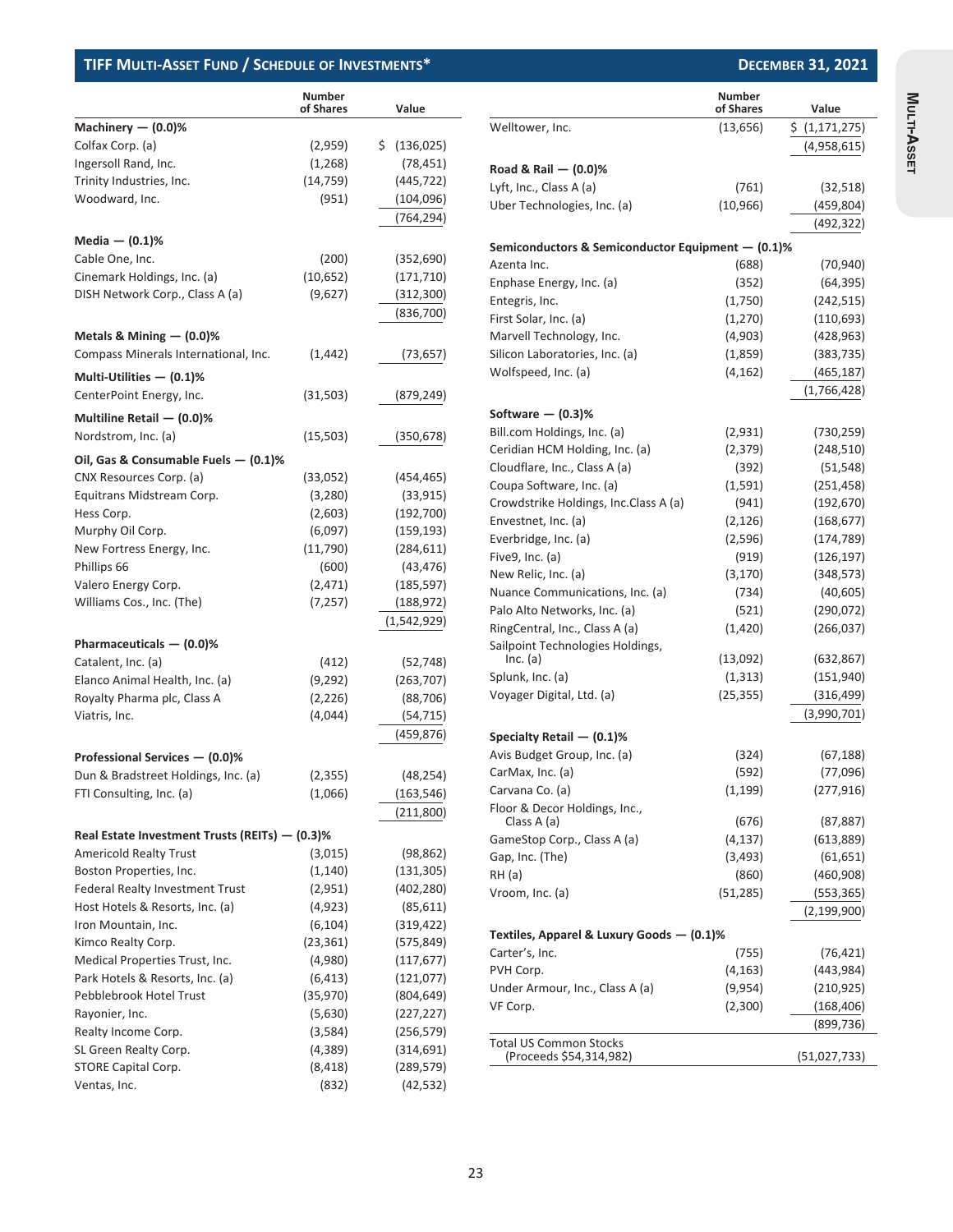**MULTI-ASSET**

**MULTI-ASSET** 

|                                        | <b>Number</b><br>of Shares | Value         |                                                                   | <b>Number</b><br>of Shares | Value            |
|----------------------------------------|----------------------------|---------------|-------------------------------------------------------------------|----------------------------|------------------|
| Foreign Common Stocks - (2.9)%         |                            |               | Jersey $-$ (0.0)%                                                 |                            |                  |
| Argentina $-$ (0.0)%                   |                            |               | Novocure, Ltd. (a)                                                | (1,671)                    | \$<br>(125, 459) |
| MercadoLibre, Inc. (a)                 | (258)                      | \$ (347,887)  | Norway $-$ (0.2)%                                                 |                            |                  |
|                                        |                            |               | Mowi ASA                                                          | (64, 431)                  | (1,524,863)      |
| Bermuda $-$ (0.0)%                     |                            |               | Orkla ASA                                                         | (95, 236)                  | (954, 877)       |
| Assured Guaranty, Ltd.                 | (605)                      | (30, 371)     | Pexip Holding ASA (a)                                             | (22, 119)                  | (102, 491)       |
| Canada $-$ (0.2)%                      |                            |               |                                                                   |                            | (2,582,231)      |
| American Lithium Corp. (a)             | (37,800)                   | (127, 300)    |                                                                   |                            |                  |
| American Pacific Mining Corp. (a)      | (61, 100)                  | (64, 242)     | Panama $-$ (0.0)%                                                 |                            |                  |
| <b>Badger Infrastructure Solution</b>  | (10, 100)                  | (253, 827)    | Copa Holdings SA, Class A                                         | (1, 223)                   | (101,093)        |
| Barrick Gold Corp. - TSX Shares        | (41,200)                   | (783, 320)    | Sweden $ (1.8)$ %                                                 |                            |                  |
| DIRTT Environmental Solutions (a)      | (14,200)                   | (30, 871)     | AAK AB                                                            | (64, 904)                  | (1,401,898)      |
| E3 Metals Corp. (a)                    | (72, 817)                  | (132, 400)    | Assa Abloy AB, Class B                                            | (30, 378)                  | (922, 821)       |
| Goodfood Market Corp. (a)              | (36,800)                   | (118, 405)    | Bilia AB, Class A                                                 | (9,634)                    | (170, 538)       |
| Hive Blockchain Technologies, Ltd. (a) | (40, 400)                  | (105, 715)    | Bygghemma Group First AB (a)                                      | (22, 937)                  | (241, 184)       |
| Lululemon Athletica, Inc. (a)          | (422)                      | (165, 192)    | Clas Ohlson AB, Shares - B                                        | (49, 213)                  | (747, 555)       |
| Nano One Materials Corp. (a)           | (37,900)                   | (91,083)      | Electrolux AB, Class B                                            | (43, 836)                  | (1,059,746)      |
| QC Copper and Gold, Inc. (a)           | (141,500)                  | (38,033)      | Embracer Group AB (a)                                             | (151, 453)                 | (1,604,762)      |
| Sphere 3D Corp. (a)                    | (33,900)                   | (105, 768)    | Evolution AB (g)                                                  | (5,704)                    | (802, 446)       |
| Spin Master Corp. (a) (g)              | (2,100)                    | (79, 587)     | Fastighets AB Balder, Shares - B (a)                              | (21, 405)                  | (1,544,026)      |
| Village Farms International, Inc. (a)  | (9,100)                    | (58, 415)     | Hexpol AB                                                         | (72,098)                   | (968, 442)       |
| Voxtur Analytics Corp. (a)             | (109,600)                  | (103, 106)    | Husgvarna AB Shares - B                                           | (91, 753)                  | (1,460,858)      |
| WeCommerce Holdings, Ltd. (a)          | (25,600)                   | (269, 974)    | Industrivarden AB Shares - A                                      | (22, 140)                  | (702, 715)       |
| Well Health Technologies Corp. (a)     | (43, 400)                  | (168, 460)    | Investment AB Latour, Shares - B                                  | (60,062)                   | (2,449,499)      |
|                                        |                            | (2,695,698)   | Kinnevik AB, Class B (a)                                          | (35,053)                   | (1,240,032)      |
| Denmark $-$ (0.4)%                     |                            |               | L E Lundbergforetagen AB, Shares - B                              | (12, 716)                  | (710, 531)       |
| Ambu A/S, Class B                      | (38, 258)                  | (1,001,358)   | Loomis AB                                                         | (55, 499)                  | (1,478,295)      |
| FLSmidth & Co. A/S                     | (25, 509)                  | (953, 588)    | Samhallsbyggnadsbolaget i Norden                                  |                            |                  |
| GN Store Nord A/S                      | (19,025)                   | (1, 188, 780) | AB                                                                | (75, 451)                  | (550, 504)       |
| ISS $A/S(a)$                           | (34, 118)                  | (647, 137)    | Sandvik AB                                                        | (43, 849)                  | (1,225,134)      |
| Netcompany Group A/S (g)               | (7,588)                    | (809, 126)    | Securitas AB Shares - B                                           | (30, 535)                  | (419, 689)       |
| NNIT $A/S$ (g)                         | (2, 284)                   | (40, 043)     | Skanska AB, Shares - B                                            | (72, 242)                  | (1,860,780)      |
| Novozymes $A/S$ , Shares - B           | (12,789)                   |               | Svenska Cellulosa AB, Series B                                    | (64, 400)                  | (1, 140, 779)    |
| SimCorp A/S                            | (2,646)                    | (1,047,258)   | Svenska Handelsbanken AB,                                         |                            |                  |
|                                        |                            | (286, 027)    | Shares $-$ A                                                      | (217, 724)                 | (2,350,385)      |
|                                        |                            | (5,973,317)   | Tele2 AB, Class B                                                 | (129, 499)                 | (1,845,748)      |
| Finland $-$ (0.2)%                     |                            |               | Telia Co. AB                                                      | (363,990)                  | (1,423,242)      |
| Citycon Oyj                            | (35, 726)                  | (283, 655)    |                                                                   |                            | (28, 321, 609)   |
| Orion Oyj, Class B                     | (36, 510)                  | (1,515,041)   | United Kingdom $-$ (0.1)%                                         |                            |                  |
| Stora Enso Oyj, Shares - R             | (45, 530)                  | (827, 978)    | Capri Holdings, Ltd. (a)                                          | (1,695)                    | (110, 022)       |
| TietoEVRY Ovi                          | (29, 274)                  | (910, 413)    | Clarivate plc (a)                                                 | (25, 665)                  | (603, 641)       |
|                                        |                            | (3,537,087)   | LivaNova plc (a)                                                  | (1,260)                    | (110, 162)       |
| Ireland $-$ (0.1)%                     |                            |               |                                                                   |                            | (823, 825)       |
| Aptiv plc (a)                          | (2,040)                    | (336, 498)    | <b>Total Foreign Common Stocks</b>                                |                            |                  |
| Jazz Pharmaceuticals plc (a)           | (4, 290)                   | (546, 546)    | (Proceeds \$45,445,261)                                           |                            | (46,069,337)     |
| Perrigo Co., plc                       | (4, 512)                   | (175, 517)    | <b>Total Common Stocks</b>                                        |                            |                  |
|                                        |                            | (1,058,561)   | (Proceeds \$99,760,243)                                           |                            | (97,097,070)     |
| Israel $-$ (0.0)%                      |                            |               | Total Securities Sold Short $-$ (6.1)%<br>(Proceeds \$99,760,243) |                            | \$(97,097,070)   |
|                                        |                            |               |                                                                   |                            |                  |
| SolarEdge Technologies, Inc. (a)       | (1,683)                    | (472, 199)    |                                                                   |                            |                  |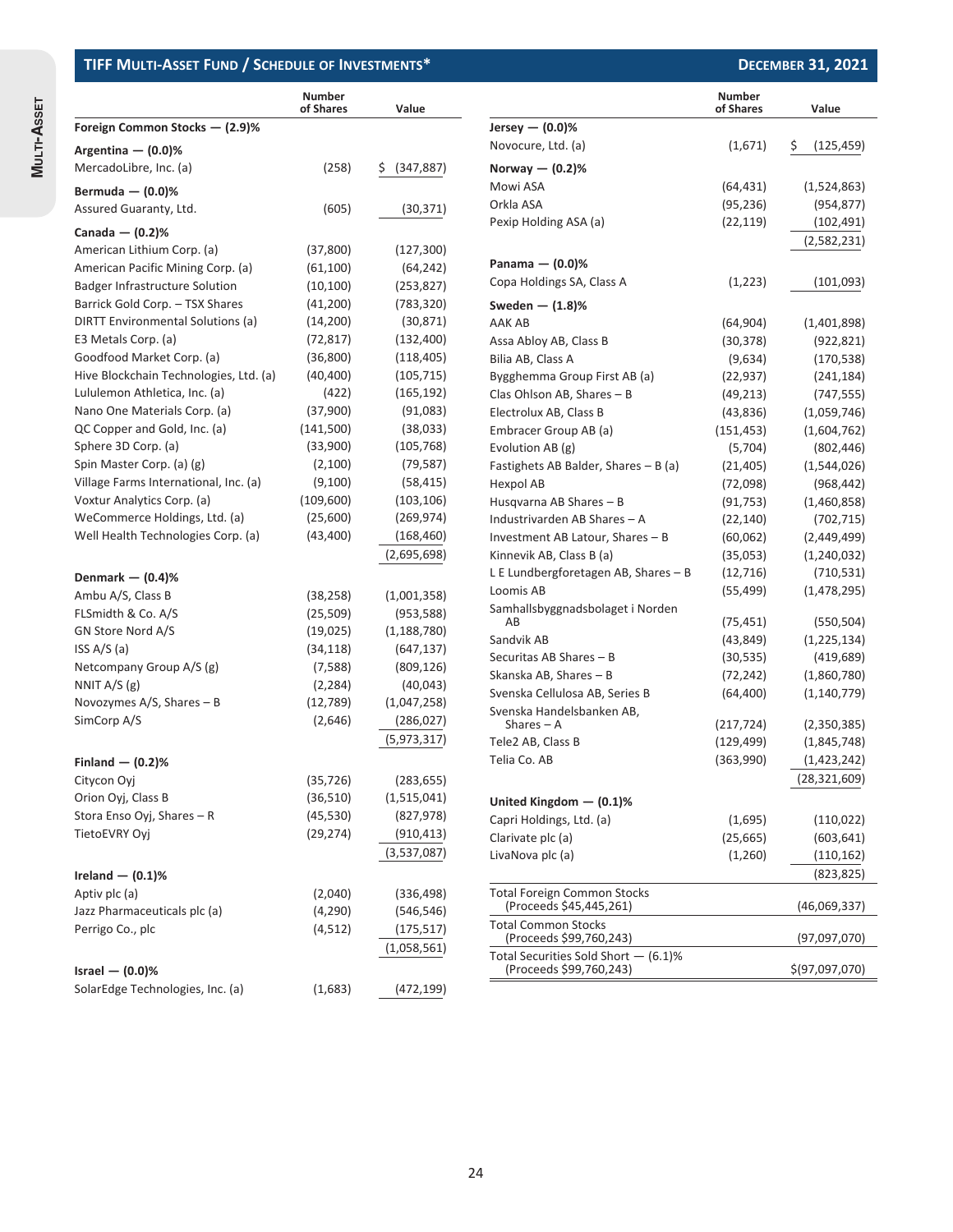### **Financial Futures Contracts**

|                               |                    |                                          | <b>Initial Notional</b> | <b>Notional</b><br>Value at | Unrealized                      |
|-------------------------------|--------------------|------------------------------------------|-------------------------|-----------------------------|---------------------------------|
| Number of<br><b>Contracts</b> | Expiration<br>Date | <b>Type</b>                              | Value/ (Proceeds)       | December 31.<br>2021        | Appreciation/<br>(Depreciation) |
|                               |                    | <b>Long Financial Futures Contracts</b>  |                         |                             |                                 |
|                               |                    | <b>Equity-Related</b>                    |                         |                             |                                 |
| 3,053                         | 03/18/2022         | Euro Stock 50                            | \$144,036,861           | \$149,026,611               | \$4,989,750                     |
| 65                            | 03/18/2022         | Russell E-mini 1000 Index                | 5,222,718               | 5,363,800                   | 141,082                         |
| 622                           | 03/18/2022         | Russell E-mini 2000 Index                | 67,838,305              | 69,751,080                  | 1,912,775                       |
| 75                            | 03/18/2022         | S&P 500 E-Mini Index                     | 17,437,321              | 17,844,375                  | 407,054                         |
|                               |                    |                                          |                         |                             | 7,450,661                       |
|                               |                    | <b>Short Financial Futures Contracts</b> |                         |                             |                                 |
|                               |                    | <b>Foreign Currency-Related</b>          |                         |                             |                                 |
| (305)                         | 03/14/2022         | Euro FX                                  | (42,999,153)            | (43, 472, 031)              | (472, 878)                      |
|                               |                    | <b>Equity-Related</b>                    |                         |                             |                                 |
| (281)                         | 03/18/2022         | <b>MSCI EAFE</b>                         | (32, 268, 279)          | (32,621,290)                | (353, 011)                      |
| (1, 181)                      | 03/18/2022         | <b>MSCI Emerging Markets</b>             | (71, 493, 881)          | (72, 413, 015)              | (919, 134)                      |
| (588)                         | 03/18/2022         | MSCI Japan Index                         | (46,983,922)            | (46,916,520)                | 67,402                          |
|                               |                    |                                          |                         |                             | (1,204,743)                     |
|                               |                    |                                          |                         |                             | \$ 5,773,040                    |

### **Forward Currency Contracts**

|                                       |                          | <b>Unrealized</b><br>Appreciation/ |                        |  |
|---------------------------------------|--------------------------|------------------------------------|------------------------|--|
| Counterparty                          | Receive                  | <b>Deliver</b>                     | (Depreciation)         |  |
| Morgan Stanley Capital Services, Inc. | 1,699,723<br><b>USD</b>  | 11,150,000<br><b>DKK</b>           | \$<br>(7, 245)         |  |
| Morgan Stanley Capital Services, Inc. | 1,928,062<br><b>USD</b>  | 1,700,000<br>EUR                   | (7, 388)               |  |
| Morgan Stanley Capital Services, Inc. | 9,269,082<br><b>USD</b>  | 83,570,000<br>SEK                  | 20,726                 |  |
| Morgan Stanley Capital Services, Inc. | 2,743,788<br><b>CAD</b>  | <b>USD</b><br>2,184,861            | (16, 840)              |  |
| Morgan Stanley Capital Services, Inc. | 1,740,953<br><b>USD</b>  | 2,184,022<br>CAD                   | 15,234                 |  |
| Morgan Stanley Capital Services, Inc  | 18,639,624<br><b>USD</b> | 23,239,022<br><b>CAD</b>           | 277,167                |  |
| Barclays Bank plc                     | 8,000,000<br>USD.        | <b>CNH</b><br>52,757,400           | (292,399)              |  |
| Barclays Bank plc                     | 4,302,294<br><b>USD</b>  | 28,552,400<br><b>CNH</b>           | (128,298)              |  |
| Barclays Bank plc                     | USD 13,872,905           | 92,020,909<br><b>CNH</b>           | (345,484)              |  |
| Barclays Bank plc                     | 6,251,971<br>USD.        | <b>CNH</b><br>41,011,950           | (79, 535)              |  |
| Barclays Bank plc                     | USD 17,436,911           | CNH 114,324,796                    | (186, 705)             |  |
|                                       |                          |                                    | \$(750, 767)           |  |
|                                       |                          |                                    | <b>Contract Amount</b> |  |

#### **Over-the-Counter Swap contracts**

| Expiration<br>Date | Counterparty                             | <b>Floating Rate</b>                                               | <b>Reference Entity</b>                                                       | Currency   | Payment<br>Frequency<br>Paid/Received | <b>Notional</b><br>Amount | Unrealized<br>Appreciation    | Unrealized<br>(Depreciation) |
|--------------------|------------------------------------------|--------------------------------------------------------------------|-------------------------------------------------------------------------------|------------|---------------------------------------|---------------------------|-------------------------------|------------------------------|
|                    | <b>Short Total Return Swap Contracts</b> |                                                                    |                                                                               |            |                                       |                           |                               |                              |
| 08/11/2022         | International                            | Goldman Sachs SOFR plus 0.13% (I)                                  | Hang Seng China<br><b>Enterprises Index Net</b><br>Total Return Index (c)     | <b>USD</b> | Quarterly                             | \$(12, 178, 021)          | Ş—                            | \$ (205, 401)                |
|                    |                                          |                                                                    |                                                                               |            |                                       |                           | <b>Number</b><br>of Contracts | Value                        |
|                    | Written Option Contracts - (0.0)%        |                                                                    |                                                                               |            |                                       |                           |                               |                              |
| Calls $-$ (0.0)%   |                                          |                                                                    |                                                                               |            |                                       |                           |                               |                              |
|                    | Expiring 02/18/2022 (Canada)             | Air Canada, Notional Amount \$(816,200), Strike Price \$26.5       |                                                                               |            |                                       |                           | (308)                         | Ś.<br>(3,652)                |
|                    | Expiring 02/18/2022 (Canada)             | Mag Silver Corp., Notional Amount \$(1,201,200), Strike Price \$26 |                                                                               |            |                                       |                           | (462)                         | (9, 130)                     |
|                    | Expiring 02/18/2022 (Canada)             | Nuvei Corp., Notional Amount \$(560,000), Strike Price \$100       |                                                                               |            |                                       |                           | (56)                          | (17, 265)                    |
|                    | Expiring 03/18/2022 (Canada)             |                                                                    | Organigram Holdings, Inc., Notional Amount \$(146,250), Strike Price \$3.2    |            |                                       |                           | (450)                         | (5, 336)                     |
|                    | Expiring 06/17/2022 (Canada)             |                                                                    | Rogers Communications, Inc., Notional Amount \$(1,113,000), Strike Price \$70 |            |                                       |                           | (159)                         | (7,039)                      |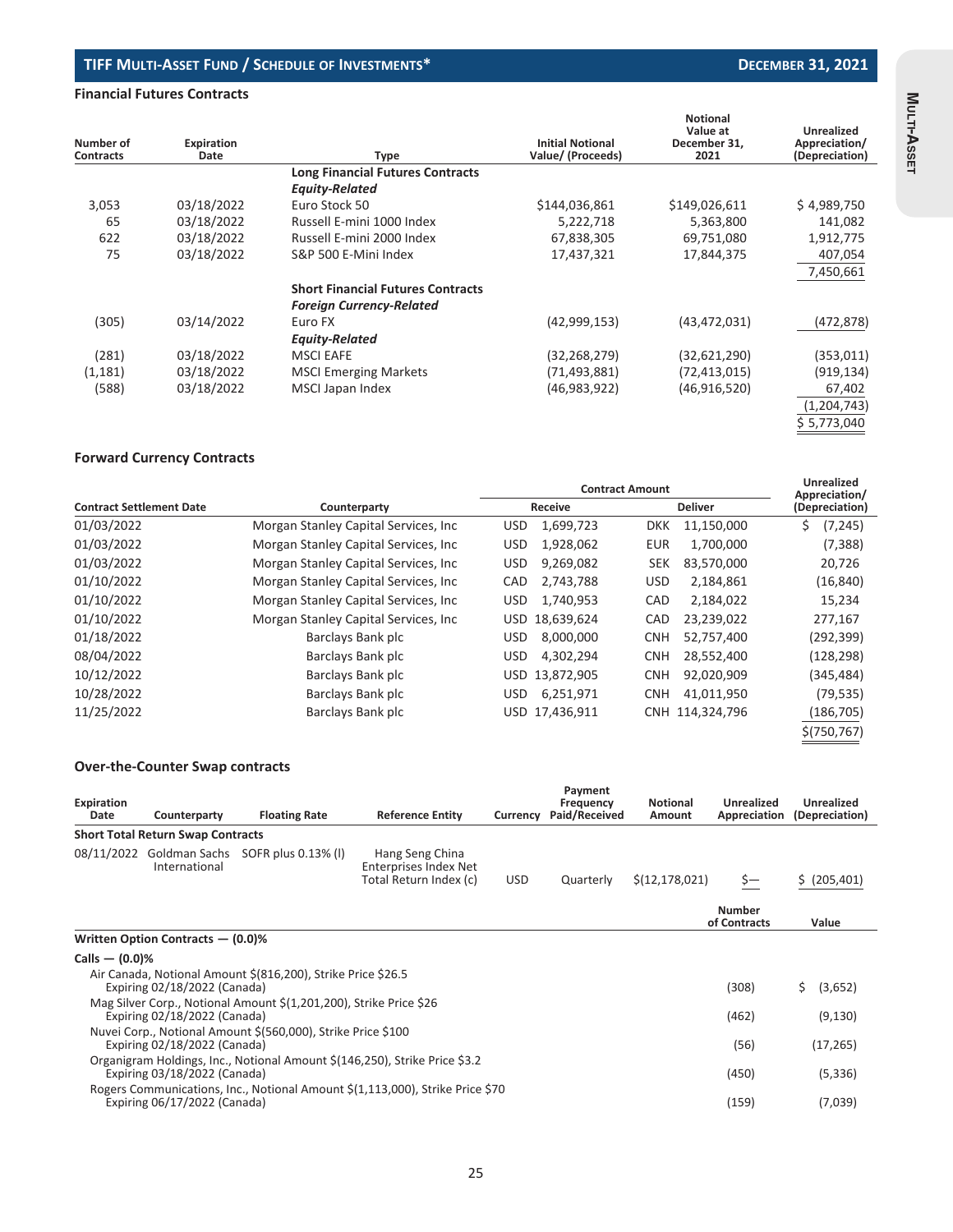|                    | TIFF MULTI-ASSET FUND / SCHEDULE OF INVESTMENTS*                                                            |              |                                     | <b>DECEMBER 31, 2021</b> |
|--------------------|-------------------------------------------------------------------------------------------------------------|--------------|-------------------------------------|--------------------------|
|                    |                                                                                                             |              | <b>Number</b><br>of Contracts       | Value                    |
|                    | SSR Mining, Inc., Notional Amount \$(926,400), Strike Price \$24<br>Expiring 01/21/2022 (Canada)            |              | (386)                               | \$ (10,987)              |
| <b>Total Calls</b> | (Premiums received \$56,519)                                                                                |              |                                     | (53, 409)                |
| Puts $-$ (0.0)%    |                                                                                                             |              |                                     |                          |
|                    | Air Canada, Notional Amount \$(585,200), Strike Price \$19<br>Expiring 02/18/2022 (Canada)                  |              | (308)                               | (13, 879)                |
|                    | Mag Silver Corp., Notional Amount \$(831,600), Strike Price \$18<br>Expiring 02/18/2022 (Canada)            |              | (462)                               | (29, 220)                |
|                    | Nuvei Corp., Notional Amount \$(358,400), Strike Price \$64<br>Expiring 02/18/2022 (Canada)                 |              | (56)                                | (13, 945)                |
|                    | Rogers Communications, Inc., Notional Amount \$(795,000), Strike Price \$50<br>Expiring 06/17/2022 (Canada) |              | (159)                               | (11, 438)                |
|                    | SSR Mining, Inc., Notional Amount \$(694,800), Strike Price \$18<br>Expiring 01/21/2022 (Canada)            |              | (386)                               | (2,746)                  |
| <b>Total Puts</b>  | (Premiums received \$87,900)                                                                                |              |                                     | (71, 228)                |
|                    | <b>Total Written Options</b><br>(Premiums received \$144,419)                                               |              |                                     | \$(124, 637)             |
| <b>ADR</b>         | American Depositary Receipt                                                                                 | <b>NYSE</b>  | New York Stock Exchange             |                          |
| CAD                | Canadian Dollar                                                                                             | <b>OTC</b>   | Over-the-Counter                    |                          |
| <b>CNH</b>         | Yuan Renminbi Offshore                                                                                      | <b>REIT</b>  | <b>Real Estate Investment Trust</b> |                          |
| <b>DKK</b>         | Danish Krone                                                                                                | <b>SDR</b>   | <b>Swedish Depositary Receipts</b>  |                          |
| EAFE               | Europe, Australasia, and Far East                                                                           | <b>SEK</b>   | Swedish Krona                       |                          |
| ETF                | Exchange-Traded Fund                                                                                        | <b>SOFR</b>  | Secured Overnight Financing Rate    |                          |
| <b>EUR</b>         | Euro                                                                                                        | <b>SPADR</b> | Sponsored ADR                       |                          |
| GDR                | <b>Global Depositary Receipt</b>                                                                            | <b>TSX</b>   | <b>Toronto Stock Exchange</b>       |                          |

Approximately 39.9% of the fund's total investments are maintained to cover "senior securities transactions" which may include, but are not limited to forwards, TBAs, options, futures, swaps, and securities sold short. These securities are marked-to-market daily and reviewed against the value of the fund's "senior securities" holdings to maintain proper coverage for the transactions.

USD US Dollar

(a) Non income-producing security.

LSE London Stock Exchange

MSCI Morgan Stanley Capital International

(b) Security or a portion thereof is pledged as collateral for securities sold short.

(c) Security is valued in good faith under procedures established by the board of trustees. The aggregate amount of securities fair valued amounts to \$261,554,168, which represents 16.5% of the fund's net assets.

(d) Security in which significant unobservable inputs (Level 3) were used in determining fair value.

(e) Restricted Securities. The following restricted securities were held by the fund as of December 31, 2021, and were valued in accordance with the Valuation of Investments as described in Note 2. Such securities generally may be sold only in a privately negotiated transaction with a limited number of purchasers. The fund will bear any costs incurred in connection with the disposition of such securities. The fund monitors the acquisition of restricted securities and, to the extent that a restricted security is illiquid, will limit the purchase of such a restricted security, together with other illiquid securities held by the fund, to no more than 15% of the fund's net assets. All of the below securities are illiquid, with the exception of Radcliffe Domestic SPAC Fund, LP and Canyon Value Realization Fund, LP. TIP's valuation committee has deemed 10% of Canyon Value Realization Fund, LP to be illiquid in accordance with procedures approved by the TIP board of trustees. The below list does not include securities eligible for resale without registration pursuant to Rule 144A under the Securities Act of 1933 that may also be deemed restricted.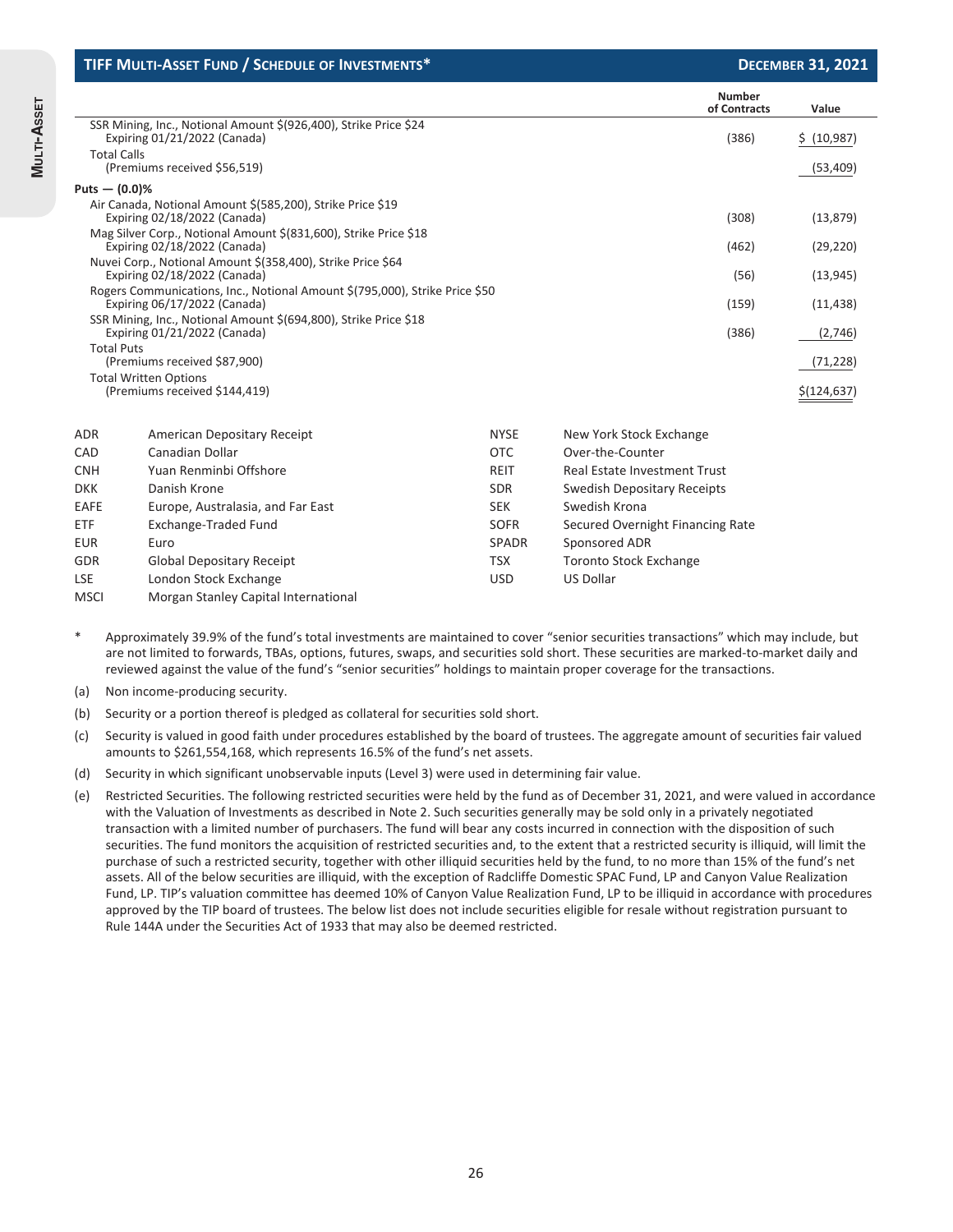| TIFF MULTI-ASSET FUND / SCHEDULE OF INVESTMENTS*<br><b>DECEMBER 31, 2021</b> |                              |                            |            |               |
|------------------------------------------------------------------------------|------------------------------|----------------------------|------------|---------------|
| Investments                                                                  | <b>Investment Strategy</b>   | <b>Date of Acquisition</b> | Cost       | Value         |
| <b>US Common Stocks</b>                                                      |                              |                            |            |               |
| Swiftmerge Acquisition Corp.                                                 |                              | 12/15/21                   | \$<br>21   | \$<br>52,489  |
| <b>Foreign Common Stocks</b>                                                 |                              |                            |            |               |
| American Pacific Mining Corp.                                                |                              | 12/03/21                   | 47,595     | 66,344        |
| Osisko Green Acquisition Ltd.                                                |                              | 10/19/21                   | 88,871     | 91,166        |
| QC Copper And Gold, Inc.                                                     |                              | 10/08/21                   | 38,574     | 35,838        |
|                                                                              |                              |                            |            | 193,348       |
| <b>Warrants</b>                                                              |                              |                            |            |               |
| Esports Technology, Inc.                                                     |                              | 11/18/21                   |            | 126,020       |
| <b>Gryphon Digital Mining</b>                                                |                              | 07/28/21                   |            | 30,704        |
| Osisko Green Acquisition Corp.                                               |                              | 10/19/21                   | 15,625     | 13,368        |
| Swiftmerge Acquisition Corp.                                                 |                              | 12/15/21                   | 9,258      | 9,258         |
| Synaptive Medical, Inc.                                                      |                              | 12/16/19                   |            | 2,294         |
|                                                                              |                              |                            |            | 181,644       |
| <b>Convertible Bonds</b>                                                     |                              |                            |            |               |
| Gryphon Digital Mining, Inc.                                                 |                              | 07/28/21                   | 97,700     | 170,301       |
| Synaptive Medical, Inc.                                                      |                              | 11/29/21                   | 120,000    | 120,000       |
|                                                                              |                              |                            |            | 290,301       |
| <b>Private Investment Funds</b>                                              |                              |                            |            |               |
| Bellus Ventures II, LP                                                       | California Carbon Allowances | $08/01/21 - 10/01/21$      | 27,900,000 | 33,041,622    |
| Canyon Value Realization Fund, LP                                            | Multi-Strategy               | $12/31/97 - 04/03/06$      | 14,528,772 | 34,557,482    |
| Eversept Global Healthcare Fund, LP                                          | Long-Short Global Healthcare | 02/01/19                   | 26,250,000 | 36,193,070    |
| Farallon Capital Institutional Partners, LP                                  | Multi-Strategy               | 01/01/13                   | 876,100    | 1,095,279     |
| Helikon Long Short Equity Fund ICAV                                          | Long-Short European          | $12/01/20 - 01/01/21$      | 15,000,000 | 20,616,215    |
| Honeycomb Partners, LP                                                       | Long-Short Global            | $07/01/16 - 07/01/17$      | 19,748,814 | 43,513,071    |
| Neo Ivy Capital Fund, LP                                                     | <b>Relative Value</b>        | 05/01/19                   | 10,500,000 | 9,595,687     |
| Northwest Feilong Fund, Ltd.                                                 | China Credit                 | 05/01/20                   | 15,000,000 | 18,632,147    |
| QVT Roiv Hldgs Onshore, Ltd.                                                 | Multi-Strategy               | 01/05/16                   | 2,469,102  | 5,262,051     |
| Radcliffe Domestic SPAC Fund, LP                                             | Global Pre-Merger SPACs      | 04/01/21                   | 30,000,000 | 30,336,295    |
| Voloridge Fund, LP                                                           | Directional                  | 04/01/20                   | 15,000,000 | 16,639,073    |
|                                                                              |                              |                            |            | 249,481,992   |
| <b>Preferred Stocks</b>                                                      |                              |                            |            |               |
| Esports Technology, Inc.                                                     |                              | 11/18/21                   | 563,000    | 563,000       |
| Synaptive Medical, Inc.                                                      |                              | 02/03/20                   | 129,999    | 185,712       |
|                                                                              |                              |                            |            | 748,712       |
| <b>Disputed Claims Receipt</b>                                               |                              |                            |            |               |
| AMR Corp.                                                                    |                              | 12/09/13                   |            |               |
| Total (15.9% of Net Assets)                                                  |                              |                            |            | \$250,948,486 |

**MULTI-ASSET**

Multi-Asset

(f) Security or a portion thereof was held on loan. As of December 31, 2021, the aggregate market value of securities on loan was \$16,249,127; the total market value of collateral held by the Fund was \$16,772,385. The market value of the collateral held included non-cash collateral in the form of U.S. Treasury securities with a value of \$14,950,365.

(g) Security exempt from registration under Rule 144A of the Securities Act of 1933. These securities may be resold in transactions exempt from registration, normally to qualified institutional buyers. These securities are generally determined to be liquid in accordance with procedures approved by the board of trustees. At December 31, 2021 the aggregate value of these securities was \$17,671,713, which represents 1.12% of net assets.

(h) Security exempt from registration under Regulation S of the Securities Act of 1933. These securities may be resold in transactions exempt from registration, normally to investors outside the United States.

- (i) Portfolio holdings information of the Private Investment Funds is not available as of December 31, 2021. These positions are therefore grouped into their own industry classification. For any private investment funds structured as a limited partnership, no share value is included as these investments are not unitized.
- (j) Current yield as of December 31, 2021.
- (k) Represents a security purchased with cash collateral received for securities on loan.
- (l) The fund receives the floating rate.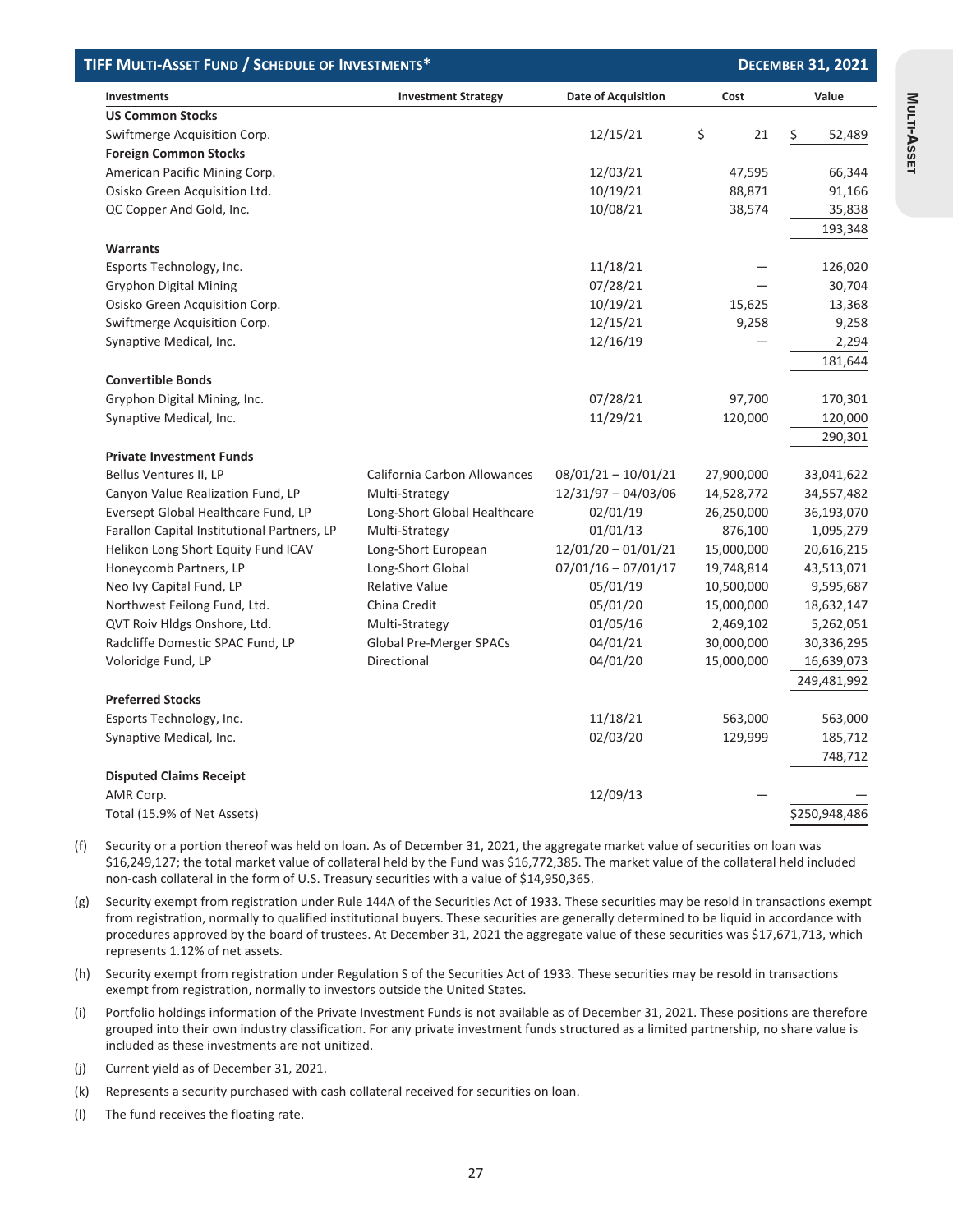**MULTI-ASSET**

MULTI-ASSET

|                                                                                                          | December 31, 2021  |
|----------------------------------------------------------------------------------------------------------|--------------------|
| <b>Assets</b>                                                                                            |                    |
| Investments in securities, at value (cost: \$1,166,708,742) including securities on loan of \$16,249,127 | \$1,472,615,672    |
| Repurchase agreements (cost: \$179,226,892)                                                              | 179,226,892        |
| Total investments (cost: \$1,345,935,634)                                                                | 1,651,842,564      |
| Cash                                                                                                     | 2,944,322          |
| Cash denominated in foreign currencies (cost: \$11,671,822)                                              | 11,859,785         |
| <b>Total Cash</b>                                                                                        | 14,804,107         |
| Deposits with brokers for future contracts                                                               | 21,034,270         |
| Deposits with brokers for securities sold short                                                          | 13,145,916         |
| Due from broker for futures variation margin                                                             | 573,515            |
| Unrealized appreciation on forward currency contracts                                                    | 313,127            |
| Deposits with broker for forward currency contracts                                                      | 2,380,000          |
| Deposits with broker for options contracts                                                               | 3,465,594          |
| Receivables:                                                                                             |                    |
| Investment securities sold                                                                               | 56,961,053         |
| Dividends and tax reclaims                                                                               | 1,040,153          |
| Interest                                                                                                 | 199,667            |
| Securities lending income                                                                                | 5,085              |
| Prepaid expenses                                                                                         | 101,257            |
| <b>Total Assets</b>                                                                                      | 1,765,866,308      |
| <b>Liabilities</b>                                                                                       |                    |
| Cash collateral received for securities on loan                                                          |                    |
|                                                                                                          | 1,822,020          |
| Securities sold short, at value (proceeds: \$99,760,243)                                                 | 97,097,070         |
| Unrealized depreciation on forward currency contracts                                                    | 1,063,894          |
| Due to broker for futures variation margin                                                               | 398,616            |
| Unrealized depreciation on swap contracts                                                                | 205,401            |
| Written options, at value (premium received \$144,419)                                                   | 124,637            |
| Payables:                                                                                                |                    |
| Investment securities purchased                                                                          | 81,079,611         |
| Fund administration and custody fees<br>Money manager fees                                               | 786,641<br>493,382 |
|                                                                                                          | 386,701            |
| Investment advisory and administrative fees<br>Dividends and interest on securities sold short           |                    |
| Chief Compliance Officer's costs and Trustee's fees                                                      | 46,070<br>10,000   |
|                                                                                                          |                    |
| Accrued expenses and other liabilities<br><b>Total Liabilities</b>                                       | 243,120            |
|                                                                                                          | 183,757,163        |
| <b>Net Assets</b>                                                                                        | \$1,582,109,145    |
| Shares Outstanding (unlimited authorized shares, par value \$0.001)                                      | 97,549,232         |
| <b>Net Asset Value Per Share</b>                                                                         | \$<br>16.22        |
| <b>Net Assets Consist of:</b>                                                                            |                    |
| Capital stock                                                                                            | \$1,354,210,616    |
| Total distributable earnings (loss)                                                                      | 227,898,529        |
| <b>Net Assets</b>                                                                                        | \$1,582,109,145    |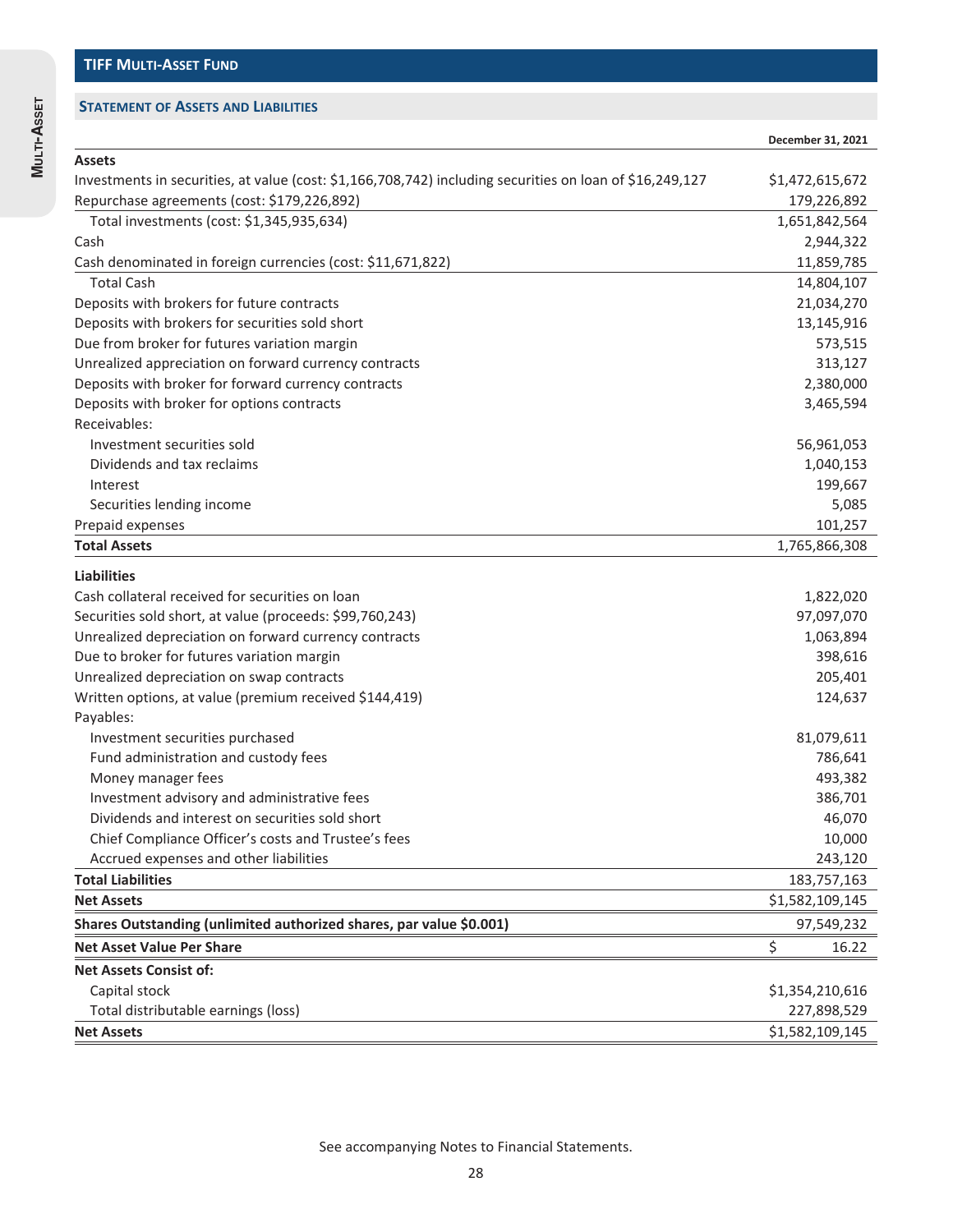#### **STATEMENT OF OPERATIONS**

|                                                                                           | <b>Year Ended</b><br>December 31, 2021 |
|-------------------------------------------------------------------------------------------|----------------------------------------|
| <b>Investment Income</b>                                                                  |                                        |
| Dividends (net of foreign withholding taxes of \$970,031)                                 | \$15,228,951                           |
| Interest                                                                                  | 713,861                                |
| Securities lending income                                                                 | 88,494                                 |
| <b>Total Investment Income</b>                                                            | 16,031,306                             |
| <b>Expenses</b>                                                                           |                                        |
| Money manager fees                                                                        | 5,432,136                              |
| Investment advisory fees                                                                  | 3,747,157                              |
| Fund administration and custody fees                                                      | 1,595,664                              |
| Professional fees                                                                         | 444,352                                |
| Administrative fees                                                                       | 331,499                                |
| Chief Compliance Officer's costs and Trustee's fees                                       | 249,056                                |
| Miscellaneous fees and other                                                              | 160,664                                |
| <b>Total Operating Expenses</b>                                                           | 11,960,528                             |
| Dividends and interest on securities sold short                                           | 1,470,209                              |
| Broker fees on securities sold short                                                      | 1,805,381                              |
| <b>Total Expenses</b>                                                                     | 15,236,118                             |
| <b>Net Investment Income</b>                                                              | 795,188                                |
| <b>Net Realized Gain (Loss) on:</b>                                                       |                                        |
| Investments                                                                               | 172,596,380                            |
| Securities sold short                                                                     | (33,617,341)                           |
| Swap contracts                                                                            | 3,472,823                              |
| <b>Financial futures contracts</b>                                                        | 39,837,180                             |
| Forward currency contracts                                                                | (7,805,983)                            |
| Foreign currency-related transactions                                                     | 75,010                                 |
| Written options                                                                           | 741,814                                |
| Net Realized Gain from Investments, Derivatives, and Foreign Currencies                   | 175,299,883                            |
| Net Change in Unrealized Appreciation (Depreciation) from:                                |                                        |
| Investments                                                                               | (15, 562, 930)                         |
| Securities sold short                                                                     | 19,465,700                             |
| Swap contracts                                                                            | 43,242                                 |
| Financial futures contracts                                                               | 5,702,664                              |
| Forward currency contracts                                                                | 5,793,123                              |
| Foreign currency-related transactions                                                     | (266, 660)                             |
| Written options                                                                           | (342, 375)                             |
| Net Change in Unrealized Appreciation on Investments, Derivatives, and Foreign Currencies | 14,832,764                             |
| Net Realized and Unrealized Gain on Investments, Derivatives, and Foreign Currencies      | 190,132,647                            |
| Net Increase in Net Assets Resulting from Operations                                      | \$190,927,835                          |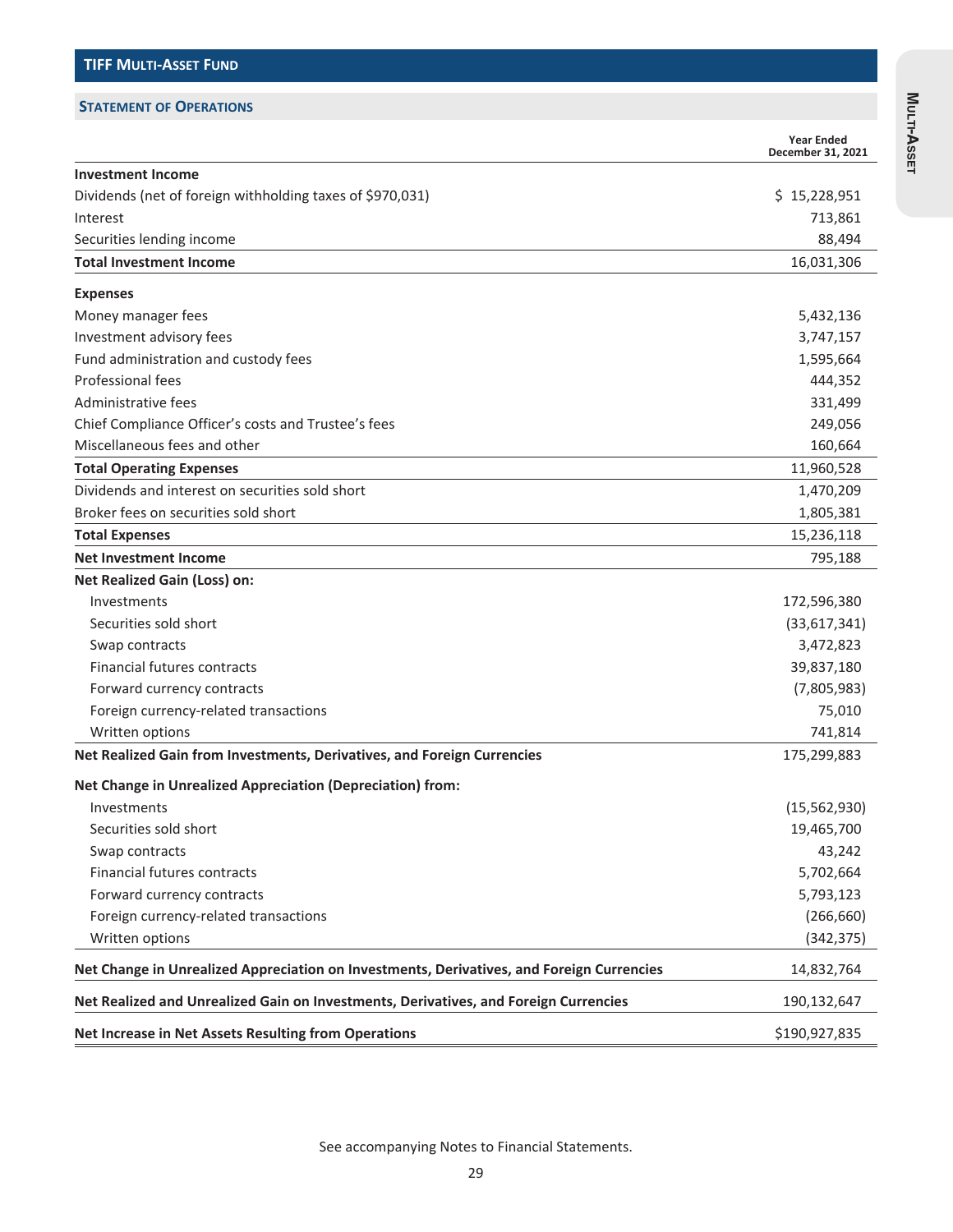|                                                                                              | <b>Year Ended</b><br>December 31, 2021 |     | <b>Year Ended</b><br>December 31, 2020 |
|----------------------------------------------------------------------------------------------|----------------------------------------|-----|----------------------------------------|
| <b>Increase (Decrease) in Net Assets From Operations</b>                                     |                                        |     |                                        |
| Net investment income (loss)                                                                 | \$<br>795,188                          | \$. | (15, 355, 222)                         |
| Net realized gain from investments, derivatives, and foreign currencies                      | 175,299,883                            |     | 173,341,251                            |
| Net change in unrealized appreciation on investments, derivatives, and foreign<br>currencies | 14,832,764                             |     | 83,885,188                             |
| Net Increase in Net Assets Resulting from Operations                                         | 190,927,835                            |     | 241,871,217                            |
| <b>Distributions</b>                                                                         |                                        |     |                                        |
| Distributions to shareholders                                                                | (226, 420, 791)                        |     | (13,987,772)                           |
| <b>Decrease in Net Assets Resulting from Distributions</b>                                   | (226, 420, 791)                        |     | (13,987,772)                           |
| <b>Capital Share Transactions</b>                                                            |                                        |     |                                        |
| Proceeds from shares sold                                                                    | 84,464,379                             |     | 35,832,116                             |
| Proceeds from distributions reinvested                                                       | 212,643,327                            |     | 13,051,289                             |
| Entry/exit fees                                                                              | 344,453                                |     | 2,952,739                              |
| Cost of shares redeemed                                                                      | (243, 022, 416)                        |     | (629,500,806)                          |
| Net Increase (Decrease) From Capital Share Transactions                                      | 54,429,743                             |     | (577, 664, 662)                        |
| <b>Total Increase (Decrease) in Net Assets</b>                                               | 18,936,787                             |     | (349, 781, 217)                        |
| <b>Net Assets</b>                                                                            |                                        |     |                                        |
| Beginning of year                                                                            | 1,563,172,358                          |     | 1,912,953,575                          |
| End of year                                                                                  | \$1,582,109,145                        |     | \$1,563,172,358                        |
| <b>Capital Share Transactions (in shares)</b>                                                |                                        |     |                                        |
| Shares sold                                                                                  | 4,668,957                              |     | 2,355,622                              |
| Shares reinvested                                                                            | 13,312,826                             |     | 781,047                                |
| Shares redeemed                                                                              | (13,961,879)                           |     | (44,094,473)                           |
| <b>Net Increase (Decrease)</b>                                                               | 4,019,904                              |     | (40, 957, 804)                         |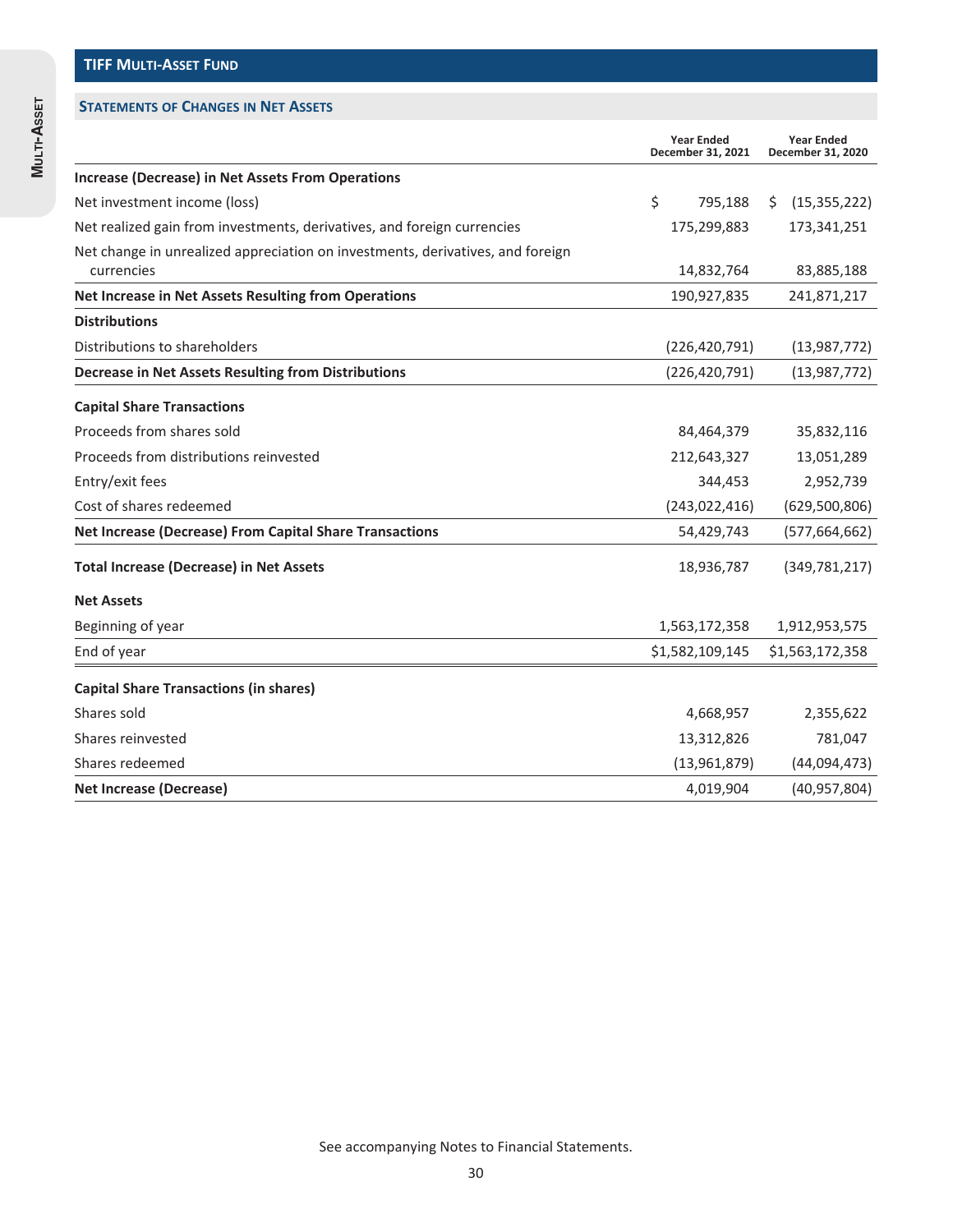### **STATEMENT OF CASH FLOWS**

|                                                                                                                                                               | <b>Year Ended</b><br>December 31, 2021 |
|---------------------------------------------------------------------------------------------------------------------------------------------------------------|----------------------------------------|
| Cash flows provided by (used in) operating activities                                                                                                         |                                        |
| Net increase (decrease) in net assets from operations<br>Adjustments to reconcile net increase (decrease) in net assets resulting from operations to net cash | \$<br>190,927,835                      |
| provided by (used in) operating activities:                                                                                                                   |                                        |
| Investments purchased                                                                                                                                         | (1,441,256,328)                        |
| Investments sold                                                                                                                                              | 1,614,918,887                          |
| Purchases to cover securities sold short                                                                                                                      | (269, 173, 185)                        |
| Securities sold short                                                                                                                                         | 244,712,305                            |
| (Purchase)/Sale of short term investments, net                                                                                                                | 2,108,851                              |
| Amortization (accretion) of discount and premium, net                                                                                                         | 118,901                                |
| Net change in unrealized (appreciation) depreciation on forward currency contracts                                                                            | (5,793,123)                            |
| Net change in unrealized (appreciation) depreciation on swap contracts                                                                                        | (43, 242)                              |
| (Increase)/decrease in deposit with brokers for future contracts                                                                                              | (21,034,270)                           |
| (Increase)/decrease in deposit with brokers for securities sold short                                                                                         | 24,572,421                             |
| (Increase)/decrease in deposits with broker for forward currency contracts                                                                                    | 2,430,000                              |
| (Increase)/decrease in deposits with broker for options contracts                                                                                             | 1,449,187                              |
| (Increase)/decrease in deposits with broker for swap contracts                                                                                                | 587,940                                |
| (Increase)/decrease in deposits with brokers                                                                                                                  | 5,957,230                              |
| (Increase)/decrease in advance purchase of investments                                                                                                        | 10,000,000                             |
| (Increase)/decrease in due from broker for futures variation margin                                                                                           | (359, 897)                             |
| (Increase)/decrease in receivable for dividends and tax reclaims                                                                                              | 358,751                                |
| (Increase)/decrease in interest receivable                                                                                                                    | (18,097)                               |
| (Increase)/decrease in securities lending receivable                                                                                                          | (5,085)                                |
| (Increase)/decrease in prepaid expenses                                                                                                                       | (4, 531)                               |
| Increase/(decrease) in due to broker for futures variation margin                                                                                             | (86, 941)                              |
| Increase/(decrease) in payable for foreign currencies sold short                                                                                              | (11, 525)                              |
| Increase/(decrease) in payable for money manager fees                                                                                                         | (13,897,060)                           |
| Increase/(decrease) in payable for fund administration and custody fees                                                                                       | 382,599                                |
| Increase/(decrease) in payable for investment advisory and administrative fees                                                                                | 52,618                                 |
| Increase/(decrease) in payable for dividends and interest for securities sold short                                                                           | (121, 649)                             |
| Increase/(decrease) in payable for Trustee's fees                                                                                                             | (1,845)                                |
| Increase/(decrease) in other accrued expenses and other liabilities                                                                                           | (1,582)                                |
| Increase/(decrease) in premiums received on written options, net                                                                                              | (444, 984)                             |
| Net realized (gain) loss from investments                                                                                                                     | (172, 596, 380)                        |
| Net realized (gain) loss from securities sold short                                                                                                           | 33,617,341                             |
| Net realized (gain) loss from foreign currency-related transactions                                                                                           | (75,010)                               |
| Net change in unrealized (appreciation) depreciation on investments                                                                                           | 15,562,930                             |
| Net change in unrealized (appreciation) depreciation on securities sold short                                                                                 | (19, 465, 700)                         |
| Net change in unrealized (appreciation) depreciation on foreign currency-related transactions                                                                 | 266,660                                |
| Net change in unrealized (appreciation) depreciation on written options                                                                                       | 342,375                                |
| Net cash provided by (used in) operating activities                                                                                                           | 203,976,397                            |
| Cash flows provided by (used in) financing activities                                                                                                         |                                        |
| Distributions paid to shareholders                                                                                                                            | (13, 777, 464)                         |
| Proceeds from shares sold                                                                                                                                     | 84,464,379                             |
| Payment for shares redeemed                                                                                                                                   | (243, 363, 725)                        |
| Increase (decrease) in cash overdraft                                                                                                                         | (34,056,878)                           |
| Net cash provided by (used in) financing activities                                                                                                           | (206, 733, 688)                        |
| Effect of exchange rate changes on cash                                                                                                                       | (191, 650)                             |
| Net increase (decrease) in cash                                                                                                                               | (2,948,941)                            |
| Cash at beginning of period                                                                                                                                   | 17,753,048                             |
| Cash at end of period                                                                                                                                         | \$<br>14,804,107                       |
| Non cash financing activities not included herein consist of reinvestment of distributions of:                                                                | \$<br>212,643,327                      |
| Interest Paid:                                                                                                                                                | \$<br>2,779                            |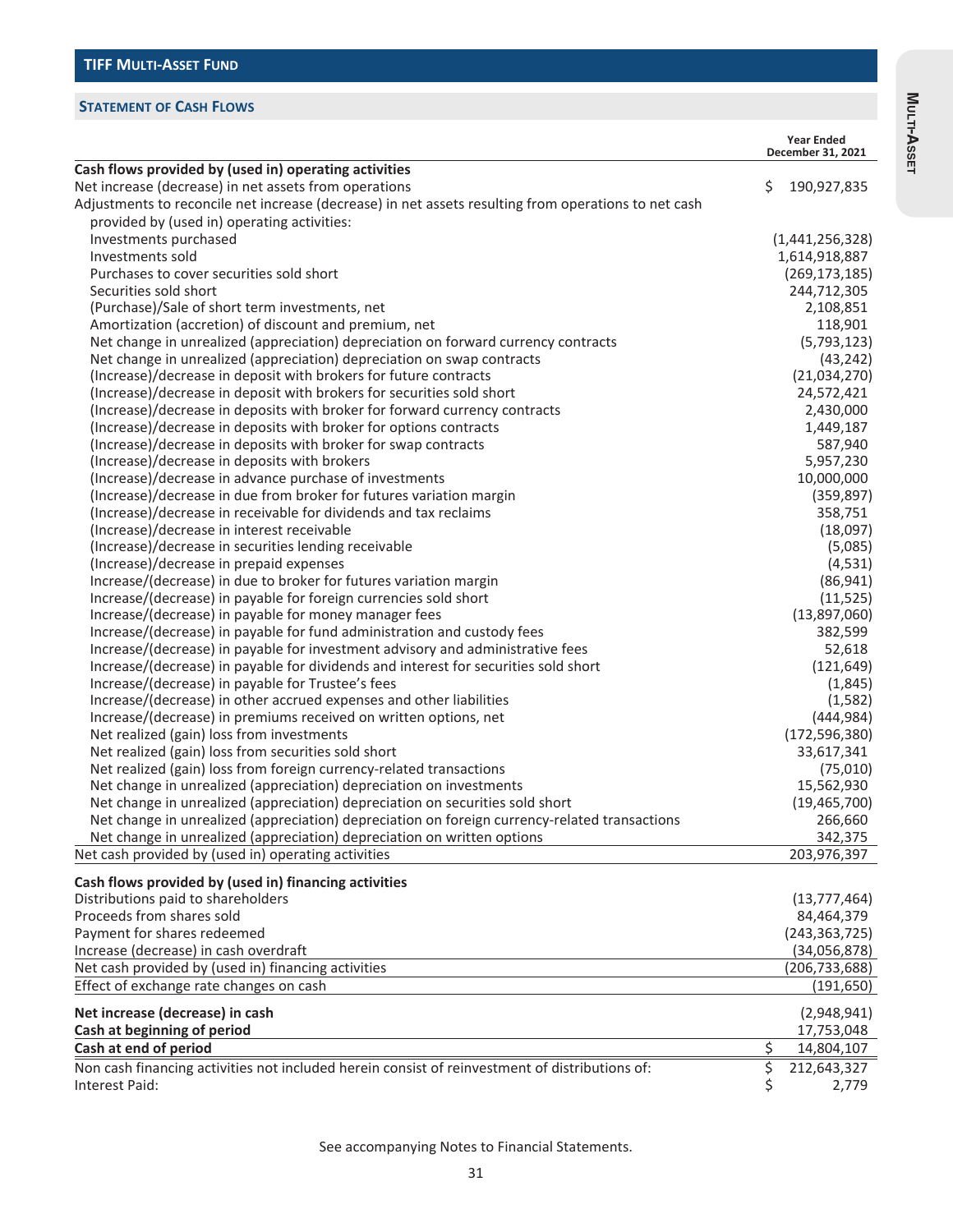#### **1. Organization**

TIFF Investment Program ("TIP") is a no-load, open-end management investment company that seeks to improve the net investment returns of its members. TIP was originally incorporated under Maryland law on December 23, 1993, and was reorganized, effective December 16, 2014, as a Delaware statutory trust. As of December 31, 2021, TIP consisted of one mutual fund, TIFF Multi-Asset Fund ("MAF" or the "fund") which is diversified, as defined in the Investment Company Act of 1940, as amended (the "1940 Act"). The financial statements and notes presented here relate only to MAF.

#### *Investment Objective*

The fund's investment objective is to attain a growing stream of current income and appreciation of principal that at least offset inflation.

#### **2. Summary of Significant Accounting Policies**

The fund operates as a diversified investment company and, accordingly, follows the investment company accounting and reporting guidance of the Financial Accounting Standards Board ("FASB") Accounting Standards Codification Topic 946 Financial Services — Investment Companies.

The preparation of financial statements in conformity with US generally accepted accounting principles ("GAAP") requires management to make estimates and assumptions that affect the reported amounts of assets and liabilities, the reported amounts of increases and decreases in net assets from operations during the reported period, and disclosure of contingent assets and liabilities at the date of the financial statements. Actual results could differ from these estimates.

#### *Valuation of Investments*

Fair value is defined as the price that the fund could reasonably expect to receive upon selling an asset or pay to transfer a liability in a timely transaction to an independent buyer in the principal or most advantageous market for the asset or liability, respectively. A three-tier fair value hierarchy is utilized to maximize the use of observable market data and minimize the use of unobservable inputs and to establish classification of fair value measurements for disclosure purposes. Inputs refer broadly to the assumptions that market participants would use in pricing the asset or liability, including assumptions about risk, for example, the risk inherent in a particular valuation technique used to measure fair value and/or the risk inherent in the inputs to the valuation technique. Inputs may be observable or unobservable. Observable inputs are inputs that reflect the assumptions market participants would use in pricing the asset or liability developed based on market data obtained from sources independent of the reporting entity. Unobservable inputs are inputs that reflect the reporting entity's own assumptions about the assumptions market participants would use in pricing the asset or liability developed based on the best information available in the circumstances. The three-tier fair value hierarchy of inputs is summarized in the three broad levels listed below.

Level  $1$   $-$  quoted prices in active markets for identical assets and liabilities

Level 2 — other significant observable inputs (including quoted prices for similar assets and liabilities, interest rates, prepayment speeds, credit risk, etc.)

Level 3 — significant unobservable inputs (including the fund's own assumptions in determining the fair value of assets and liabilities)

The fund has established a pricing hierarchy to determine the order of pricing sources utilized in valuing its portfolio holdings. The pricing hierarchy has been approved by the TIP board of trustees (the "board").

Generally, the following valuation policies are applied to securities for which market quotations are readily available. Securities listed on a securities exchange or traded on the National Association of Securities Dealers Automated Quotations ("NASDAQ") for which market quotations are readily available are valued at their last quoted sales price on the principal exchange on which they are traded or at the NASDAQ official closing price, respectively, on the valuation date or, if there is no such reported sale on the valuation date, at the most recently quoted bid price, or asked price in the case of securities sold short. The fund employs an international fair value pricing model using other observable market-based inputs to adjust prices to reflect events affecting the values of certain portfolio securities that occur between the close of trading on the principal market for such securities (foreign exchanges and OTC markets) and the time at which the net asset value of the fund is determined. If the TIP Valuation Committee believes that a particular event would materially affect net asset value, further adjustment is considered. Securities which use the international pricing model are typically categorized as Level 2 for the fair value hierarchy and securities that do not use the international pricing model are typically categorized as Level 1.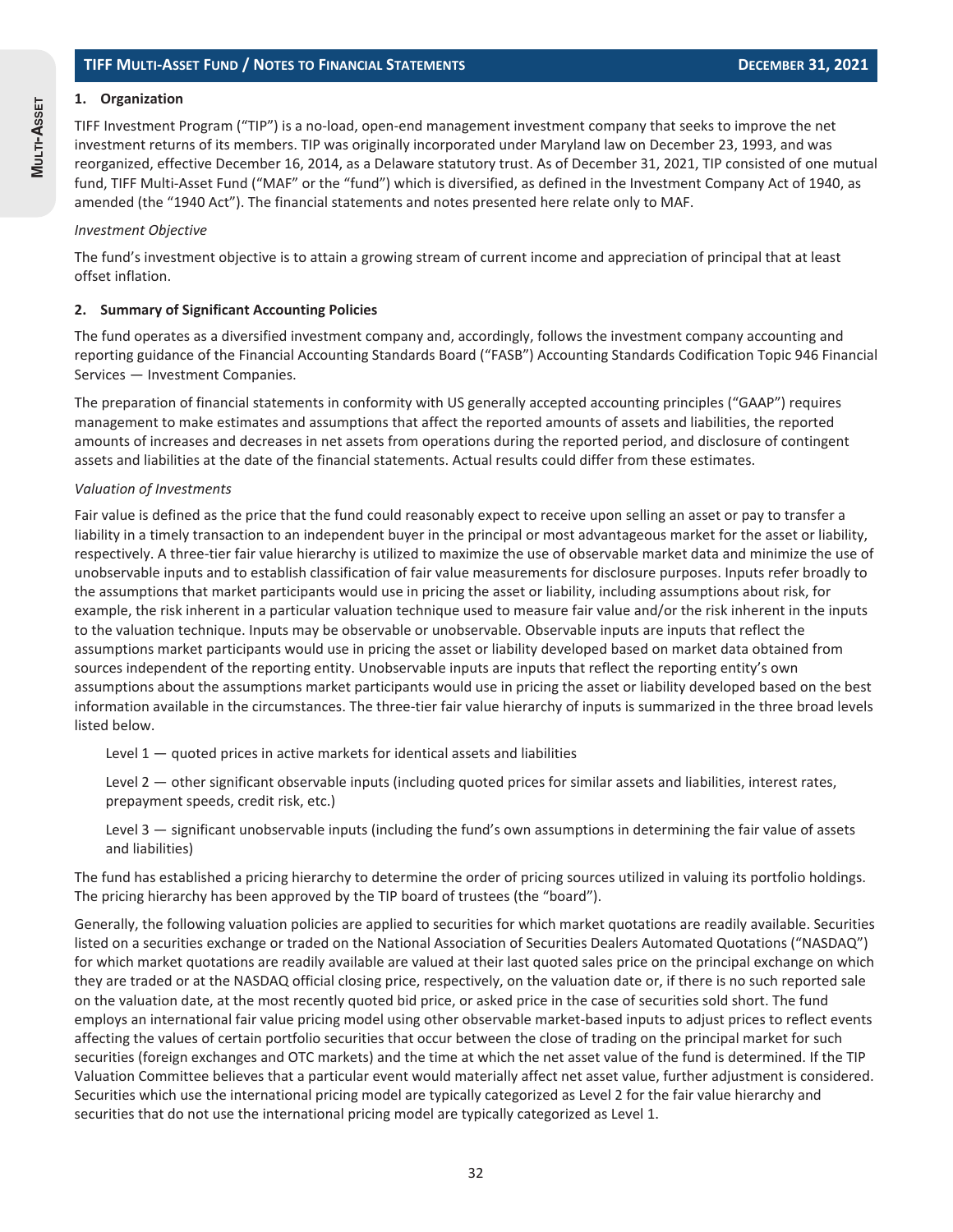**MULTI-ASSET**

Muun-Asser

#### **TIFF MULTI-ASSET FUND / NOTES TO FINANCIAL STATEMENTS DECEMBER 31, 2021**

Debt securities are valued at prices that reflect broker/dealer-supplied valuations or are obtained from independent pricing services, which consider such factors as security prices, yields, maturities, and ratings, and are deemed representative of market values at the close of the market. Debt securities valuations are typically categorized as Level 2 for the fair value hierarchy.

Over-the-counter ("OTC") stocks not quoted on NASDAQ and foreign stocks that are traded OTC are normally valued at prices supplied by independent pricing services if those prices are deemed representative of market values at the close of the first session of the New York Stock Exchange and are typically categorized as Level 2 in the valuation hierarchy.

Short-term debt securities having a remaining maturity of 60 days or less are valued at amortized cost, which approximates fair value, and short-term debt securities having a remaining maturity of greater than 60 days are valued at their market value. Short-term debt securities, which include repurchase agreements and US Treasury Bills, are typically categorized as Level 2 in the fair value hierarchy.

Exchange-traded option contracts are valued at the last quoted sales price or, if there were no sales that day for a particular position, at the closing bid price (closing ask price in the case of open written option contracts). Future contracts are valued at the last posted settlement price or, if there were no sales that day for a particular position, at the closing bid price (closing ask price in the case of open short futures contracts). OTC open options contracts are normally valued at prices supplied by independent pricing services if those prices are deemed representative of market values at the close of the actively quoted markets. Exchange-traded contracts are typically categorized as Level 1 in the fair value hierarchy and OTC contracts are typically categorized as Level 2 in the fair value hierarchy.

Forward foreign currency contracts are valued at their respective fair market values and are typically categorized as Level 2 in the fair value hierarchy.

Investments in other open-end funds or trusts are valued at their closing net asset value per share on valuation date, which represents their redeemable value and are typically categorized as Level 1 in the fair value hierarchy.

MAF invests in total return equity swaps with Morgan Stanley Capital Services LLC as the counterparty and a total return equity index swap with Goldman Sachs International. These total return swaps are valued at the last traded price of the reference entity net of interest and are typically categorized as Level 2 in the fair value hierarchy.

MAF invests in private investment funds that pursue certain alternative investment strategies. Private investment fund interests held by MAF are generally securities for which market quotations are not readily available. Rather, such interests generally can be sold back to the private investment fund only at specified intervals or on specified dates. The board has approved valuation procedures pursuant to which MAF values its interests in private investment funds at "fair value." MAF determines the fair value of that private investment fund based on the most recent estimated value provided by the management of the private investment fund, as well as any other relevant information reasonably available at the time MAF values its portfolio including, for example, total returns of indices or exchange-traded funds that track markets to which the private investment fund may be exposed. The fair values of the private investment funds are based on available information and do not necessarily represent the amounts that might ultimately be realized, which depend on future circumstances and cannot be reasonably determined until the investment is actually liquidated. Fair value is intended to represent a good faith approximation of the amount that MAF could reasonably expect to receive from the private investment fund if MAF's interest in the private investment fund was sold at the time of valuation, based on information reasonably available at the time valuation is made and that MAF believes is reliable. Private investment fund valuations are categorized as Level 3 in the valuation hierarchy.

#### *Investment Transactions and Investment Income*

Securities transactions are recorded on the trade date (the date on which the buy or sell order is executed) for financial reporting purposes. Interest income and expenses are recorded on an accrual basis. The fund accretes discounts or amortizes premiums using the yield-to-maturity method on a daily basis, except for mortgage-backed securities that record paydowns. The fund recognizes paydown gains and losses for such securities and reflects them in investment income. Inflation (deflation) adjustments on inflation-protected securities are included in interest income. Dividend income is recorded on the ex-dividend date, except certain dividends from foreign securities that are recorded as soon after the ex-dividend date as the fund, using reasonable diligence, becomes aware of such dividends. Non-cash dividends, if any, are recorded at the fair market value of the securities received. The fund uses the specific identification method for determining realized gain or loss on sales of securities and foreign currency transactions.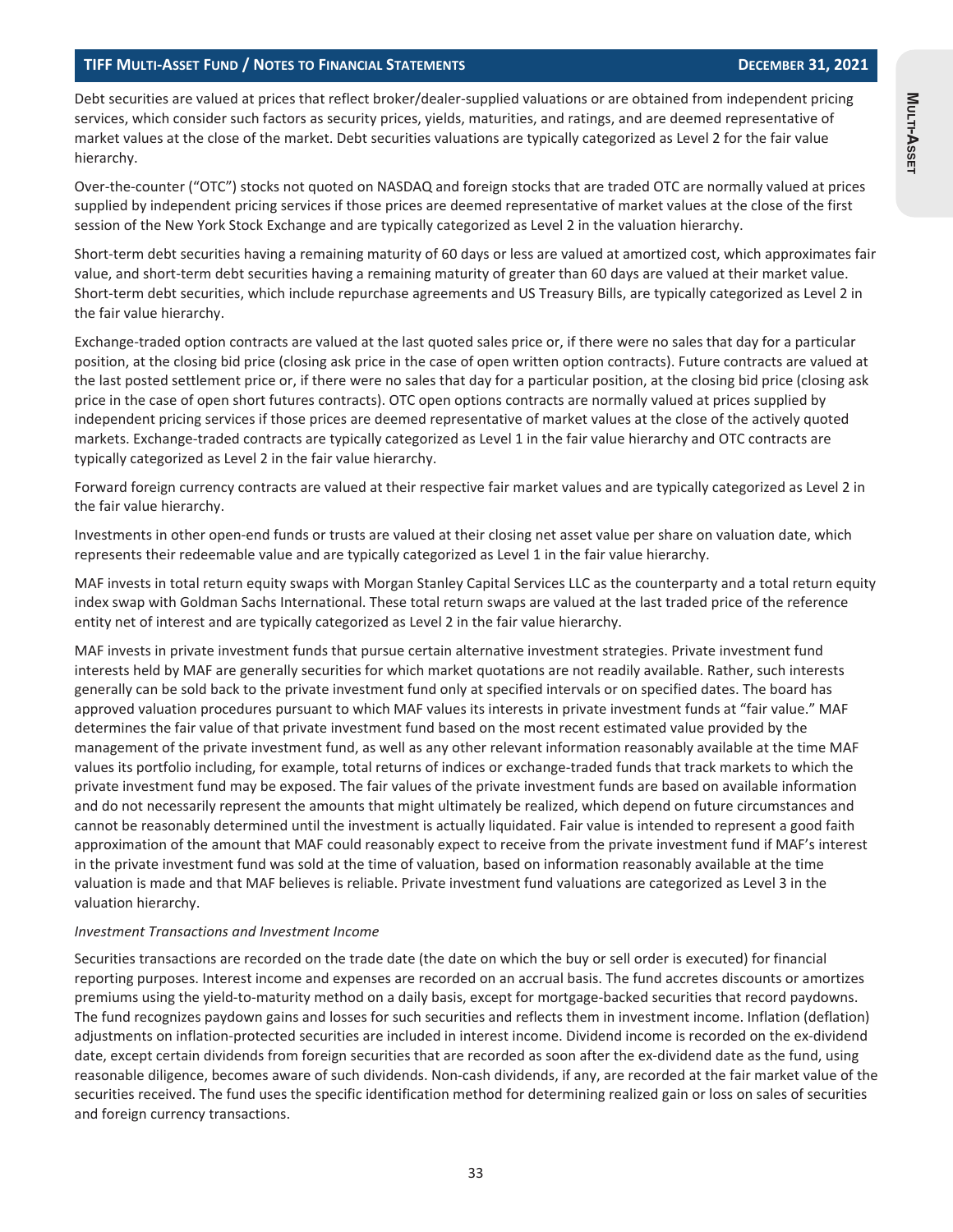#### *Income Taxes*

There is no provision for federal income or excise tax since the fund has elected to be taxed as a regulated investment company ("RIC") and intends to comply with the requirements of Subchapter M of the Internal Revenue Code of 1986, as amended (the "Code"), applicable to RICs and to distribute substantially all of its taxable income. The fund may be subject to foreign taxes on income, gains on investments, or currency repatriation. The fund accrues such taxes, as applicable, as a reduction of the related income and realized and unrealized gain as and when such income is earned and gains are recognized.

The fund evaluates tax positions taken or expected to be taken in the course of preparing the fund's tax returns to determine whether the tax positions are "more-likely-than-not" of being sustained by the applicable tax authorities. Tax positions not deemed to meet the more-likely-than-not threshold are recorded as tax benefits or expenses in the current year. Management has analyzed the fund's tax positions taken or to be taken on federal income tax returns for all open tax years (tax years ended December 31, 2018 − December 31, 2021), and has concluded that no provision for federal income tax is required in the fund's financial statements.

#### *Expenses*

Expenses directly attributable to MAF are charged to the fund's operations; expenses that are applicable to all TIP funds were allocated based on the relative average daily net assets of each TIP fund.

#### *Dividends to Members*

It is the fund's policy to declare dividends from net investment income quarterly and distributions from capital gains at least annually.

Dividends from net short-term capital gains and net long-term capital gains of the fund, if any, are normally declared and paid in December, but the fund may make distributions on a more frequent basis in accordance with the distribution requirements of the Code. To the extent that a net realized capital gain could be reduced by a capital loss carryover, such gain will not be distributed. Dividends and distributions are recorded on the ex-dividend date.

#### *Foreign Currency Translation*

The books and records of the fund are maintained in US dollars. Foreign currency amounts are translated into US dollars on the following basis:

- (i) the foreign currency value of investments and other assets and liabilities denominated in foreign currency are translated into US dollars using exchange rates obtained from an independent third party as of the fund's pricing time on the valuation date;
- (ii) purchases and sales of investments, income, and expenses are translated at the rate of exchange prevailing on the respective dates of such transactions.

The resulting net realized and unrealized foreign currency gain or loss is included in the Statement of Operations.

The fund does not generally isolate that portion of the results of operations arising as a result of changes in the foreign currency exchange rates from the fluctuations arising from changes in the market prices of securities. Accordingly, such foreign currency gain (loss) is included in net realized and unrealized gain (loss) on investments. However, the fund does isolate the effect of fluctuations in foreign exchange rates when determining the gain or loss upon the sale or maturity of foreign-currency denominated debt obligations pursuant to US federal income tax regulations; such an amount is categorized as foreign currency gain or loss for income tax reporting purposes.

Net realized gains and losses from foreign currency-related transactions represent net gains and losses from sales and maturities of forward currency contracts, disposition of foreign currencies, currency gains and losses realized between the trade and settlement dates on securities transactions, and the difference between the amount of net investment income accrued and the US dollar amount actually received.

#### *Net Asset Value*

The net asset value per share is calculated on a daily basis by dividing the assets of the fund, less its liabilities, by the number of outstanding shares of the fund.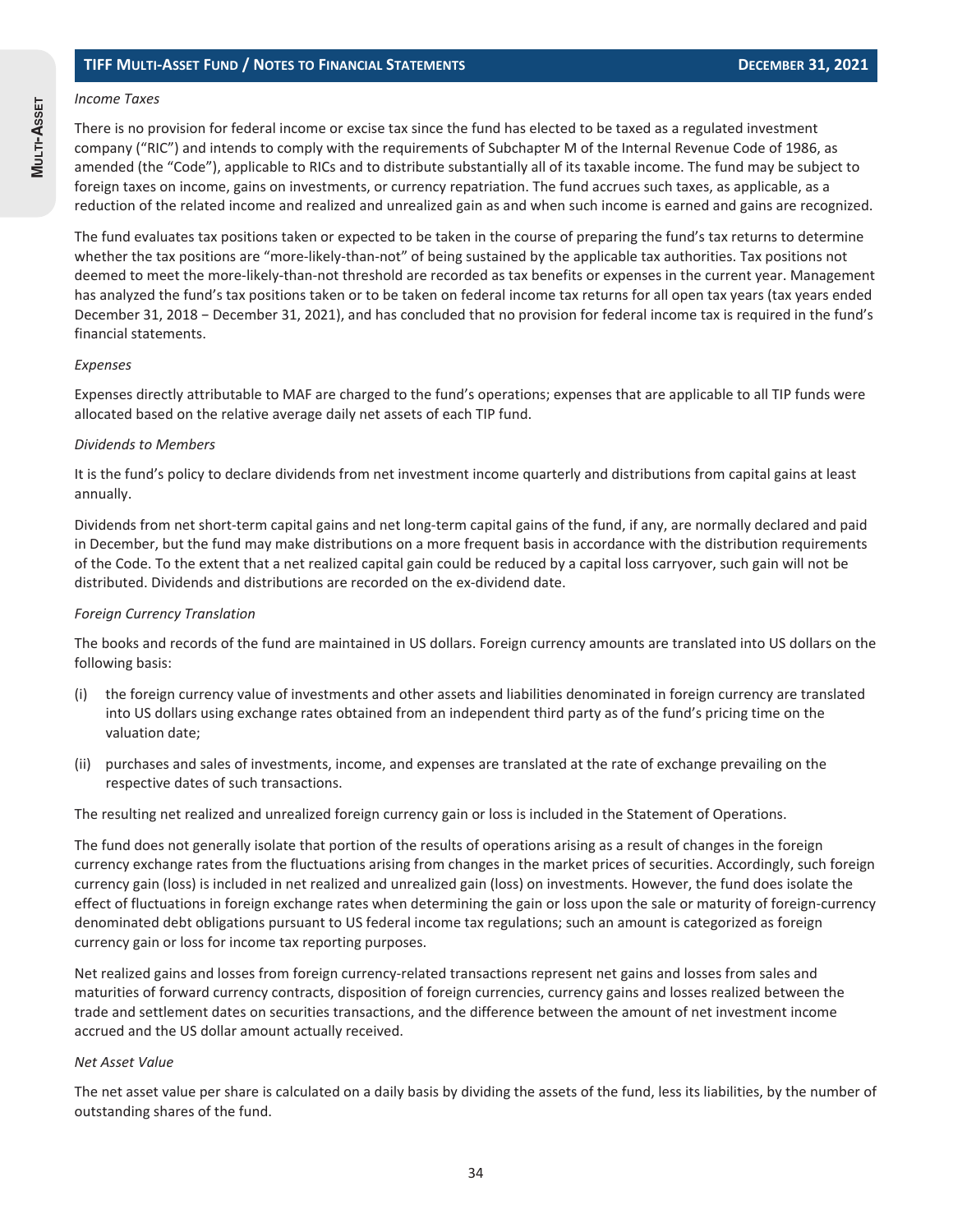#### **3. Investment Valuation and Fair Value Measurements**

The following is a summary of the inputs used as of December 31, 2021, in valuing the fund's assets and liabilities carried at fair value:

#### **TIFF Multi-Asset Fund**

| <b>Valuation Inputs</b>                                | Level 1           | Level 2         | Level 3       | <b>Total</b>       |
|--------------------------------------------------------|-------------------|-----------------|---------------|--------------------|
| <b>Assets</b>                                          |                   |                 |               |                    |
| Common Stocks* <sup>+</sup>                            | \$613,761,464     | \$386,339,847   | 460,133<br>\$ | \$1,000,561,444    |
| Participation Notes*                                   |                   | 8,958,374       |               | 8,958,374          |
| <b>Structured Notes</b>                                |                   | 250,741         |               | 250,741            |
| Rights                                                 |                   | 286,166         |               | 286,166            |
| Warrants+                                              | 141,095           |                 | 528,711       | 669,806            |
| <b>Convertible Bonds</b>                               |                   | 327,458         | 290,301       | 617,759            |
| <b>US Treasury Bonds/Notes</b>                         |                   | 123,569,818     |               | 123,569,818        |
| Exchange-Traded Funds and Mutual Funds                 | 82,834,042        |                 |               | 82,834,042         |
| Private Investment Funds                               |                   |                 | 249,481,992   | 249,481,992        |
| Preferred Stocks*                                      | 206,750           | 2,344,100       | 748,712       | 3,299,562          |
| <b>Purchased Options</b>                               | 263,948           |                 |               | 263,948            |
| Disputed Claims Receipt <sup>+</sup>                   |                   |                 |               |                    |
| Short-Term Investments                                 |                   | 179,226,892     |               | 179,226,892        |
| Unaffiliated Investment Company                        | 1,822,020         |                 |               | 1,822,020          |
| <b>Total Investments in Securities</b>                 | 699,029,319       | 701,303,396     | 251,509,849   | 1,651,842,564      |
| Financial Futures Contracts - Equity Risk              | 7,518,063         |                 |               | 7,518,063          |
| Forward Currency Contracts - Foreign Currency Risk     |                   | 313,127         |               | 313,127            |
| <b>Total Other Financial Instruments</b>               | 7,518,063         | 313,127         |               | 7,831,190          |
| <b>Total Assets</b>                                    | \$706,547,382     | \$701,616,523   | \$251,509,849 | \$1,659,673,754    |
|                                                        |                   |                 |               |                    |
| <b>Liabilities</b>                                     |                   |                 |               |                    |
| Common Stocks Sold Short*                              | (56, 682, 826)    | (40, 414, 244)  |               | (97,097,070)       |
| Financial Futures Contracts - Equity Risk              | (1, 272, 145)     |                 |               | (1, 272, 145)      |
| Financial Futures Contracts - Foreign Currency Risk    | (472, 878)        |                 |               | (472, 878)         |
| Forward Currency Contracts - Foreign Currency Risk     |                   | (1,063,894)     |               | (1,063,894)        |
| Total Return Equity Index Swap Contracts - Equity Risk |                   | (205, 401)      |               | (205, 401)         |
| Written Options - Equity Risk                          | (124, 637)        |                 |               | (124, 637)         |
| <b>Total Other Financial Instruments</b>               | (1,869,660)       | (1, 269, 295)   |               | (3, 138, 955)      |
| <b>Total Liabilities</b>                               | \$ (58, 552, 486) | \$ (41,683,539) | \$<br>—       | \$ (100, 236, 025) |

\* Securities categorized as Level 2 primarily include listed foreign equities whose values have been adjusted to reflect events affecting the values that occur between the close of trading on the principal market and the time at which the net asset value of the fund is determined.

+ There are securities in this category that have a market value of zero and are categorized as Level 3.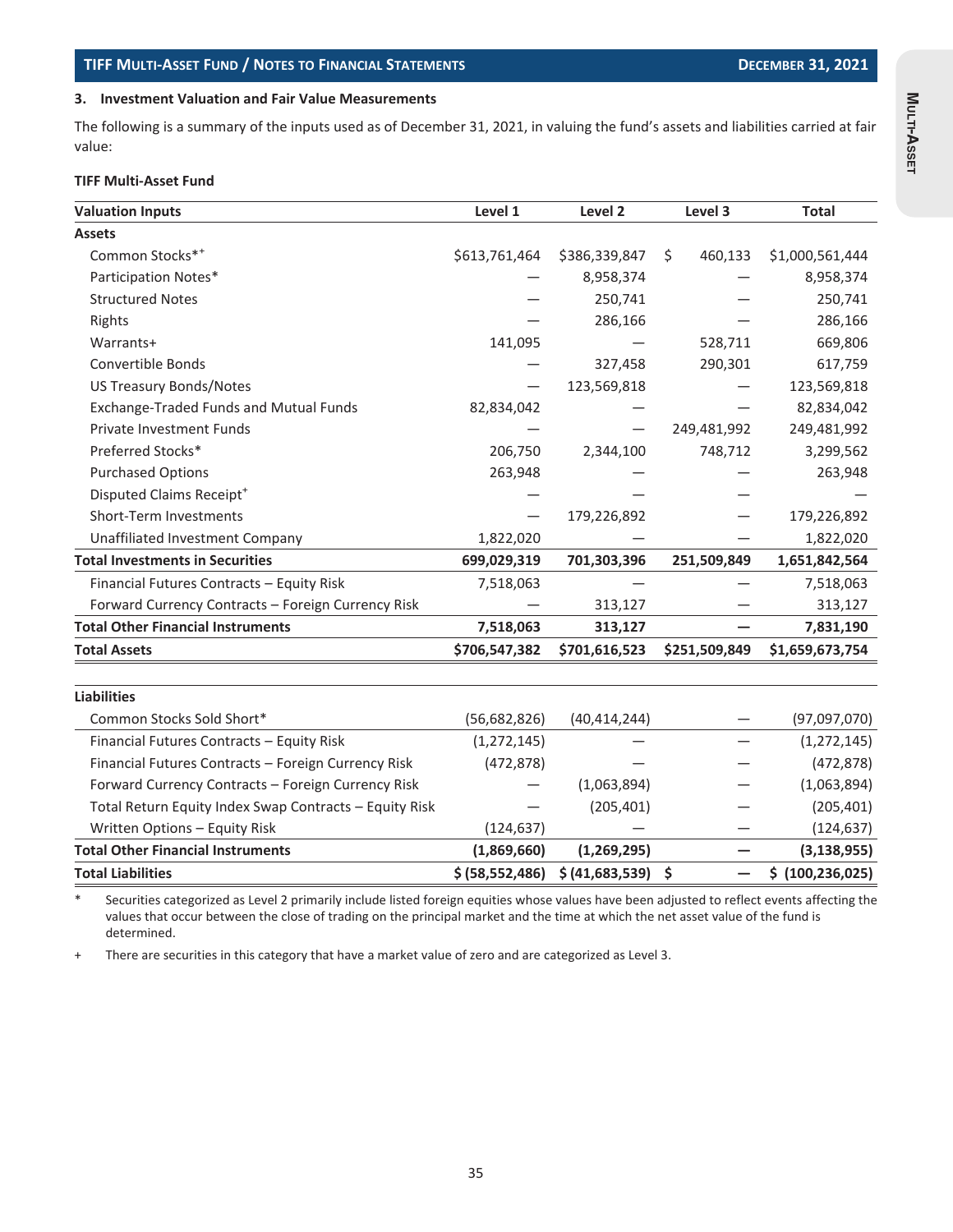The following is a reconciliation of investments in securities for which significant unobservable inputs (Level 3) were used in determining value:

| <b>Investments in Securities</b> |   | <b>Balance as of</b><br>December 31,<br>2020 | <b>Realized</b><br>Gain<br>(Loss) |   | Change in<br><b>Unrealized</b><br>Appreciation<br>(Depreciation) | <b>Purchases</b> | <b>Sales</b>                | <b>Transfers</b><br>in to<br>Level 3 | <b>Transfers</b><br>out of<br>Level 3 |   | <b>Balance</b><br>as of<br>December 31,<br>2021 |   | <b>Net Change</b><br>in Unrealized<br>Appreciation<br>(Depreciation)<br>from<br><b>Investments</b><br>still held as<br>of 12/31/21<br>for the<br>year ended<br>12/31/21 |
|----------------------------------|---|----------------------------------------------|-----------------------------------|---|------------------------------------------------------------------|------------------|-----------------------------|--------------------------------------|---------------------------------------|---|-------------------------------------------------|---|-------------------------------------------------------------------------------------------------------------------------------------------------------------------------|
| Common Stocks*                   | Ś | 106.701 \$                                   | 49,411                            | Ś | 216,900 \$                                                       | 136,532 \$       | (49, 411)                   | Ś—                                   | $\qquad \qquad -$                     | Ŝ | 460,133                                         | Ŝ | 216,900                                                                                                                                                                 |
| <b>Structured Notes</b>          |   | 244,085                                      |                                   |   |                                                                  |                  |                             |                                      | (244, 085)                            |   |                                                 |   |                                                                                                                                                                         |
| Warrants                         |   | 1,266,230                                    | 693,797                           |   | (927, 895)                                                       | 316,773          | (811, 451)                  | $\overline{\phantom{0}}$             | (8, 743)                              |   | 528,711                                         |   | (220, 532)                                                                                                                                                              |
| <b>Private Investment Funds</b>  |   | 190,391,838                                  | 8,278,303                         |   | 13,349,669                                                       | 67,900,000       | (30, 437, 818)              |                                      |                                       |   | 249,481,992                                     |   | 11,367,949                                                                                                                                                              |
| <b>Preferred Stocks</b>          |   | 185,713                                      |                                   |   |                                                                  | 562,999          |                             |                                      |                                       |   | 748,712                                         |   |                                                                                                                                                                         |
| <b>Disputed Claims Receipt*</b>  |   |                                              |                                   |   |                                                                  |                  |                             |                                      |                                       |   |                                                 |   |                                                                                                                                                                         |
| <b>Convertible Bonds</b>         |   |                                              |                                   |   | 72,601                                                           | 217,700          |                             |                                      | –                                     |   | 290,301                                         |   | 72,601                                                                                                                                                                  |
| Total                            |   | \$192,194,567 \$9,021,511 \$12,711,275       |                                   |   |                                                                  |                  | \$69,134,004 \$(31,298,680) | \$—                                  |                                       |   | \$(252,828) \$251,509,849 \$11,436,918          |   |                                                                                                                                                                         |

There are securities categorized as Level 3 that have a market value of zero.

Securities designated as Level 3 in the fair value hierarchy are valued using methodologies and procedures established by the board, and the TIP Valuation Committee, which was established to serve as an agent of the board. Management is responsible for the execution of these valuation procedures. Transfers to/from, or additions to, Level 3 require a determination of the valuation methodology, including the use of unobservable inputs, by the TIP Valuation Committee.

The TIP Valuation Committee meets no less than quarterly to review the methodologies and significant unobservable inputs currently in use, and to adjust the pricing models as necessary. Any adjustments to the pricing models are documented in the minutes of the TIP Valuation Committee meetings, which are provided to the board on a quarterly basis.

The following is a summary of the procedures and significant unobservable inputs used in Level 3 investments:

*Common Stocks, Rights, Warrants, Preferred Stocks and Disputed Claims Receipt.* Securities for which market quotations are not readily available or for which available prices are deemed unreliable are valued at their fair value as determined in good faith under procedures established by the board. Such procedures use fundamental valuation methods, which may include, but are not limited to, an analysis of the effect of any restrictions on the resale of the security, industry analysis and trends, significant changes in the issuer's financial position, and any other event which could have a significant impact on the value of the security. On a quarterly basis, the TIP Valuation Committee reviews the valuations in light of current information available about the issuer, security, or market trends to adjust the pricing models, if deemed necessary.

*Private Investment Funds.* Private investment funds are valued at fair value using net asset values received on monthly statements, adjusted for the most recent estimated value or performance provided by the management of the private investment fund. In most cases, values are adjusted further by the total returns of indices or exchange-traded funds that track markets to which the private investment fund is fully or partially exposed, as determined by the TIP Valuation Committee upon review of information provided by the private investment fund. On a quarterly basis, the TIP Valuation Committee compares the valuations as determined by the pricing models at each month-end during the quarter to statements provided by management of the private investment funds in order to recalibrate the market exposures, the indices, or exchange-traded funds used in the pricing models as necessary.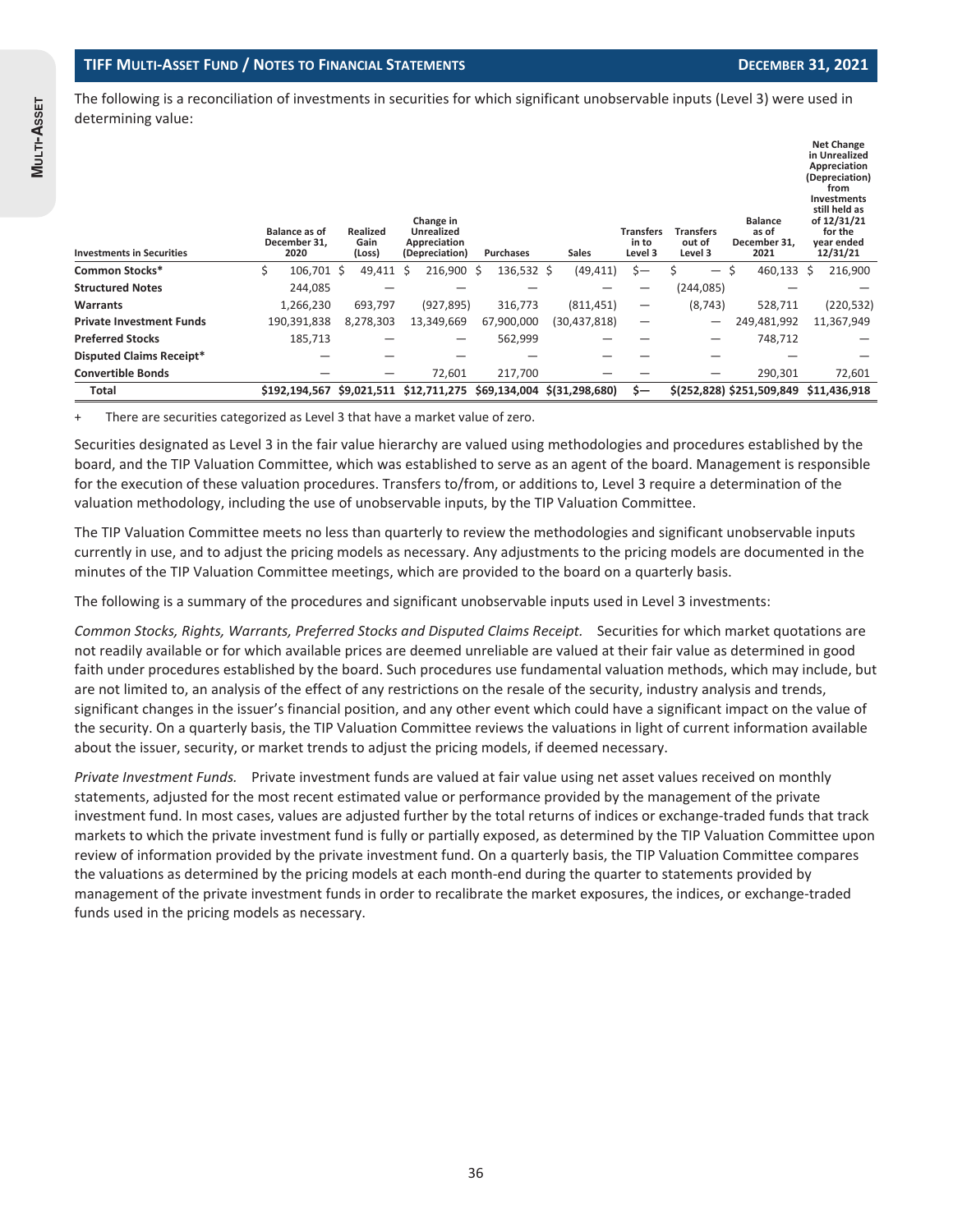The valuation techniques and significant unobservable inputs used in recurring Level 3 fair value measurements of assets were as follows:

| As of December 31, 2021                 | Valuation<br>Significant<br>Methodology<br><b>Fair Value</b> |                          | <b>Unobservable Inputs</b>            | Range                    | Weighted<br>Average* |         |
|-----------------------------------------|--------------------------------------------------------------|--------------------------|---------------------------------------|--------------------------|----------------------|---------|
| Common Stocks                           |                                                              | 460,133                  | Last market price                     | Discount(%)              | $20\% - 100\%$       | 51.08%  |
| Warrants                                | 528,711                                                      |                          | <b>Black-Scholes pricing</b><br>model | Volatility               | 35.00%               | 35.00%  |
| Private Investment Funds<br>249.481.992 |                                                              | Adjusted net asset value | Manager estimated<br>returns          | $(3.50)\% - 7.15\%$      | 1.42%                |         |
|                                         |                                                              |                          |                                       | Market returns**         | $(0.07)\% - 6.51\%$  | 0.62%   |
| <b>Preferred Stocks</b>                 |                                                              | 748.712                  | Recent transaction price              | Recent transaction price | $$2.50 - $28.00$     | \$21.67 |
| Disputed Claims Receipt                 |                                                              |                          | <b>Corporate Action Model</b>         | Future claim awards      | $0.00\%$             | 0.00%   |
| Convertible Bonds                       |                                                              |                          | 170,301 Comparable market pricing     | Comparable share ratio   | 5.3x                 | 5.3x    |
| 120,000                                 |                                                              | Recent transaction price | Recent transaction price              | \$100.00                 | \$100.00             |         |

Weighted by market value of investments as a percentage of the total market value of level 3 investments within each valuation methodology.

\*\* Weighted by estimated exposure to chosen indices, exchange-traded funds, other marketable securities or other proxy.

The following are descriptions of the measurement uncertainty of the Level 3 recurring fair value measurements to changes in the significant unobservable inputs presented in the table above:

*Common Stocks, Rights, Warrants, Convertible Bonds, Preferred Stocks and Disputed Claims Receipt.* The chart above reflects the methodology and significant unobservable inputs of securities held at year ended December 31, 2021. The discounts or estimates for lack of marketability and estimate of future claims or comparable share ratio used to determine fair value may include other factors such as liquidity, volatility, or credit risk. An increase (decrease) in the discount or decrease (increase) estimate of future claims or comparable share ratio would result in a lower (higher) fair value measurement.

*Private Investment Funds.* The range of manager estimates and market returns reflected in the above chart identify the range of estimates and returns used in valuing the private investment funds at year ended December 31, 2021. A significant increase (decrease) in the estimates received from the manager of the private investment funds would result in a significantly higher (lower) fair value measurement. A significant increase (decrease) in the market return weighted by estimated exposures to chosen indices would result in a significantly higher (lower) fair value measurement.

The table below details the fund's ability to redeem from private investment funds that are classified as Level 3 assets. The private investment funds in this category generally impose a "lockup" or "gating" provision, which may restrict the timing, amount, or frequency of redemptions. All or a portion of the interests in these privately offered funds generally are deemed to be illiquid.

|                                  | <b>Fair Value</b> | <b>Redemption Frequency</b> | Redemption<br><b>Notice Period</b> |
|----------------------------------|-------------------|-----------------------------|------------------------------------|
| California Carbon Allowances (a) | \$33,041,622      | quarterly                   | 90 days                            |
| Multi-Strategy (b)               | 40,914,812        | daily $(84)$ %              | 2 days                             |
| Long-Short Global Healthcare (c) | 36,193,070        | quarterly                   | 45 days                            |
| Long-Short European (d)          | 20,616,215        | monthly                     | 60 days                            |
| Long-Short Global (e)            | 43,513,071        | quarterly                   | 60 days                            |
| Relative Value (f)               | 9,595,687         | quarterly                   | 30 days                            |
| China Credit (g)                 | 18,632,147        | monthly                     | 45 days                            |
| Global Pre-Merger SPACs (h)      | 30,336,295        | daily                       | 7 days                             |
| Directional (i)                  | 16,639,073        | monthly                     | 30 days                            |
| Total                            | \$249,481,992     |                             |                                    |

(a) This strategy is primarily comprised of investments in California Carbon Allowances.

(b) This strategy is primarily comprised of capital allocated to various strategies based on risk and return profiles. This strategy includes \$6,357,330 of redemption residuals.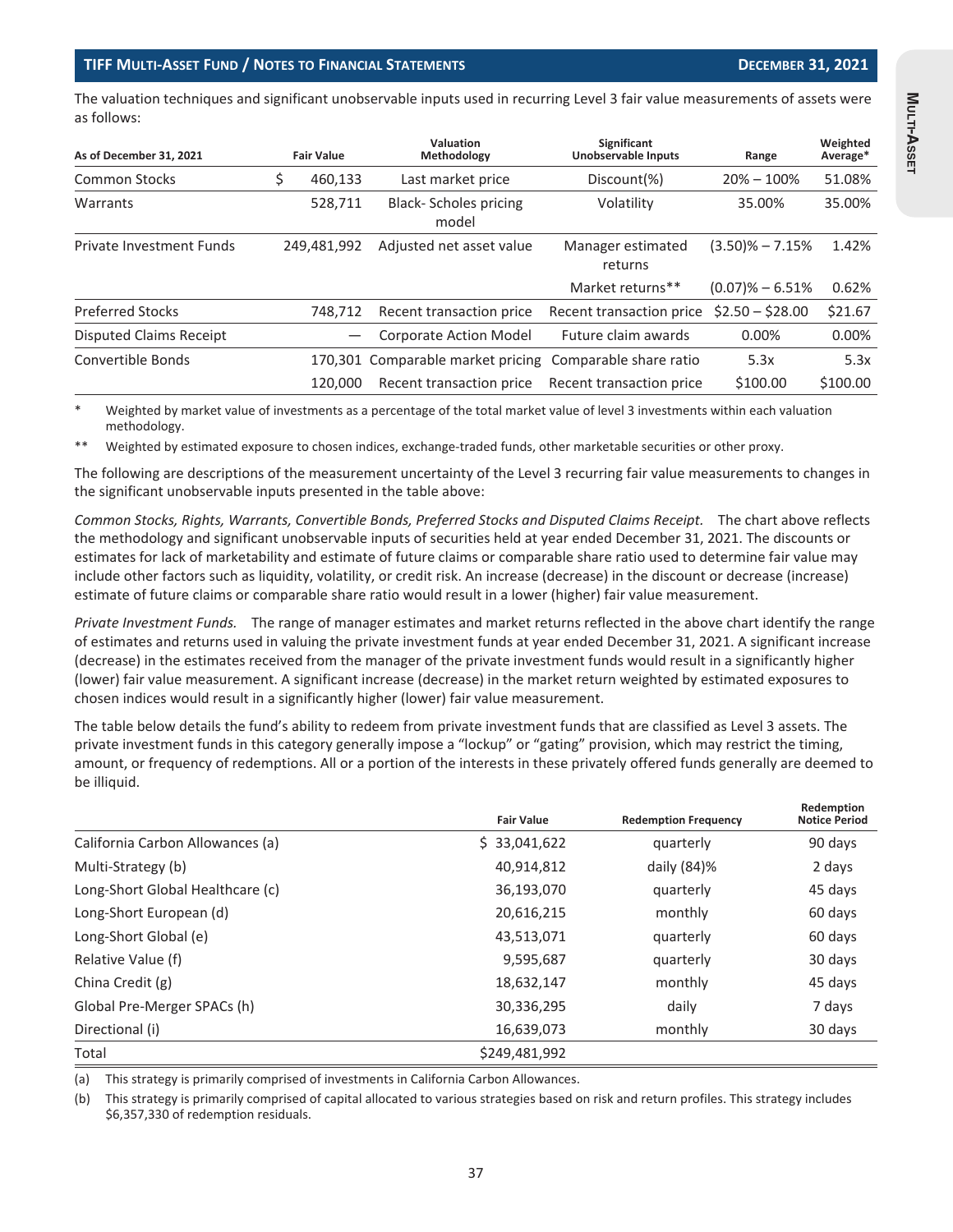### **TIFF MULTI-ASSET FUND / NOTES TO FINANCIAL STATEMENTS DECEMBER 31, 2021**

- (c) This strategy is primarily comprised of long and short positions in global healthcare securities.
- (d) This strategy is primarily comprised of long and short positions in small and mid-cap European equities.
- (e) This strategy is primarily comprised of long and short positions in global common stocks.
- (f) This strategy is primarily comprised of long and short positions in US large-cap common stocks selected using artificial intelligence.
- (g) This strategy is primarily comprised of Chinese convertible bonds.
- (h) This strategy is primarily comprised of investments in special purpose acquisition companies from initial public offering until deal combination announcement.
- (i) This strategy is primarily comprised of global futures, US equities, ETFS, and ADRs selected using quantitative analysis to predict likely short-term price changes.

#### **4. Derivative and Other Financial Instruments**

During the year ended December 31, 2021, the fund invested in derivatives, such as but not limited to futures, currency forwards, purchased and written options, and total return equity swaps for hedging, liquidity, index exposure, and active management strategies. Derivatives are used for "hedging" when TIFF Advisory Services, Inc. ("TAS") or a money manager seeks to protect the fund's investments from a decline in value. Derivative strategies are also used when TAS or a money manager seeks to increase liquidity, implement a cash management strategy, invest in a particular stock, bond or segment of the market in a more efficient or less expensive way, modify the effective duration of the fund's portfolio investments and/or for purposes of total return. Depending on the purpose for which the derivative instruments are being used, the successful use of derivative instruments may depend on, among other factors, TAS's or the money manager's general understanding of how derivative instruments act in relation to referenced securities or markets as well as on market conditions, all of which are out of the control of TAS or the money manager.

#### *Cover for Strategies Using Derivative Instruments*

Transactions using derivative instruments, including futures contracts, written options and swaps, expose the fund to an obligation to another party and may give rise to a form of leverage. It is the fund's policy to segregate assets to cover derivative transactions that might be deemed to create leverage under Section 18 of the 1940 Act. In that regard, the fund will not enter into any such transactions unless it has covered such transactions by owning and segregating either (1) an offsetting ("covered") position in securities, currencies, or other derivative instruments or (2) cash and/or liquid securities with a value sufficient at all times to cover its potential obligations to the extent not covered as provided in (1) above. When the fund is required to segregate cash or liquid securities, it will instruct its custodian as to which cash holdings or liquid assets are to be marked on the books of the fund or its custodian as segregated for purposes of Section 18 of the 1940 Act. The fund will monitor the amount of these segregated assets on a daily basis and will not enter into additional transactions that would require the segregation of cash or liquid securities unless the fund holds a sufficient amount of cash or liquid securities that can be segregated.

#### *Financial Futures Contracts*

The fund may use futures contracts, generally in one of three ways: (1) to gain exposures, both long and short, to the total returns of broad equity indices, globally; (2) to gain exposures, both long and short, to the returns of non-dollar currencies relative to the US dollar; and (3) to manage the duration of the fund's fixed income holdings to targeted levels.

Futures contracts involve varying degrees of risk. Such risks include the imperfect correlation between the price of a derivative and that of the underlying security and the possibility of an illiquid secondary market for these securities. Futures contracts are valued at the settlement price established each day by the board of trade or exchange on which they are traded.

A financial futures contract is an agreement to purchase (long) or sell (short) an agreed amount of securities or other instrument at a set price for delivery at a future date. At the time a futures contract is purchased or sold, the fund must allocate cash or securities as a deposit payment ("initial margin"). An outstanding futures contract is valued daily, and the payment in cash of "variation margin" will be required, a process known as "marking to the market." Each day, the fund will be required to provide (or will be entitled to receive) variation margin in an amount equal to any decline (in the case of a long futures position) or increase (in the case of a short futures position) in the contract's value since the preceding day. The daily variation margin is recorded as a receivable or payable on the Statement of Assets and Liabilities. When the contracts are closed, a realized gain or loss is recorded as net realized gain (loss) from financial futures contracts in the Statement of Operations, equal to the difference between the opening and closing values of the contracts.

US futures contracts have been designed by exchanges that have been designated as "contract markets" by the Commodity Futures Trading Commission and such contracts must be executed through a futures commission merchant or brokerage firm that is a member of the relevant contract market. Futures contracts may trade on a number of exchange markets, and through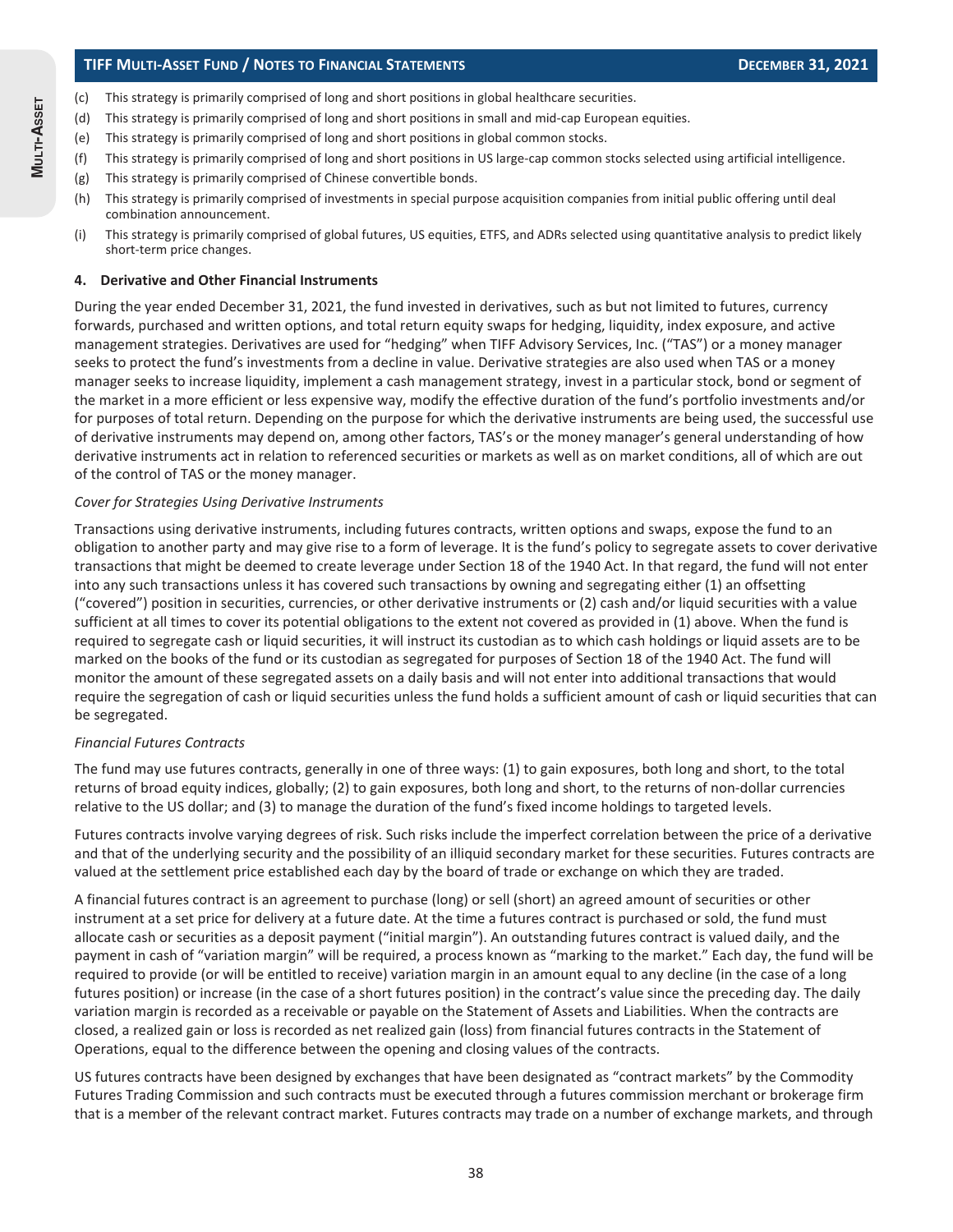**MULTI-ASSET**

Multi-Asset

their clearing corporations, the exchanges guarantee performance of the contracts as between the clearing members of the exchange, thereby reducing the risk of counterparty default. Securities designated as collateral for market value on futures contracts are noted in the Schedule of Investments.

#### *Swap Contracts*

The fund may use swaps and generally uses them in the following ways: (1) to gain exposures, both long and short, to the total returns of broad equity indices; (2) to gain exposure, both long and short, to the total returns of individual equities and bonds; and (3) to gain long-term exposures to the total returns of selected investment strategies. While swaps falling into the first and third categories are often held for multiple quarters, if not years, swaps in the second category can at times be held for shorter time periods or adjusted frequently based on the managers' evolving views of the expected risk/reward of the trade.

At the end of the year, the fund maintained a total return swap contract on a specific index in order to maintain certain exposures. During the period, the fund terminated its remaining total return equity swap contracts.

Generally, swap agreements are contracts between a fund and another party (the swap counterparty) involving the exchange of payments on specified terms over periods ranging from a few days to multiple years. A swap agreement may be negotiated bilaterally and traded OTC between the two parties (for an uncleared swap) or, in some instances, must be transacted through a Futures Commission Merchant and cleared through a clearinghouse that serves as a central counterparty (for a cleared swap). In a basic swap transaction, the fund agrees with the swap counterparty to exchange the returns (or differentials in rates of return) and/or cash flows earned or realized on a particular "notional amount" or value of predetermined underlying reference instruments. The notional amount is the set dollar or other value selected by the parties to use as the basis on which to calculate the obligations that the parties to a swap agreement have agreed to exchange. The parties typically do not actually exchange the notional amount. Instead they agree to exchange the returns that would be earned or realized if the notional amount were invested in given investments or at given interest rates. Examples of returns that may be exchanged in a swap agreement are those of a particular security, a particular fixed or variable interest rate, a particular non-US currency, or a "basket" of securities representing a particular index or portfolio of securities and other instruments. Swaps can also be based on credit and other events.

A fund will generally enter into swap agreements on a net basis, which means that the two payment streams that are to be made by the fund and its counterparty with respect to a particular swap agreement are netted out, with the fund receiving or paying, as the case may be, only the net difference in the two payments. The fund's obligations (or rights) under a swap agreement that is entered into on a net basis will generally be the net amount to be paid or received under the agreement based on the relative values of the obligations of each party upon termination of the agreement or at set valuation dates. The fund will accrue its obligations under a swap agreement daily (offset by any amounts the counterparty owes the fund). If the swap agreement does not provide for that type of netting, the full amount of the fund's obligations will be accrued on a daily basis.

Cleared swaps are subject to mandatory central clearing. Central clearing is designed to reduce counterparty credit risk and increase liquidity compared to bilateral swaps because central clearing interposes the central clearinghouse as the counterparty to each participant's swap, but it does not eliminate those risks completely and may involve additional costs and risks not involved with uncleared swaps.

Upon entering into a swap agreement, the fund may be required to pledge to the swap counterparty an amount of cash and/or other assets equal to the total net amount (if any) that would be payable by the fund to the counterparty if the swap were terminated on the date in question, including any early termination payments. In certain circumstances, the fund may be required to pledge an additional amount, known as an independent amount, which is typically equal to a specified percentage of the notional amount of the trade. In some instances, the independent amount can be a significant percentage of the notional amount. Likewise, the counterparty may be required to pledge cash or other assets to cover its obligations to the fund, net of the independent amount, if any. However, the amount pledged may not always be equal to or more than the amount due to the other party. Therefore, if a counterparty defaults in its obligations to the fund, the amount pledged by the counterparty and available to the fund may not be sufficient to cover all the amounts due to the fund and the fund may sustain a loss. Other risks may apply if an independent amount has been posted.

The fund records a net receivable or payable for the amount expected to be received or paid in the period. Fluctuations in the value of swap contracts are recorded for financial statement purposes as unrealized appreciation (depreciation) on investments. The swap is valued at fair market value as determined by valuation models developed and approved in accordance with the fund's valuation procedures. In addition, the fund could be exposed to risk if the counterparties are unable to meet the terms of the contract or if the value of foreign currencies change unfavorably to the US dollar.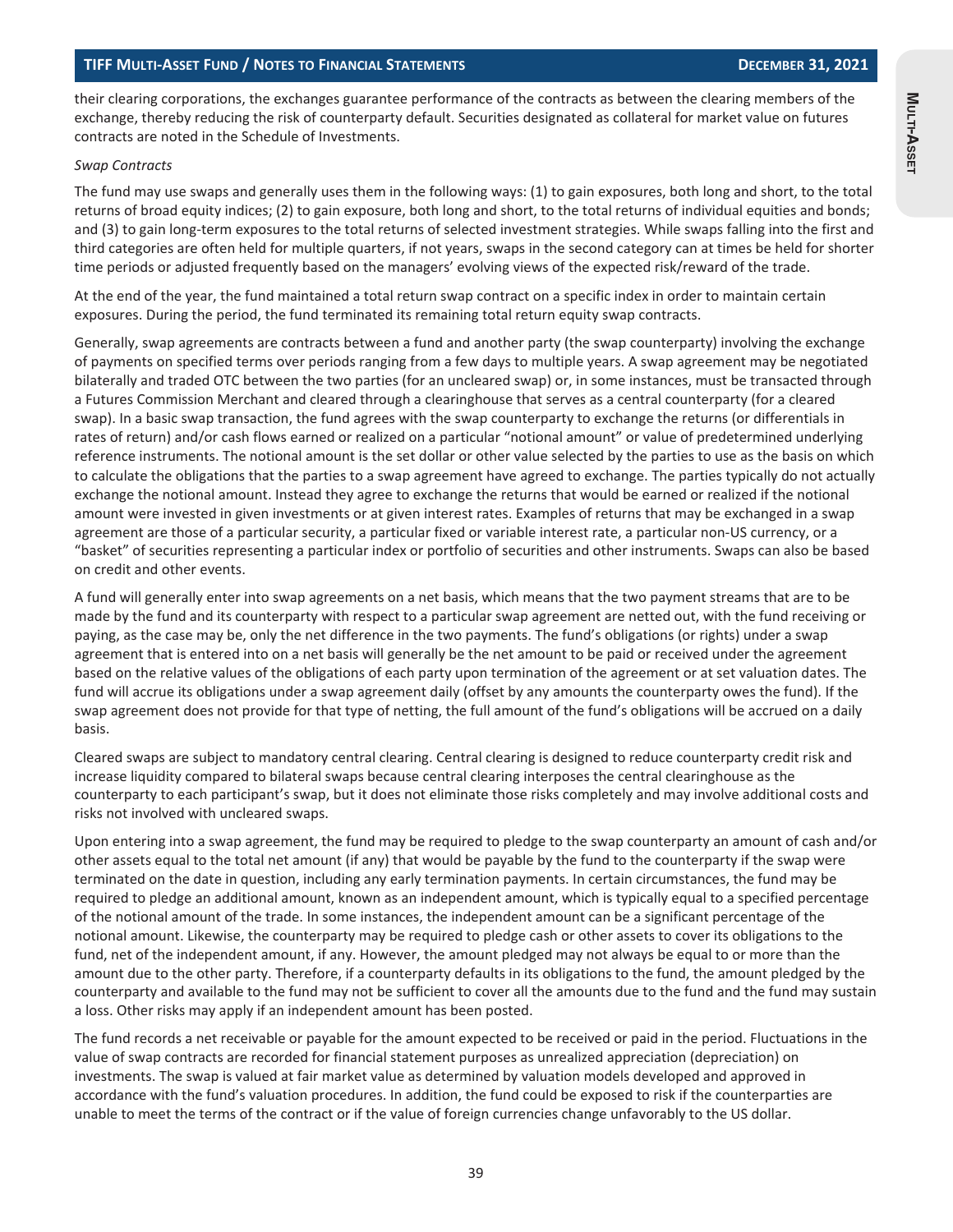# *Options*

**MULTI-ASSET**

MULTI-ASSET

The fund generally uses options to hedge a portion (but not all) of the downside risk in its long or short equity positions and also opportunistically to generate total returns. The fund may also engage in writing options, for example, to express a long view on a security. When writing a put option, the risk to the fund is equal to the notional value of the position.

Generally, an option is a contract that gives the purchaser of the option, in return for the premium paid, the right to buy a specified security, currency or other instrument (an "underlying instrument") from the writer of the option (in the case of a call option), or to sell a specified security, currency, or other instrument to the writer of the option (in the case of a put option) at a designated price during the term of the option or at the expiration date of the option. Put and call options that the fund purchases may be traded on a national securities exchange or in the OTC market. All option positions entered into on a national securities exchange are cleared and guaranteed by the Options Clearing Corporation, thereby reducing the risk of counterparty default. There can be no assurance that a liquid secondary market will exist for any option purchased.

As the buyer of a call option, the fund has a right to buy the underlying instrument (e.g., a security) at the exercise price at any time during the option period (for American style options) or at the expiration date (for European style options). The fund may enter into closing sale transactions with respect to call options, exercise them, or permit them to expire unexercised. As the buyer of a put option, the fund has the right to sell the underlying instrument at the exercise price at any time during the option period (for American style options) or at the expiration date (for European style options). Like a call option, the fund may enter into closing sale transactions with respect to put options, exercise them or permit them to expire unexercised. When buying options, the fund's potential loss is limited to the cost (premium plus transaction costs) of the option.

As the writer of a put option, the fund retains the risk of loss should the underlying instrument decline in value. If the value of the underlying instrument declines below the exercise price of the put option and the put option is exercised, the fund, as the writer of the put option, will be required to buy the instrument at the exercise price. The fund will incur a loss to the extent that the current market value of the underlying instrument is less than the exercise price of the put option net of the premium received by the fund for the sale of the put option. If a put option written by the fund expires unexercised, the fund will realize a gain in the amount of the premium received. As the writer of a put option, the fund may be required to pledge cash and/or other liquid assets at least equal to the value of the fund's obligation under the written put.

The fund may write "covered" call options, meaning that the fund owns the underlying instrument that is subject to the call, or has cash and/or liquid securities with a value at all times sufficient to cover its potential obligations under the option. When the fund writes a covered call option covered by the underlying instrument that is subject to the call, the underlying instruments that are held by the fund and are subject to the call option will be earmarked as segregated on the books of the fund or the fund's custodian. A fund will be unable to sell the underlying instruments that are subject to the written call option until it either effects a closing transaction with respect to the written call, or otherwise satisfies the conditions for release of the underlying instruments from segregation, for example, by segregating sufficient cash and/or liquid assets necessary to enable the fund to purchase the underlying instrument in the event the call option is exercised by the buyer.

When the fund writes an option, an amount equal to the premium received by the fund is included in the fund's Statement of Assets and Liabilities as a liability and subsequently marked to market to reflect the current value of the option written. These contracts may also involve market risk in excess of the amounts stated in the Statement of Assets and Liabilities. In addition, the fund could be exposed to risk if the counter-parties are unable to meet the terms of the contract or if the value of foreign currencies change unfavorably to the US dollar. The current market value of a written option is the last sale price on the market on which it is principally traded. If the written option expires unexercised, the fund realizes a gain in the amount of the premium received. If the fund enters into a closing transaction, it recognizes a gain or loss, depending on whether the cost of the purchase is less than or greater than the premium received.

#### *Forward Currency Contracts*

At times, the fund enters into forward currency contracts to manage the foreign currency exchange risk to which it is subject in the normal course of pursuing international investment objectives. The primary objective of such transactions is to protect (hedge) against a decrease in the US dollar equivalent value of its foreign securities or the payments thereon that may result from an adverse change in foreign currency exchange rates in advance of pending transaction settlements.

A forward currency contract is an agreement between two parties to buy or sell a specific currency for another at a set price on a future date, which is individually negotiated and privately traded by currency traders and their customers in the interbank market. The market value of a forward currency contract fluctuates with changes in forward currency exchange rates. Forward currency contracts are marked-to-market daily, and the change in value is recorded by the fund as an unrealized gain or loss. The fund may either exchange the currencies specified at the maturity of a forward contract or, prior to maturity, enter into a closing transaction involving the purchase or sale of an offsetting forward contract. Closing transactions with respect to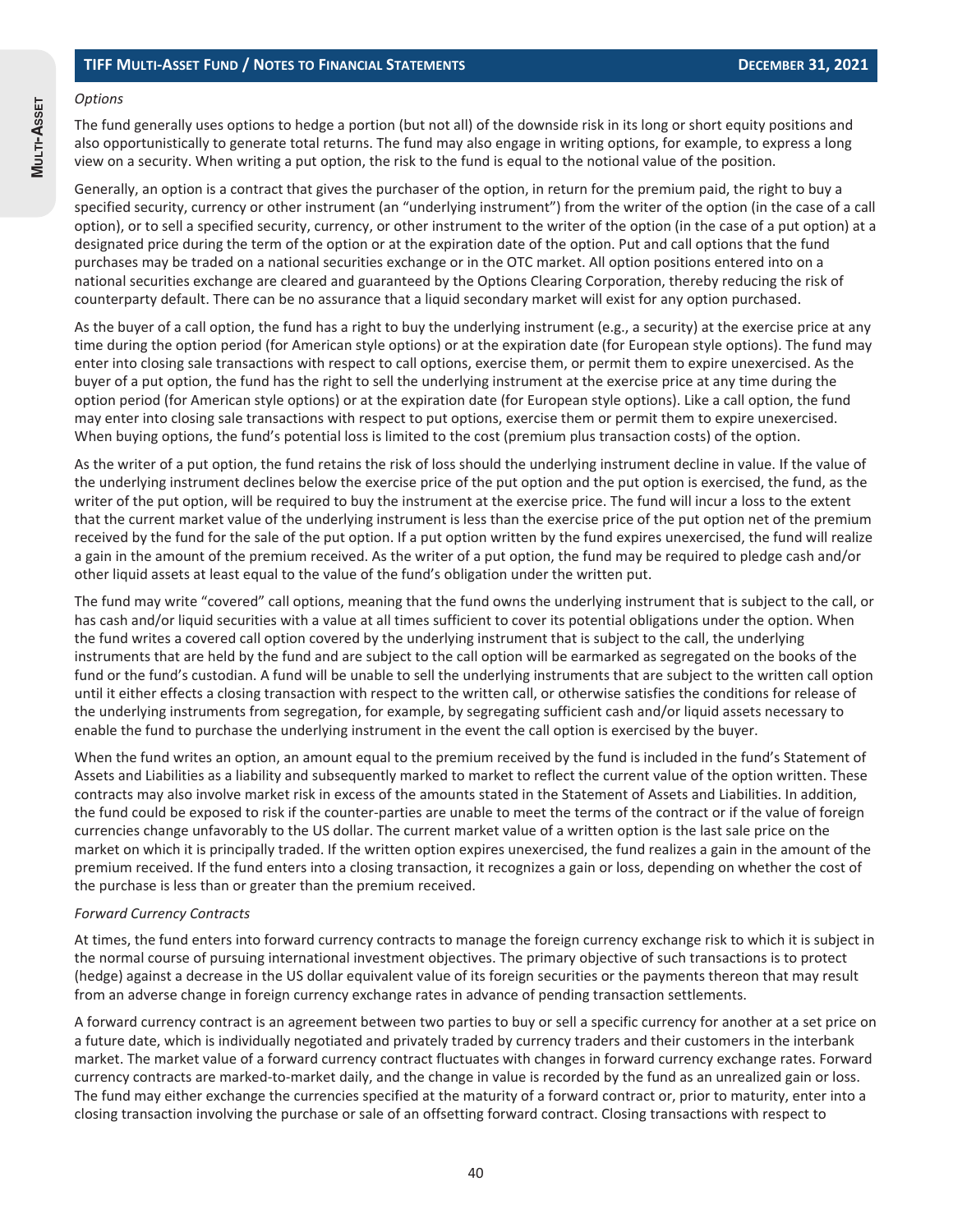#### **TIFF MULTI-ASSET FUND / NOTES TO FINANCIAL STATEMENTS DECEMBER 31, 2021**

forward contracts are usually performed with the counterparty to the original forward contract. The gain or loss arising from the difference between the US dollar cost of the original contract and the value of the foreign currency in US dollars upon closing a contract is included in net realized gain (loss) from forward currency contracts on the Statement of Operations. These contracts may involve market risk in excess of the unrealized gain or loss reflected in the fund's Statement of Assets and Liabilities. In addition, the fund could be exposed to risk if the counterparties are unable to meet the terms of the contracts or if the value of the currency changes unfavorably to the US dollar.

Forward currency contracts held by the fund are fully collateralized by other securities, as disclosed in the accompanying Schedule of Investments. The collateral is evaluated daily to ensure its market value equals or exceeds the current market value of the corresponding forward currency contracts.

#### *Short Selling*

At times, the fund sells securities it does not own in anticipation of a decline in the market price of such securities or in order to hedge portfolio positions. The fund generally will borrow the security sold in order to make delivery to the buyer. Upon entering into a short position, the fund records the proceeds as a deposit with broker for securities sold short in its Statement of Assets and Liabilities and establishes an offsetting liability for the securities or foreign currencies sold under the short sale agreement. The fund is required to pledge cash or securities to the broker as collateral for the securities sold short. Collateral requirements are calculated daily based on the current market value of the short positions. Cash collateral deposited at the fund's custodian for the benefit of the broker is recorded as Deposits with broker for securities sold short on the Statements of Assets and Liabilities. Securities segregated as collateral are denoted on the Schedule of Investments. The liability is marked-to-market while it remains open to reflect the current settlement obligation. Until the security or currency is replaced, the fund is required to pay the lender any dividend or interest earned. Such payments are recorded as expenses to the fund. When a closing purchase is entered into by the fund, a gain or loss equal to the difference between the proceeds originally received and the purchase cost is recorded in the Statement of Operations.

In "short selling," the fund sells borrowed securities or currencies which must at some date be repurchased and returned to the lender. If the market value of securities or currencies sold short increases, the fund may realize losses upon repurchase in amounts which may exceed the liability on the Statement of Assets and Liabilities. Further, in unusual circumstances, the fund may be unable to repurchase securities to close its short position except at prices significantly above those previously quoted in the market.

#### **Derivative Disclosure**

The fund is a party to agreements which include netting provisions or other similar arrangements. While the terms and conditions of these agreements may vary, all transactions under each such agreements constitute a single contractual relationship, and each party's obligation to make any payments, deliveries, or other transfers in respect of any transaction under such agreement may be applied against the other party's obligations under such agreement and netted. A default by a party in performance with respect to one transaction under such an agreement would give the other party the right to terminate all transactions under such agreement and calculate one net amount owed from the defaulting party to the other. The fund is required to disclose positions held at year-end that were entered into pursuant to agreements that allow the fund to net the counterparty's obligations against those of the fund in the event of a default by the counterparty.

At December 31, 2021, the fund's derivative assets and liabilities (by contract type) are as follows:

|                                                                                    |               | <b>Liabilities</b> |
|------------------------------------------------------------------------------------|---------------|--------------------|
| Derivative Financial Instruments:                                                  |               |                    |
| <b>Purchased Options</b>                                                           | 263,948<br>Ś. |                    |
| <b>Written Options</b>                                                             |               | (124, 637)         |
| <b>Total Return Equity Index Swap Contracts</b>                                    |               | (205, 401)         |
| <b>Forward Contracts</b>                                                           | 313,127       | (1,063,894)        |
| Futures Contracts*                                                                 | 7,518,063     | (1,745,023)        |
| Total derivative assets and liabilities                                            | 8,095,138     | (3, 138, 955)      |
| Derivatives not subject to a netting provision or similar arrangement              | 7,782,011     | (1,869,660)        |
| Total assets and liabilities subject to a netting provision or similar arrangement | 313,127       | \$(1, 269, 295)    |

Includes appreciation (depreciation) on the date the contracts are opened through December 31, 2021. Only current day's variation margin is reported within the Statement of Assets and Liabilities.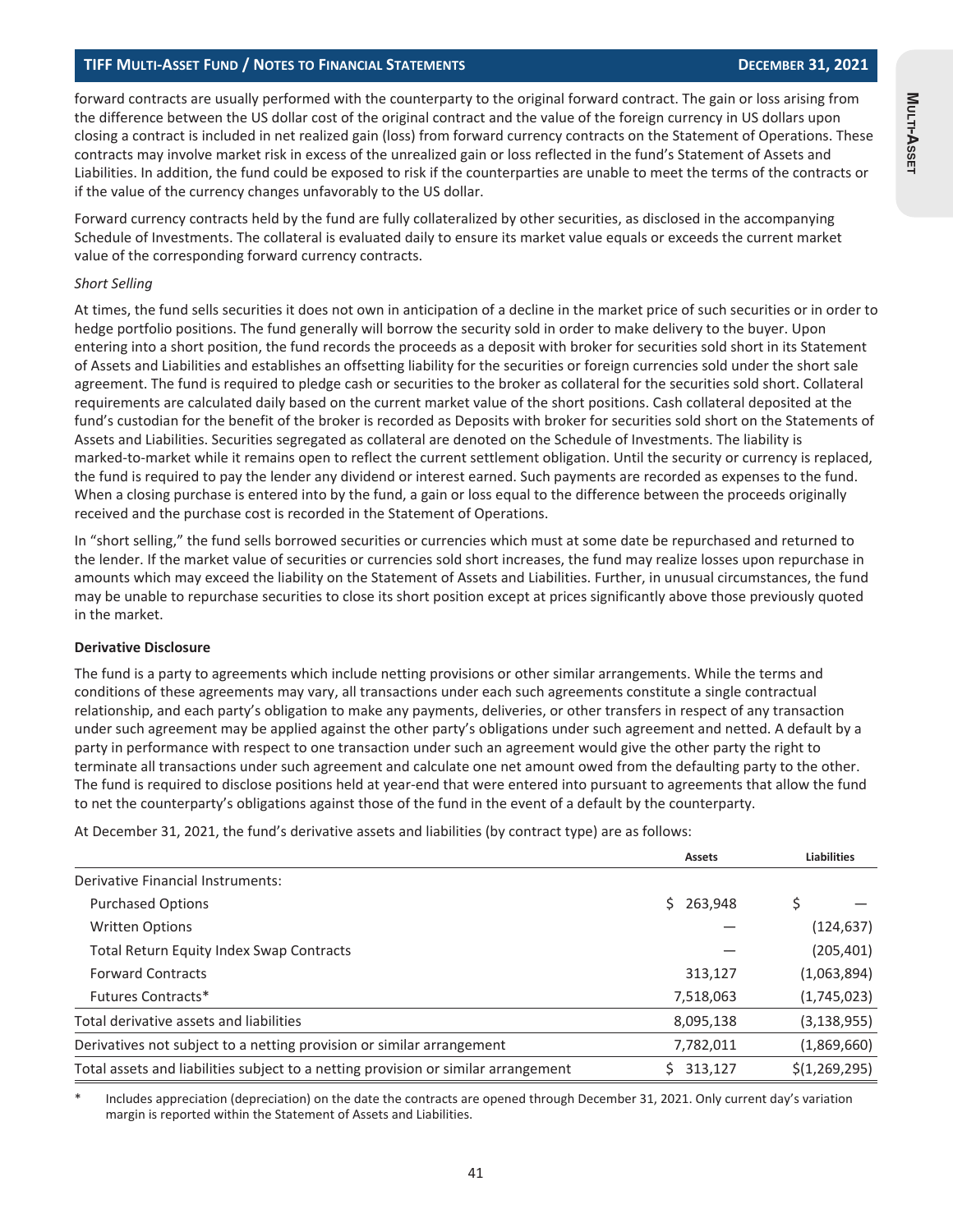The following table presents the fund's derivative assets net of amounts available for offset under a netting provision or similar arrangement and net of the related collateral (excluding any independent amounts) received by the fund as of December 31, 2021:

| Counterparty                          | <b>Derivative</b><br><b>Assets Subiect</b><br>to a Netting<br>Provision<br>or Similar<br>Arrangement | <b>Derivatives</b><br>Available<br>for Offset | Collateral<br><b>Received</b> | <b>Net Amount</b> |
|---------------------------------------|------------------------------------------------------------------------------------------------------|-----------------------------------------------|-------------------------------|-------------------|
| <b>Forward Currency Contracts</b>     |                                                                                                      |                                               |                               |                   |
| Morgan Stanley Capital Services, Inc. | \$313,127                                                                                            | $$$ (31,473)                                  |                               | \$281,654         |
| Total                                 | \$313,127                                                                                            | $$$ (31,473)                                  | $\overline{\phantom{0}}$      | \$281,654         |

The following table presents the fund's derivative liabilities net of amounts available for offset under a netting provision or similar arrangement and net of the related collateral (excluding any independent amounts) pledged by the fund as of December 31, 2021:

| Counterparty                          | <b>Derivative</b><br><b>Liabilities</b><br><b>Subject</b><br>to a Netting<br>Provision<br>or Similar<br>Arrangement | <b>Derivatives</b><br>Available<br>for Offset | Collateral<br>Pledged* | <b>Net Amount</b> |
|---------------------------------------|---------------------------------------------------------------------------------------------------------------------|-----------------------------------------------|------------------------|-------------------|
| <b>Forward Currency Contracts</b>     |                                                                                                                     |                                               |                        |                   |
| Barclays Bank plc                     | \$(1,032,421)                                                                                                       |                                               | \$1,032,421            | \$                |
| Morgan Stanley Capital Services, Inc. | (31, 473)                                                                                                           | 31,473                                        |                        |                   |
| Swap Contracts                        |                                                                                                                     |                                               |                        |                   |
| Goldman Sachs International           | (205,401)                                                                                                           |                                               |                        | 205,401           |
| Total                                 | \$(1, 269, 295)                                                                                                     | \$31,473                                      | \$1,032,421            | \$205,401         |

\* Excess of collateral pledged to the individual counterparty may not be shown for financial reporting purposes.

The following tables provide quantitative disclosure about fair value amounts of and gains and losses on the fund's derivative instruments grouped by contract type and primary risk exposure category as of December 31, 2021. These derivatives are not accounted for as hedging instruments.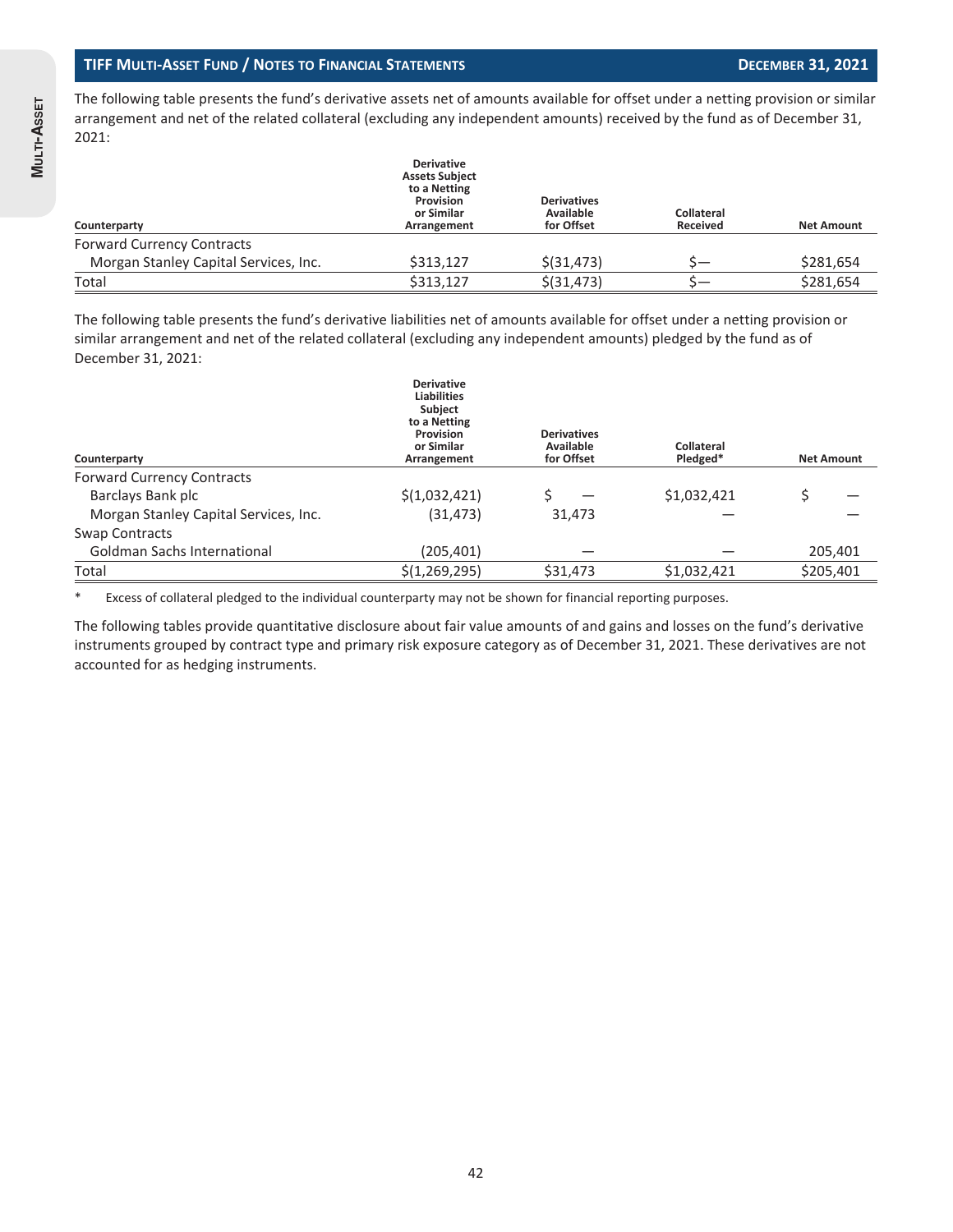The following table lists the fair values of the fund's derivative holdings as of December 31, 2021, grouped by contract type and risk exposure category:

| <b>Derivative Type</b>                                    | <b>Statement of Assets</b><br>and Liability and Location | Foreign<br><b>Currency Risk</b> | Quarterly<br>Average<br>%* | <b>Equity Risk</b> | Quarterly<br>Average<br>%* | <b>Interest Rate Risk</b> | Quarterly<br>Average<br>% | Total            |
|-----------------------------------------------------------|----------------------------------------------------------|---------------------------------|----------------------------|--------------------|----------------------------|---------------------------|---------------------------|------------------|
| <b>Purchased Options</b>                                  | Investments in securities,<br>at value                   | Ś                               | $-\%$                      | Ŝ<br>263,948       | 0.04%                      | $s-$                      | $-$ %                     | Ŝ<br>263,948     |
| Total Return Equity Index<br>Swap Contracts               | Unrealized appreciation on<br>swap contracts             |                                 | $-\%$                      |                    | 0.03%                      |                           | $-\%$                     |                  |
| <b>Forward Currency</b><br>Contracts                      | Unrealized appreciation on<br>forward currency contracts | 313,127                         | 0.02%                      |                    | $-\%$                      |                           | $-\%$                     | 313,127          |
| <b>Financial Futures Contracts</b>                        | Due from broker for<br>futures variation margin**        |                                 | 0.01%                      | 7,518,063          | 0.22%                      |                           | $-\%$                     | 7,518,063        |
| <b>Total Value - Assets</b>                               |                                                          | \$<br>313,127                   |                            | \$7,782,011        |                            | \$—                       |                           | \$8,095,138      |
| <b>Written Options</b>                                    | Written option,<br>at value                              | \$                              | $-\%$                      | \$<br>(124, 637)   | 0.01%                      | $s-$                      | $-\%$                     | \$<br>(124, 637) |
| <b>Total Return Equity Index</b><br><b>Swap Contracts</b> | Unrealized depreciation<br>on swap contracts             |                                 | $-\%$                      | (205, 401)         | 0.01%                      |                           | $-\%$                     | (205, 401)       |
| <b>Forward Currency</b><br>Contracts                      | Unrealized depreciation on<br>forward currency contracts | (1,063,894)                     | 0.24%                      |                    | $-$ %                      |                           | $-\%$                     | (1,063,894)      |
| <b>Financial Futures Contracts</b>                        | Due to broker for futures<br>variation margin**          | (472, 878)                      | 0.01%                      | (1, 272, 145)      | 0.11%                      |                           | 0.01%                     | (1,745,023)      |
| <b>Total Value - Liabilities</b>                          |                                                          | \$(1,536,772)                   |                            | \$(1,602,183)      |                            | Ś-                        |                           | \$(3, 138, 955)  |

The Quarterly Average % is a representation of the volume of derivative activity. Quarterly Average % was calculated as follows: At each quarter endfrom and including December 31, 2020 to and including December 31, 2021, the absolute value of the applicable fair value amount was divided by netassets to derive a percentage of net assets for each quarter end. The Quarterly Average % amount represents the average of these five percentages.

\*\* Includes appreciation (depreciation) on the date the contracts are opened through December 31, 2021. Only current day's variation margin is reported within the Statement of Assets and Liabilities.

The following table lists the amounts of gains or losses included in net increase in net assets resulting from operations for the year ended December 31, 2021, grouped by contract type and risk exposure category.

| <b>Derivative Type</b>             | <b>Statement of Operations</b><br>Location                    | Foreign<br><b>Currency Risk</b> | <b>Equity Risk</b> | Interest<br><b>Rate Risk</b> | Total          |
|------------------------------------|---------------------------------------------------------------|---------------------------------|--------------------|------------------------------|----------------|
|                                    | <b>Realized Gain (Loss)</b>                                   |                                 |                    |                              |                |
| <b>Purchased Options</b>           | Net realized gain (loss)<br>on Investments                    | \$                              | \$ (7,667,777) \$  |                              | \$ (7,667,777) |
| <b>Written Options</b>             | Net realized gain (loss)<br>on Written options                |                                 | 741,814            |                              | 741,814        |
| <b>Swap Contracts</b>              | Net realized gain (loss)<br>on Swaps contracts                |                                 | 3,472,823          |                              | 3,472,823      |
| <b>Forward Currency Contracts</b>  | Net realized gain (loss)<br>on Forward<br>currency contracts  | (7,805,983)                     |                    |                              | (7,805,983)    |
| <b>Financial Futures Contracts</b> | Net realized gain (loss)<br>on Financial<br>futures contracts | 2,190,898                       | 38,344,575         | (698, 293)                   | 39,837,180     |
| <b>Total Realized Gain (Loss)</b>  |                                                               | \$(5,615,085)                   | \$34,891,435       | \$(698, 293)                 | \$28,578,057   |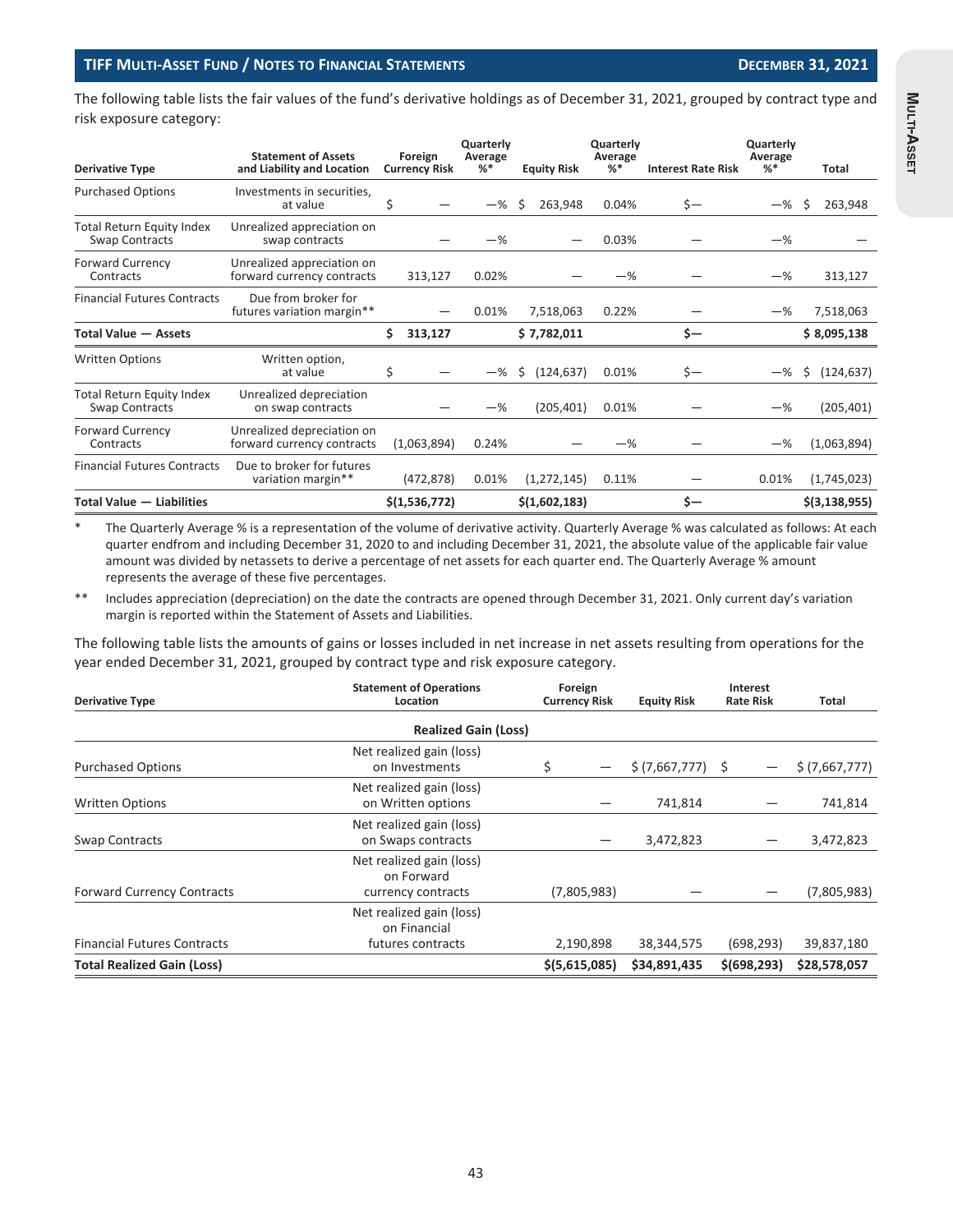The following table lists the change in unrealized appreciation (depreciation) included in net increase in net assets resulting from operations for the year ended December 31, 2021, grouped by contract type and risk exposure category.

| <b>Derivative Type</b>                                | <b>Statement of Operations</b><br>Location                                                | Foreign<br><b>Currency Risk</b> | <b>Equity Risk</b> | Interest<br><b>Rate Risk</b> | Total        |
|-------------------------------------------------------|-------------------------------------------------------------------------------------------|---------------------------------|--------------------|------------------------------|--------------|
|                                                       | <b>Change in Appreciation (Depreciation)</b>                                              |                                 |                    |                              |              |
| <b>Purchased Options</b>                              | Net Change in Unrealized<br>Appreciation (Depreciation)<br>on Investments                 | \$                              | \$3,377,913        | Ś.                           | \$3,377,913  |
|                                                       | Net Change in Unrealized                                                                  |                                 |                    |                              |              |
| <b>Written Options</b>                                | Appreciation (Depreciation)<br>on Written options                                         |                                 | (342,375)          |                              | (342, 375)   |
| Swap Contracts                                        | Net Change in Unrealized<br>Appreciation (Depreciation)<br>on Swap contracts              |                                 | 43,242             |                              | 43,242       |
| <b>Forward Currency Contracts</b>                     | Net Change in Unrealized<br>Appreciation (Depreciation)<br>on Forward currency contracts  | 5,793,123                       |                    |                              | 5,793,123    |
| <b>Financial Futures Contracts</b>                    | Net Change in Unrealized<br>Appreciation (Depreciation)<br>on Financial futures contracts | (472, 878)                      | 6,174,050          | 1,492                        | 5,702,664    |
| <b>Total Change in Appreciation</b><br>(Depreciation) |                                                                                           | \$5,320,245                     | \$9,252,830        | \$1,492                      | \$14,574,567 |

#### **5. Investment Advisory Agreement, Money Manager Agreements, and Other Transactions with Affiliates**

TIP's board has approved an investment advisory agreement for the fund with TAS. The fund pays TAS a monthly fee calculated by applying the annual rates set forth below to the fund's average daily net assets for the month:

| Assets                              |       |
|-------------------------------------|-------|
| On the first \$1 billion            | 0.25% |
| On the next \$1 billion             | 0.23% |
| On the next \$1 billion             | 0.20% |
| On the remainder $($ > \$3 billion) | 0.18% |

Fees for such services paid to TAS by the fund are reflected as investment advisory fees on the Statement of Operations. As of December 31, 2021, \$356,809 remained payable and are included in investment advisory and administrative fees on the Statement of Assets and Liabilities.

TAS provides certain administrative services to the fund under a services agreement. For these services, the fund pays a monthly fee calculated by applying an annual rate of 0.02% to the fund's average daily net assets for the month. Fees for such services paid to TAS by the fund are reflected as administrative fees on the Statement of Operations. As of December 31, 2021, \$29,892 remained payable and are included in investment advisory and administrative fees on the Statement of Assets and Liabilities.

TIP has designated an employee of TAS as its Chief Compliance Officer. For these services provided to TIP, which include the monitoring of TIP's compliance program pursuant to Rule 38a-1 under the 1940 Act, TIP reimburses TAS. MAF pays a pro rata portion of such costs based on its share of TIP's net assets. The costs for such services paid to TAS by the fund were \$207,404 for year ended December 31, 2021 and are included in Chief Compliance Officer's costs and Trustee's fees on the Statement of Operations. As of December 31, 2021, no amount remained payable.

TIP's board, all of whom are considered "disinterested trustees" as defined in the 1940 Act, serve as volunteers and receive no fees or salary for their service as board members. The independent chair of the board received compensation of \$41,652 from MAF for the year ended December 31, 2021 for service as independent chair. Fees paid for such services are included in Chief Compliance Officer's costs and Trustee's fees on the Statement of Operations. As of December 31, 2021, \$10,000 remained payable and are included in Chief Compliance Officer's costs and Trustee's fees on the Statement of Assets and Liabilities.

TIP's board has approved money manager agreements with each of the money managers. Certain money managers will receive fees based in whole or in part on performance of the money manager's portfolio. Other money managers will receive management fees equal to a specified percentage per annum of the assets under management by such money manager with a single rate or on a descending scale. Money managers who provided services to the fund and their fee terms during the year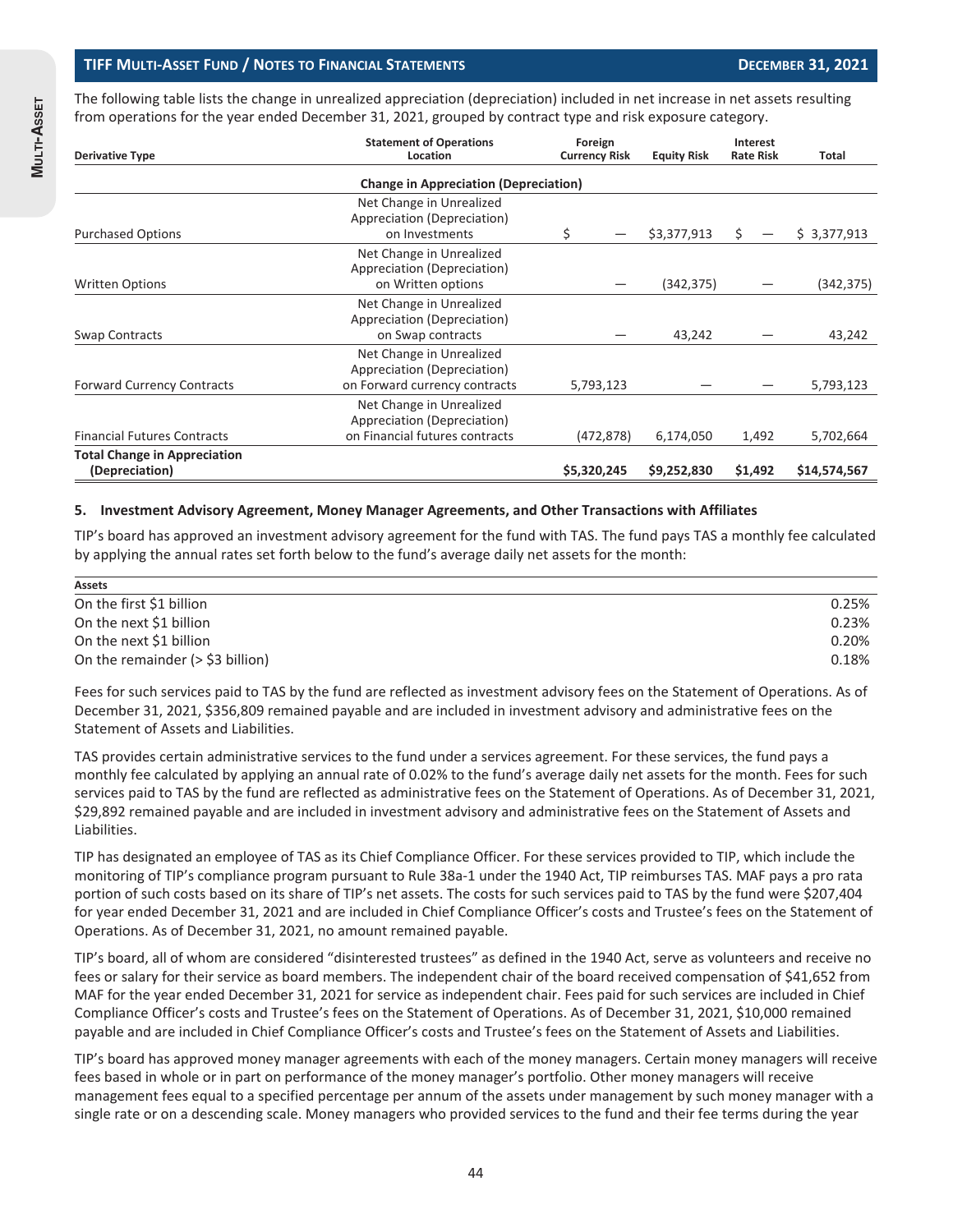ended December 31, 2021 were as follows:

#### **Assets-Based Schedules [a] All paid Monthly**

| <b>Money Manager/Strategy</b>                              | Minimum | Maximum                  | <b>Breakpoints</b> |
|------------------------------------------------------------|---------|--------------------------|--------------------|
| Amundi Pioneer Institutional Asset Management, Inc. - Beta | 0.02%   | 0.03%                    | <b>YES</b>         |
| Fundsmith, LLP                                             | 0.90%   | $\overline{\phantom{m}}$ | NO                 |
| Green Court Capital Management Limited                     | 0.60%   | 0.90%                    | <b>YES</b>         |

#### **Blended Asset-Based and Performance-Based Fee Schedules**

| Asset-Based Portion - All Paid Monthly |  |
|----------------------------------------|--|
|                                        |  |

**Performance-Based Portion – All Paid Annually** 

| Money Manager/<br><b>Strategy</b>      |                                                            | Minimum (a) Maximum (a) Breakpoints |            | Benchmark/Hurdle (b)                                                                                                                                                             | High Water Mark (b) Performance Fee |                   | Fee Cap (b) | Performance<br><b>Performance Measurement</b><br>Period |
|----------------------------------------|------------------------------------------------------------|-------------------------------------|------------|----------------------------------------------------------------------------------------------------------------------------------------------------------------------------------|-------------------------------------|-------------------|-------------|---------------------------------------------------------|
| <b>AQR Capital</b><br>Management $-US$ | 0.20%                                                      |                                     |            | Russell 1000 Total<br>Return Index (net)                                                                                                                                         |                                     | 14% (c)           |             | Calendar<br>Year                                        |
| Deep Basin Capital LP<br>$(d)$ *       | 1.125%                                                     | 1.20%                               |            |                                                                                                                                                                                  | <b>YES</b>                          | 16.25% $(c)$      |             | Calendar<br>year                                        |
| Keel Capital AB                        | 1.30%                                                      |                                     |            |                                                                                                                                                                                  | <b>YES</b>                          | $20%$ (c)         |             | Calendar<br>year                                        |
| Kopernik Global<br>Investors, LLC      | 0.10%                                                      |                                     |            | <b>MSCI All Country World</b><br>Index (net)                                                                                                                                     |                                     | $20%$ (c)         |             | Calendar<br>year                                        |
| <b>Mission Value</b><br>Partners, LLC  | 0.50%                                                      | 0.75%                               | <b>YES</b> | 36 month blended<br>hurdle of avg monthly<br>change in Consumer<br>Price Index x 12 +<br>spread of 4%<br>for months prior to<br>April 1, 2019 and a flat<br>4.5%-5.5% thereafter |                                     | 10% (e)           | 1.00%       | Rolling<br>36 months                                    |
| NewGen Asset<br>Management<br>Limited  | 1.50%                                                      |                                     |            |                                                                                                                                                                                  | <b>YES</b>                          | $10\%$ (c)        |             | Calendar<br>Year                                        |
| Strategy Capital, LLC                  | Blended<br>rate<br>between<br>0.48%<br>and<br>$0.10\%$ (f) | 0.75%                               | <b>YES</b> | S&P 500 Index (net)                                                                                                                                                              |                                     | 10%-20% (c) $(g)$ |             | Calendar<br>year                                        |
| <b>TB Alternative Assets</b><br>Ltd    | 0.75%                                                      |                                     |            | Blend: 50% MSCI<br>China Index and<br>50% CSI 300 Index                                                                                                                          |                                     | 15% (c)           |             | Calendar<br>year                                        |

(a) Fee schedules are based on assets under management, irrespective of performance. The fee rate is applied to average net assets.

(b) The performance-based fee information provided details the specified percentage of performance fee that could be earned by the money manager. The performance-based fee amount is determined by the return generated by the money manager's portfolio in excess of either the return of the portfolio's benchmark, a specified percentage of the net appreciation of the manager's portfolio over a hurdle or a high water mark. In order to earn a performance fee, money managers, as applicable, have to recover prior year underperformance, if any, on a cumulative basis over their benchmark or high water mark before they can earn incentive fees. Additionally, certain money managers are also limited by a performance fee cap. Total returns are generally computed over rolling time periods of varying lengths and are in most cases determined gross of fund expenses and fees, except custodian transaction charges and, in certain cases, the asset-based fee and/or performance-based fee applicable to the money manager's account.

(c) Performance-based fees earned on excess return (portfolio over benchmark or high water mark) expressed as a percentage of ending net assets for the performance period.

- (d) Asset based fee rate is reduced over time as follows: 1.2% per annum on all assets thereafter unless if after September 1, 2021 the assets managed by in the Deep Basin long/short strategy exceed \$750 million for two consecutive calendar quarters in which case the rate would be reduced to 1.125% per annum on all assets.
- (e) Performance-based fees earned on excess return (portfolio over benchmark) expressed as a percentage of average net assets.
- (f) Asset based fee minimum rate is a blended rate between 0.48% and 0.10% based on manager assets.
- (g) Performance fee rate based on average assets managed by Strategy Capital, LLC, excluding TIFF advised assets and assets of Strategy Capital, LLC and its affiliates.
- Deep Basin Capital LP ceased managing assets for the fund as of March 2021.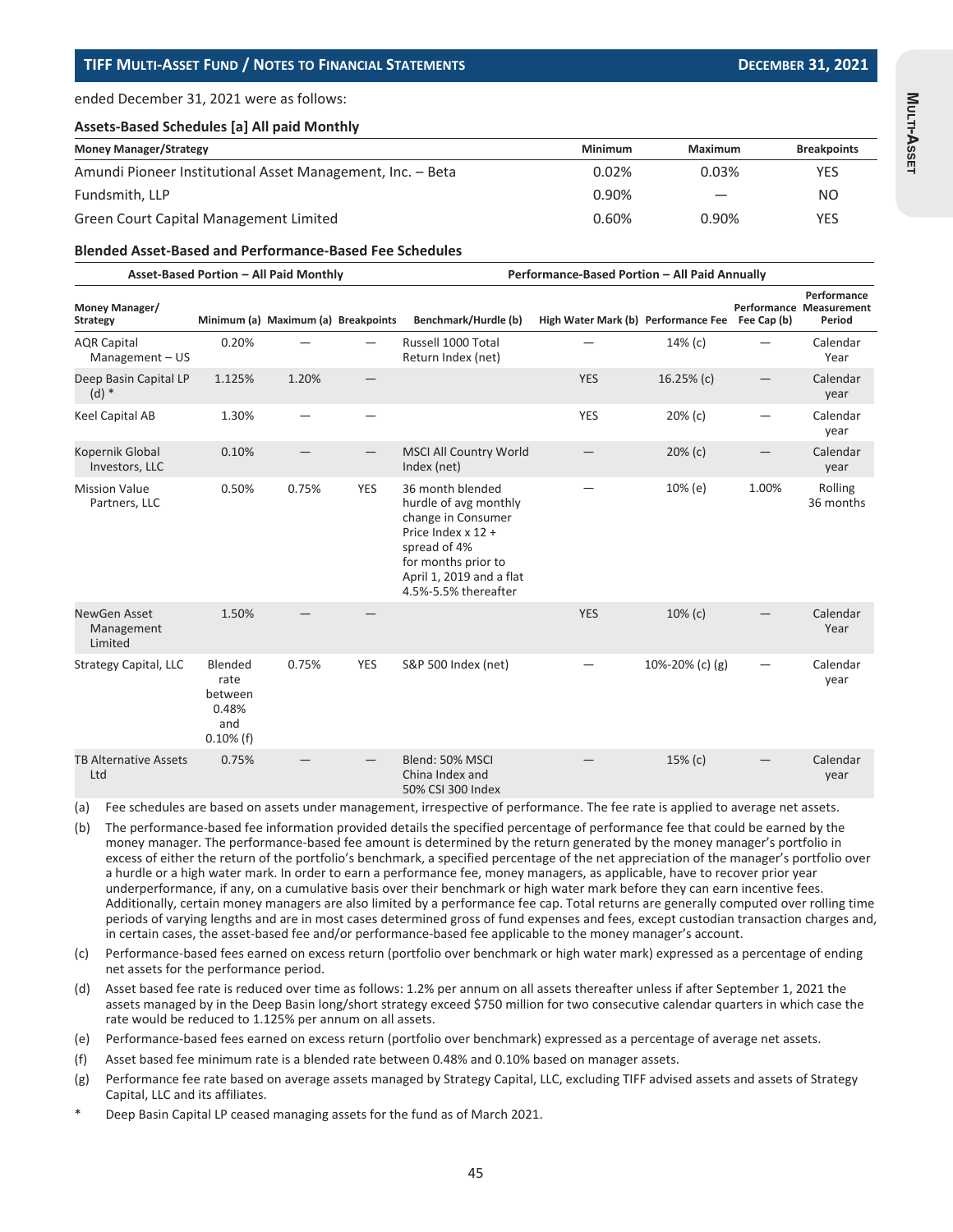Fees for such services paid to the individual money managers are reflected as money manager fees on the Statement of Operations. As of December 31, 2021, \$493,382 remained payable and reflected as Money Manager fees on the Statement of Assets and Liabilities.

With respect to MAF's investments in other registered investment companies, private investment funds, exchange-traded funds, and other acquired funds, MAF bears its ratable share of each such entity's expenses, including its share of the management and performance fees, if any, charged by such entity through that entity's NAV. MAF's share of management and performance fees charged by such entities is in addition to fees paid by MAF to TAS and the money managers.

#### **6. Fund Administration and Custody Agreement**

Pursuant to a series of agreements, State Street Bank and Trust Company ("State Street") earns a fee for providing core fund administration, fund accounting, domestic custody, and transfer agent services. Fees paid for non-core services rendered by State Street include, but are not limited to, foreign custody and transactional fees, which are based upon assets of the fund and/or on transactions entered into by the fund during the period, and out-of-pocket expenses. Fees for such services paid to State Street by the fund are reflected as fund administration and custody fees on the Statement of Operations. As of December 31, 2021, \$786,641 remained payable and reflected as fund administration and custody fees on the Statement of Assets and Liabilities.

#### **7. Investment Transactions**

Cost of investment securities purchased and proceeds from sales of investment securities, other than short-term investments, during the year ended December 31, 2021 were as follows:

|                                     | <b>Purchases</b> | <b>Sales</b>    |
|-------------------------------------|------------------|-----------------|
| <b>Non-US Government Securities</b> | \$980,829,013    | \$1,075,402,911 |
| <b>US Government Securities</b>     | 197,559,955      | 174,946,053     |

#### **8. Federal Tax Information**

The cost of investments, the aggregate gross unrealized appreciation/(depreciation), and the net unrealized appreciation/ (depreciation) on investments at December 31, 2021, are as follows:

| <b>Gross Unrealized</b><br>Appreciation | <b>Gross Unrealized</b><br><b>Depreciation</b> | <b>Net Unrealized</b><br>Appreciation/<br>(Depreciation) | Tax Cost of<br><b>Investments</b> |
|-----------------------------------------|------------------------------------------------|----------------------------------------------------------|-----------------------------------|
| \$361,641,336                           | \$(193, 441, 453)                              | \$168,199,883                                            | \$1,391,174,714                   |

The difference between the tax cost of investments and the cost of investments for GAAP purposes is primarily due to the tax treatment of wash sale losses, mark to market on derivatives, mark to market on passive foreign investment companies, partnerships, and tax adjustments related to holding offsetting positions such as constructive sales.

Dividends and distributions from net investment income and net realized capital gains are determined in accordance with federal income tax regulations, which may differ from GAAP. These "book/tax" differences are considered either temporary or permanent in nature. To the extent these differences are permanent in nature, such amounts are reclassified within the capital accounts based on their federal tax-basis treatment; temporary differences do not require reclassification.

During the year ended December 31, 2021, the fund made reclassifications between components that make up net assets primarily due to capital gains from foreign currency, swap income, passive foreign investment companies.

At December 31, 2021, the components of distributable earnings/(accumulated losses) on a tax basis detailed below differ from the amounts reflected in the fund's Statement of Assets and Liabilities by temporary book/tax differences, largely arising from wash sales, partnership income, passive foreign investment companies, financial futures transactions, forward currency contracts, constructive sales, and straddle deferral.

| <b>Undistributed</b><br><b>Ordinary Income</b> | Undistributed<br><b>Capital Gains</b> | <i>(Accumulated</i><br>Capital and<br>Other Losses) | <b>Unrealized</b><br>Appreciation/<br>(Depreciation) (a) |
|------------------------------------------------|---------------------------------------|-----------------------------------------------------|----------------------------------------------------------|
| \$5,319,773                                    | \$58,561,452                          |                                                     | \$164,017,304                                            |

(a) Includes unrealized appreciation on investments, short sales, derivatives, and foreign currency-denominated assets and liabilities, if any.

46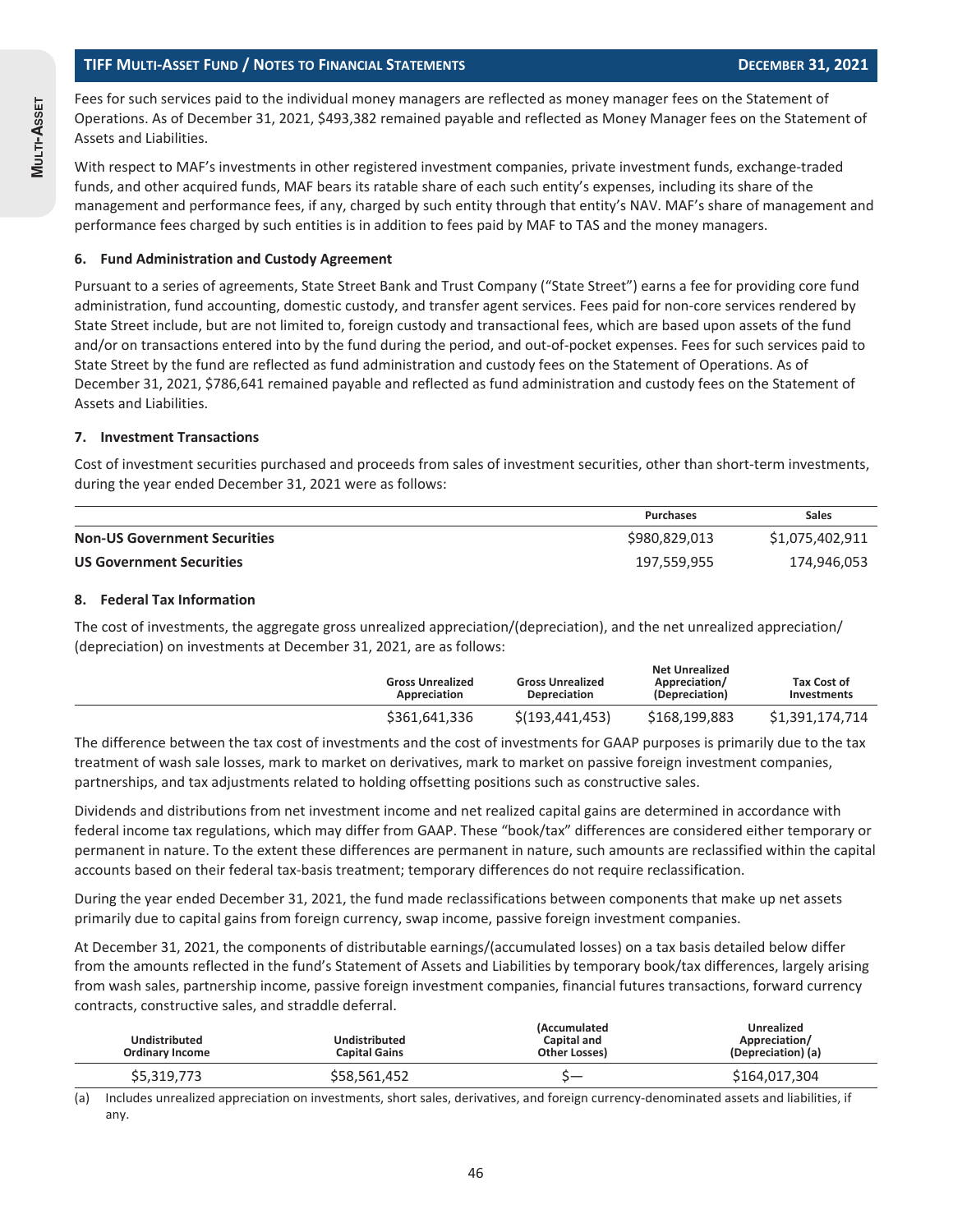The amount and character of tax basis distributions paid during the years ended December 31, 2021 and December 31, 2020 are detailed below.

|                    | 2021                      |               |                    | 2020                             |              |
|--------------------|---------------------------|---------------|--------------------|----------------------------------|--------------|
| Ordinary<br>Income | Long-Term<br>Capital gain | Total         | Ordinary<br>Income | Long-Term<br><b>Capital Gain</b> | Total        |
| \$75,949,531       | \$150,471,260             | \$226,420,791 |                    | \$13,987,772                     | \$13,987,772 |

#### **9 Repurchase and Reverse Repurchase Agreements**

The fund will engage in repurchase and reverse repurchase transactions under the terms of master repurchase agreements with parties approved by TAS or the relevant money manager.

In a repurchase agreement, the fund buys securities from a counterparty (e.g., typically a member bank of the Federal Reserve system or a securities firm that is a primary or reporting dealer in US Government securities) with the agreement that the counterparty will repurchase them at the same price plus interest at a later date. In certain instances, the fund may enter into repurchase agreements with one counterparty, but face another counterparty at settlement. Repurchase agreements may be characterized as loans secured by the underlying securities. Such transactions afford an opportunity for the fund to earn a return on available cash at minimal market risk, although the fund may be subject to various delays and risks of loss if the counterparty becomes subject to a proceeding under the US Bankruptcy Code or is otherwise unable to meet its obligation to repurchase the securities. In transactions that are considered to be collateralized fully, the securities underlying a repurchase agreement will be marked to market every business day so that the value of such securities is at least equal to the repurchase price thereof, including accrued interest.

In a reverse repurchase agreement, the fund sells US Government securities and simultaneously agrees to repurchase them at an agreed-upon price and date. The difference between the amount the fund receives for the securities and the additional amount it pays on repurchase is deemed to be a payment of interest. Reverse repurchase agreements create leverage, a speculative factor, but will not be considered borrowings for the purposes of limitations on borrowings. When a fund enters into a reverse repurchase agreement, it must segregate on its or its custodian's books cash and/or liquid securities in an amount equal to the amount of the fund's obligation (cost) to repurchase the securities, including accrued interest.

The following table presents the fund's repurchase agreements net of amounts available for offset and net of the related collateral received as of December 31, 2021:

| Counterparty                | <b>Assets Subject</b><br>to a Netting<br><b>Provision or</b><br><b>Similar</b><br>Arrangement | <b>Liabilities</b><br><b>Available for</b><br>Offset | <b>Collateral</b><br>Received* | <b>Net Amount</b> |
|-----------------------------|-----------------------------------------------------------------------------------------------|------------------------------------------------------|--------------------------------|-------------------|
| Fixed Income Clearing Corp. | \$179,226,892                                                                                 |                                                      | \$(179, 226, 892)              | $S-$              |
| Total                       | \$179,226,892                                                                                 |                                                      | \$(179, 226, 892)              |                   |

Excess of collateral received from the individual counterparty may not be shown for financial reporting purposes.

Please see Note 4, Derivatives and Other Financial Instruments, for further discussion of netting provisions and similar arrangements.

#### **10. Securities Lending**

In order to earn additional income, the fund may engage in securities lending, subject to the limitations set forth in the 1940 Act and relevant guidance by the staff of the Securities and Exchange Commission ("SEC"). If the fund engages in securities lending, the Portfolio will lend through its custodian, currently State Street Bank and Trust Company ("State Street"), acting as securities lending agent on behalf of the fund. Under the current arrangement, State Street will manage the Portfolio's collateral in accordance with the securities lending agency agreement between the fund and State Street and indemnify the fund against counterparty risk. The loans will be collateralized by cash (which may be invested in a money market fund) and/or non-cash collateral (which may include U.S. Treasury securities) at least equal at all times to the market value of the securities loaned. The contractual maturity of collateral received under the securities lending agreement is classified as overnight and continuous as the securities are callable on demand. The fund bears the risk of delay in recovery of, or loss of rights in, the securities loaned. The fund may also record a realized gain or loss on securities deemed sold due to a borrower's inability to return securities on loan. The fund bears the risk of any loss on investment of cash collateral. The fund will receive compensation for lending its securities in the form of fees or it will retain a portion of interest earned on the investment of any cash collateral. The fund will also continue to receive interest and dividends on the securities loaned and any gain or loss in the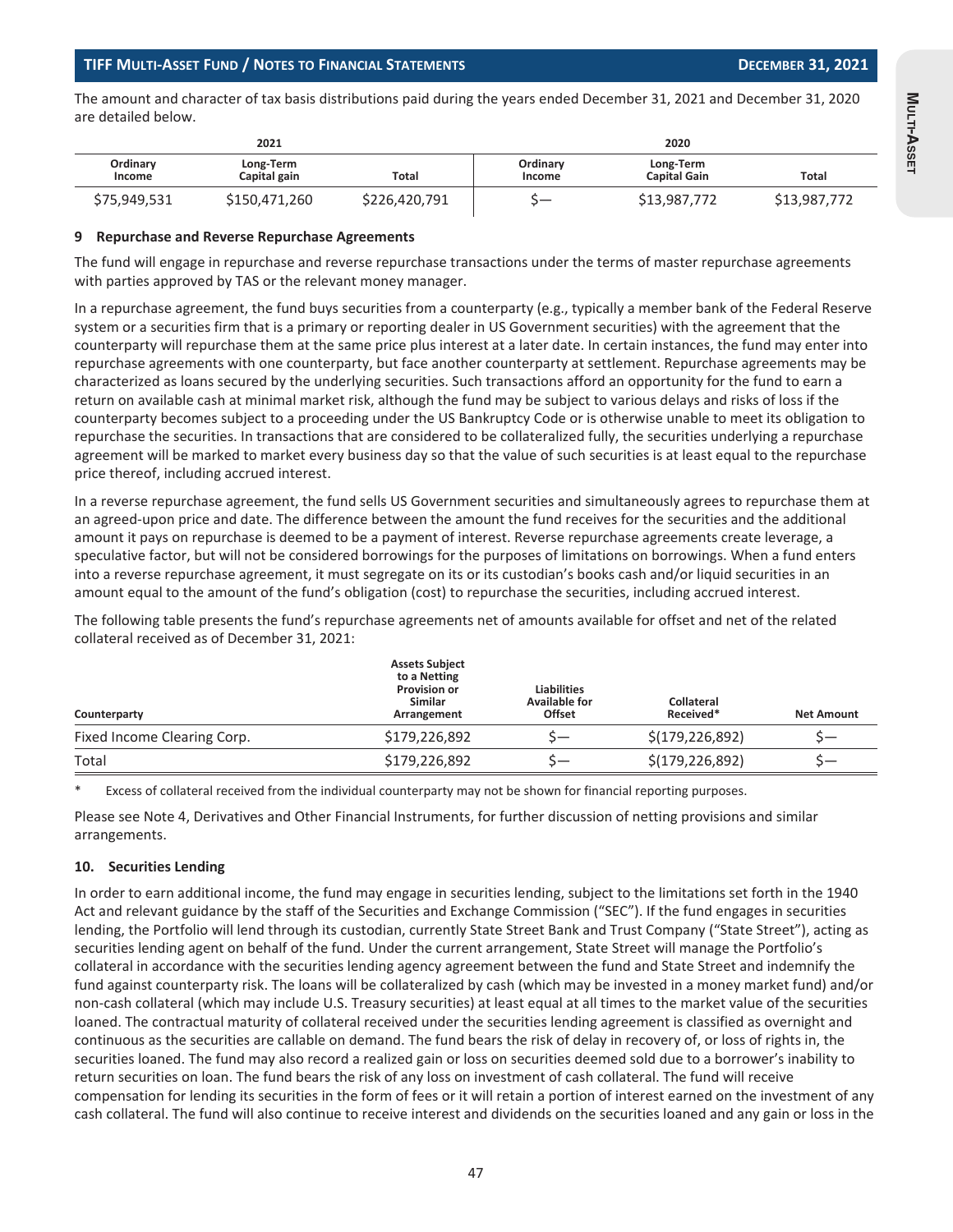market price of the securities loaned that may occur during the term of the loan will be for the account of the fund. Income earned from securities lending activities, if any, is reflected in the Statement of Operations. As of December 31, 2021, the fund had securities on loan with an aggregate market value of \$16,249,127; the total market value of collateral held by the fund was \$16,772,385. The market value of the collateral held included non-cash collateral, in the form of U.S. Treasury securities, with a value of \$14,950,365 and cash collateral, which was invested into the State Street Navigator Securities Lending Government Money Market Portfolio, with a value of \$1,822,020.

#### **11. Capital Share Transactions**

While there are no sales commissions (loads) or 12b-1 fees, MAF ceased charging entry and exit fees on capital invested or redeemed effective December 1, 2021. These fees, which were paid to the fund directly, not to TAS or other vendors supplying services to the fund, were designed, in part, to protect non-transacting members from bearing the transaction costs, including market impact, that may arise from a transacting member's purchases, exchanges, and redemptions of MAF shares. These fees were originally designed to encourage investment only by members with a long-term investment horizon. Further, they were designed to discourage market timing or other inappropriate short-term trading by members.

Based upon observed member purchase and redemption activity over many years, TAS and the TIP Board members determined that the entry and exit fees for MAF were no longer necessary to encourage investment only by members with a long-term investment horizon or to discourage market timing or other inappropriate short-term trading by members. Based upon those observations of the transaction costs, including market impact, that may arise from transacting members' purchases, exchanges, and redemptions of MAF shares, TIP fund management and the TIP Board have determined that it would be appropriate to lower the entry and exit fees for MAF from 0.50% to 0.35% effective October 1, 2020 and further determined to eliminate the entry and exit fees entirely effective December 1, 2021.

Members of the fund have the ability to elect a systematic withdrawal plan option and can redeem up to 6% of the value of their account each fiscal year without paying the exit fee normally assessed on redemptions, subject to certain conditions. Members that elect to take the systematic withdrawal option enhancement will be required to reinvest their quarterly dividends and distributions.

#### **12. Concentration of Risks**

MAF may engage in transactions with counterparties, including but not limited to repurchase and reverse repurchase agreements, forward contracts, futures and options, and total return, credit default, interest rate, and currency swaps. The fund may be subject to various delays and risks of loss if the counterparty becomes insolvent or is otherwise unable to meet its obligations.

The fund engages multiple external money managers, each of which manages a portion of the fund's assets. A multi-manager fund entails the risk, among others, that the advisor may not be able to (1) identify and retain money managers who achieve superior investment returns relative to similar investments; (2) combine money managers in the fund such that their investment styles are complementary; or (3) allocate cash among the money managers to enhance returns and reduce volatility or risk of loss relative to a fund with a single manager.

The fund invests in private investment funds that entail liquidity risk to the extent they are difficult to sell or convert to cash quickly at favorable prices.

The fund invests in fixed income securities issued by banks and other financial companies, the market values of which may change in response to interest rate fluctuations. Although the fund generally maintains a diversified portfolio, the ability of the issuers of the fund's portfolio securities to meet their obligations may be affected by changing business and economic conditions in a specific industry, state, or region.

The fund invests in US Government securities. Because of the rising US Government debt burden, it is possible that the US Government may not be able to meet its financial obligations or that securities issued or backed by the US Government may experience credit downgrades. Such a credit event may adversely affect the financial markets.

The fund invests in securities of foreign issuers in various countries. These investments may involve certain considerations and risks not typically associated with investments in the US, a result of, among other factors, the possibility of future political and economic developments and the level of governmental supervision and regulation of securities markets in the respective countries.

The fund invests in small capitalization stocks. These investments may entail different risks than larger capitalizations stocks, including potentially lesser degrees of liquidity.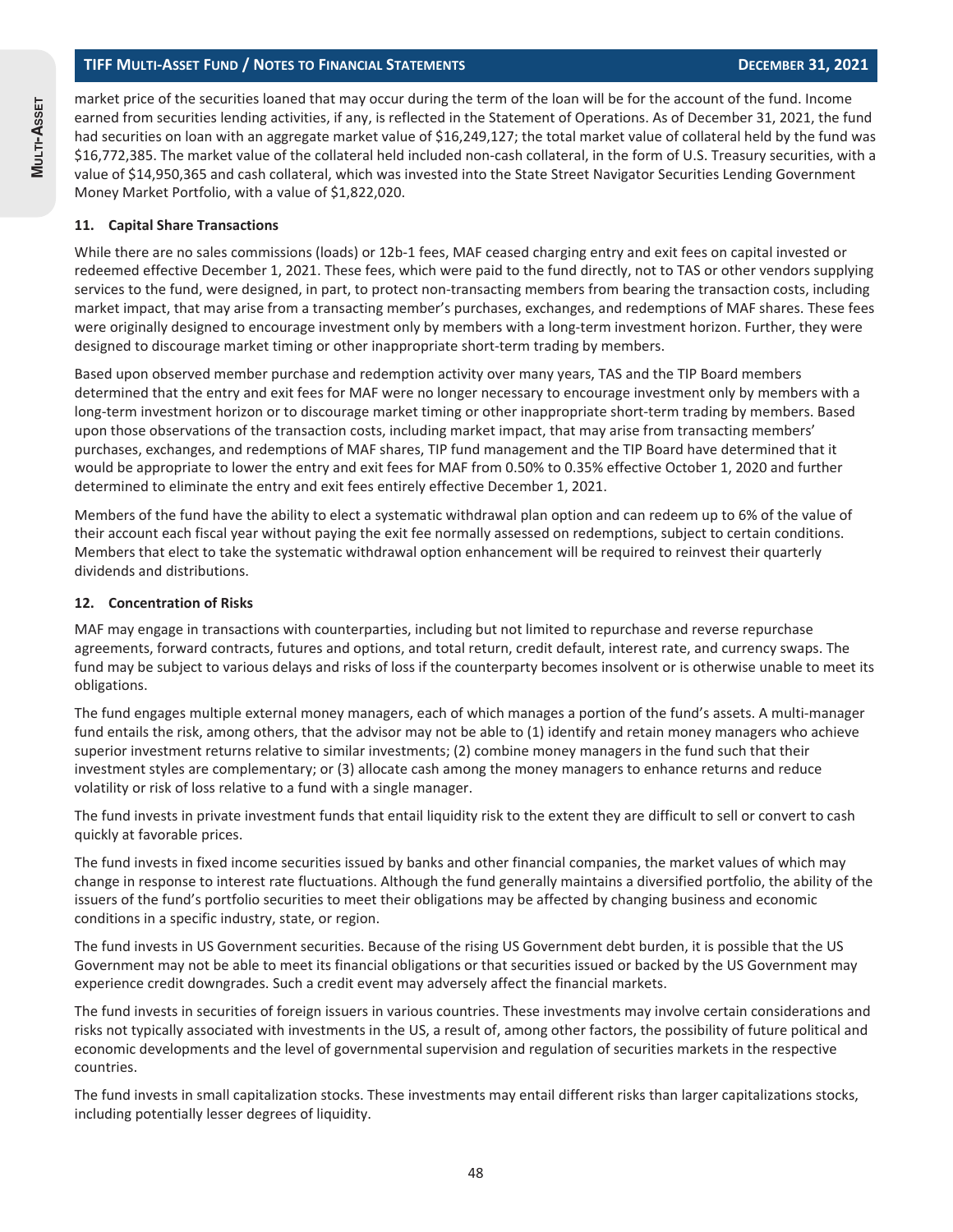#### **TIFF MULTI-ASSET FUND / NOTES TO FINANCIAL STATEMENTS DECEMBER 31, 2021**

The fund may engage in short sales in which it sells a security it does not own. To complete such a transaction, the fund must borrow or otherwise obtain the security to make delivery to the buyer. The fund then is obligated to replace the borrowed security by purchasing the security at the market price at the time of replacement. The price at such time may be more or less than the price at which the security was sold by the fund. The fund's investment performance will suffer if a security that it has sold short appreciates in value.

#### **13. Indemnifications**

In the normal course of business, the fund enters into contracts that provide general indemnifications. The fund's maximum exposure under these arrangements is dependent on future claims that may be made against the fund and, therefore, cannot be established; however, based on experience, the risk of loss from such claims is considered remote.

#### **14. Subsequent Events**

Management has evaluated the possibility of subsequent events and has determined that there are no material events that would require disclosure.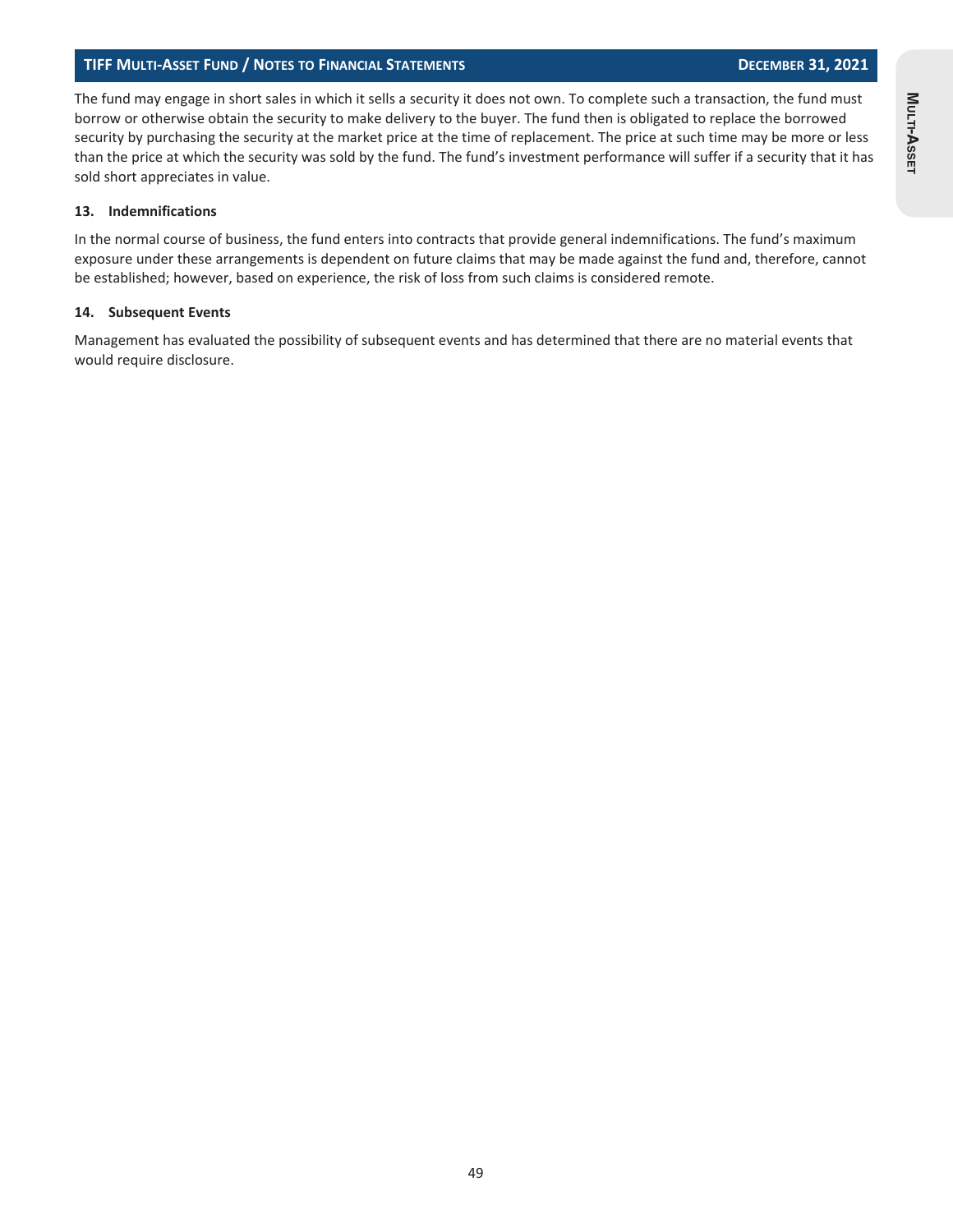#### **To the Board of Trustees of TIFF Investment Program and Shareholders of TIFF Multi-Asset Fund**

#### *Opinion on the Financial Statements*

We have audited the accompanying statement of assets and liabilities, including the schedule of investments, of TIFF Multi-Asset Fund (constituting TIFF Investment Program, referred to hereafter as the "Fund") as of December 31, 2021, the related statements of operations and cash flows for the year ended December 31, 2021, the statement of changes in net assets for each of the two years in the period ended December 31, 2021, including the related notes, and the financial highlights for each of the five years in the period ended December 31, 2021 (collectively referred to as the "financial statements"). In our opinion, the financial statements present fairly, in all material respects, the financial position of the Fund as of December 31, 2021, the results of its operations and its cash flows for the year then ended**,** the changes in its net assets for each of the two years in the period ended December 31, 2021 and the financial highlights for each of the five years in the period ended December 31, 2021 in conformity with accounting principles generally accepted in the United States of America.

#### *Basis for Opinion*

These financial statements are the responsibility of the Fund's management. Our responsibility is to express an opinion on the Fund's financial statements based on our audits. We are a public accounting firm registered with the Public Company Accounting Oversight Board (United States) (PCAOB) and are required to be independent with respect to the Fund in accordance with the U.S. federal securities laws and the applicable rules and regulations of the Securities and Exchange Commission and the PCAOB.

We conducted our audits of these financial statements in accordance with the standards of the PCAOB. Those standards require that we plan and perform the audit to obtain reasonable assurance about whether the financial statements are free of material misstatement, whether due to error or fraud.

Our audits included performing procedures to assess the risks of material misstatement of the financial statements, whether due to error or fraud, and performing procedures that respond to those risks. Such procedures included examining, on a test basis, evidence regarding the amounts and disclosures in the financial statements. Our audits also included evaluating the accounting principles used and significant estimates made by management, as well as evaluating the overall presentation of the financial statements. Our procedures included confirmation of securities owned as of December 31, 2021 by correspondence with the custodians and brokers; when replies were not received from brokers, we performed other auditing procedures. We believe that our audits provide a reasonable basis for our opinion.

PricewatchouseCoopersLLP

Philadelphia, Pennsylvania February 24, 2022

We have served as the auditor of one or more investment companies in TIFF Investment Program since 2016.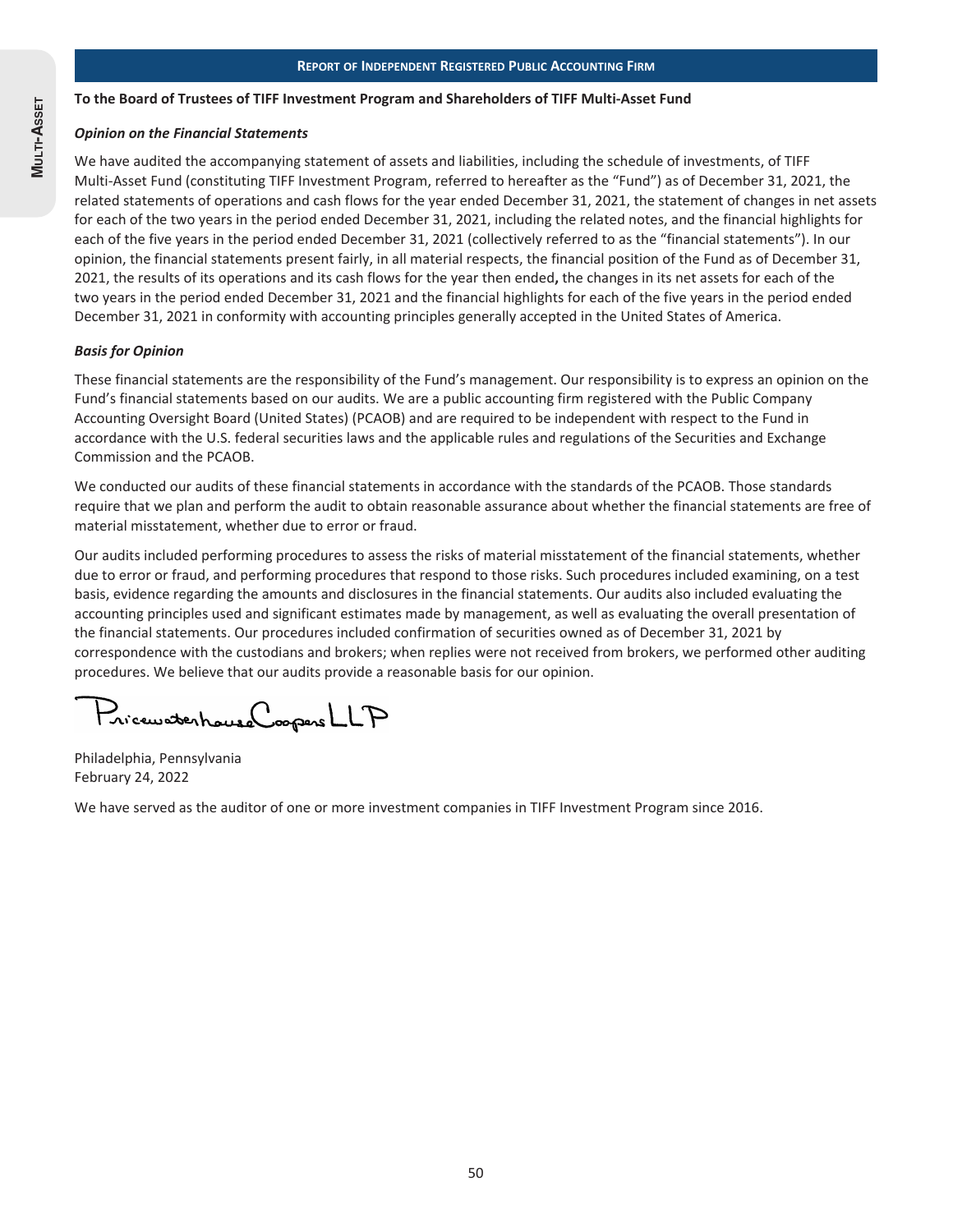#### **ADDITIONAL INFORMATION (UNAUDITED)**

#### **Proxy Voting Policy and Voting Record**

A description of the policies and procedures that TIP uses to determine how to vote proxies relating to portfolio securities is available on TIFF's website at http://www.tiff.org and without charge, upon request, by calling 800-984-0084. This information is also available on the website of the US Securities and Exchange Commission ("SEC") at http://www.sec.gov. Information regarding how the fund voted proxies relating to portfolio securities during the most recent 12-month year ended June 30 is also available on the websites noted above and without charge, upon request, by calling 800-984-0084.

#### **Quarterly Reporting**

TIP files its complete schedules of portfolio holdings with the SEC for the first and third quarters of each fiscal year on Form N-PORT. TIP's Form N-PORT report is available on the website of the SEC at http://www.sec.gov.

#### **Tax Information Notice**

For federal income tax purposes, the following information is furnished with respect to the distributions of MAF, if any, paid during the taxable year ended December 31, 2021.

Qualified dividend income of \$28,564,872 represents distributions paid from investment company taxable income for the year ended December 31, 2021, which may be subject to a maximum tax rate of 20%, for those members subject to federal income taxation on fund distributions, as provided for by the American Taxpayer Relief Act of 2012. The distributions paid represent the maximum amount that may be considered qualified dividend income.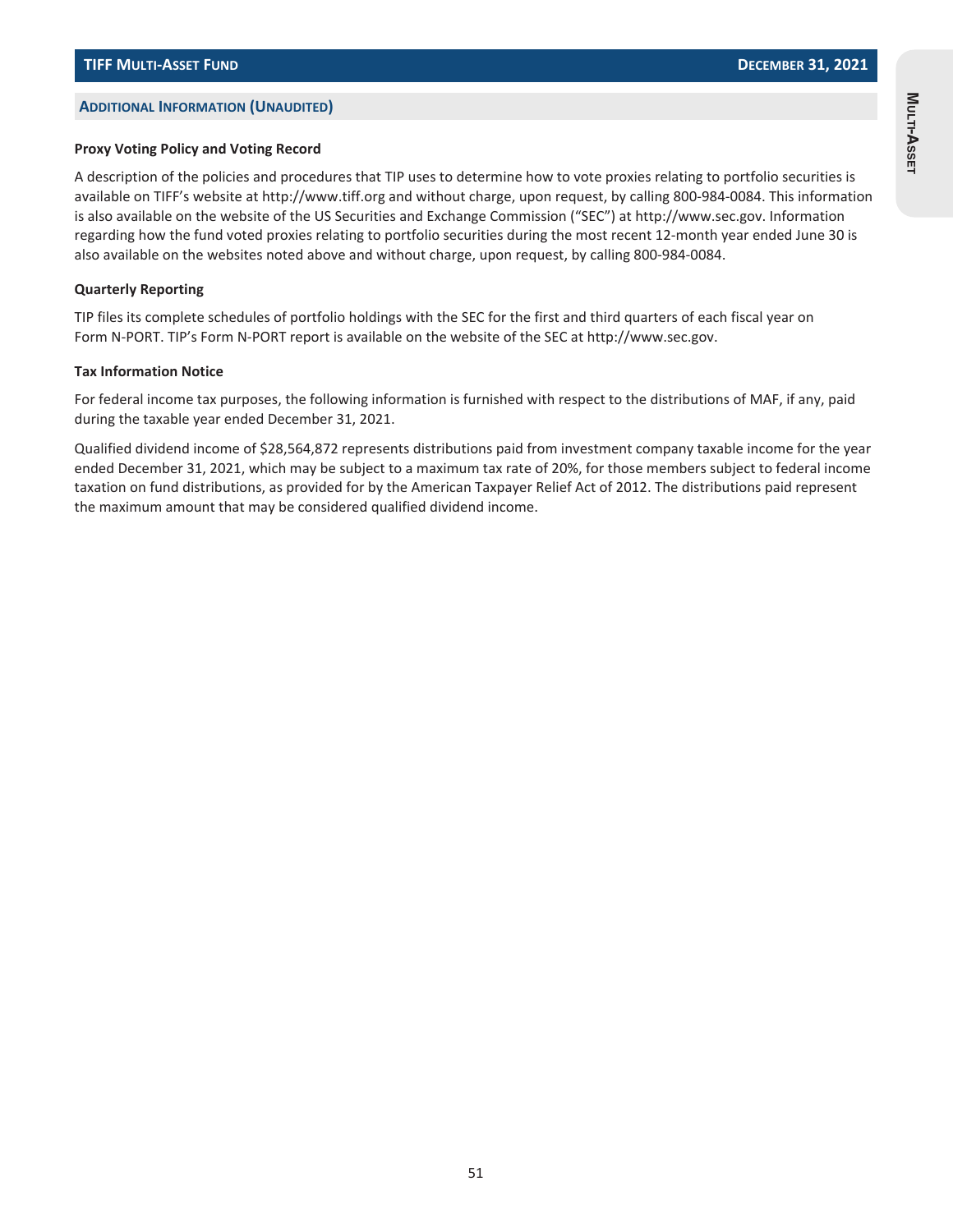#### **INDEX DESCRIPTIONS**

*65/35 Mix*, calculated by TAS, consists of 65% MSCI All Country World Index and 35% Bloomberg Barclays US Aggregate Bond Index. Weights are rebalanced by TAS at each month-end; those from July 1, 2009, through December 31, 2015, reflected quarter-end rebalancing.

*Bloomberg Barclays US Aggregate Bond Index* tracks the broad US bond market.

*Bloomberg Barclays US Intermediate Treasury Index* tracks Treasuries of 1- to 10-year maturities.

*BofA Merrill Lynch US 6-Month Treasury Bill Index* tracks the current 6-month US Treasury bill.

*Consumer Price Index* + 5% per annum is based on the Consumer Price Index-All Urban Consumers (CPI- U), a widely recognized measure of US inflation that represents changes in the prices paid by consumers for a representative basket of goods and services. CPI + 5% per annum was selected as the primary benchmark for TIFF Multi-Asset Fund because, in the opinion of TIP's directors, it reflects the two-fold objectives of maintaining an endowment's purchasing power (i.e., keeping pace with inflation) while complying with the 5% payout requirement to which most TIFF members are subject.

*CSI 300 Index* tracks 300 stocks traded in the Shanghai and Shenzhen stock exchanges.

*MAF Constructed Index* (CI) is a blended index now comprised of three broad investment categories, weighted according to policy norms, with each category assigned a benchmark selected by TAS. Effective January 1, 2021, the CI is comprised of the following investment categories and weights: equity-oriented assets (65%), diversifying strategies (hedge funds and other) (20%), and fixed income (including cash)(15%). The benchmarks for the investment categories are MSCI All Country World Index for equity, HFRI Fund of Funds Composite Index for diversifying strategies, and 2/3 Bloomberg Barclays US Intermediate Treasury Index and 1/3 BofA Merrill Lynch US 6-Month Treasury Bill Index for the fixed income category. Performance of the CI generated from July 1, 2009, through September 30, 2015, was reduced by 20 basis points (or 0.20%) per annum, prorated monthly. This reduction reflected an estimate of the costs of investing in the CI's asset segments through index funds or other instruments. (One cannot invest directly in an index and unmanaged indices do not incur fees and expenses.) **The reported performance of the CI would increase in the absence of a 20 basis point reduction**. CI weights are rebalanced by TAS at each month-end; those from July 1, 2009, through December 31, 2015, reflected quarter-end rebalancing. Actual weights in MAF tend to vary over time. As of January 1, 2021, the diversifying strategies segment benchmark was changed from the Merril Lynch Factor Model to the HFRI Fund of Funds Composite Index. Historical performance for the CI is not adjusted when the composition of the CI changes. Therefore, past performance reflects the allocations, segment weights, and segment benchmarks that were in place at the time the performance was generated. TAS has changed the composition of the CI over time, including the most recent change (effective October 1, 2015) from a CI comprised of various asset segments to a CI comprised of three broad categories. In the past TAS has changed the CI policy norms (or weights), asset segments, and segment benchmarks. TAS's on-going review of the CI may cause TAS to make additional changes in the future.

*Merrill Lynch Factor Model* ("MLFM") is a model established by Merrill Lynch International that is designed to provide a high correlation to hedge fund beta, which is the component of the performance of a relatively diversified group of hedge funds comprising the HFRI Fund Weighted Composite Index ("HFRI") that may be correlated to and replicated by non-hedge fund, transparent market measures such as the 6 factors that comprise the MLFM. (The HFRI is designed to reflect hedge fund industry performance through an equally weighted composite of over 2,000 constituent funds.) The MLFM implements an investment strategy intended to track the aggregated performance of the hedge fund universe with liquid, publicly traded components. Using a rules-based, discretion-free algorithm the MLFM allocates long and short exposures to the S&P 500 Total Return Index, the Russell 2000 Total Return Index, the MSCI EAFE US Dollar Net Total Return Index, the MSCI Emerging Markets US Dollar Net Total Return Index, the Euro currency (represented by the EUR-USD Spot Exchange Rate) and cash (represented by the one-month USD LIBOR). On a monthly basis the weights of the components are recalculated using a methodology designed to maximize correlation with the HFRI. Weightings for all of the factors may be negative, except with respect to the MSCI Emerging Markets US Dollar Net Total Return Index. The MLFM was launched in June 2006. The MLFM is not comprised of any hedge fund or group of hedge funds. There is no guarantee that the MLFM will successfully provide the risk/return characteristics of a broad universe of hedge funds, as measured by HFRI or any other hedge fund benchmark, or achieve a high correlation with the HFRI or with hedge fund beta generally. Performance differences between the MLFM and HFRI are expected to be material at times.

**MULTI-ASSET**

MULTI-ASSET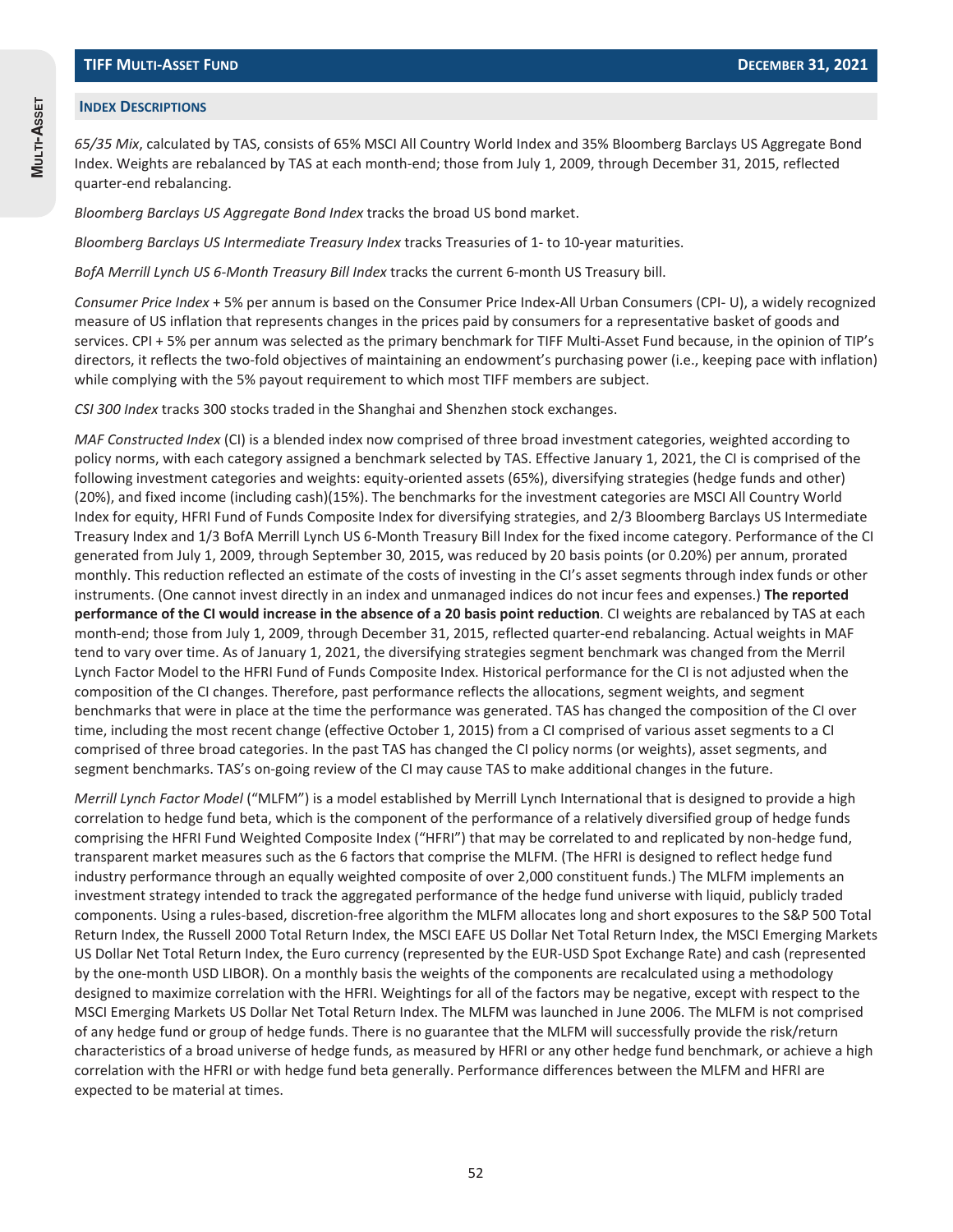*Source of MLFM: BofA Merrill Lynch, used with permission.*

*BofA Merrill Lynch is licensing the BofA Merrill Lynch indices "as is," makes no warranties regarding same, does not guarantee the suitability, quality, accuracy, timeliness, and/or completeness of the BofA Merrill Lynch indices or any data included in, related to, or derived therefrom, assumes no liability in connection with their use, and does not sponsor, endorse, or recommend TIFF or any of its products or services.*

*HFRI Fund of Funds Composite Index* is an equal-weighted index reporting returns (net of all fees) of participating hedge funds of funds. A fund of funds may allocate its assets to numerous managers within a single strategy, or to numerous managers in multiple strategies.

*MSCI All Country World Index* tracks large-capitalization stocks worldwide.

*MSCI China Index* tracks large and mid-cap segments of the China equity universe across China A shares, H shares, B shares, red chips, P chips, and foreign listings and is comprised of 740 constituents.

*Russell 1000 Index* tracks the largest 1,000 US companies.

*S&P 500 Index* (S&P 500 Total Return Index) includes 500 companies in leading industries of the US economy, capturing 80% coverage of US equities. The S&P 500 Index is maintained by the S&P Index Committee, based on published guidelines governing additions to and removal from the index. Criteria for index additions include US companies, market capitalization in excess of \$13.1 billion, public float, financial viability, adequate liquidity and reasonable price, sector representation, and company type. Criteria for index removals include violating or no longer meeting one or more criteria for index inclusion.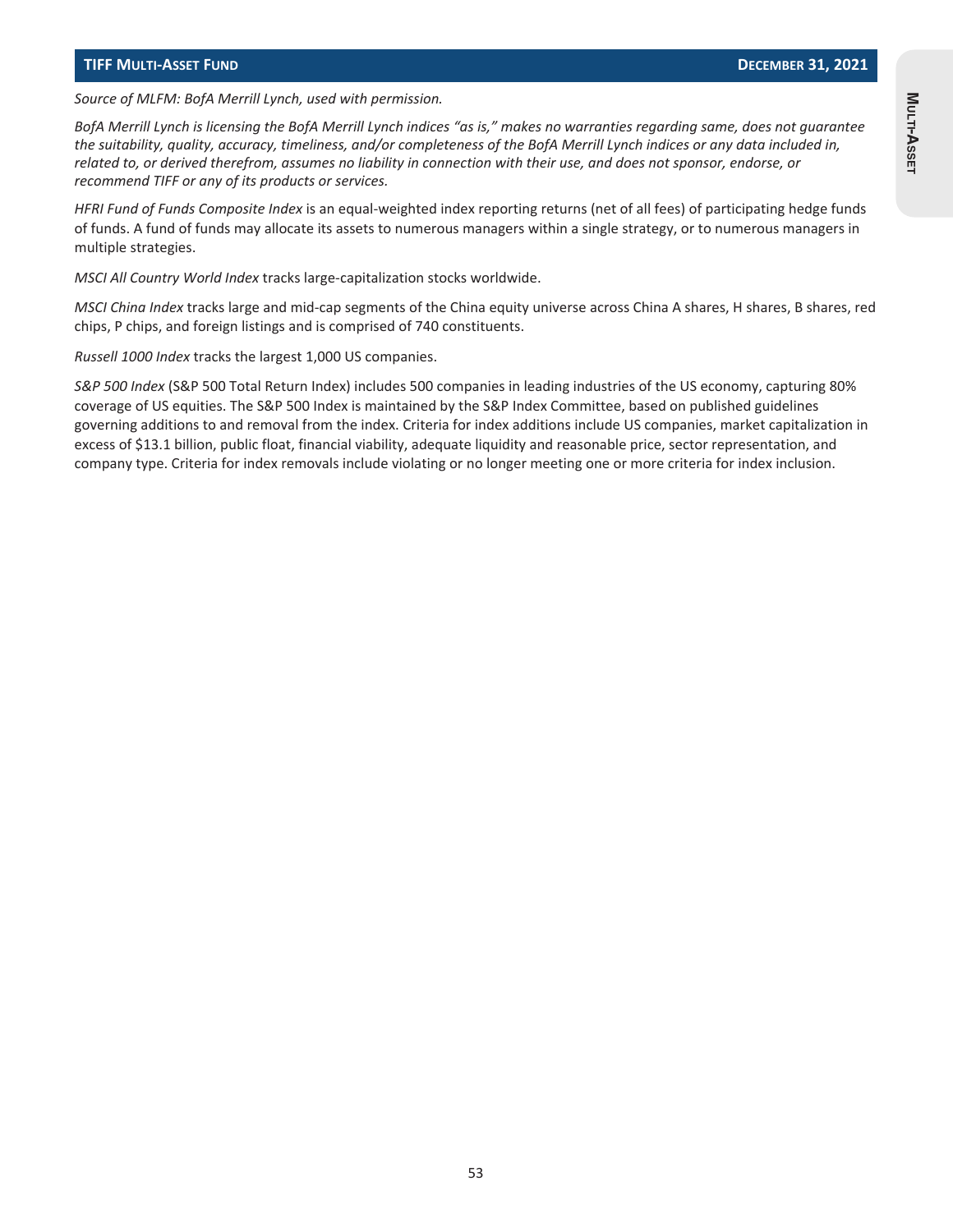#### **TRUSTEES AND PRINCIPAL OFFICERS (UNAUDITED)**

The board of TIP comprises current or former senior officers of leading endowments and foundations. Among the responsibilities of the board are approving the selection of the investment advisor and money managers for TIP; monitoring fund operations, performance, and costs; reviewing contracts; nominating and selecting new trustees; and electing TIP officers.

Each trustee serves the fund until his or her termination, or until the trustee's retirement, resignation, or death, or otherwise as specified in TIP's Agreement and Declaration of Trust. The table on these two pages shows information for each trustee and executive officer of the fund. The mailing address of the trustees and officers is 170 N. Radnor Chester Road, Suite 300, Radnor, PA, 19087.

The Statement of Additional Information has additional information regarding the board. A copy is available upon request without charge by calling 800-984-0084. This information is also available on the website of the SEC at http://www.sec.gov.

#### **Independent Trustees**

#### **William F. McCalpin**

| <b>Born 1957</b><br>Trustee since February 2008<br>Board Chair since 2008<br>1 fund overseen | Principal Occupation(s) During the Past Five Years:<br>Chief Operating Officer, muun chi LLC, an organic food business (July 2020 -<br>present); Chair of the Board of Trustees of The Janus Henderson Funds<br>(2008 – present); Trustee of The Janus Henderson Funds (2002 – present)<br>(oversees 52 portfolios). Formerly, independent consultant; Managing Partner,<br>Impact Investments, Athena Capital Advisors, LLC, an independent, registered<br>advisor (2016 - 2019); Managing Director, Holos Consulting LLC, a consultant to<br>foundations and non-profit organizations (2009 - 2016);<br>Other Directorships: F.B. Heron Foundation. |
|----------------------------------------------------------------------------------------------|-------------------------------------------------------------------------------------------------------------------------------------------------------------------------------------------------------------------------------------------------------------------------------------------------------------------------------------------------------------------------------------------------------------------------------------------------------------------------------------------------------------------------------------------------------------------------------------------------------------------------------------------------------|
| Craig R. Carnaroli                                                                           |                                                                                                                                                                                                                                                                                                                                                                                                                                                                                                                                                                                                                                                       |
| <b>Born 1963</b><br>Trustee since January 2012<br>1 fund overseen                            | Principal Occupation(s) During the Past Five Years:<br>Senior Executive Vice President, University of Pennsylvania (2000 - present).<br>Other Directorships: University City District; University City Science Center;<br>Philadelphia Industrial Development Corp.; Greater Philadelphia Chamber of<br>Commerce; The Connelly Foundation, a private grantmaking foundation.                                                                                                                                                                                                                                                                          |
| Mark L. Baumgartner                                                                          |                                                                                                                                                                                                                                                                                                                                                                                                                                                                                                                                                                                                                                                       |
| <b>Born 1969</b><br>Trustee since September 2016<br>1 fund overseen                          | Principal Occupation(s) During the Past Five Years:<br>Chief Investment Officer, Carnegie Corporation of New York, a private<br>grant-making foundation (2020 - present). Previously, Chief Investment Officer,<br>Institute for Advanced Study, a private, independent academic institution<br>$(2014 - 2020).$<br>Other Directorships: YMCA Retirement Fund.                                                                                                                                                                                                                                                                                        |
| <b>Mai-Anh Tran</b>                                                                          |                                                                                                                                                                                                                                                                                                                                                                                                                                                                                                                                                                                                                                                       |
| <b>Born 1970</b><br>Trustee since September 2020<br>1 Fund overseen                          | Principal Occupation(s) During the Past Five Years:<br>Chief Financial Officer, The Ford Foundation, an independent, non-profit<br>grant-making organization (2010 - present).<br>Other Directorships: Proteus Fund, Inc.                                                                                                                                                                                                                                                                                                                                                                                                                             |
| Jennifer E. Deger                                                                            |                                                                                                                                                                                                                                                                                                                                                                                                                                                                                                                                                                                                                                                       |
| <b>Born 1967</b><br>Trustee since January 2022<br>1 fund overseen                            | Principal Occupation(s) During the Past Five Years:<br>Director of Finance and Global Controller, Bill & Melinda Gates Foundation, a<br>private grant-making foundation (2010 - present).<br>Other Directorships: Foundation Finance Officers Group.                                                                                                                                                                                                                                                                                                                                                                                                  |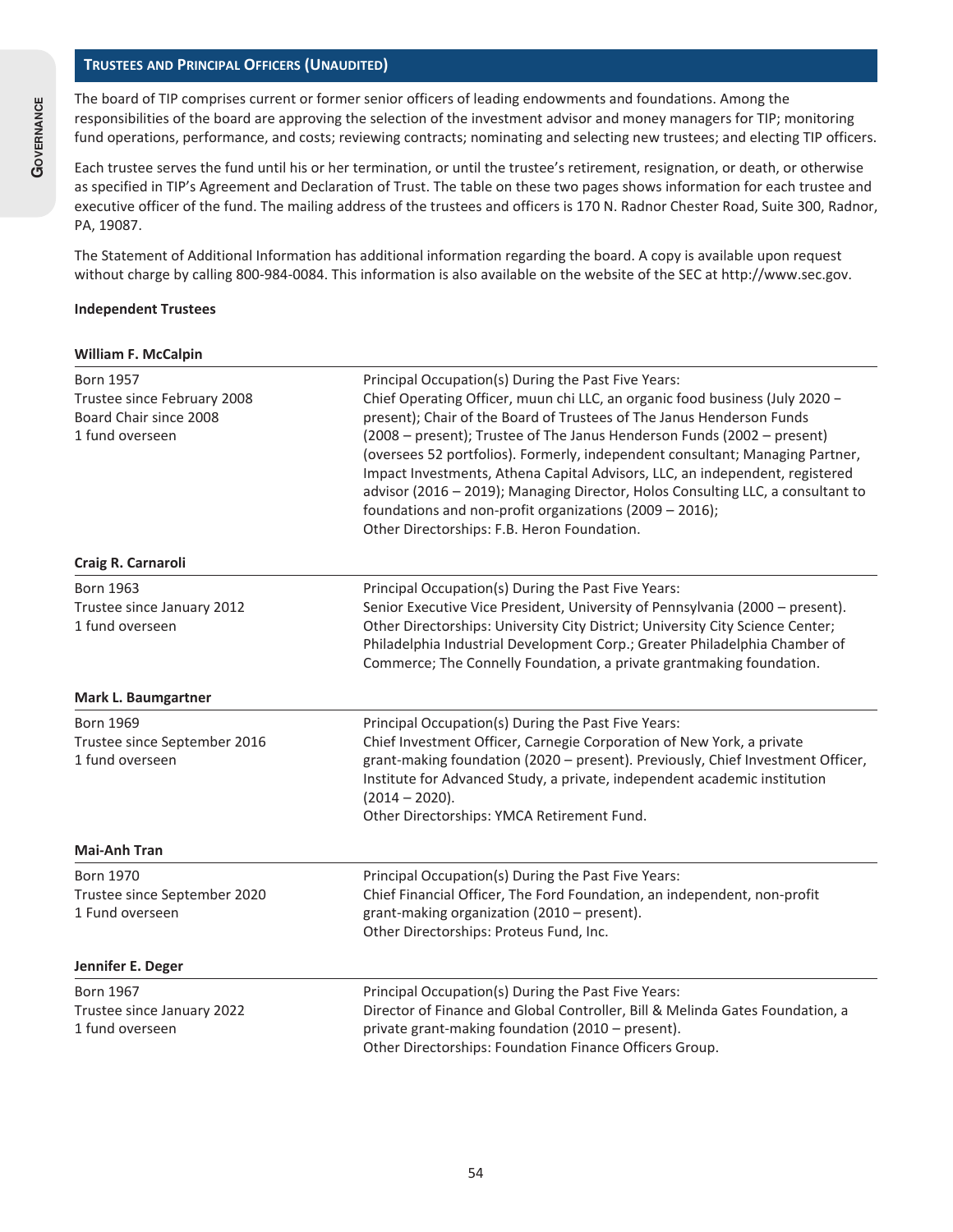# **Principal Officers**

| <b>Clarence Kane Brenan</b>                                                                                          |                                                                                                                                                                                                                                                                                                                                                                                                                 |
|----------------------------------------------------------------------------------------------------------------------|-----------------------------------------------------------------------------------------------------------------------------------------------------------------------------------------------------------------------------------------------------------------------------------------------------------------------------------------------------------------------------------------------------------------|
| <b>Born 1968</b><br>CEO<br>since July 2020                                                                           | Principal Occupation(s) During the Past Five Years:<br>CEO, TIFF Advisory Services, Inc. (July 2020 - present) ; President, TIFF<br>Investment Program (July 2020 - March 2021). Partner, Global Head, and Co-CIO<br>of the Global Portfolio Solutions (GPS) group, among other positions, Goldman<br>Sachs (1998 - 2020).                                                                                      |
| Jay L. Willoughby                                                                                                    |                                                                                                                                                                                                                                                                                                                                                                                                                 |
| <b>Born 1958</b><br>Chief Investment Officer<br>since October 2015                                                   | Principal Occupation(s) During the Past Five Years:<br>Chief Investment Officer, TIFF Advisory Services, Inc. (2015 - present).                                                                                                                                                                                                                                                                                 |
| <b>Katherine M. Billings</b>                                                                                         |                                                                                                                                                                                                                                                                                                                                                                                                                 |
| <b>Born 1980</b><br>CFO and Treasurer<br>since July 2017                                                             | Principal Occupation(s) During the Past Five Years:<br>Vice President and Treasurer, TIFF Advisory Services, Inc. (2017 – present);<br>Director, among other positions, PricewaterhouseCoopers, LLP (2002 - 2017).                                                                                                                                                                                              |
| Lisa L.B. Matson                                                                                                     |                                                                                                                                                                                                                                                                                                                                                                                                                 |
| <b>Born 1970</b><br>Vice President<br>since December 2020                                                            | Principal Occupation(s) During the Past Five Years:<br>General Counsel, Vice President and Secretary, TIFF Advisory Services, Inc.<br>(2020 – present) ; Vice President, TIFF Investment Program (December 2020 –<br>present). General Counsel, Chief Legal Officer, and Senior Partner, Penn Capital<br>Management Company, Inc. (2014 - 2020).                                                                |
| Zane T. Hamid                                                                                                        |                                                                                                                                                                                                                                                                                                                                                                                                                 |
| <b>Born 1981</b><br>Vice President<br>since December 2017                                                            | Principal Occupation(s) During the Past Five Years:<br>Vice President and Head of Fund Operations (2017 - present) and<br>Deputy Head of Fund Operations (2013 - 2017), TIFF Advisory Services, Inc.                                                                                                                                                                                                            |
| <b>Christian A. Szautner</b>                                                                                         |                                                                                                                                                                                                                                                                                                                                                                                                                 |
| <b>Born 1972</b><br>CCO since July 2008;<br>Vice President, Secretary, and<br>Chief Legal Officer<br>since July 2017 | Principal Occupation(s) During the Past Five Years:<br>Vice President, Chief Compliance Officer, Anti-Money Laundering Officer;<br>Assistant Secretary (2017 - present); General Counsel - Regulatory<br>(2017 - 2021), TIFF Advisory Services, Inc.                                                                                                                                                            |
| <b>Robert J. Zion</b>                                                                                                |                                                                                                                                                                                                                                                                                                                                                                                                                 |
| <b>Born 1961</b><br>President since March 2021;<br><b>Assistant Treasurer</b><br>since July 2017                     | Principal Occupation(s) During the Past Five Years:<br>Vice President and Chief Operating Officer, TIFF Advisory Services, Inc.<br>(March 2017 - present); President and Assistant Treasurer, TIFF Investment<br>Program (March 2021 - present); Vice President, TIFF Investment Program<br>(March 2017 - March 2021). Chief Operating Officer, among other positions,<br>Hirtle Callaghan & Co. (1991 - 2017). |